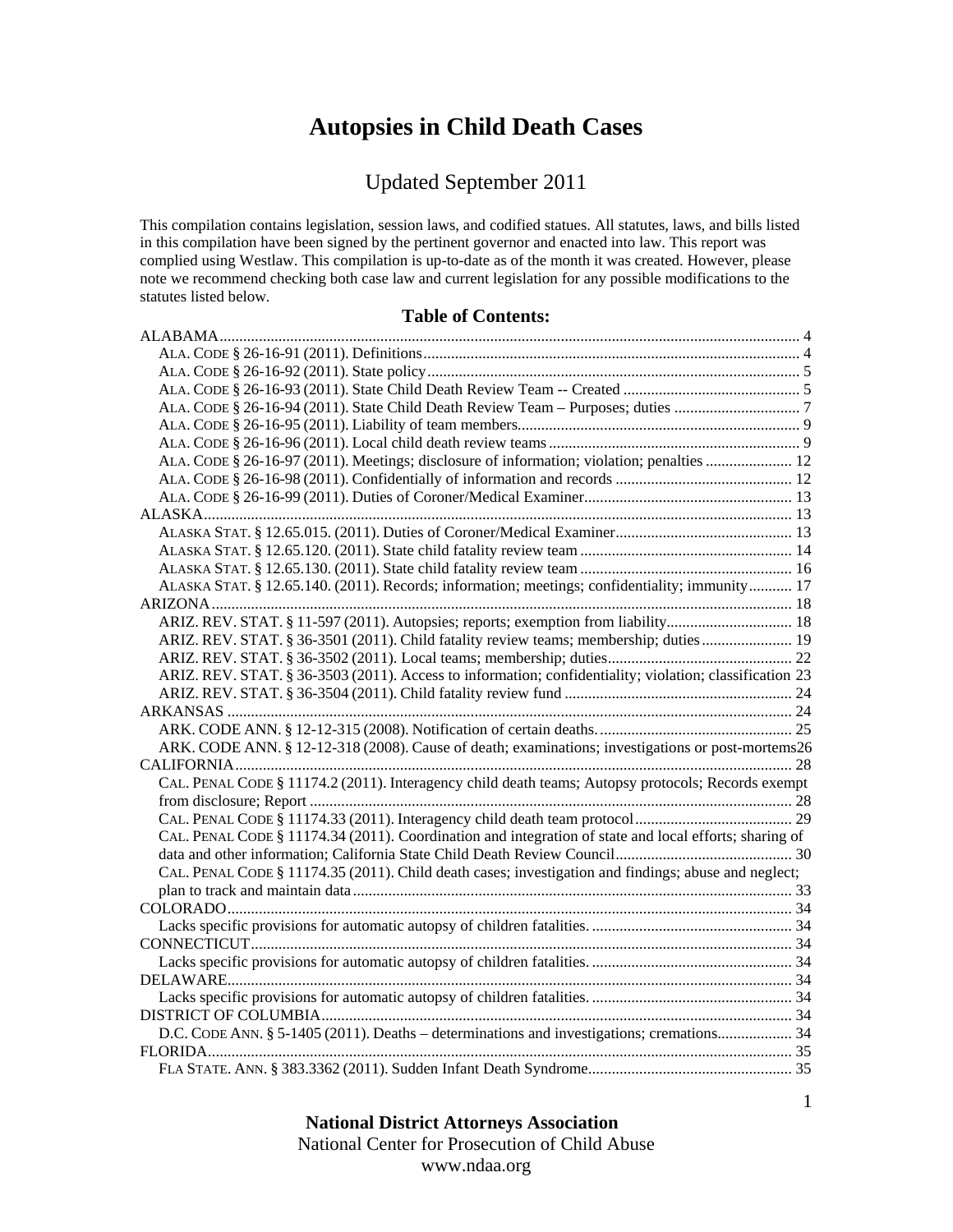| FLA STATE. ANN. § 383.402 (2011). Child abuse death review; State Child Abuse Death Review               |  |
|----------------------------------------------------------------------------------------------------------|--|
|                                                                                                          |  |
|                                                                                                          |  |
| GA. CODE. ANN. § 45-16-24 (2011). Notices of death to coroners or county medical examiners; orders to    |  |
|                                                                                                          |  |
|                                                                                                          |  |
|                                                                                                          |  |
|                                                                                                          |  |
|                                                                                                          |  |
|                                                                                                          |  |
| 55 ILL. COMP. STAT. ANN. 5/3-3015 (2011). Circumstances under which autopsy to be performed 46           |  |
|                                                                                                          |  |
|                                                                                                          |  |
| IND. CODE ANN. § 36-2-14-6.3 (2011). Notification of death of child in suspicious, unexpected or         |  |
|                                                                                                          |  |
| IND. CODE ANN. § 36-2-14-6.7 (2011). Autopsy required for death of child under three years of age 48     |  |
|                                                                                                          |  |
|                                                                                                          |  |
|                                                                                                          |  |
| KAN. STAT. ANN. § 22A-242 (2010). Child death, notification of coroner; autopsy; notification of state   |  |
|                                                                                                          |  |
|                                                                                                          |  |
| KY. REV. STAT. ANN. § 72.025 (2011). Circumstances requiring post-mortem examination to be               |  |
|                                                                                                          |  |
| KY. REV. STAT. ANN. § 213.161 (2011). Sudden Infant Death Syndrome Program  54                           |  |
|                                                                                                          |  |
|                                                                                                          |  |
|                                                                                                          |  |
|                                                                                                          |  |
|                                                                                                          |  |
| MASS. GEN. LAWS ANN. 38 § 2A. State and local multidisciplinary child fatality review teams 63           |  |
|                                                                                                          |  |
| MICH. COMP. LAWS. § 52.205A (2011). Death of child under age of 2 years; reports and autopsies;          |  |
|                                                                                                          |  |
|                                                                                                          |  |
|                                                                                                          |  |
|                                                                                                          |  |
|                                                                                                          |  |
|                                                                                                          |  |
|                                                                                                          |  |
|                                                                                                          |  |
| Mo. REV. STAT. § 58.452 (2011). Child's death under age eighteen, notice to coroner by persons having    |  |
| knowledge--referral to child fatality review panel, when--procedure for nonsuspicious death, form,       |  |
| duties--autopsy, child death pathologist, when--disagreement on need for autopsy, procedure--violation   |  |
|                                                                                                          |  |
| Mo. REV. STAT. § 194.117 (2011). Sudden infant death--notification--autopsy by certified child death     |  |
| pathologist required, procedure--cost, how paid--department of health and senior services, duties--rules |  |
|                                                                                                          |  |
|                                                                                                          |  |
| MONT. CODE ANN. § 50-15-411 (2011). Sudden infant death syndrome--findings--definition  78               |  |
|                                                                                                          |  |
| NEB. REV. STAT. ANN. § 23-1824 (2011). Minor; autopsy required; when; guidelines; reimbursement. 79      |  |
| NEB. REV. STAT. ANN. § 71-2101 (2010). Sudden infant death syndrome; legislative findings 79             |  |
|                                                                                                          |  |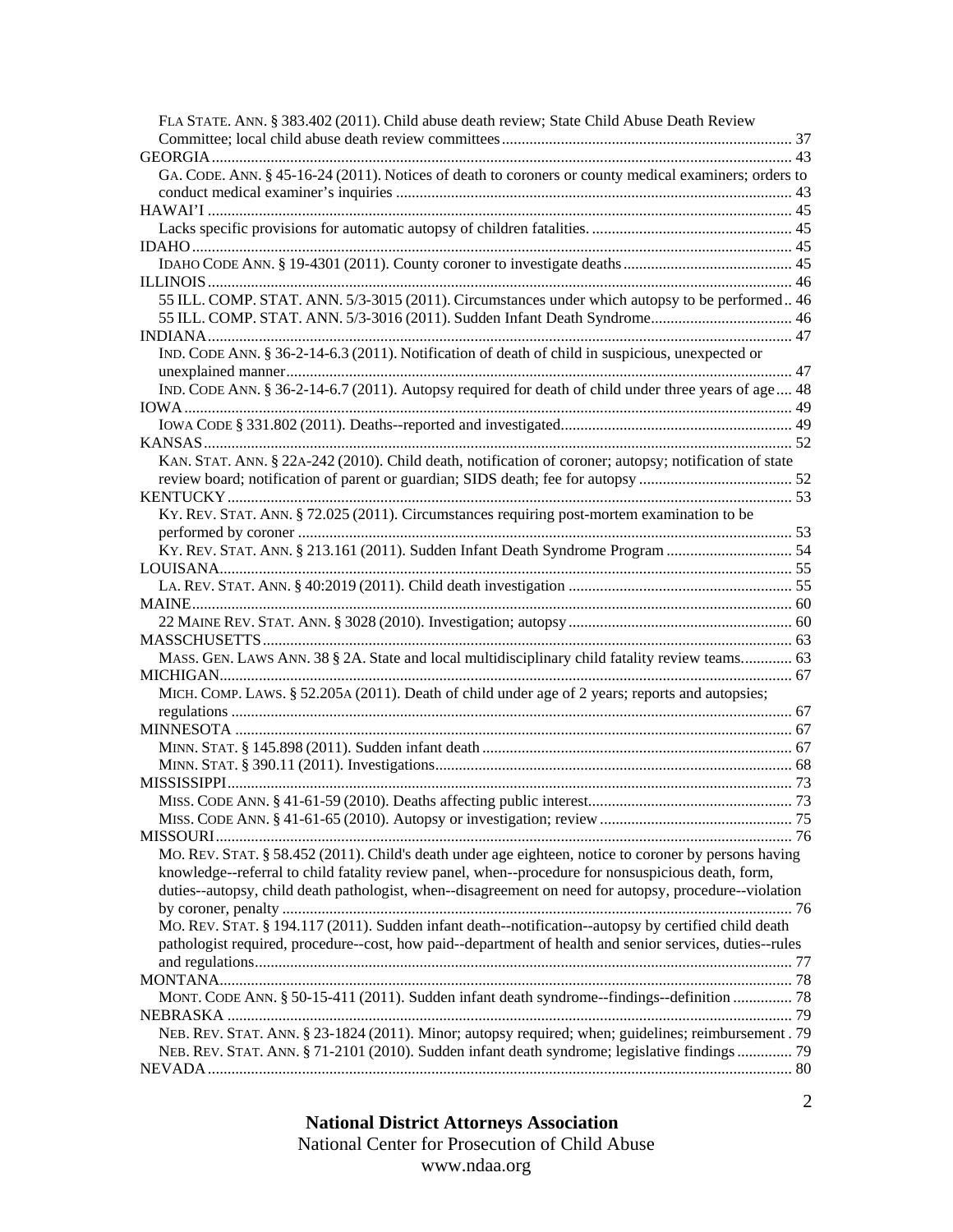| NEV. REV. STAT. ANN. § 440.435 (2010). Death caused by sudden infant death syndrome: Ordinance          |  |
|---------------------------------------------------------------------------------------------------------|--|
|                                                                                                         |  |
|                                                                                                         |  |
|                                                                                                         |  |
| N.J. STAT. ANN. § 52:17B-88 (2011). Findings; report; autopsy; conclusions; copy to closest surviving   |  |
|                                                                                                         |  |
|                                                                                                         |  |
| N.J. STAT. ANN. § 52:17B-88.11 (2011). Legislative findings and declarations; establishment of protocol |  |
|                                                                                                         |  |
|                                                                                                         |  |
|                                                                                                         |  |
|                                                                                                         |  |
|                                                                                                         |  |
|                                                                                                         |  |
|                                                                                                         |  |
|                                                                                                         |  |
|                                                                                                         |  |
|                                                                                                         |  |
|                                                                                                         |  |
| OHIO REV. CODE ANN. § 313.12 (2011). Notification of coroner in case of death by violence, casualty,    |  |
|                                                                                                         |  |
| OHIO REV. CODE ANN. § 313.121 (2011). Autopsy of child under two years of age dying suddenly when       |  |
|                                                                                                         |  |
|                                                                                                         |  |
| OKLA. STAT. ANN. TIT. 10, § 1150.2 (2011). Child Death Review Board--Creation--Powers and duties--      |  |
|                                                                                                         |  |
|                                                                                                         |  |
|                                                                                                         |  |
| 11 PA. CONS. STAT. ANN. § 2150.6 (2011). Powers and duties of local public health child death review    |  |
|                                                                                                         |  |
|                                                                                                         |  |
|                                                                                                         |  |
|                                                                                                         |  |
|                                                                                                         |  |
| S.C. CODE ANN. § 17-5-520 (2010). Authority to order autopsy; request in event of child's death 97      |  |
|                                                                                                         |  |
|                                                                                                         |  |
|                                                                                                         |  |
|                                                                                                         |  |
|                                                                                                         |  |
| TENN. CODE ANN. § 68-1-1102 (2011). Purpose; establishment of program; autopsies; cause of death;       |  |
|                                                                                                         |  |
|                                                                                                         |  |
| TEX. FAM. CODE ANN. § 264.514 (2011). Procedure in the Event of Reportable Death 102                    |  |
|                                                                                                         |  |
|                                                                                                         |  |
|                                                                                                         |  |
|                                                                                                         |  |
|                                                                                                         |  |
|                                                                                                         |  |
|                                                                                                         |  |
|                                                                                                         |  |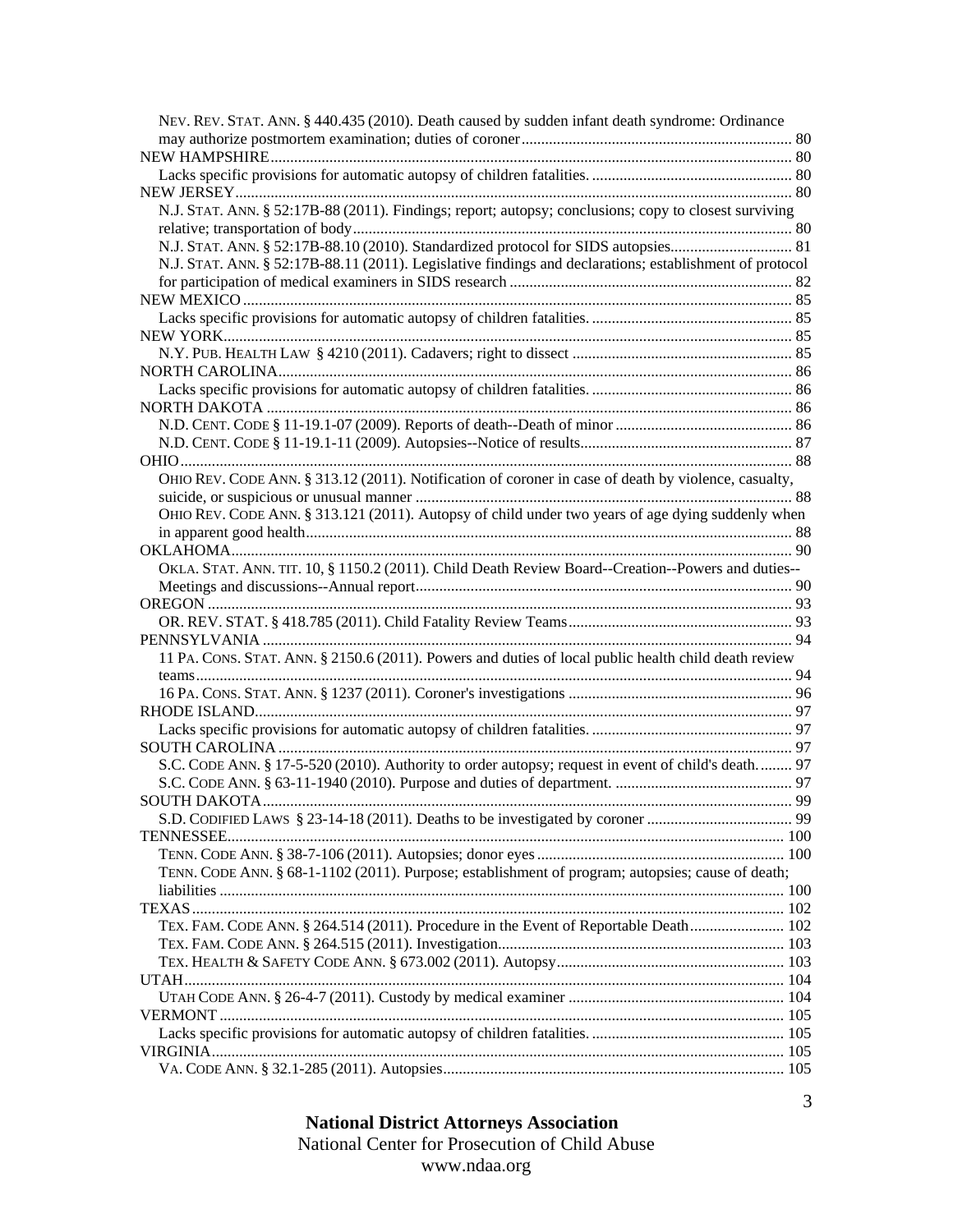<span id="page-3-0"></span>

| VA. CODE ANN. § 32.1-285.1 (2011). Death of infants under eighteen months of age; autopsies required; |  |
|-------------------------------------------------------------------------------------------------------|--|
|                                                                                                       |  |
|                                                                                                       |  |
| WASH. REV. CODE ANN. § 43.103.100 (2011). Sudden infant death syndrome -- Training -- Protocols       |  |
|                                                                                                       |  |
| WASH. REV. CODE ANN. § 68.50.100 (2011). Dissection; when permitted – Autopsy of person under         |  |
|                                                                                                       |  |
|                                                                                                       |  |
| W. VA. CODE ANN. § 61-12-10 (2011). When autopsies made and by whom performed; reports; records       |  |
|                                                                                                       |  |
|                                                                                                       |  |
|                                                                                                       |  |
|                                                                                                       |  |
|                                                                                                       |  |
|                                                                                                       |  |
|                                                                                                       |  |
|                                                                                                       |  |
|                                                                                                       |  |
|                                                                                                       |  |
|                                                                                                       |  |
|                                                                                                       |  |
|                                                                                                       |  |
|                                                                                                       |  |
|                                                                                                       |  |
|                                                                                                       |  |

### **ALABAMA**

#### ALA. CODE § 26-16-91 (2011). Definitions

The following words and phrases have the following meanings unless the context clearly indicates otherwise:

- (1) Autopsy. An external and internal examination, medical history, and record review.
- (2) Child. A person who has not yet reached his or her eighteenth birthday.
- (3) Child deaths to be reviewed. Those deaths which are unexpected or unexplained.
- (4) Community. The people and area within the local team jurisdiction.
- (5) County. The county in which a deceased child resided prior to his or her death.
- (6) Investigation. In the context of child death, includes all of the following: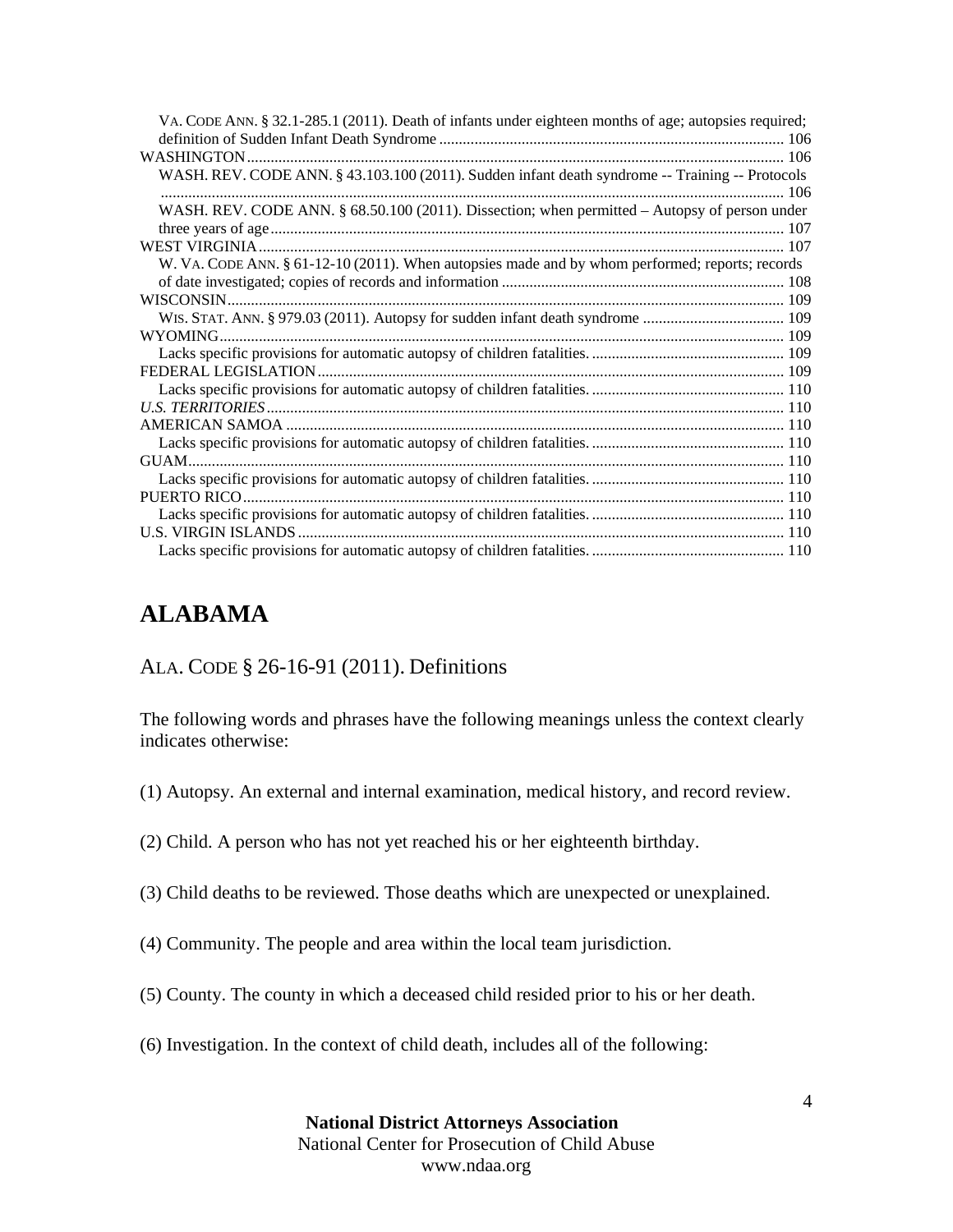<span id="page-4-0"></span>a. A postmortem examination which may be limited to an external examination or may include an autopsy.

b. An inquiry by law enforcement agencies having jurisdiction into the circumstances of the death, including a scene investigation and interview with the child's parents, guardians, or caretakers and the person who reported the child's death.

c. A review of information regarding the child from relevant agencies, professionals, and providers of medical care.

(7) Local team. A multidisciplinary, multiagency child death review team established for a county or judicial circuit pursuant to Section 26-16-96.

(8) Meeting. In-person meetings and conferences as well as those through telephone and other live electronic means. Individual participation in meetings through electronic conferencing may be authorized through the state team chairperson or designee. Local teams may not meet by electronic means.

(9) Person acting in a professional capacity. A health practitioner, law enforcement officer, employee of a local department of social services, undertaker, funeral home director or employee of a funeral home, or firefighter, who is acting in the course of his or her professional duties.

(10) Provider of medical care. Any health practitioner who personally provides, or a facility through which is provided, any medical evaluation or treatment, including dental and mental health evaluation or treatment.

(11) State team. The State Child Death Review Team.

(12) Unexpected/Unexplained. In referring to a child's death, includes all deaths which, prior to investigation, appear possibly to have been caused by trauma, suspicious or obscure circumstances, child abuse or neglect, or other agents or Sudden Infant Death Syndrome.

#### ALA. CODE § 26-16-92 (2011). State policy

It is the policy of this state that responding to unexpected/unexplained child deaths is a state and a community responsibility and must include an accurate and complete determination of the cause of death.

ALA. CODE § 26-16-93 (2011). State Child Death Review Team -- Created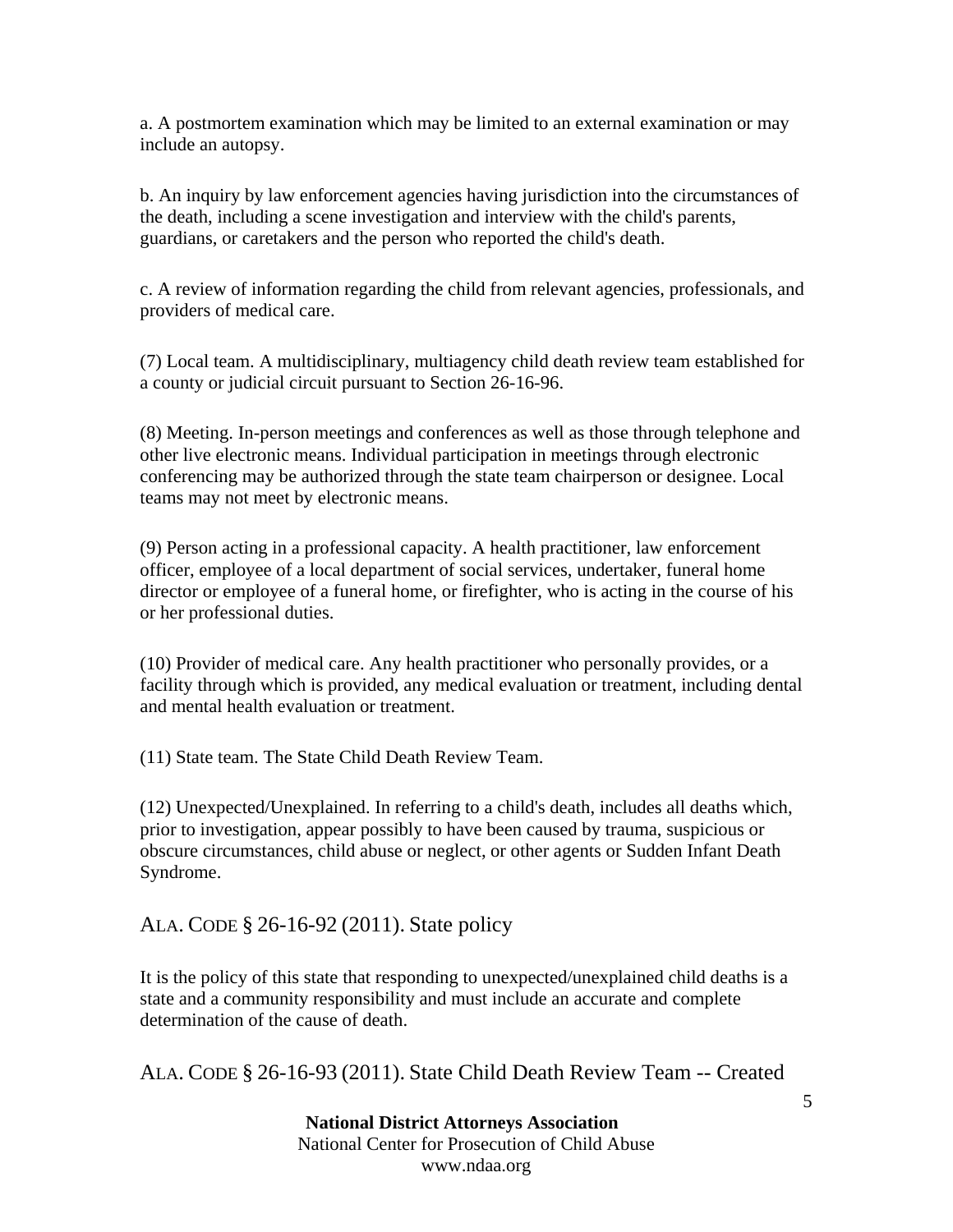(a) There is hereby created the State Child Death Review Team, referred to in this article as the state team.

(b) The state team shall be situated within the Alabama Department of Public Health for administrative and budgetary purposes.

(c) The state team shall be a multidisciplinary, multiagency review team, composed of 28 members, the first 7 of whom are ex officio. The ex officio members may designate representatives from their particular departments or offices to represent them on the state team who may vote and exercise all other prerogatives of the appointment. The members of the state team shall include all of the following:

(1) The Jefferson County Coroner, Medical Examiner.

(2) The State Health Officer who shall serve as chair.

(3) One member appointed by the Alabama Sheriff's Association.

(4) The Director of the Alabama Department of Forensic Sciences.

(5) The Commissioner of the Alabama Department of Human Resources.

(6) The Commissioner of the Alabama Department of Mental Health.

(7) The Director of the Alabama Department of Public Safety.

(8) A pediatrician with expertise in SIDS appointed by the Alabama Chapter, American Academy of Pediatrics.

(9) A health professional with expertise in child abuse and neglect appointed by the Alabama Department of Public Health.

(10) A family practice physician appointed by the Alabama Academy of Family Physicians.

(11) A pediatric pathologist appointed by the Alabama Department of Forensic Sciences.

(12) Eight private citizens appointed by the Governor.

#### **National District Attorneys Association**  National Center for Prosecution of Child Abuse www.ndaa.org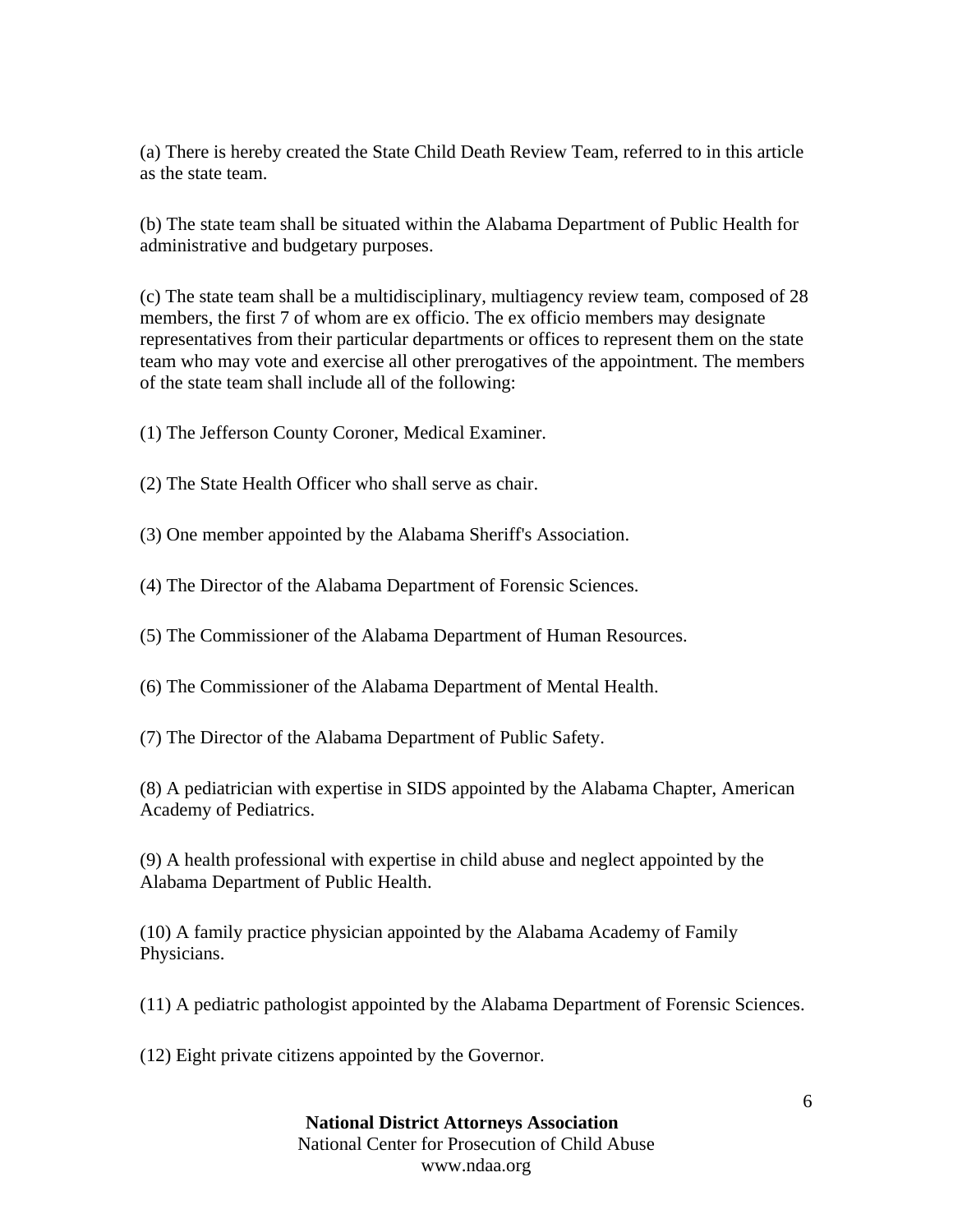<span id="page-6-0"></span>(13) A member of the clergy appointed by the Governor.

(14) A representative of the Alabama Coroner's Association.

(15) A representative of the Alabama Network of Children's Advocacy Centers.

(16) A representative of the Alabama Sheriff's Association.

(17) A representative of the Alabama District Attorney's Association.

(18) A specialist in pediatric emergency medicine appointed by the Alabama Medical Association.

(19) A representative of the Alabama Association of Chiefs of Police.

(20) Chair of the Senate Health Committee or his or her designee and the Chair of the House Health Committee or his or her designee.

(d) Members who are not ex officio shall serve for a three-year term and shall not serve more than two consecutive terms. Terms for these members shall be staggered.

(e) Staffing for the state team shall be provided through the Alabama Department of Public Health using funds appropriated for this article.

(f) The initial meeting of the state team shall be held within 60 days of September 11, 1997. Meetings shall be held at least quarterly thereafter.

(g) Fifteen members shall constitute a quorum for conducting all activities of the state team which may require a vote among the members. A simple majority of members present constituting a quorum shall be required for any affirmative vote.

ALA. CODE § 26-16-94 (2011). State Child Death Review Team – Purposes; duties

The purpose of the state team is to decrease the risk and incidence of unexpected/unexplained child injury and death by undertaking all of the following duties:

(1) Identifying factors which make a child at risk for injury or death.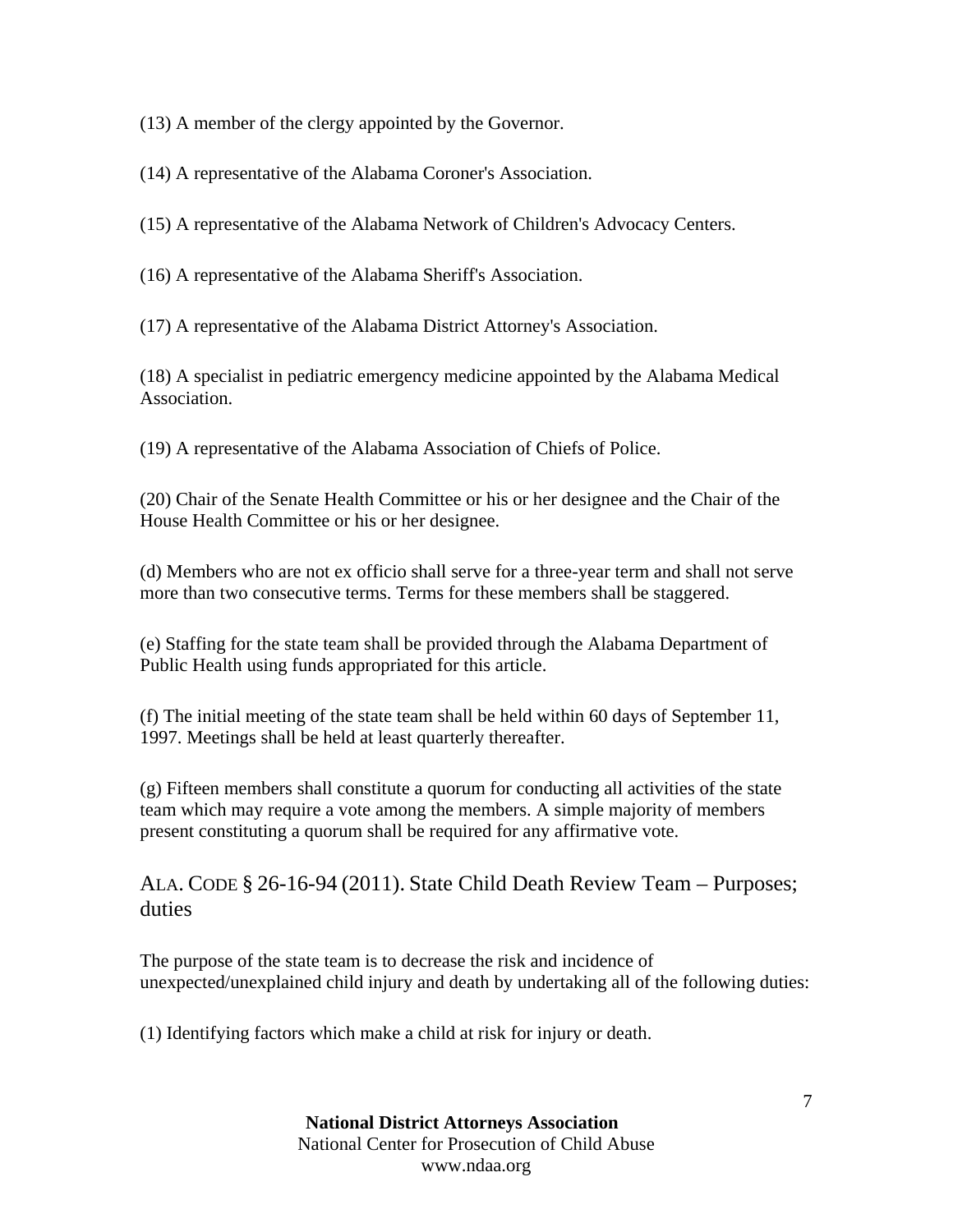(2) Collecting and sharing information among state team members and agencies which provide services to children and families or investigate child deaths.

(3) Making suggestions and recommendations to appropriate participating agencies regarding improving coordination of services and investigations.

(4) Identifying trends relevant to unexpected/unexplained child injury and death.

(5) Reviewing reports from local child death teams and, upon request of a local team, individual cases of child deaths.

(6) Providing training and written materials to the local teams to assist them in carrying out their duties. Such written materials shall include model protocols for the operation of the local teams.

(7) Developing a protocol for child death investigations, and revising the protocol as needed. The protocol for child death investigations shall not include any activity that causes public scrutiny of the family circumstances surrounding the subject death.

(8) Undertaking a study of the operations of local teams considering training needs and service gaps. If the state team determines that changes to any statute, regulation, or policy is needed to decrease the risk and incidence of child injury and death, it shall propose and recommend changes to such statute, regulation, or policy in its annual report.

(9) Educating the public in Alabama regarding the incidence and causes of child injury and death and the public role in aiding in reducing the risk of such injuries and deaths. The state team shall enlist the support of civil, philanthropic, and public service organizations in its performance of its education duties.

(10) Developing and implementing such procedures and policies as are necessary for its own operation.

(11) Providing the Governor and the Legislature with an annual written report which shall include, but not be limited to, the state team's findings and recommendations for each of its duties; and providing copies of such report to the public.

(12) Determining, by consent of state team members, what protocols should be followed by team members for providing data and/or information to the state team as a whole.

(13) Examining confidentiality and access to information laws, regulations, and policies for agencies with responsibilities for children, including health, public welfare, education,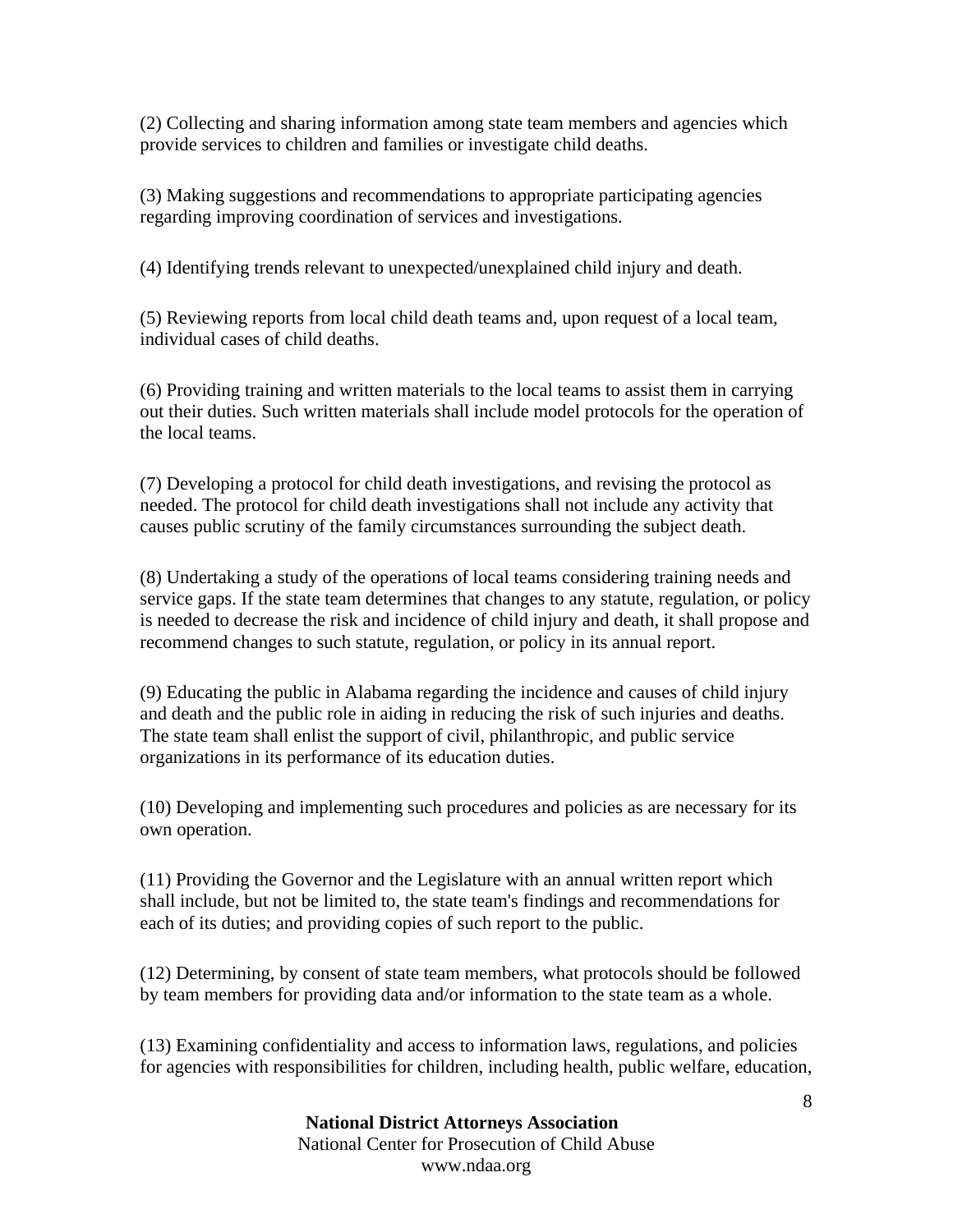<span id="page-8-0"></span>social services, mental health, and law enforcement agencies, and determining whether those laws, regulations, or policies impede the exchange of information necessary to reduce the risk of injury and death. If the state team determines that such laws, regulations, or policies do impede the necessary exchange of information, it shall take prompt steps to propose and recommend changes to the appropriate state agencies.

#### ALA. CODE § 26-16-95 (2011). Liability of team members

State and local team members shall be immune from any and all civil and criminal liability in connection with their good faith participation on the state or local team and all activities associated therewith, provided however, this immunity shall not be available in the event any state or local team member violates the provisions of confidentiality enumerated in this article.

#### ALA. CODE § 26-16-96 (2011). Local child death review teams

(a) There are hereby created local child death review teams.

(b) Each county of the state shall be included in a local multidisciplinary, multiagency child death review team's jurisdiction. The district attorney shall initiate the establishment of local teams by convening a meeting of potential team members within 60 days of September 11, 1997. In the absence of the initiation of a child death review team by the district attorney within 60 days of September 11, 1997, the local public health representative will initiate the first team meeting. During this meeting, participants shall recommend whether to establish a team for that county alone or to establish a team with and for the counties within that judicial circuit.

(c) The local team shall include, but not be limited to, all of the following members, the first five of whom are ex officio. The ex officio members may designate representatives from their particular departments or offices to represent them on the local team who may vote and exercise all other prerogatives of the appointment. The members of the local team include the following:

- (1) The county health officer.
- (2) The director of the county department of human resources.
- (3) The county district attorney.
- (4) The medical examiner.
- (5) The local coroner.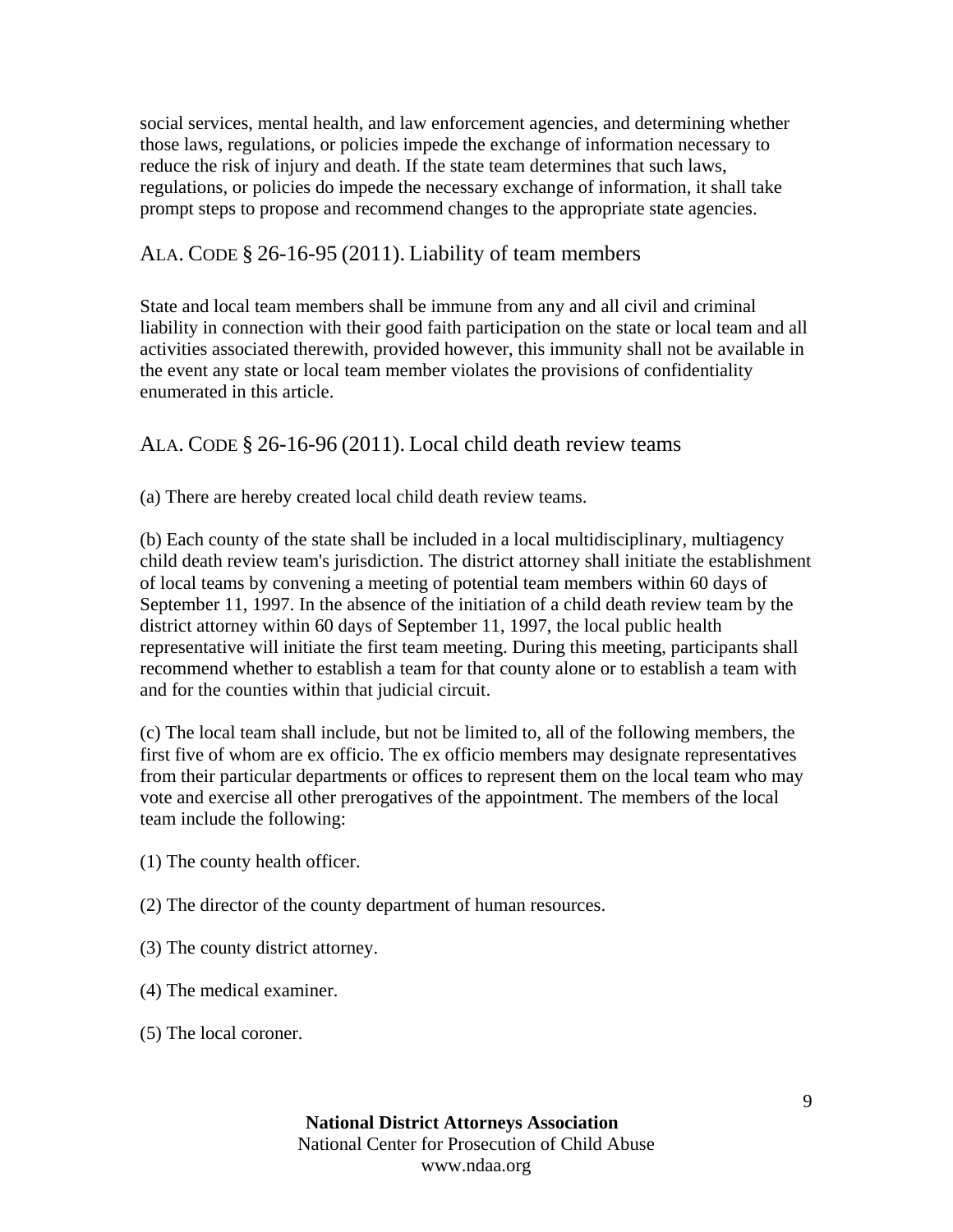(6) An investigator with a local sheriff's department who is familiar with homicide investigation.

(7) An investigator with a local police department who is familiar with homicide investigation.

(8) A pediatrician, or if no pediatrician is available a primary care physician, appointed by the county medical society.

(9) A representative from a local child advocacy center, if one exists.

(d) The local team shall select a chair from among its members. The chair shall serve a term of three years and may serve more than one consecutive term.

(e) Members who are not ex officio shall serve for a three-year term and may succeed themselves but shall not serve more than two consecutive terms. Terms for these members shall be staggered.

(f) The initial meeting of the local team shall be held within 60 days of September 11, 1997.

 $(g)$  A quorum for conducting all activities shall be determined by the local team. A simple majority of members present constituting a quorum shall be required for any affirmative vote.

(h) The purpose of the local team is to decrease the incidence of unexpected/unexplained child injury and death by the following means:

(1) Identifying factors which make a child at risk of injury or death.

(2) Sharing information among the agencies which provide services to children and families or which investigate child deaths or provide services.

(3) Improving local investigations of unexpected/unexplained child deaths by participating agencies.

(4) Improving existing services and systems and assisting in the establishment of additional services and systems to fill in gaps in the community.

(5) Identifying trends relevant to unexpected/unexplained child injury and death.

(6) Educating the local public regarding the incidence and causes of child injury and death and the public role in aiding and reducing the risk of such injuries and deaths.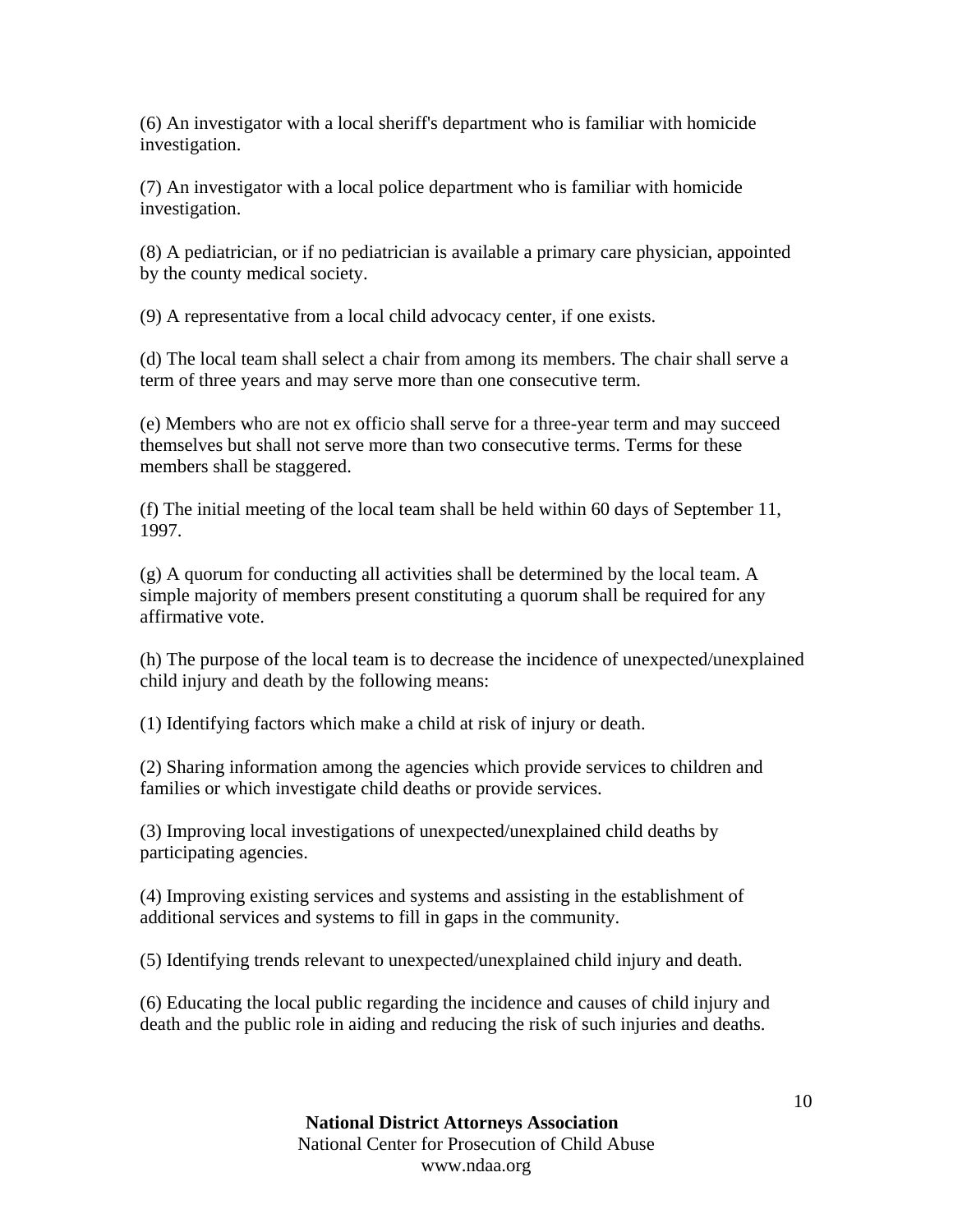(i) To achieve its purpose, the local team shall perform all the following duties and functions:

(1) Establish and implement a protocol for the local team within two months of receipt of the model protocols from the state team as required by [Section 26-16-93.](http://web2.westlaw.com/find/default.wl?tc=-1&docname=ALSTS26-16-93&rp=%2ffind%2fdefault.wl&sv=Split&utid=1&rs=WLW11.07&db=1000002&tf=-1&findtype=L&fn=_top&mt=LawSchoolPractitioner&vr=2.0&pbc=1EC28F9A&ordoc=9455503)

(2) Respond by recording all child deaths and reviewing individual unexpected/unexplained child deaths in accordance with protocols from the state team.

(3) Meet as deemed necessary by the local chair, but not less than annually, to review the status of unexpected/unexplained child death cases, propose recommendations for improving coordination of services and investigations between member agencies, and propose changes within the member agencies which shall reduce the risk and incidence of unexpected/unexplained child injury and death.

(4) Collect data as required for submittal to the state team.

(5) Provide reports to the state team following each team meeting which shall include data on child deaths, steps taken to improve coordination of services and investigations, steps taken to implement changes within member agencies, and advice on needed changes to law, policy, and practice which shall aid in reducing the risk and incidence of child injury and death.

(j) At a local team meeting to review unexpected/unexplained child deaths, information shall be provided as specified below, except where otherwise protected by statute, to carry out each of the following of the local team's purpose and duties:

(1) The providers of medical care, the physician representative, or the medical examiner, shall provide pertinent health and medical information regarding a child whose death is being reviewed by the local team.

(2) State, county, or local government agencies shall provide all of the following data on forms developed by the state team for reporting to local child death review teams:

a. Birth information for children who died at less than one year of age including confidential information collected for medical and health use.

b. Death information for children who have not reached their eighteenth birthday.

c. Law enforcement investigative data, medical examiner investigative data, parole and probation information, and records.

d. Medical care, including dental, mental, and prenatal health care.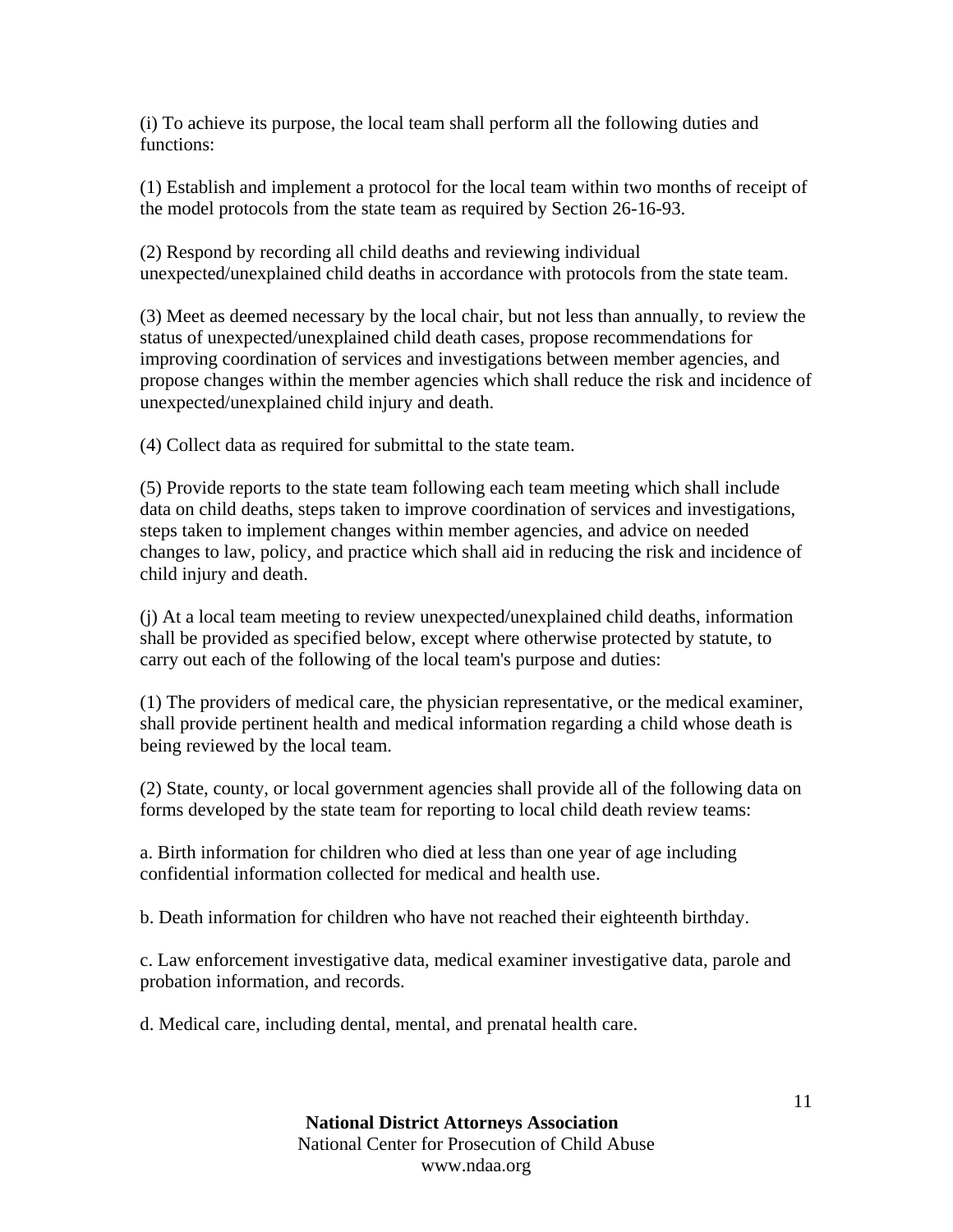<span id="page-11-0"></span>e. Pertinent information from any social services agency that provided services to the child or family.

ALA. CODE § 26-16-97 (2011). Meetings; disclosure of information; violation; penalties

(a) Meetings of the state team and of local teams shall be closed to the public and not subject to the State Sunshine Law when the state team or local team is discussing a specific child death.

(b) Information identifying a deceased child, a family member, guardian or caretaker of a deceased child, or an alleged or suspected perpetrator of abuse or neglect upon a child, may not be disclosed during a meeting which is open to the public.

(c) Information regarding the involvement of any agency with the deceased child or family may not be disclosed during a public meeting.

(d) Nothing in this section shall be construed as preventing the state team or a local team from requesting the attendance at a team meeting of a person who has information relevant to the team's exercise of its purpose and duties.

(e) Any person who intentionally violates any portion of this section commits a Class C misdemeanor and shall be punished as prescribed by law.

Any person who violates the provisions of confidentiality in any proceedings conducted by either a local team or the state team shall be removed from the team in addition to any other penalty.

ALA. CODE § 26-16-98 (2011). Confidentially of information and records

(a) All information and records acquired by the state team or by a local team, in the exercise of its purpose and duties pursuant to this article, are confidential, exempt from disclosure under [Section 41-13-1,](http://web2.westlaw.com/find/default.wl?tc=-1&docname=ALSTS41-13-1&rp=%2ffind%2fdefault.wl&sv=Split&utid=1&rs=WLW11.07&db=1000002&tf=-1&findtype=L&fn=_top&mt=LawSchoolPractitioner&vr=2.0&pbc=1EC28F9A&ordoc=9455505) and may only be disclosed as necessary to carry out the team's duties and purposes.

(b) Reports of the state team and of a local team which do not contain any information that would permit the identification of any person to be ascertained shall be public information.

(c) Except as necessary to carry out a team's purpose and duties, members of a team and persons attending a team meeting may not disclose what transpired at a meeting which is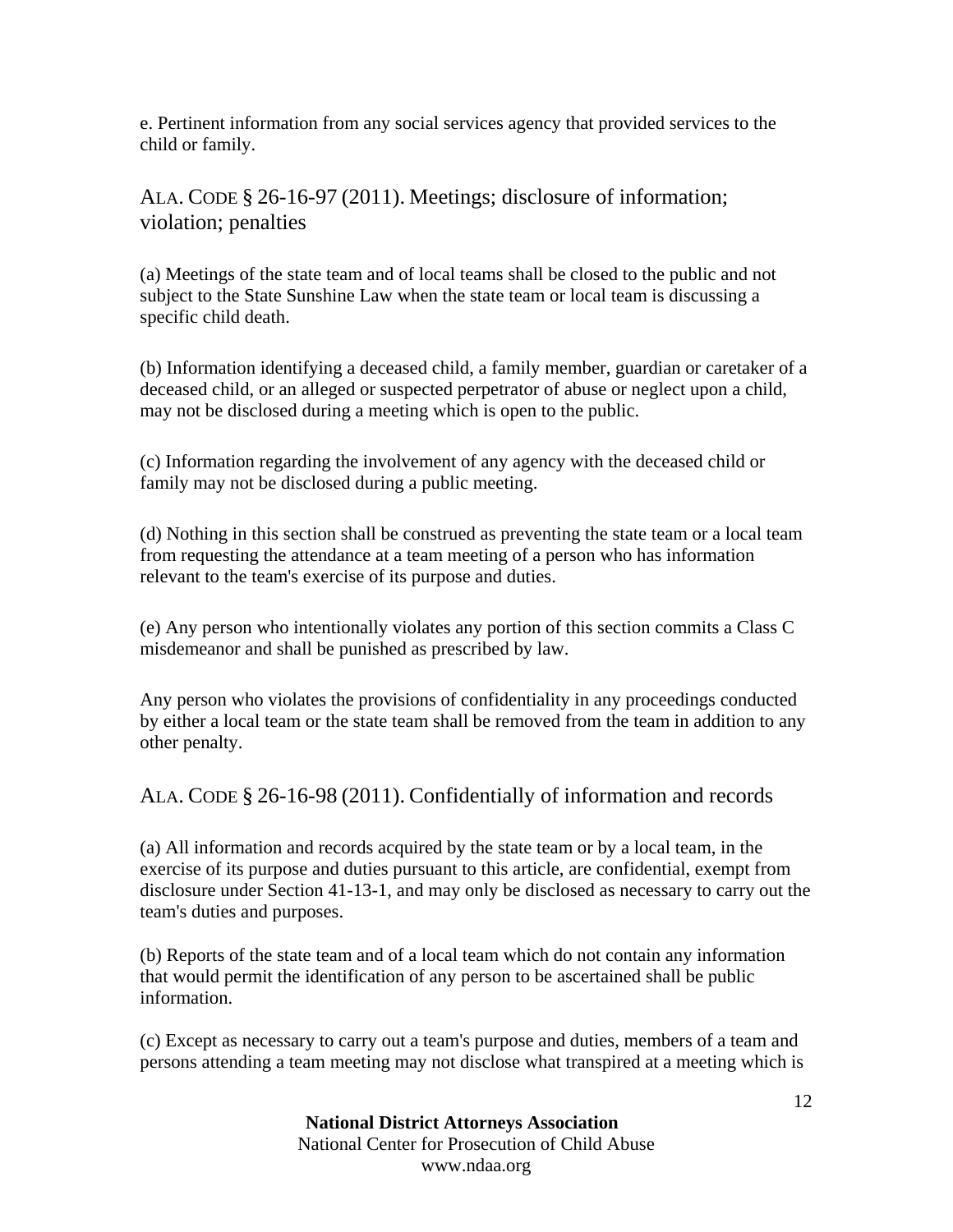<span id="page-12-0"></span>not public under [Section 26-16-97,](http://web2.westlaw.com/find/default.wl?tc=-1&docname=ALSTS26-16-97&rp=%2ffind%2fdefault.wl&sv=Split&utid=1&rs=WLW11.07&db=1000002&tf=-1&findtype=L&fn=_top&mt=LawSchoolPractitioner&vr=2.0&pbc=1EC28F9A&ordoc=9455505) nor shall they disclose any information the disclosure of which is prohibited by this section.

(d) Members of a team, persons attending a team meeting, and persons who present information to a team may release information to such government agencies as is necessary for the purpose of carrying out assigned team duties.

(e) Information, documents, and records of the state team or of a local team are not subject to subpoena, discovery, or introduction into evidence in any civil or criminal proceeding, except that information, documents, and records otherwise available from other sources are not immune from subpoena, discovery, or introduction into evidence through those sources solely because they were presented during proceedings of the team or are maintained by a team.

(f) Moreover, notwithstanding subsections (a) and (b), those criminal records, court records, and other records that have been open to public inspection before September 11, 1997, shall remain open.

ALA. CODE § 26-16-99 (2011). Duties of Coroner/Medical Examiner

The duties of the coroner/medical examiner shall include the following:

(1) Except in locations where a county medical examiner has jurisdiction, the coroner or a person acting in a professional capacity shall report the death of a child by telecommunications to the medical examiner or his or her representative as soon as possible upon discovery.

(2) Upon receipt of a report of a child death, the county medical examiner or state medical examiner shall determine whether the death appears to be unexpected/unexplained. If the death appears to be unexpected/unexplained, the county medical examiner or state medical examiner shall commence an investigation of the death consisting of a postmortem examination conducted by a state or county medical examiner. Upon the recommendation of the state medical examiner, with authorization from a district attorney, an autopsy may be conducted. A county medical examiner may conduct an autopsy at his or her discretion as authorized by existing statutes. This section should not be interpreted as mandating an autopsy. In a case where an autopsy is not performed, the postmortem examination shall consist of an external examination.

# **ALASKA**

ALASKA STAT. § 12.65.015. (2011). Duties of Coroner/Medical Examiner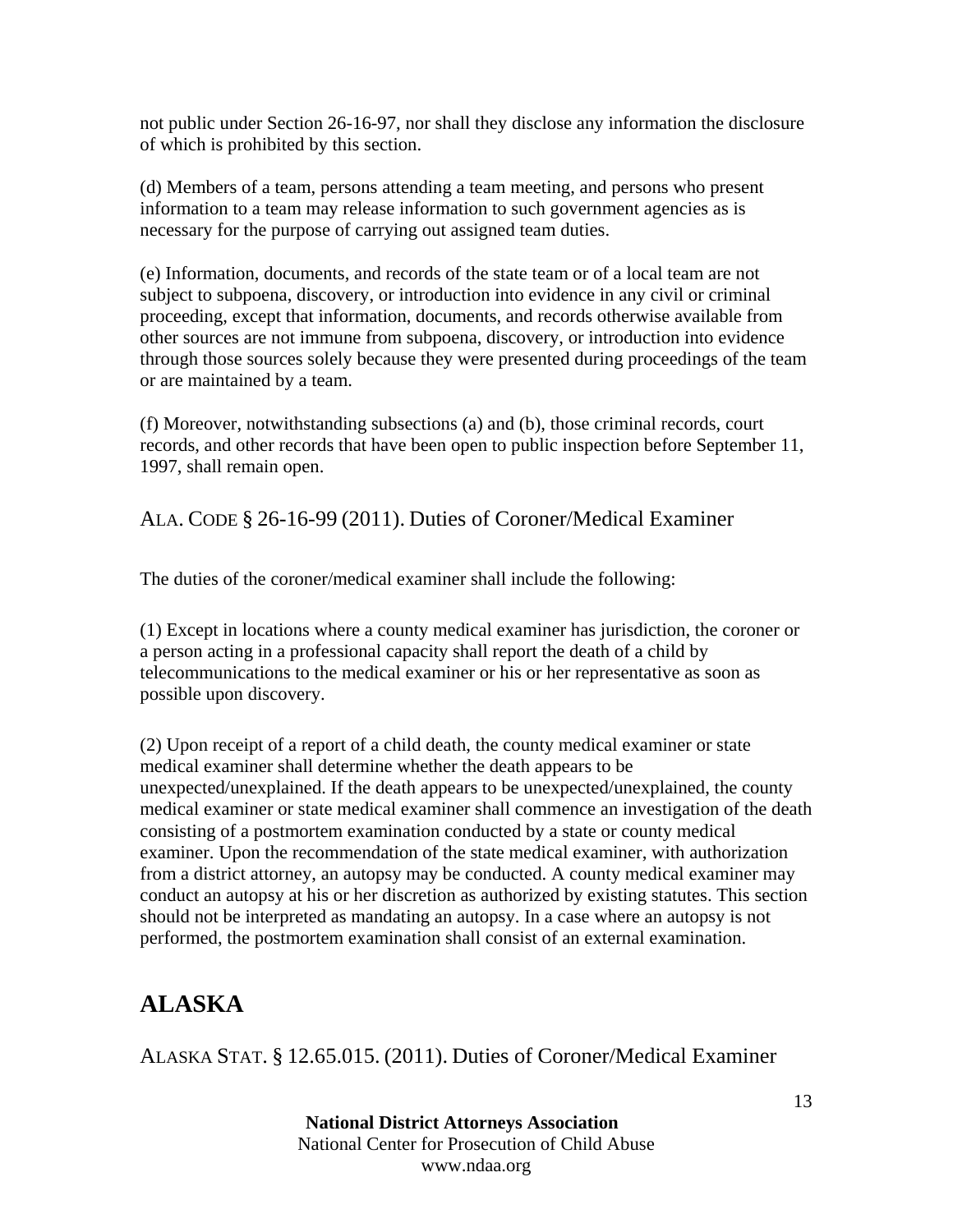<span id="page-13-0"></span>(a) The commissioner of health and social services shall appoint a state medical examiner to perform the duties set out in AS 12.65.015--[12.65.025.](http://web2.westlaw.com/find/default.wl?tc=-1&docname=AKSTS12.65.025&rp=%2ffind%2fdefault.wl&sv=Split&utid=1&rs=WLW11.07&db=1000003&tf=-1&findtype=L&fn=_top&mt=LawSchoolPractitioner&vr=2.0&pbc=A4F1CCCA&ordoc=8532990) The commissioner shall also appoint a deputy medical examiner, and may appoint assistant medical examiners, to perform or assist the state medical examiner in performing these duties. To be eligible for the position of medical examiner, deputy medical examiner, or assistant medical examiner, a person must be a physician licensed to practice in this state or, if the physician is licensed in another jurisdiction, the physician must be employed by the state or by an agency of the United States government within the state. The state medical examiner, deputy medical examiner, and assistant medical examiners are in the exempt service under [AS 39.25.110.](http://web2.westlaw.com/find/default.wl?tc=-1&docname=AKSTS39.25.110&rp=%2ffind%2fdefault.wl&sv=Split&utid=1&rs=WLW11.07&db=1000003&tf=-1&findtype=L&fn=_top&mt=LawSchoolPractitioner&vr=2.0&pbc=A4F1CCCA&ordoc=8532990)

(b) The state medical examiner and the deputy medical examiner must be physicians licensed to practice in the state who have education and experience in forensic pathology.

(c) The state medical examiner and deputy medical examiner shall perform the duties assigned to the medical examiner and deputy medical examiner under [AS 12.65.020](http://web2.westlaw.com/find/default.wl?tc=-1&docname=AKSTS12.65.020&rp=%2ffind%2fdefault.wl&sv=Split&utid=1&rs=WLW11.07&db=1000003&tf=-1&findtype=L&fn=_top&mt=LawSchoolPractitioner&vr=2.0&pbc=A4F1CCCA&ordoc=8532990) and regulations implementing that section, and other duties as assigned by the commissioner of health and social services.

(d) The state medical examiner may, through contracts for services, appoint local, regional, and district medical examiners throughout the state to perform or assist in performing the duties assigned to the state medical examiner. To be eligible for appointment as a local, regional, or district medical examiner, a person must be a physician licensed to practice in this state or, if the physician is licensed in another jurisdiction, the physician must be employed by the state or by an agency of the United States government within the state. An appointment under this subsection may be for a term of up to two years.

(e) The state medical examiner shall facilitate the formation of local, regional, or district child fatality review teams to assist local, regional, and district medical examiners in determining the cause and manner of deaths of children under 18 years of age. If a team is formed under this subsection, the team shall have the same access to information, confidentiality requirements, and immunity as provided to the state child fatality review team under [AS 12.65.140](http://web2.westlaw.com/find/default.wl?tc=-1&docname=AKSTS12.65.140&rp=%2ffind%2fdefault.wl&sv=Split&utid=1&rs=WLW11.07&db=1000003&tf=-1&findtype=L&fn=_top&mt=LawSchoolPractitioner&vr=2.0&pbc=A4F1CCCA&ordoc=8532990). A meeting of a team formed under this subsection is closed to the public and not subject to the provisions of [AS 44.62.310](http://web2.westlaw.com/find/default.wl?tc=-1&docname=AKSTS44.62.310&rp=%2ffind%2fdefault.wl&sv=Split&utid=1&rs=WLW11.07&db=1000003&tf=-1&findtype=L&fn=_top&mt=LawSchoolPractitioner&vr=2.0&pbc=A4F1CCCA&ordoc=8532990) - [44.62.319](http://web2.westlaw.com/find/default.wl?tc=-1&docname=AKSTS44.62.319&rp=%2ffind%2fdefault.wl&sv=Split&utid=1&rs=WLW11.07&db=1000003&tf=-1&findtype=L&fn=_top&mt=LawSchoolPractitioner&vr=2.0&pbc=A4F1CCCA&ordoc=8532990) (Open Meetings Act). A review by a local, regional, or district child fatality review team does not relieve the state child fatality review team under [AS 12.65.120](http://web2.westlaw.com/find/default.wl?tc=-1&docname=AKSTS12.65.120&rp=%2ffind%2fdefault.wl&sv=Split&utid=1&rs=WLW11.07&db=1000003&tf=-1&findtype=L&fn=_top&mt=LawSchoolPractitioner&vr=2.0&pbc=A4F1CCCA&ordoc=8532990) of the responsibility for reviewing a death under [AS 12.65.130.](http://web2.westlaw.com/find/default.wl?tc=-1&docname=AKSTS12.65.130&rp=%2ffind%2fdefault.wl&sv=Split&utid=1&rs=WLW11.07&db=1000003&tf=-1&findtype=L&fn=_top&mt=LawSchoolPractitioner&vr=2.0&pbc=A4F1CCCA&ordoc=8532990) A person on a local, regional, or district child fatality review team is not eligible to receive compensation from the state for service on the team, but is eligible for travel expenses and per diem from the Department of Health and Social Services under [AS 39.20.180.](http://web2.westlaw.com/find/default.wl?tc=-1&docname=AKSTS39.20.180&rp=%2ffind%2fdefault.wl&sv=Split&utid=1&rs=WLW11.07&db=1000003&tf=-1&findtype=L&fn=_top&mt=LawSchoolPractitioner&vr=2.0&pbc=A4F1CCCA&ordoc=8532990) A person on a team formed under this subsection serves at the pleasure of the state medical examiner.

ALASKA STAT. § 12.65.120. (2011). State child fatality review team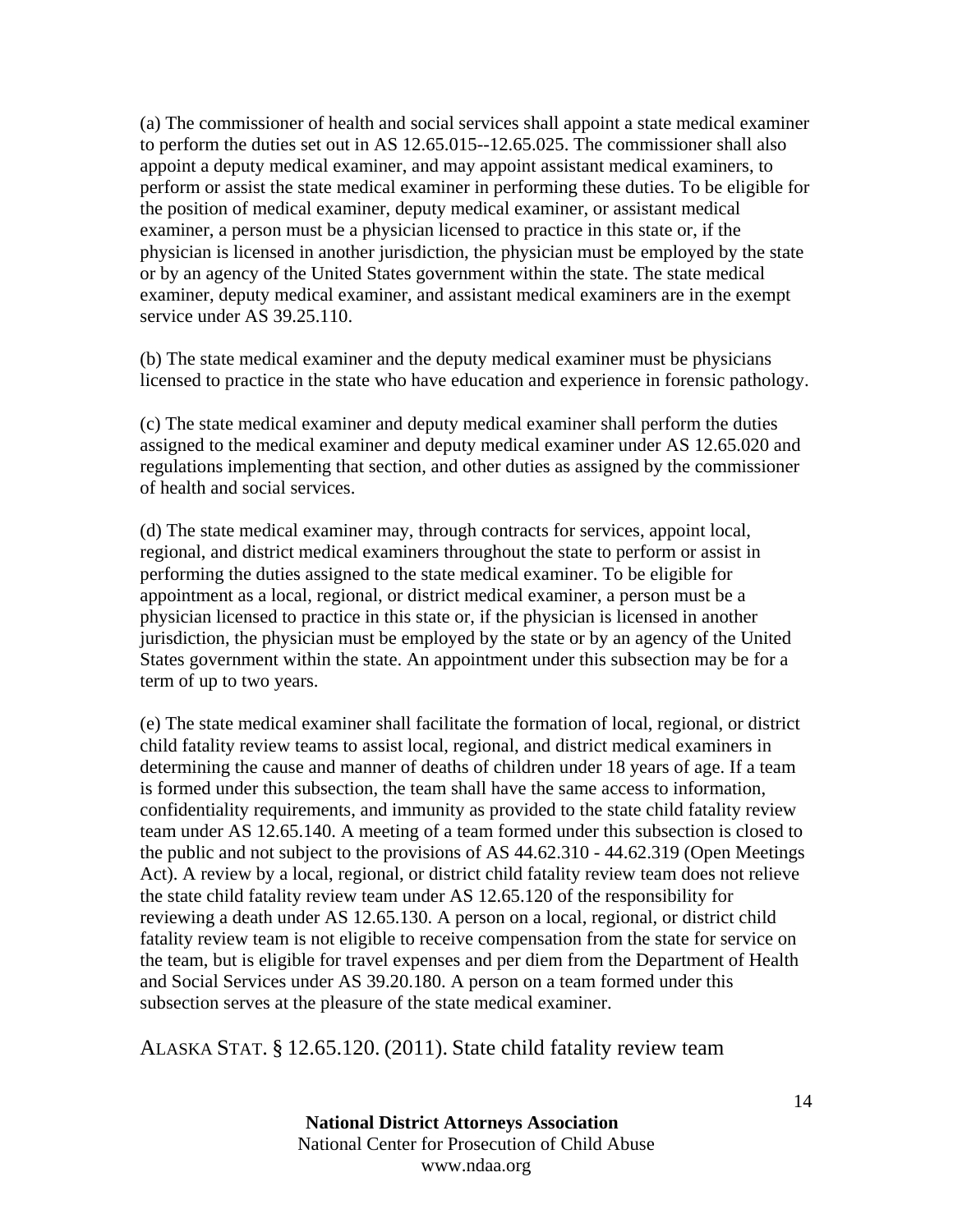(a) The state child fatality review team is established in the Department of Health and Social Services to assist the state medical examiner. The team is composed of

(1) the following persons, or that person's designee:

(A) the state medical examiner;

(B) a state prosecutor with experience in homicide prosecutions, appointed by the attorney general;

(C) an investigator with the state troopers who has experience in conducting investigations of homicide, child abuse, or child neglect, appointed by the commissioner of public safety;

(D) a social worker with the Department of Health and Social Services who has experience in conducting investigations of child abuse and neglect, appointed by the commissioner of health and social services;

(2) the following persons, or that person's designee, appointed by the commissioner of health and social services:

(A) a physician licensed under AS 08.64 who

(i) specializes in neonatology or perinatology; or

(ii) is certified by the American Board of Pediatrics;

(B) a municipal law enforcement officer with experience in conducting investigations of homicide, child abuse, or child neglect;

(C) other persons, including educators, whose experience and expertise would, as determined by the commissioner of health and social services, contribute to the effectiveness of the team.

(b) A team member is not eligible to receive compensation from the state for service on the team. A member appointed under  $(a)(2)$  of this section

(1) is eligible for travel expenses and per diem from the Department of Health and Social Services under [AS 39.20.180](http://web2.westlaw.com/find/default.wl?tc=-1&docname=AKSTS39.20.180&rp=%2ffind%2fdefault.wl&sv=Split&utid=1&rs=WLW11.07&db=1000003&tf=-1&findtype=L&fn=_top&mt=LawSchoolPractitioner&vr=2.0&pbc=80BA7CEE&ordoc=9452603); and

(2) serves at the pleasure of the commissioner of health and social services.

(c) In addition to the persons specified in (a) of this section, the team may invite a person to participate as a member of the team if the person has expertise that would be helpful to the team in a review of a specific death. A person participating under this subsection is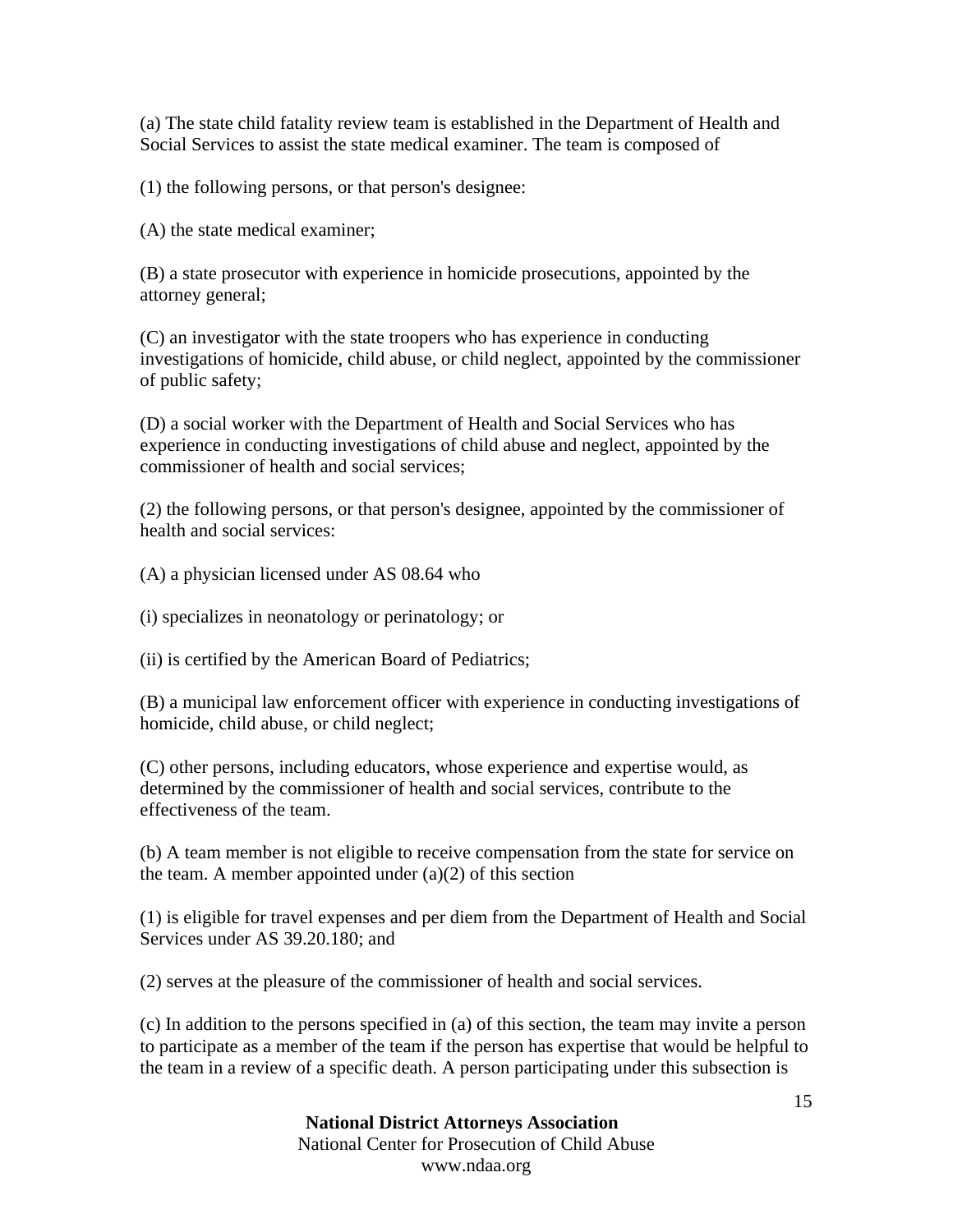<span id="page-15-0"></span>eligible only for travel expenses and per diem from the Department of Health and Social Services under [AS 39.20.180](http://web2.westlaw.com/find/default.wl?tc=-1&docname=AKSTS39.20.180&rp=%2ffind%2fdefault.wl&sv=Split&utid=1&rs=WLW11.07&db=1000003&tf=-1&findtype=L&fn=_top&mt=LawSchoolPractitioner&vr=2.0&pbc=80BA7CEE&ordoc=9452603).

(d) The state medical examiner serves as chair of the team.

ALASKA STAT. § 12.65.130. (2011). State child fatality review team

(a) The state child fatality review team shall

(1) assist the state medical examiner in determining the cause and manner of the deaths in this state of children under 18 years of age;

(2) unless the child's death is currently being investigated by a law enforcement agency, review a report of a death of a child within 48 hours of the report being received by the medical examiner if

(A) the death is of a child under 10 years of age;

(B) the deceased child, a sibling, or a member of the deceased child's household

(i) is in the legal or physical custody of the state under AS 47 or under similar custody of another state or political subdivision of a state; or

(ii) has been the subject of a report of harm under AS 47.17 or a child abuse or neglect investigation by the Department of Health and Social Services or by a similar child protective service in this or another state;

(C) a protective order under [AS 18.66.100](http://web2.westlaw.com/find/default.wl?tc=-1&docname=AKSTS18.66.100&rp=%2ffind%2fdefault.wl&sv=Split&utid=1&rs=WLW11.07&db=1000003&tf=-1&findtype=L&fn=_top&mt=LawSchoolPractitioner&vr=2.0&pbc=80BA7CEE&ordoc=9452604) or [18.66.110](http://web2.westlaw.com/find/default.wl?tc=-1&docname=AKSTS18.66.110&rp=%2ffind%2fdefault.wl&sv=Split&utid=1&rs=WLW11.07&db=1000003&tf=-1&findtype=L&fn=_top&mt=LawSchoolPractitioner&vr=2.0&pbc=80BA7CEE&ordoc=9452604) has been in effect during the previous year in which the petitioner or respondent was a member of the deceased child's immediate family or household; or

(D) the child's death occurred in a mental health institution, mental health treatment facility, foster home, or other residential or child care facility, including a day care facility;

(3) review records concerning

(A) abuse or neglect of the deceased child or another child in the deceased child's household;

(B) the criminal history or juvenile delinquency of a person who may have caused the death of the child and of persons in the deceased child's household; and

(C) a history of domestic violence involving a person who may have caused the death of the child or involving persons in the deceased child's household, including records in the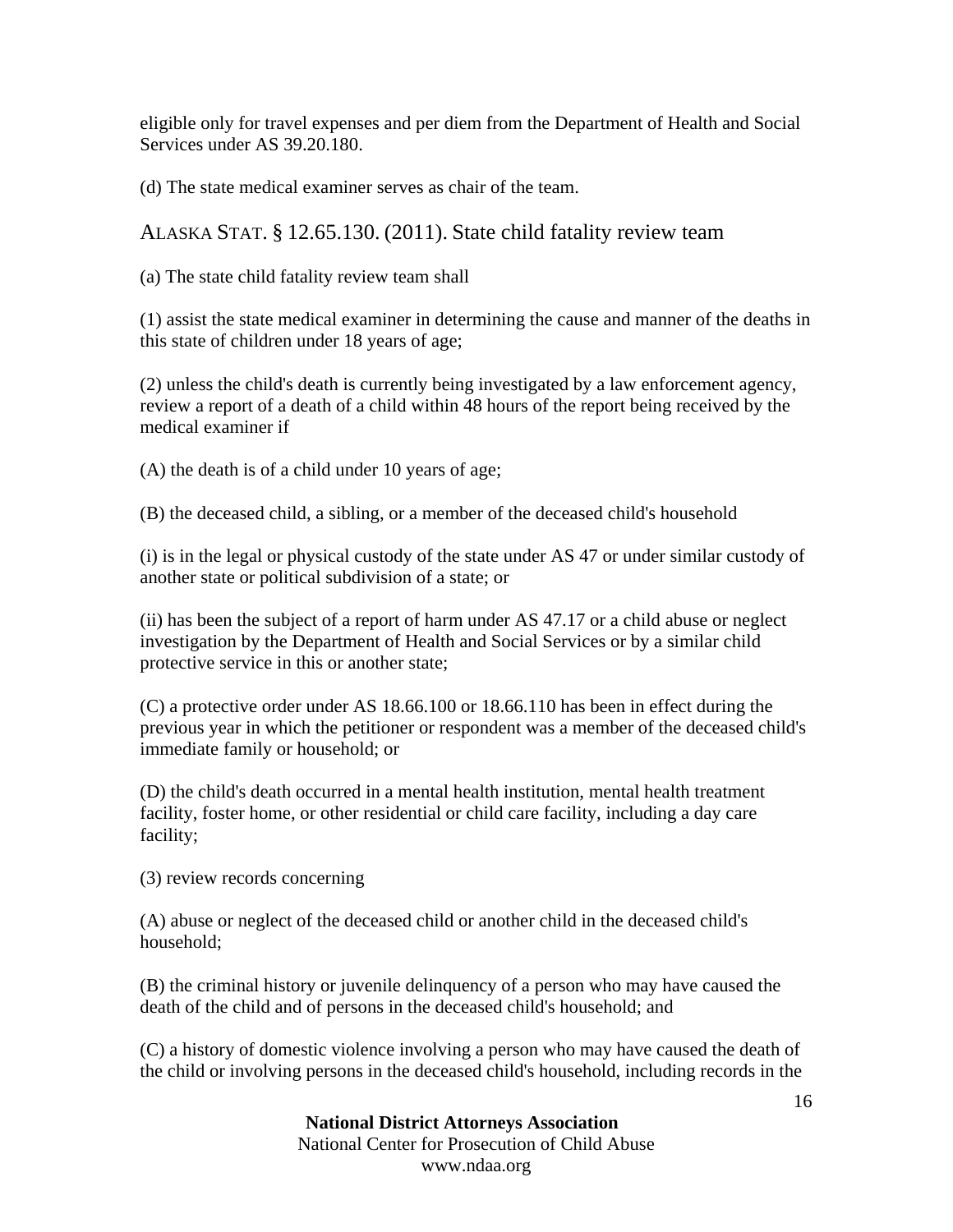<span id="page-16-0"></span>central registry of protective orders under [AS 18.65.540;](http://web2.westlaw.com/find/default.wl?tc=-1&docname=AKSTS18.65.540&rp=%2ffind%2fdefault.wl&sv=Split&utid=1&rs=WLW11.07&db=1000003&tf=-1&findtype=L&fn=_top&mt=LawSchoolPractitioner&vr=2.0&pbc=80BA7CEE&ordoc=9452604)

(4) if insufficient information exists to adequately determine the cause and manner of death, recommend to the state medical examiner that additional information be obtained under [AS 12.65.020;](http://web2.westlaw.com/find/default.wl?tc=-1&docname=AKSTS12.65.020&rp=%2ffind%2fdefault.wl&sv=Split&utid=1&rs=WLW11.07&db=1000003&tf=-1&findtype=L&fn=_top&mt=LawSchoolPractitioner&vr=2.0&pbc=80BA7CEE&ordoc=9452604) and

(5) if a local, regional, or district child fatality review team has not been appointed under [AS 12.65.015](http://web2.westlaw.com/find/default.wl?tc=-1&docname=AKSTS12.65.015&rp=%2ffind%2fdefault.wl&sv=Split&utid=1&rs=WLW11.07&db=1000003&tf=-1&findtype=L&fn=_top&mt=LawSchoolPractitioner&vr=2.0&pbc=80BA7CEE&ordoc=9452604) or is not available, be available to provide recommendations, suggestions, and advice to state or municipal law enforcement or social service agencies in the investigation of deaths of children.

(b) The state child fatality review team may

(1) collect data and analyze and interpret information regarding deaths of children in this state;

(2) develop state and local data bases on deaths of children in this state;

(3) develop a model protocol for the investigation of deaths of children; and

(4) periodically issue reports to the public containing statistical data and other information that does not violate federal or state law concerning confidentiality of the children and their families involved in the reviews; these reports may include

(A) identification of trends, patterns, and risk factors in deaths of the children;

(B) analyses of the incidence and causes of deaths of children in this state;

(C) recommendations for improving the coordination of government services and investigations; and

(D) recommendations for prevention of future deaths of children

ALASKA STAT. § 12.65.140. (2011). Records; information; meetings; confidentiality; immunity

(a) The state child fatality review team and its members shall have access to all information and records to which the state medical examiner has access under this chapter. The state child fatality review team and its members shall maintain the confidentiality of information and records concerning deaths under review, except when disclosures may be necessary to enable the team to carry out its duties under this chapter. However, the team and its members may not disclose a record that is confidential under federal or state law.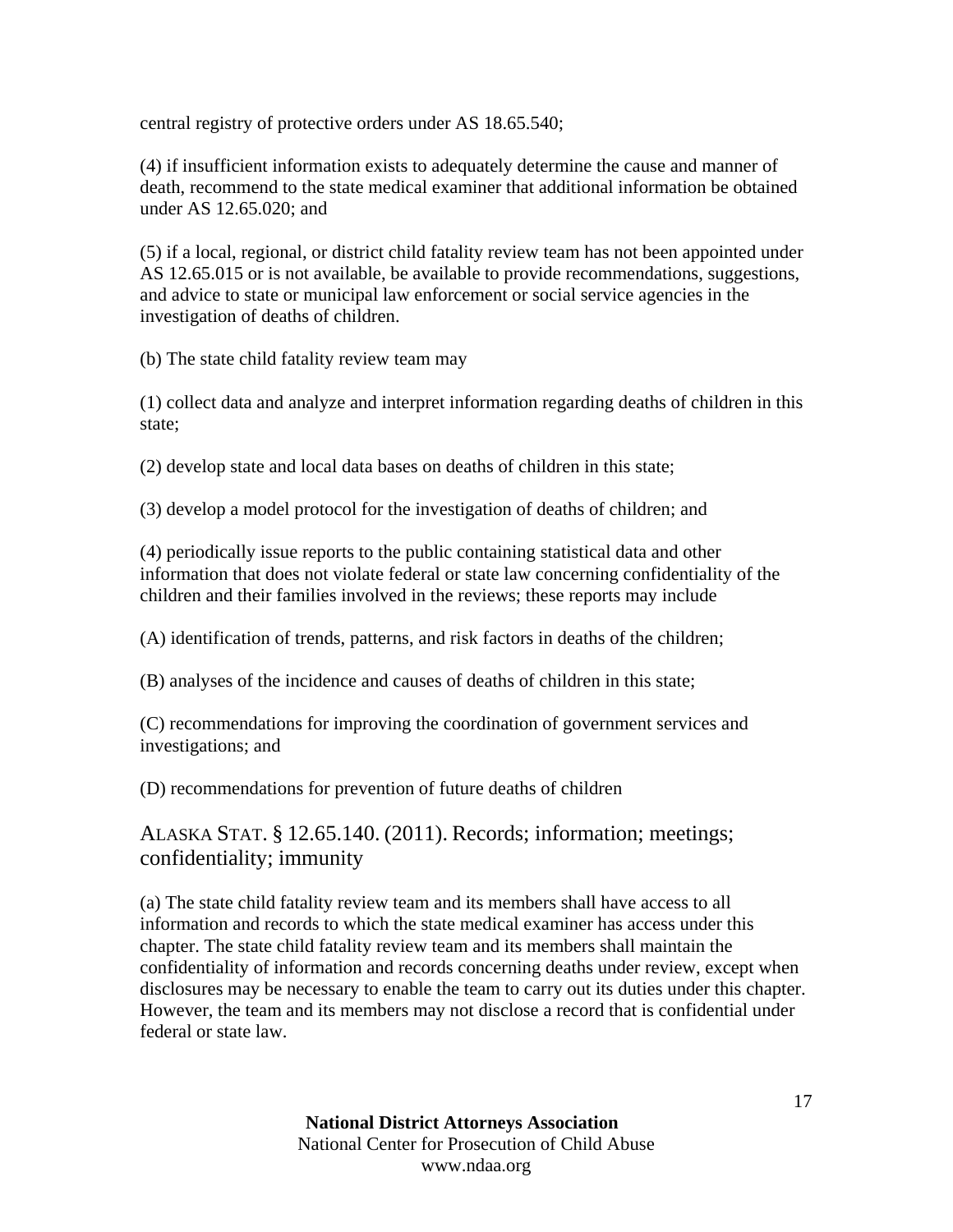<span id="page-17-0"></span>(b) Except for public reports issued by the team, records and other information collected by the team or a member of the team related to duties under this chapter are confidential and not subject to public disclosure under [AS 40.25.100](http://web2.westlaw.com/find/default.wl?tc=-1&docname=AKSTS40.25.100&rp=%2ffind%2fdefault.wl&sv=Split&utid=1&rs=WLW11.07&db=1000003&tf=-1&findtype=L&fn=_top&mt=LawSchoolPractitioner&vr=2.0&pbc=80BA7CEE&ordoc=9452605)-[-40.25.295](http://web2.westlaw.com/find/default.wl?tc=-1&docname=AKSTS40.25.295&rp=%2ffind%2fdefault.wl&sv=Split&utid=1&rs=WLW11.07&db=1000003&tf=-1&findtype=L&fn=_top&mt=LawSchoolPractitioner&vr=2.0&pbc=80BA7CEE&ordoc=9452605).

(c) Meetings of the state child fatality review team are closed to the public and are not subject to the provisions of [AS 44.62.310](http://web2.westlaw.com/find/default.wl?tc=-1&docname=AKSTS44.62.310&rp=%2ffind%2fdefault.wl&sv=Split&utid=1&rs=WLW11.07&db=1000003&tf=-1&findtype=L&fn=_top&mt=LawSchoolPractitioner&vr=2.0&pbc=80BA7CEE&ordoc=9452605) - [44.62.319](http://web2.westlaw.com/find/default.wl?tc=-1&docname=AKSTS44.62.319&rp=%2ffind%2fdefault.wl&sv=Split&utid=1&rs=WLW11.07&db=1000003&tf=-1&findtype=L&fn=_top&mt=LawSchoolPractitioner&vr=2.0&pbc=80BA7CEE&ordoc=9452605) (Open Meetings Act).

(d) The determinations, conclusions, and recommendations of the state child fatality review team, or its members, are not admissible in a civil or criminal proceeding. Members may not be compelled to disclose their determinations, conclusions, recommendations, discussions, or thought processes through discovery or testimony in any civil or criminal proceeding. Records and information collected by the state child fatality review team are not subject to discovery or subpoena in connection with a civil or criminal proceeding.

(e) Notwithstanding (d) of this section, the state medical examiner may testify in a civil or criminal proceeding even though the death was reviewed by the state child fatality review team under [AS 12.65.130](http://web2.westlaw.com/find/default.wl?tc=-1&docname=AKSTS12.65.130&rp=%2ffind%2fdefault.wl&sv=Split&utid=1&rs=WLW11.07&db=1000003&tf=-1&findtype=L&fn=_top&mt=LawSchoolPractitioner&vr=2.0&pbc=80BA7CEE&ordoc=9452605) and information received from the review formed a basis of the state medical examiner's testimony.

(f) A person who is a member or an employee of, or who furnishes services to or advises, the state child fatality review team is not liable for damages or other relief in an action brought by reason of the performance of a duty, a function, or an activity of the review team.

# **ARIZONA**

ARIZ. REV. STAT. § 11-597 (2011). Autopsies; reports; exemption from liability

**A.** The county medical examiner or alternate medical examiner shall conduct a death investigation to determine whether or not the public interest requires an external examination, autopsy or other special investigation.

**B.** An external examination or autopsy is not required for deaths due to natural diseases that occur during surgical or anesthetic procedures unless the medical examiner or alternate medical examiner determines that an external examination or autopsy is necessary.

**C.** In the determination of the need for an autopsy, the county medical examiner or alternate medical examiner may consider the request for an autopsy made by private persons or public officials. If the county attorney or a superior court judge of the county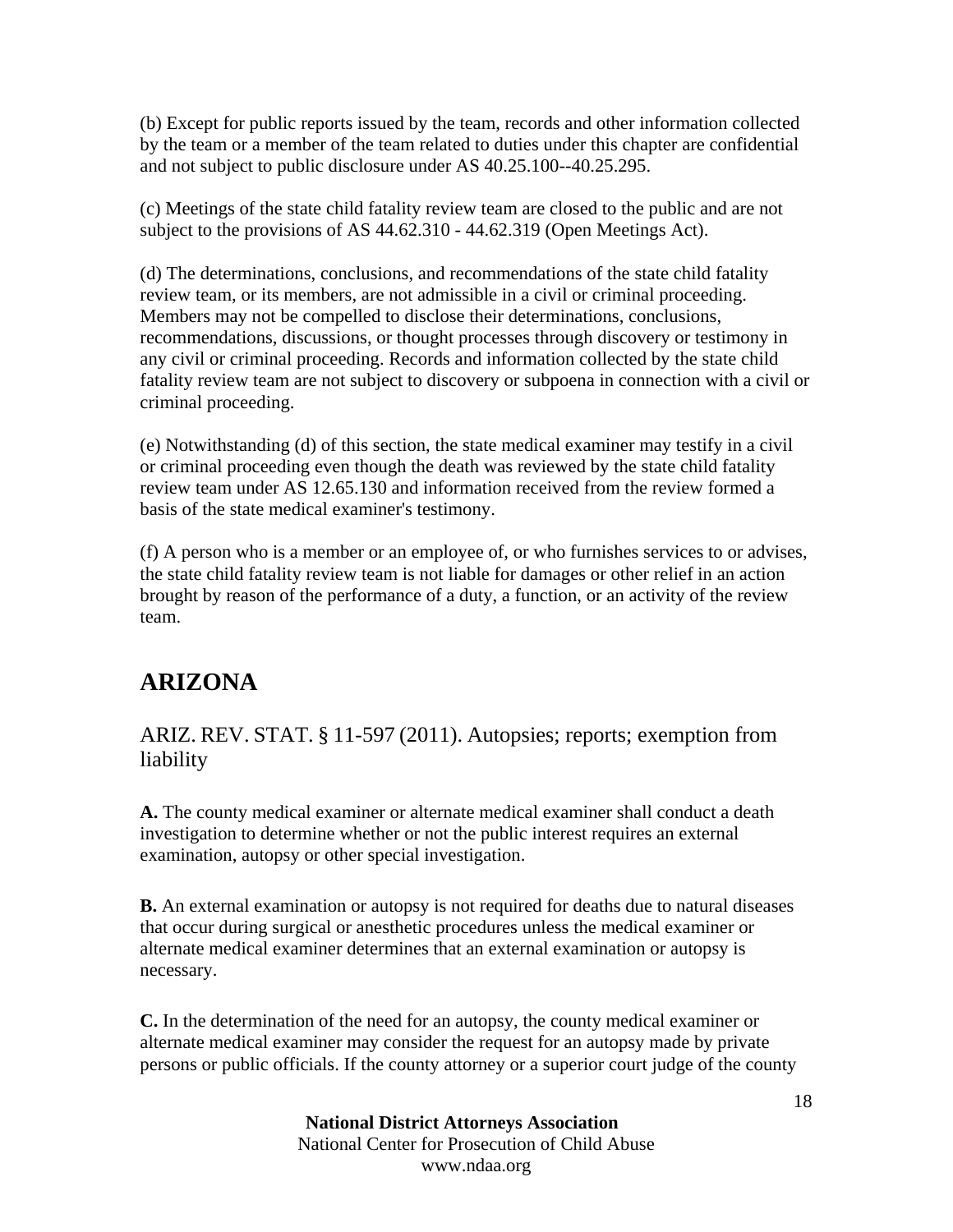<span id="page-18-0"></span>where the death occurred requests an autopsy, the county medical examiner shall perform the autopsy, or, in the case of an alternate medical examiner, an autopsy shall be performed by a forensic pathologist.

**D.** A forensic pathologist shall perform an autopsy in cases of sudden and unexplained infant death in accordance with protocols adopted by the director of the department of health services. If the medical examiner or forensic pathologist determines that the infant died of sudden infant death syndrome, the medical examiner or forensic pathologist shall notify the department of health services. The medical examiner or forensic pathologist may take tissue samples for diagnostic purposes.

**E.** If an autopsy is performed, a full record or report of the facts developed by the autopsy in the findings of the person performing the autopsy shall be properly made and filed in the office of the county medical examiner or the board of supervisors. If the person performing the autopsy determines that the report should be forwarded to the county where the death occurred or the county in which any injury contributing to or causing the death was sustained, the report shall be forwarded to the county attorney.

**F.** A county attorney may request and upon request shall receive from the county medical examiner or alternate medical examiner a copy of the report on any autopsy performed.

**G.** The county medical examiner or alternate medical examiner may perform other tests deemed necessary to determine identity and the cause and manner of death and may retain tissues, specimens and other biological materials for subsequent examination.

**H.** When an autopsy or other tests are performed by a forensic pathologist, no cause of action shall lie against the physician or any other person for requesting the autopsy, for participating in the autopsy or for retaining specimens or tissues.

ARIZ. REV. STAT. § 36-3501 (2011). Child fatality review teams; membership; duties

**A.** The child fatality review team is established in the department of health services. The team is composed of the head of the following departments, agencies, councils or associations, or that person's designee:

1. Attorney general.

2. Office of women's and children's health in the department of health services.

3. Office of planning and health status monitoring in the department of health services.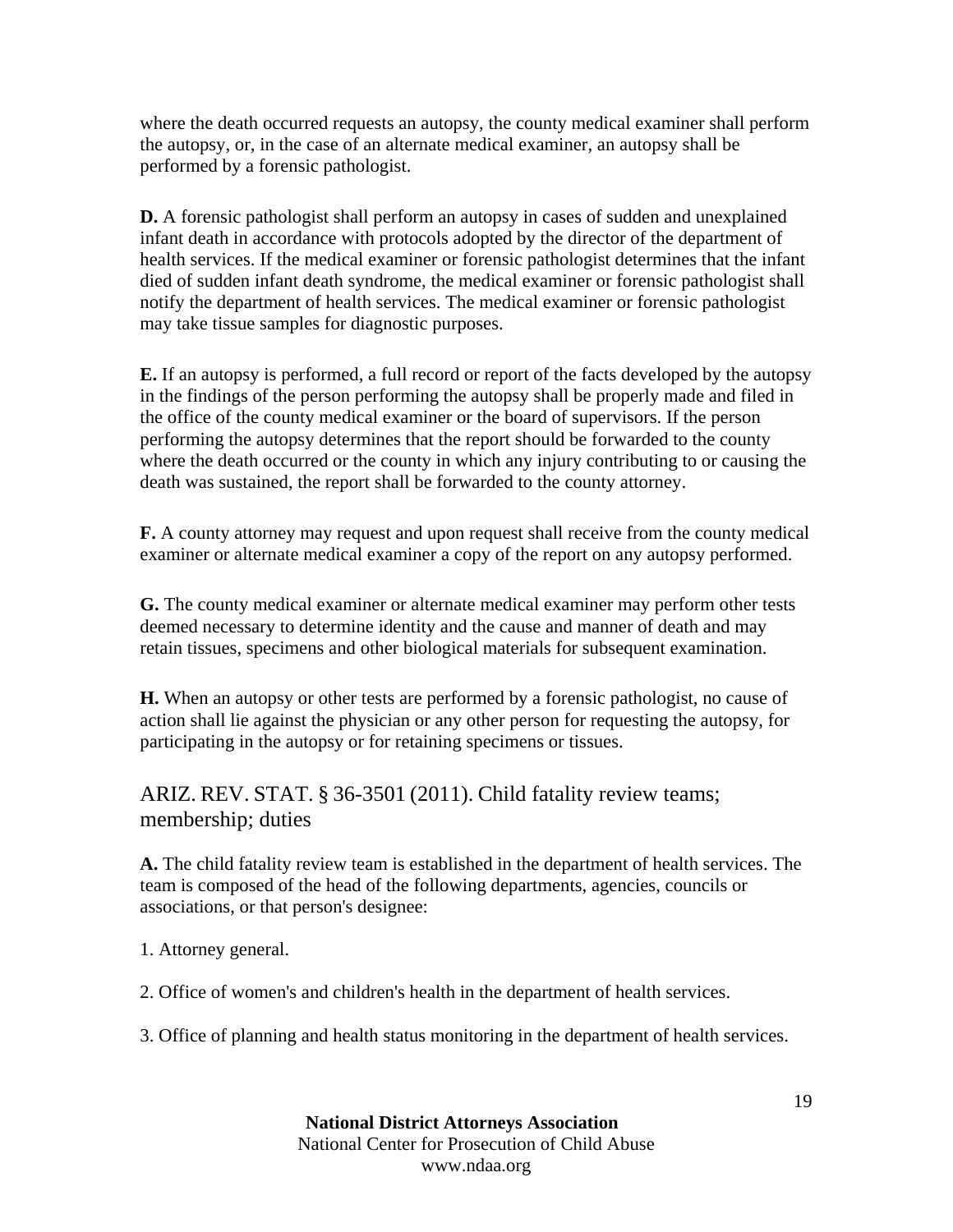4. Division of behavioral health in the department of health services.

5. Division of developmental disabilities in the department of economic security.

6. Division of children and family services in the department of economic security.

7. Governor's office for children.

8. Administrative office of the courts.

9. Parent assistance office of the supreme court.

10. Department of juvenile corrections.

11. Arizona chapter of a national pediatric society.

**B.** The director of the department of health services shall appoint the following members to serve staggered three year terms:

1. A medical examiner who is a forensic pathologist.

2. A maternal and child health specialist involved with the treatment of native Americans.

3. A representative of a private nonprofit organization of tribal governments in this state.

4. A representative of the Navajo tribe.

5. A representative of the United States military family advocacy program.

6. A representative of the Arizona sudden infant death advisory council.

7. A representative of a statewide prosecuting attorneys advisory council.

8. A representative of a statewide law enforcement officers advisory council who is experienced in child homicide investigations.

9. A representative of an association of county health officers.

10. A child advocate who is not employed by or an officer of this state or a political subdivision of this state.

11. A public member. If local teams are formed pursuant to this article, the director of the department of health services shall select this member from one of those local teams.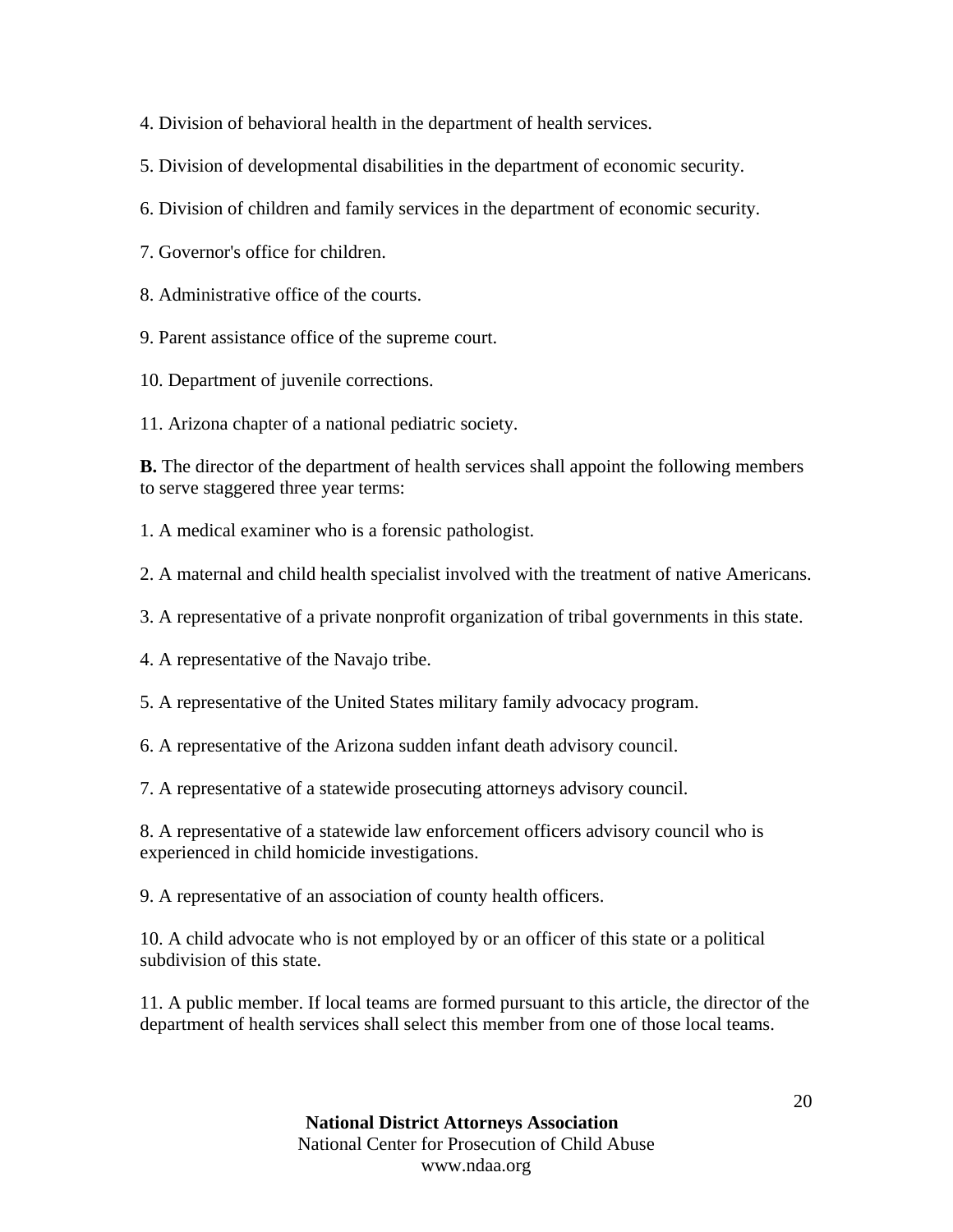**C.** The team shall:

1. Develop a child fatalities data collection system.

2. Provide training to cooperating agencies, individuals and local child fatality review teams on the use of the child fatalities data system.

3. Conduct an annual statistical report on the incidence and causes of child fatalities in this state during the past fiscal year and submit a copy of this report, including its recommendations for action, to the governor, the president of the senate and the speaker of the house of representatives on or before November 15 of each year.

4. Encourage and assist in the development of local child fatality review teams.

5. Develop standards and protocols for local child fatality review teams and provide training and technical assistance to these teams.

6. Develop protocols for child fatality investigations, including protocols for law enforcement agencies, prosecutors, medical examiners, health care facilities and social service agencies.

7. Study the adequacy of statutes, ordinances, rules, training and services to determine what changes are needed to decrease the incidence of preventable child fatalities and, as appropriate, take steps to implement these changes.

8. Provide case consultation on individual cases to local teams if requested.

9. Educate the public regarding the incidence and causes of child fatalities as well as the public's role in preventing these deaths.

10. Designate a team chairperson.

11. Develop and distribute an informational brochure which describes the purpose, function and authority of a team. The brochure shall be available at the offices of the department of health services.

12. Evaluate the incidence and causes of maternal fatalities associated with pregnancy in this state. For the purposes of this paragraph, "maternal fatalities associated with pregnancy" means the death of a woman while she is pregnant or within one year after the end of her pregnancy.

**D.** Team members are not eligible to receive compensation, but members appointed pursuant to subsection B are eligible for reimbursement of expenses pursuant to title 38, chapter 4, article 2. [\[FN1\]](#page-0-0)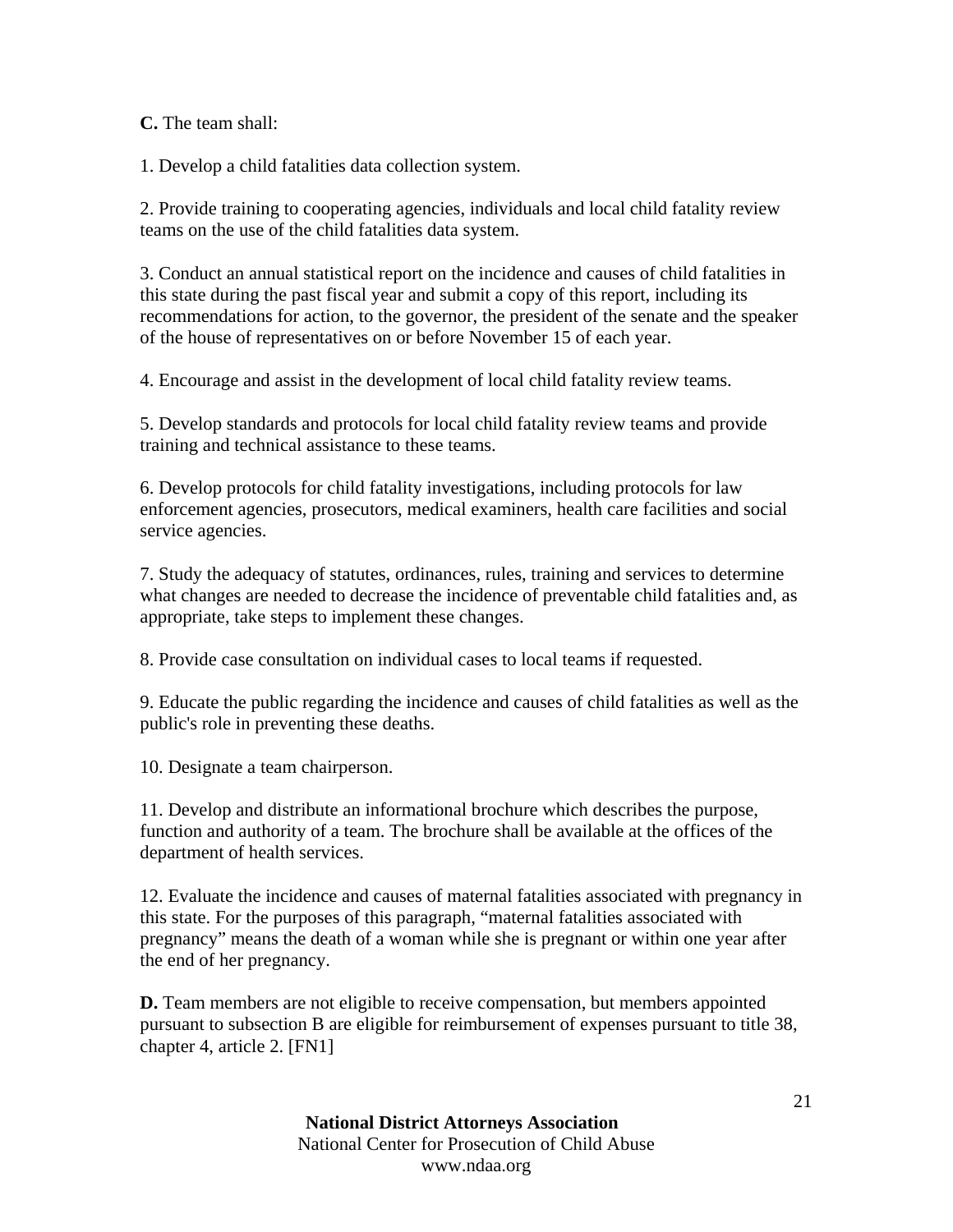<span id="page-21-0"></span>**E.** The department of health services shall provide professional and administrative support to the team.

**F.** Notwithstanding subsections C and D, this section shall not be construed to require expenditures above the revenue available from the child fatality review fund.

#### ARIZ. REV. STAT. § 36-3502 (2011). Local teams; membership; duties

**A.** If local child fatality teams are organized, they shall abide by the standards and protocol for local child fatality review teams developed by the state team and must have prior authorization from the state team to conduct fatality reviews. Local teams shall be composed of the head of the following departments, agencies or associations, or that person's designee:

1. County medical examiner.

2. Child protective services office of the department of economic security.

3. County health department.

**B.** The chairperson of the state child fatality review team shall appoint the following members of the local team:

1. A domestic violence specialist.

2. A psychiatrist or psychologist licensed in this state.

3. A pediatrician certified by the American board of pediatrics or a family practice physician certified by the American board of family practice. The pediatrician or family practice physician shall also be licensed in this state.

4. A person from a local law enforcement agency.

5. A person from a local prosecutors office.

6. A parent.

**C.** If local child fatality teams are authorized, they shall: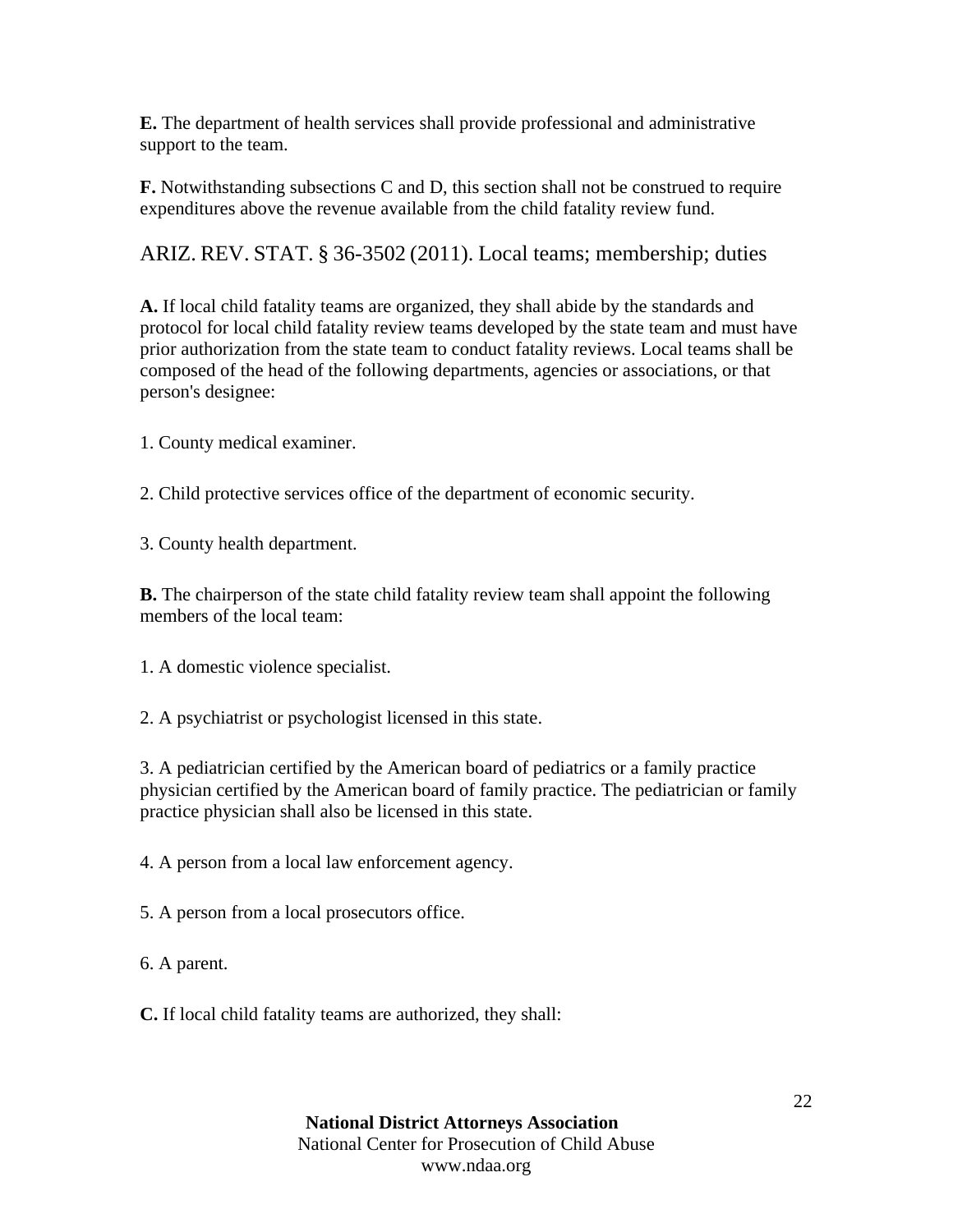<span id="page-22-0"></span>1. Designate a team chairperson who shall review the death certificates of all children who die within the team's jurisdiction and call meetings of the team when necessary.

2. Assist the state team in collecting data on child fatalities.

3. Submit written reports to the state team as directed by that team. These reports shall include nonidentifying information on individual cases and steps taken by the local team to implement necessary changes and improve the coordination of services and investigations.

### ARIZ. REV. STAT. § 36-3503 (2011). Access to information; confidentiality; violation; classification

**A.** On request of the chairperson of a state or local team and as necessary to carry out the team's duties, the chairperson shall be provided within five days excluding weekends and holidays with access to information and records regarding a child whose death is being reviewed by the team, or information and records regarding the child's family and records of a maternal fatality associated with pregnancy pursuant to [§ 36-3501,](http://web2.westlaw.com/find/default.wl?tc=-1&docname=AZSTS36-3501&rp=%2ffind%2fdefault.wl&sv=Split&utid=1&rs=WLW11.07&db=1000251&tf=-1&findtype=L&fn=_top&mt=LawSchoolPractitioner&vr=2.0&pbc=A518453B&ordoc=513395) subsection C:

1. From a provider of medical, dental or mental health care.

2. From this state or a political subdivision of this state that might assist a team to review a child fatality.

**B.** A law enforcement agency with the approval of the prosecuting attorney may withhold investigative records that might interfere with a pending criminal investigation or prosecution.

**C.** The director of the department of health services or the director's designee may apply to the superior court for a subpoena as necessary to compel the production of books, records, documents and other evidence related to a child fatality or a maternal fatality associated with pregnancy investigation. Subpoenas issued shall be served and, on application to the court by the director or the director's designee, enforced in the manner provided by law for the service and enforcement of subpoenas. A law enforcement agency is not required to produce the information requested under the subpoena if the subpoenaed evidence relates to a pending criminal investigation or prosecution. All records shall be returned to the agency or organization on completion of the review. Written reports or records containing identifying information shall not be kept by the team.

**D.** All information and records acquired by the state team or any local team are confidential and are not subject to subpoena, discovery or introduction into evidence in any civil or criminal proceedings, except that information, documents and records otherwise available from other sources are not immune from subpoena, discovery or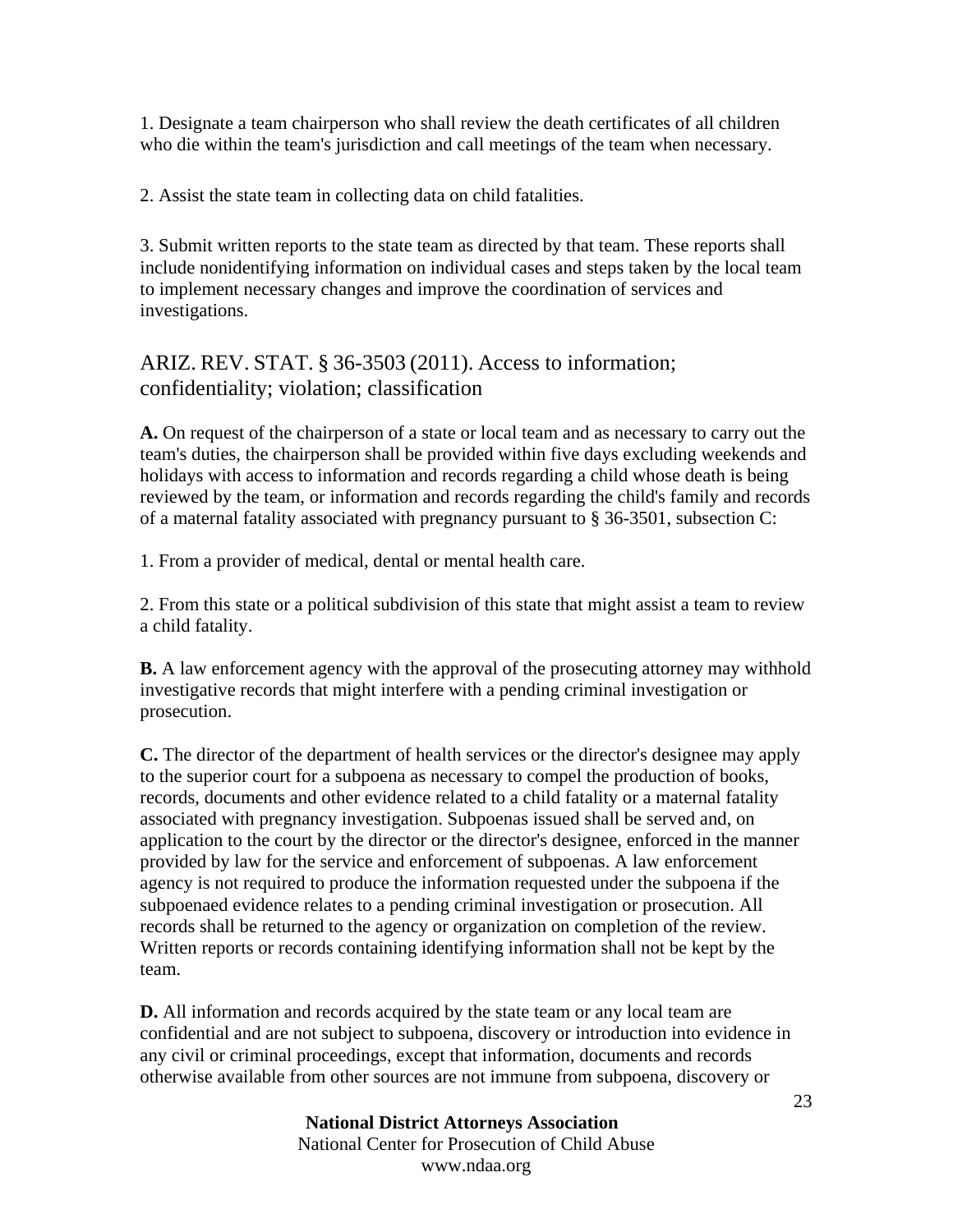<span id="page-23-0"></span>introduction into evidence through those sources solely because they were presented to or reviewed by a team.

**E.** Members of a team, persons attending a team meeting and persons who present information to a team may not be questioned in any civil or criminal proceedings regarding information presented in or opinions formed as a result of a meeting. This subsection does not prevent a person from testifying to information that is obtained independently of the team or that is public information.

**F.** A member of the state or a local child fatality review team shall not contact, interview or obtain information by request or subpoena from a member of a deceased child's family, except that a member of the state or a local child fatality review team who is otherwise a public officer or employee may contact, interview or obtain information from a family member, if necessary, as part of the public officer's or employee's other official duties.

**G.** State and local team meetings are closed to the public and are not subject to title 38, chapter 3, article 3.1 [\[FN1\]](#page-0-0) if the team is reviewing individual child fatality cases or cases of maternal fatalities associated with pregnancy. All other team meetings are open to the public.

**H.** A person who violates the confidentiality requirements of this section is guilty of a class 2 misdemeanor.

#### ARIZ. REV. STAT. § 36-3504 (2011). Child fatality review fund

**A.** The child fatality review fund is established consisting of appropriations, monies received pursuant to [§ 36-342](http://web2.westlaw.com/find/default.wl?tc=-1&docname=AZSTS36-342&rp=%2ffind%2fdefault.wl&sv=Split&utid=1&rs=WLW11.07&db=1000251&tf=-1&findtype=L&fn=_top&mt=LawSchoolPractitioner&vr=2.0&pbc=A518453B&ordoc=513396), subsection E and gifts, grants and donations made to the department of health services to implement subsection B of this section. The department of health services shall administer the fund. The department shall deposit, pursuant to [§§](http://web2.westlaw.com/find/default.wl?tc=-1&docname=AZSTS35-146&rp=%2ffind%2fdefault.wl&sv=Split&utid=1&rs=WLW11.07&db=1000251&tf=-1&findtype=L&fn=_top&mt=LawSchoolPractitioner&vr=2.0&pbc=A518453B&ordoc=513396)  [35-146](http://web2.westlaw.com/find/default.wl?tc=-1&docname=AZSTS35-146&rp=%2ffind%2fdefault.wl&sv=Split&utid=1&rs=WLW11.07&db=1000251&tf=-1&findtype=L&fn=_top&mt=LawSchoolPractitioner&vr=2.0&pbc=A518453B&ordoc=513396) and [35-147](http://web2.westlaw.com/find/default.wl?tc=-1&docname=AZSTS35-147&rp=%2ffind%2fdefault.wl&sv=Split&utid=1&rs=WLW11.07&db=1000251&tf=-1&findtype=L&fn=_top&mt=LawSchoolPractitioner&vr=2.0&pbc=A518453B&ordoc=513396), all monies it receives in the fund.

**B.** The department of health services shall use fund monies to staff the state child fatality review team and to train and support local child fatality review teams.

**C.** Monies spent for the purposes specified in subsection B of this section are subject to legislative appropriation. Any fee revenue collected in excess of one hundred thousand dollars in any fiscal year is appropriated from the child fatality review fund to the child abuse prevention fund established pursuant to [§ 8-550.01, subsection A,](http://web2.westlaw.com/find/default.wl?referencepositiontype=T&docname=AZSTS8-550.01&rp=%2ffind%2fdefault.wl&sv=Split&utid=1&rs=WLW11.07&db=1000251&tf=-1&findtype=L&fn=_top&mt=LawSchoolPractitioner&vr=2.0&referenceposition=SP%3b12f40000b0d36&pbc=A518453B&tc=-1&ordoc=513396) to be used for healthy start programs.

### ARKANSAS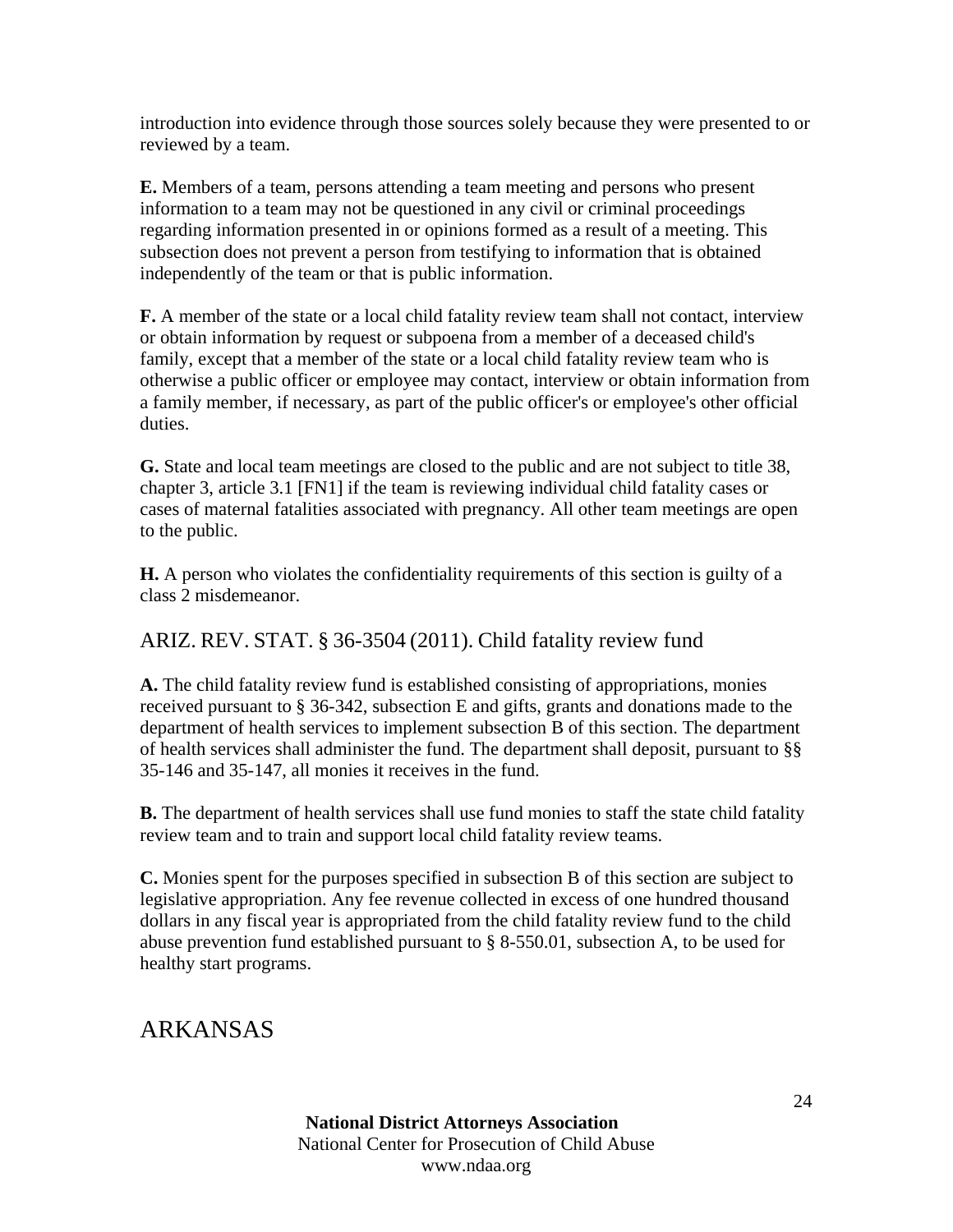<span id="page-24-0"></span>ARK. CODE ANN. § 12-12-315 (2008). Notification of certain deaths.

(a)(1) The county coroner, prosecuting attorney, and either the county sheriff or the chief of police of the municipality in which the death of a human being occurs shall be promptly notified by any physician, law enforcement officer, undertaker or embalmer, jailer, or coroner or by any other person present or with knowledge of the death if:

(A) The death appears to be caused by violence or appears to be the result of a homicide or a suicide or to be accidental;

(B) The death appears to be the result of the presence of drugs or poisons in the body;

(C) The death appears to be a result of a motor vehicle accident, or the body was found in or near a roadway or railroad;

(D) The death appears to be a result of a motor vehicle accident and there is no obvious trauma to the body;

(E) The death occurs while the person is in a state mental institution or hospital and there is no previous medical history to explain the death, or while the person is in police custody or jail other than a jail operated by the Department of Correction;

(F) The death appears to be the result of a fire or an explosion;

(G) The death of a minor child appears to indicate child abuse prior to death;

(H) Human skeletal remains are recovered or an unidentified deceased person is discovered;

(I) Postmortem decomposition exists to the extent that an external examination of the corpse cannot rule out injury, or in which the circumstances of death cannot rule out the commission of a crime;

(J) The death appears to be the result of drowning;

(K) The death is of an infant or a minor child under eighteen (18) years of age;

(L) The manner of death appears to be other than natural;

(M) The death is sudden and unexplained;

(N) The death occurs at a work site;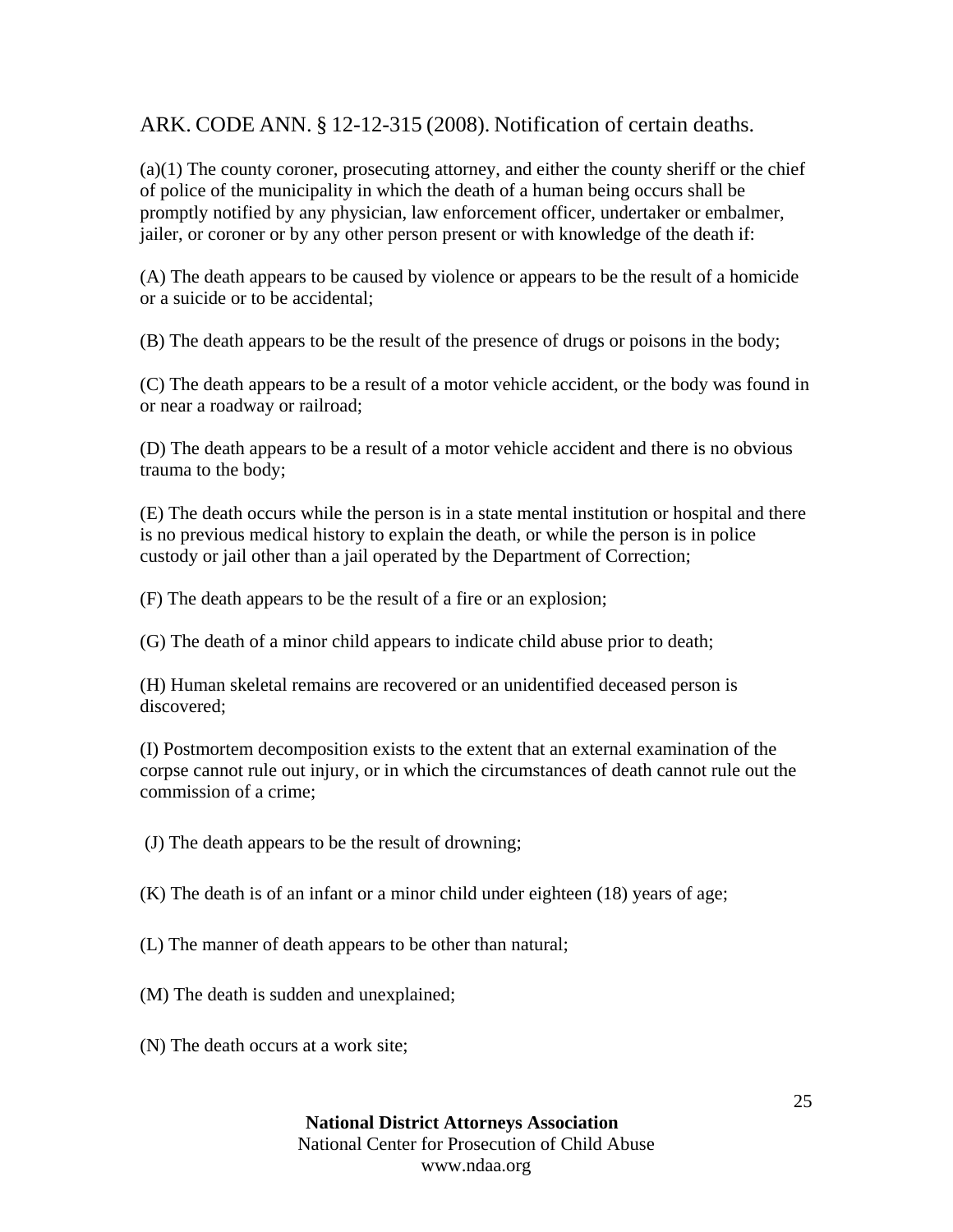<span id="page-25-0"></span>(O) The death is due to a criminal abortion;

(P) The death is of a person where a physician was not in attendance within thirty-six (36) hours preceding death, or, in prediagnosed terminal or bedfast cases, within thirty (30) days;

(Q) A person is admitted to a hospital emergency room unconscious and is unresponsive, with cardiopulmonary resuscitative measures being performed, and dies within twentyfour (24) hours of admission without regaining consciousness or responsiveness, unless a physician was in attendance within thirty-six (36) hours preceding presentation to the hospital, or, in cases in which the decedent had a prediagnosed terminal or bedfast condition, unless a physician was in attendance within thirty (30) days preceding presentation to the hospital;

(R) The death occurs in the home; or

(S)(i) The death poses a potential threat to public health or safety.

(ii) Upon receiving notice of a death that poses a potential threat to public health or safety, the county coroner shall immediately notify the Department of Health.

(2) Nothing in this section shall be construed to require an investigation, autopsy, or inquest in any case in which death occurred without medical attendance solely because the deceased was under treatment by prayer or spiritual means in accordance with the tenets and practices of a well-recognized church or religious denomination.

(b) With regard to any death in a correctional facility, the county coroner and the State Medical Examiner shall be notified, and when previous medical history does not exist to explain the death, the Department of Arkansas State Police shall be notified.

(c) A violation of the provisions of this section is a Class A misdemeanor.

ARK. CODE ANN. § 12-12-318 (2008). Cause of death; examinations; investigations or post-mortems

(a)(1) When death occurs in such a manner or under such circumstances as described in [§](http://web2.westlaw.com/find/default.wl?tc=-1&docname=ARSTS12-12-315&rp=%2ffind%2fdefault.wl&sv=Split&utid=1&rs=WLW11.07&db=1000004&tf=-1&findtype=L&fn=_top&mt=LawSchoolPractitioner&vr=2.0&pbc=995FFD08&ordoc=8247023)  [12-12-315,](http://web2.westlaw.com/find/default.wl?tc=-1&docname=ARSTS12-12-315&rp=%2ffind%2fdefault.wl&sv=Split&utid=1&rs=WLW11.07&db=1000004&tf=-1&findtype=L&fn=_top&mt=LawSchoolPractitioner&vr=2.0&pbc=995FFD08&ordoc=8247023) the State Crime Laboratory shall have the power and authority to perform such functions and duties as may be provided by this subchapter.

(2)(A) The laboratory shall make examinations, investigations, or perform postmortem examinations to determine the cause of death as the Executive Director of the State Crime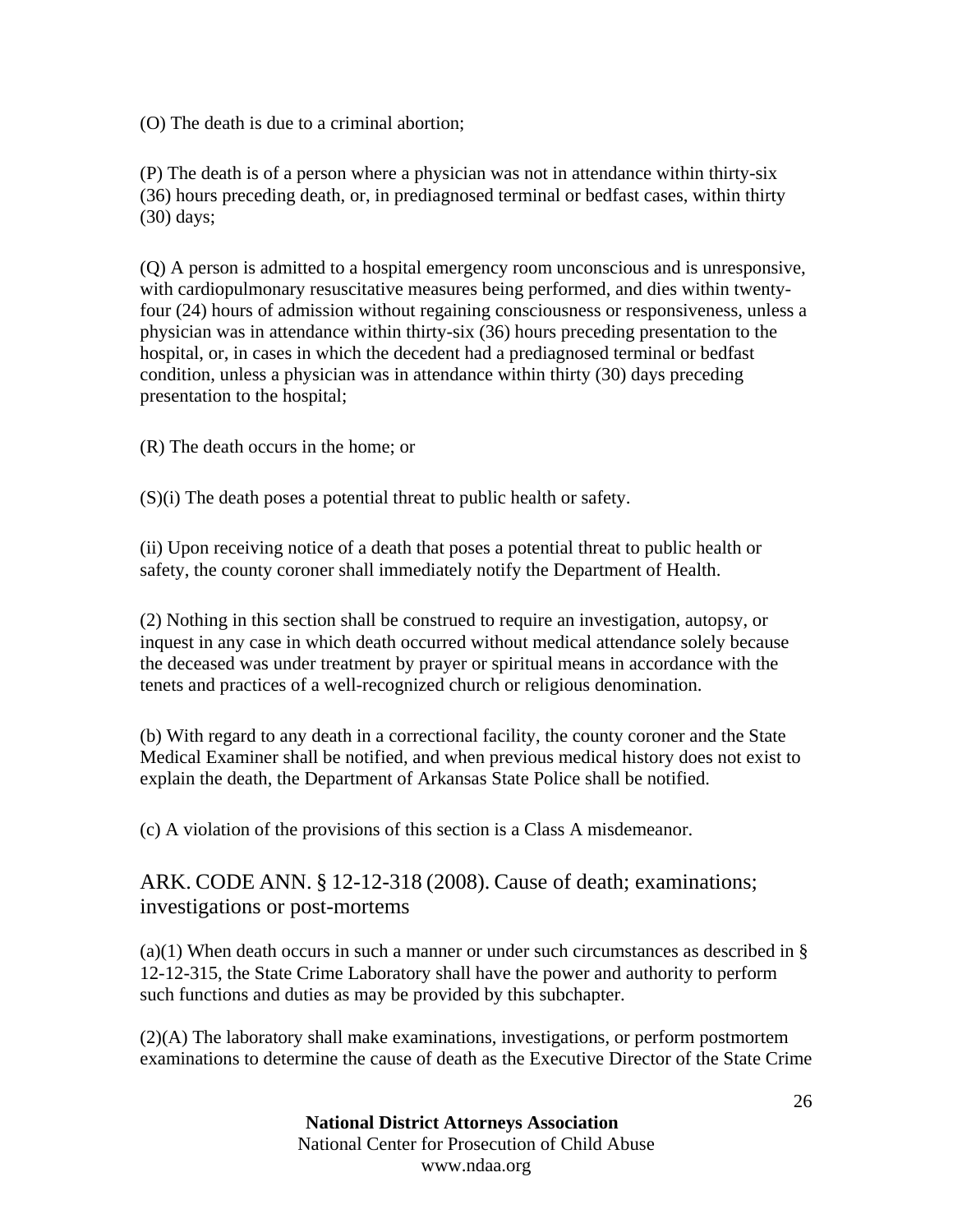Laboratory or his or her staff deems necessary or as may be requested by the:

(i) County coroner of the county in which death occurs or is discovered;

(ii) Prosecuting attorney of the jurisdiction in which death occurs or is discovered;

(iii) Prosecuting attorney of the jurisdiction in which death occurs or is discovered; [\[FN1\]](#page-0-0) 

(iv) Chief of police of the city in which death occurs or is discovered;

(v) Board of Corrections or its designee, or the Director of the Department of Correction or his or her designee if the person was in the care, custody, or control of the Department of Correction at the time of death; or

(vi) Director of the Department of Arkansas State Police or his or her designee.

(B) Deputies of elected officers enumerated in subdivision (a)(2)(A) of this section shall have no authority to request a postmortem examination by the laboratory.

(b)(1) In cases of sudden death in children between the ages of one (1) year and six (6) years with no previous major medical health problems, the State Medical Examiner, on a case-by-case basis, may delegate authority to the Arkansas Children's Hospital to perform postmortem examinations to determine the cause of death.

(2)(A) Should any such postmortem examination determine that death occurred from foul play or a criminal act, the hospital will immediately notify the chief law enforcement officer of the jurisdiction in which the death occurred and the examiner.

(B) In addition, the examiner will be responsible for developing guidelines to assure that proper evidentiary procedures are followed.

(3) For purposes of this section, the hospital's staff pediatric pathologist, meeting the criteria prescribed in [§ 12-12-307](http://web2.westlaw.com/find/default.wl?tc=-1&docname=ARSTS12-12-307&rp=%2ffind%2fdefault.wl&sv=Split&utid=1&rs=WLW11.07&db=1000004&tf=-1&findtype=L&fn=_top&mt=LawSchoolPractitioner&vr=2.0&pbc=995FFD08&ordoc=8247023), shall be considered assistant medical examiner and, notwithstanding any other provisions in this section, may perform postmortem examinations as directed by a duly constituted authority.

(c) Postmortem examinations or investigations authorized in this section may be conducted without consent of any person.

(d) The executive director and his or her staff shall not, as a part of their official duties, perform any postmortem examination at the request of any private citizen or any public official other than those enumerated in this section.

(e) The provisions of this section shall supersede any and all other laws relating to the power and authority of the executive director or his or her staff, including the examiner,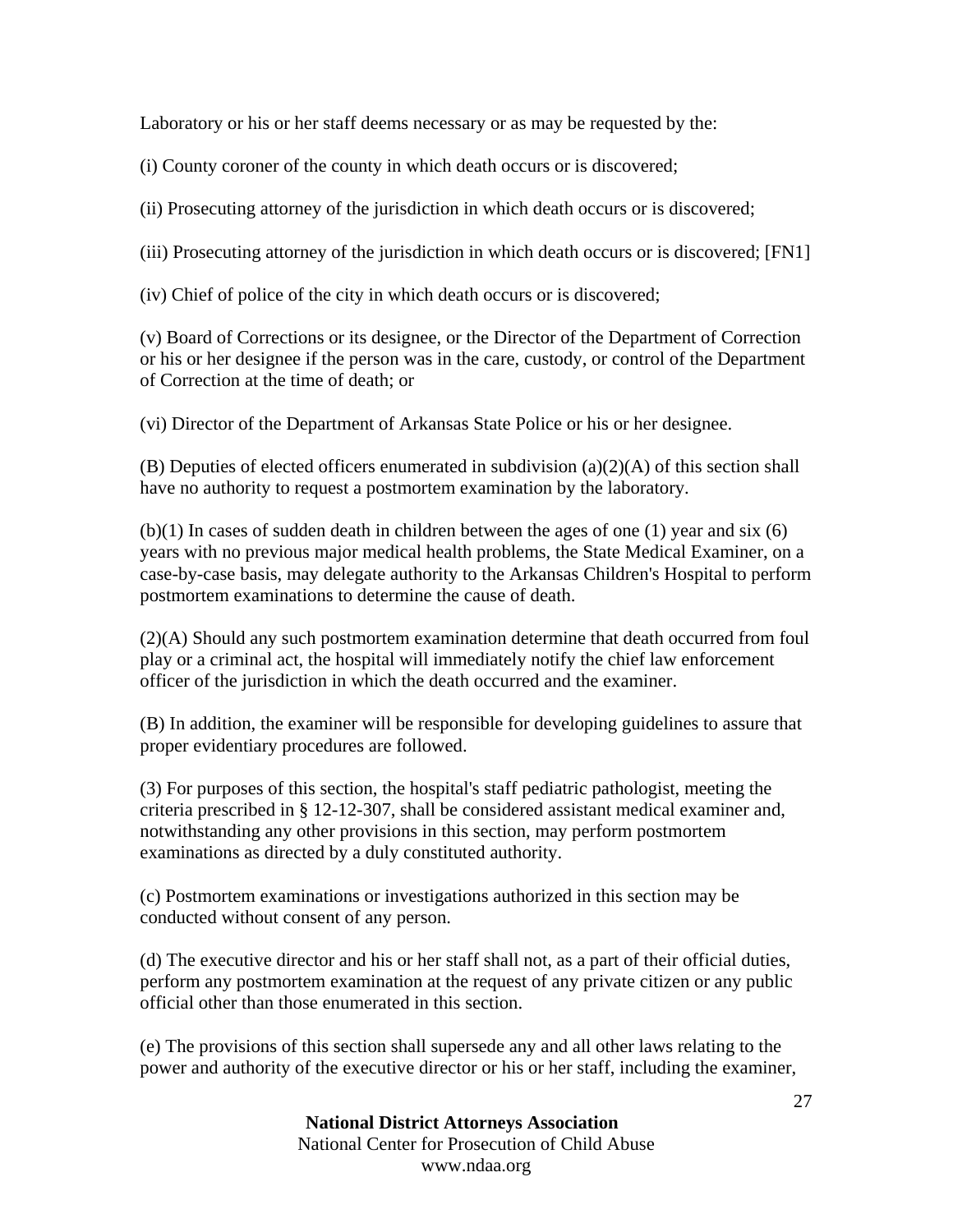<span id="page-27-0"></span>to conduct examinations, investigations, or postmortem examinations.

 $(f)(1)$  The executive director shall have the final authority on any ruling of manner of death which may become a matter of dispute between those persons authorized by this section to request a post mortem examination as described in [§ 12-12-315](http://web2.westlaw.com/find/default.wl?tc=-1&docname=ARSTS12-12-315&rp=%2ffind%2fdefault.wl&sv=Split&utid=1&rs=WLW11.07&db=1000004&tf=-1&findtype=L&fn=_top&mt=LawSchoolPractitioner&vr=2.0&pbc=995FFD08&ordoc=8247023) and the examiner or his or her associates.

(2) The executive director shall use any and all material accumulated by the laboratory, interview all parties necessary, and consult with any medical authority necessary for him or her to make his or her decision as to the manner of death, and his or her ruling shall be final and binding as that ruling affects any documents generated and signed by any employee of the laboratory relating to manner of death.

(3) This subsection and the executive director's decision in no way affects or prohibits any person or agency to seek any other relief that may be available through legal channels.

### CALIFORNIA

CAL. PENAL CODE § 11174.2 (2011). Interagency child death teams; Autopsy protocols; Records exempt from disclosure; Report

(a) Each county may establish an interagency child death review team to assist local agencies in identifying and reviewing suspicious child deaths and facilitating communication among persons who perform autopsies and the various persons and agencies involved in child abuse or neglect cases. Interagency child death review teams have been used successfully to ensure that incidents of child abuse or neglect are recognized and other siblings and nonoffending family members receive the appropriate services in cases where a child has expired.

(b) Each county may develop a protocol that may be used as a guideline by persons performing autopsies on children to assist coroners and other persons who perform autopsies in the identification of child abuse or neglect, in the determination of whether child abuse or neglect contributed to death or whether child abuse or neglect had occurred prior to but was not the actual cause of death, and in the proper written reporting procedures for child abuse or neglect, including the designation of the cause and mode of death.

(c) In developing an interagency child death review team and an autopsy protocol, each county, working in consultation with local members of the California State Coroner's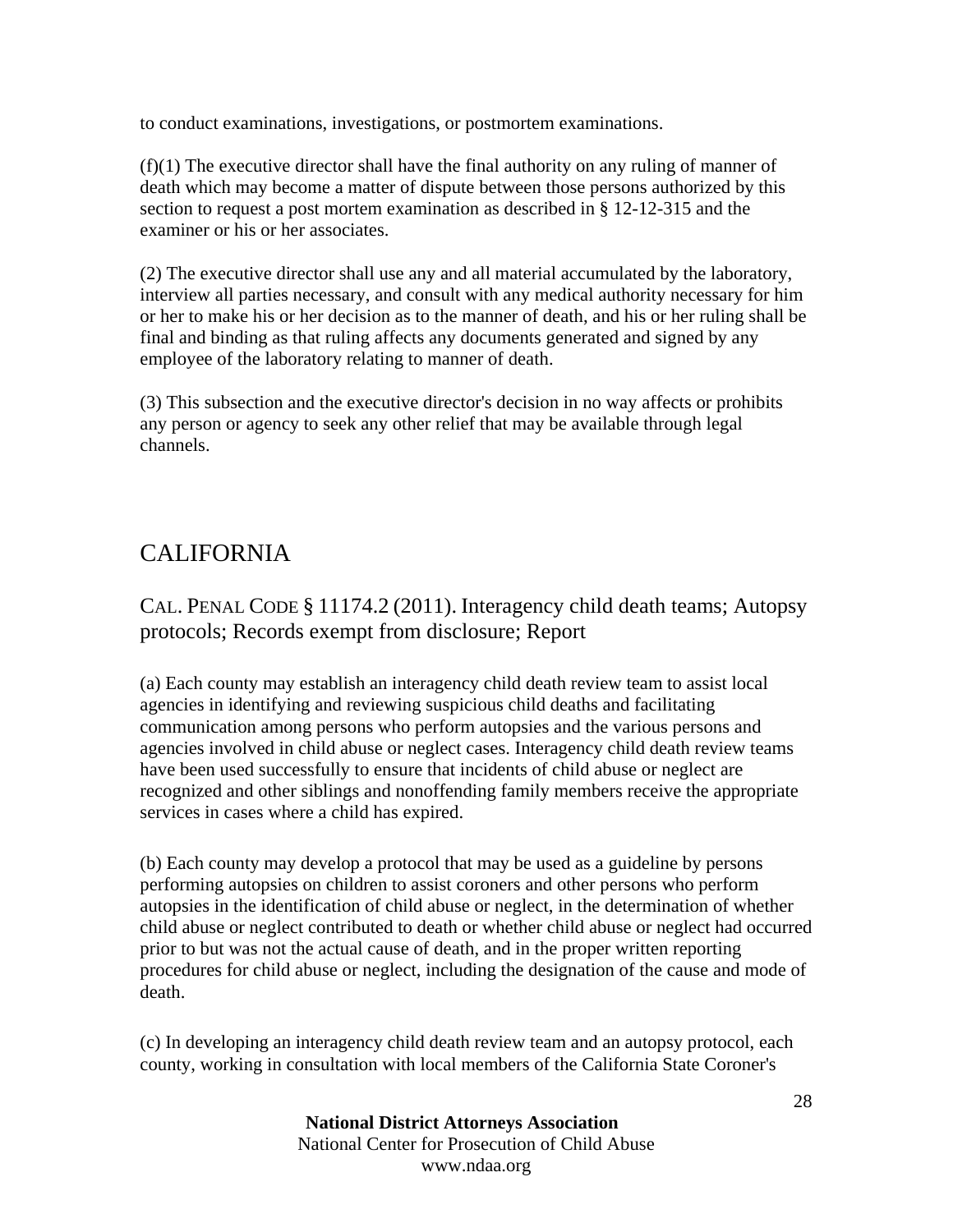<span id="page-28-0"></span>Association and county child abuse prevention coordinating councils, may solicit suggestions and final comments from persons, including, but not limited to, the following:

(1) Experts in the field of forensic pathology.

(2) Pediatricians with expertise in child abuse.

(3) Coroners and medical examiners.

(4) Criminologists.

(5) District attorneys.

(6) Child protective services staff.

(7) Law enforcement personnel.

(8) Representatives of local agencies which are involved with child abuse or neglect reporting.

(9) County health department staff who deals with children's health issues.

(10) Local professional associations of persons described in paragraphs (1) to (9), inclusive.

(d) Records exempt from disclosure to third parties pursuant to state or federal law shall remain exempt from disclosure when they are in the possession of a child death review team.

(e)(1) No less than once each year, each child death review team shall make available to the public findings, conclusions and recommendations of the team, including aggregate statistical data on the incidences and causes of child deaths.

(2) In its report, the child death review team shall withhold the last name of the child that is subject to a review or the name of the deceased child's siblings unless the name has been publicly disclosed or is required to be disclosed by state law, federal law, or court order.

CAL. PENAL CODE § 11174.33 (2011). Interagency child death team protocol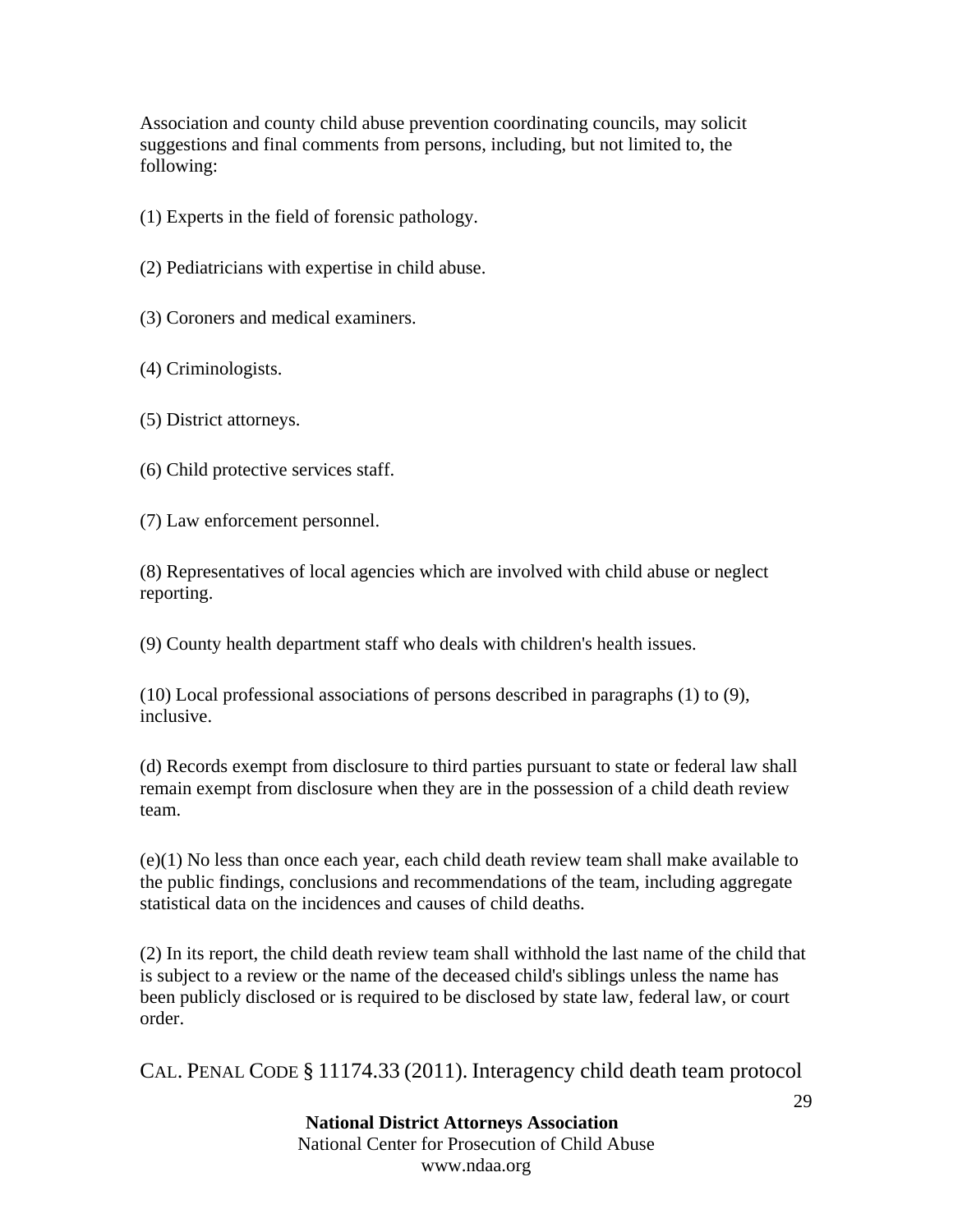<span id="page-29-0"></span>Subject to available funding, the Attorney General, working with the California Consortium of Child Abuse Councils, shall develop a protocol for the development and implementation of interagency child death teams for use by counties, which shall include relevant procedures for both urban and rural counties. The protocol shall be designed to facilitate communication among persons who perform autopsies and the various persons and agencies involved in child abuse or neglect cases so that incidents of child abuse or neglect are recognized and other siblings and nonoffending family members receive the appropriate services in cases where a child has expired. The protocol shall be completed on or before January 1, 1991.

#### CAL. PENAL CODE § 11174.34 (2011). Coordination and integration of state and local efforts; sharing of data and other information; California State Child Death Review Council

(a)(1) The purpose of this section shall be to coordinate and integrate state and local efforts to address fatal child abuse or neglect, and to create a body of information to prevent child deaths.

(2) It is the intent of the Legislature that the California State Child Death Review Council, the Department of Justice, the State Department of Social Services, the State Department of Health Services, and state and local child death review teams shall share data and other information necessary from the Department of Justice Child Abuse Central Index and Supplemental Homicide File, the State Department of Health Services Vital Statistics and the Department of Social Services Child Welfare Services/Case Management System files to establish accurate information on the nature and extent of child abuse- or neglect-related fatalities in California as those documents relate to child fatality cases. Further, it is the intent of the Legislature to ensure that records of child abuse- or neglect-related fatalities are entered into the State Department of Social Services, Child Welfare Services/Case Management System. It is also the intent that training and technical assistance be provided to child death review teams and professionals in the child protection system regarding multiagency case review.

(b)(1) It shall be the duty of the California State Child Death Review Council to oversee the statewide coordination and integration of state and local efforts to address fatal child abuse or neglect and to create a body of information to prevent child deaths. The Department of Justice, the State Department of Social Services, the State Department of Health Services, the California Coroner's Association, the County Welfare Directors Association, Prevent Child Abuse California, the California Homicide Investigators Association, the California Emergency Management Agency, the Inter-Agency Council on Child Abuse and Neglect/National Center on Child Fatality Review, the California Conference of Local Health Officers, the California Conference of Local Directors of Maternal, Child, and Adolescent Health, the California Conference of Local Health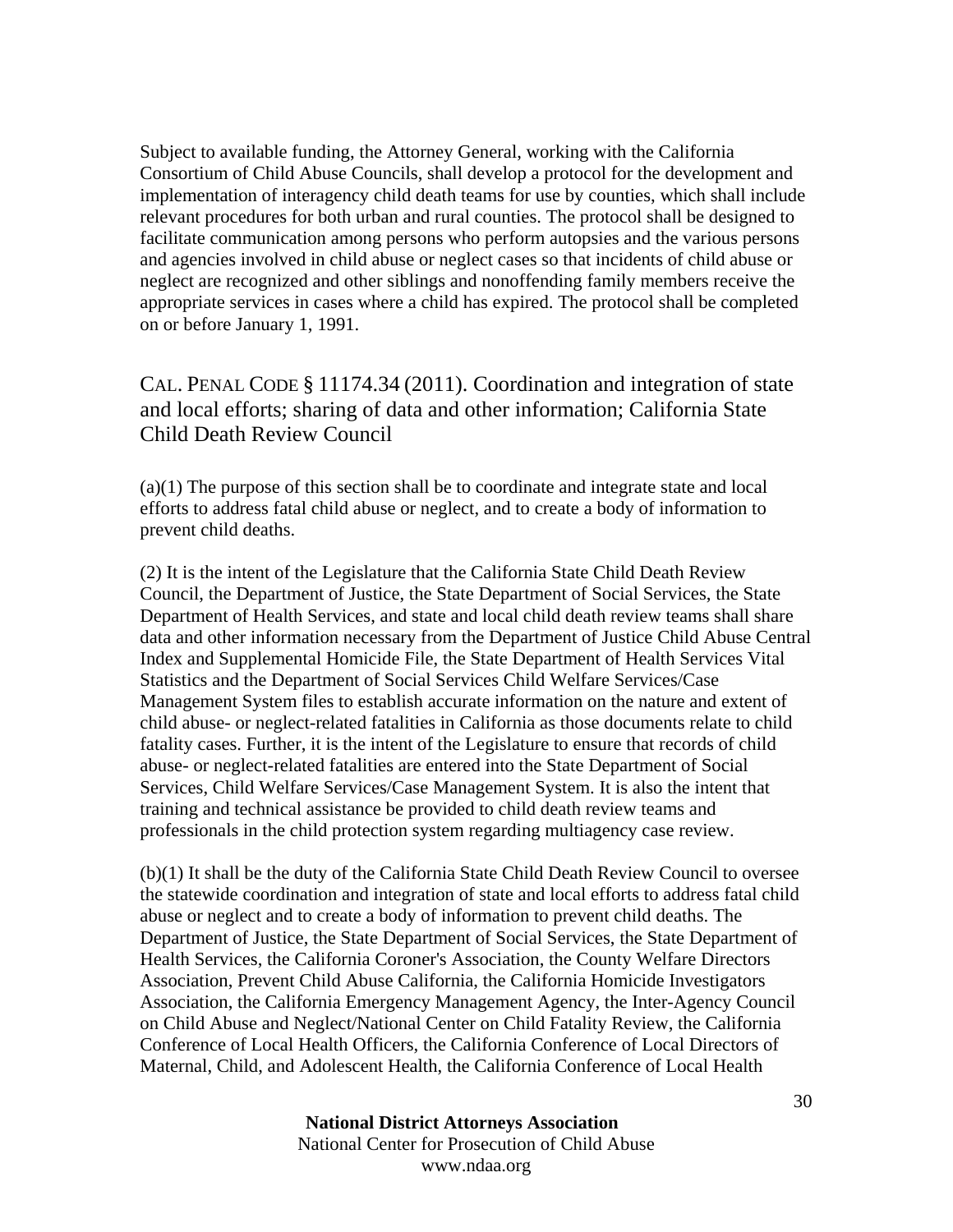Department Nursing Directors, the California District Attorneys Association, and at least three regional representatives, chosen by the other members of the council, working collaboratively for the purposes of this section, shall be known as the California State Child Death Review Council. The council shall select a chairperson or cochairpersons from the members.

(2) The Department of Justice is hereby authorized to carry out the purposes of this section by coordinating council activities and working collaboratively with the agencies and organizations in paragraph (1), and may consult with other representatives of other agencies and private organizations, to help accomplish the purpose of this section.

(c) Meetings of the agencies and organizations involved shall be convened by a representative of the Department of Justice. All meetings convened between the Department of Justice and any organizations required to carry out the purpose of this section shall take place in this state. There shall be a minimum of four meetings per calendar year.

(d) To accomplish the purpose of this section, the Department of Justice and agencies and organizations involved shall engage in the following activities:

(1) Analyze and interpret state and local data on child death in an annual report to be submitted to local child death review teams with copies to the Governor and the Legislature, no later than July 1 each year. Copies of the report shall also be distributed to public officials in the state who deal with child abuse issues and to those agencies responsible for child death investigation in each county. The report shall contain, but not be limited to, information provided by state agencies and the county child death review teams for the preceding year.

The state data shall include the Department of Justice Child Abuse Central Index and Supplemental Homicide File, the State Department of Health Services Vital Statistics, and the State Department of Social Services Child Welfare Services/Case Management System.

(2) In conjunction with the California Emergency Management Agency, coordinate statewide and local training for county death review teams and the members of the teams, including, but not limited to, training in the application of the interagency child death investigation protocols and procedures established under [Sections 11166.7](http://web2.westlaw.com/find/default.wl?tc=-1&docname=CAPES11166.7&rp=%2ffind%2fdefault.wl&sv=Split&utid=1&rs=WLW11.07&db=1000217&tf=-1&findtype=L&fn=_top&mt=LawSchoolPractitioner&vr=2.0&pbc=3AAF0DFC&ordoc=15998016) and [11166.8](http://web2.westlaw.com/find/default.wl?tc=-1&docname=CAPES11166.8&rp=%2ffind%2fdefault.wl&sv=Split&utid=1&rs=WLW11.07&db=1000217&tf=-1&findtype=L&fn=_top&mt=LawSchoolPractitioner&vr=2.0&pbc=3AAF0DFC&ordoc=15998016) to identify child deaths associated with abuse or neglect.

(e) The State Department of Health Services, in collaboration with the California State Child Death Review Council, shall design, test and implement a statewide child abuse or neglect fatality tracking system incorporating information collected by local child death review teams. The department shall: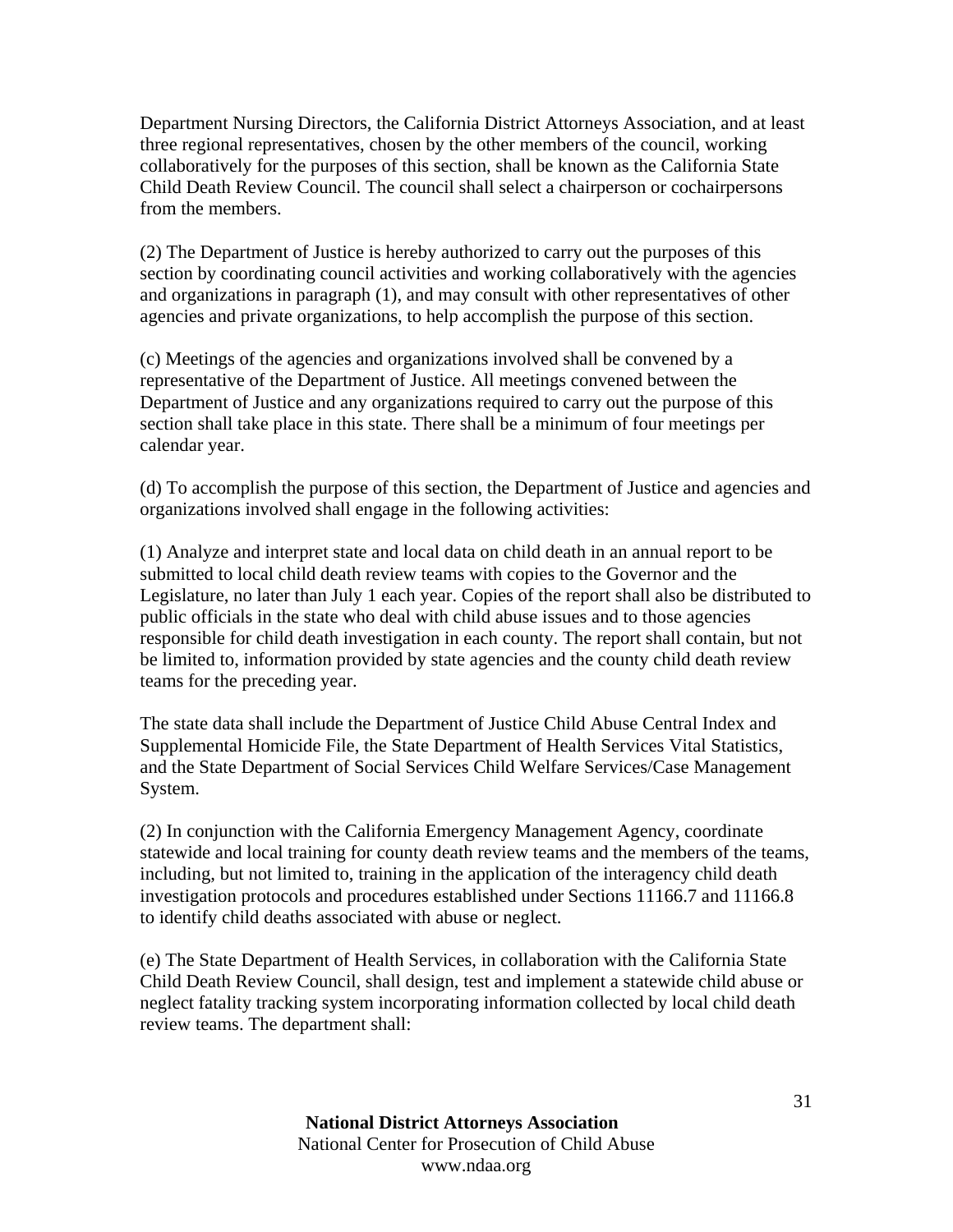(1) Establish a minimum case selection criteria and review protocols of local child death review teams.

(2) Develop a standard child death review form with a minimum core set of data elements to be used by local child death review teams, and collect and analyze that data.

(3) Establish procedural safeguards in order to maintain appropriate confidentiality and integrity of the data.

(4) Conduct annual reviews to reconcile data reported to the State Department of Health Services Vital Statistics, Department of Justice Homicide Files and Child Abuse Central Index, and the State Department of Social Services Child Welfare Services/Case Management System data systems, with data provided from local child death review teams.

(5) Provide technical assistance to local child death review teams in implementing and maintaining the tracking system.

(6) This subdivision shall become operative on July 1, 2000, and shall be implemented only to the extent that funds are appropriated for its purposes in the Budget Act.

(f) Local child death review teams shall participate in a statewide child abuse or neglect fatalities monitoring system by:

(1) Meeting the minimum standard protocols set forth by the State Department of Health Services in collaboration with the California State Child Death Review Council.

(2) Using the standard data form to submit information on child abuse or neglect fatalities in a timely manner established by the State Department of Health Services.

(g) The California State Child Death Review Council shall monitor the implementation of the monitoring system and incorporate the results and findings of the system and review into an annual report.

(h) The Department of Justice shall direct the creation, maintenance, updating, and distribution electronically and by paper, of a statewide child death review team directory, which shall contain the names of the members of the agencies and private organizations participating under this section, and the members of local child death review teams and local liaisons to those teams. The department shall work in collaboration with members of the California State Child Death Review Council to develop a directory of professional experts, resources, and information from relevant agencies and organizations and local child death review teams, and to facilitate regional working relationships among teams. The Department of Justice shall maintain and update these directories annually.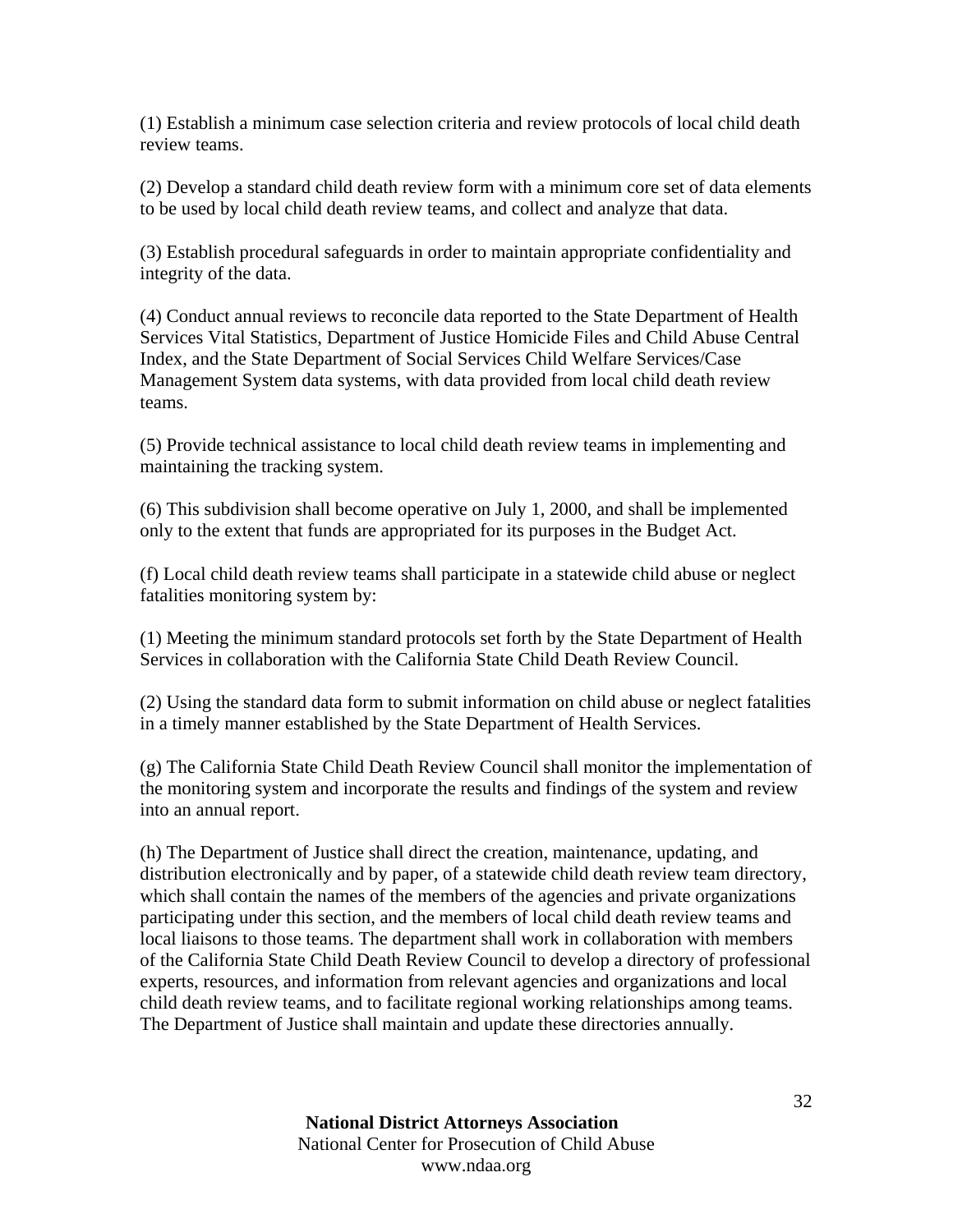<span id="page-32-0"></span>(i) The agencies or private organizations participating under this section shall participate without reimbursement from the state. Costs incurred by participants for travel or per diem shall be borne by the participant agency or organization. The participants shall be responsible for collecting and compiling information to be included in the annual report. The Department of Justice shall be responsible for printing and distributing the annual report using available funds and existing resources.

(j) The California Emergency Management Agency, in coordination with the State Department of Social Services, the Department of Justice, and the California State Child Death Review Council shall contract with state or nationally recognized organizations in the area of child death review to conduct statewide training and technical assistance for local child death review teams and relevant organizations, develop standardized definitions for fatal child abuse or neglect, develop protocols for the investigation of fatal child abuse or neglect, and address relevant issues such as grief and mourning, data collection, training for medical personnel in the identification of child abuse or neglect fatalities, domestic violence fatality review, and other related topics and programs. The provisions of this subdivision shall only be implemented to the extent that the agency can absorb the costs of implementation within its current funding, or to the extent that funds are appropriated for its purposes in the Budget Act.

(k) Law enforcement and child welfare agencies shall cross-report all cases of child death suspected to be related to child abuse or neglect whether or not the deceased child has any known surviving siblings.

(*l*) County child welfare agencies shall create a record in the Child Welfare Services/Case Management System (CWS/CMS) on all cases of child death suspected to be related to child abuse or neglect, whether or not the deceased child has any known surviving siblings. Upon notification that the death was determined not to be related to child abuse or neglect, the child welfare agency shall enter that information into the Child Welfare Services/Case Management System.

#### CAL. PENAL CODE § 11174.35 (2011). Child death cases; investigation and findings; abuse and neglect; plan to track and maintain data

The State Department of Social Services shall work with state and local child death review teams and child protective services agencies in order to identify child death cases that were, or should have been, reported to or by county child protective services agencies. Findings made pursuant to this section shall be used to determine the extent of child abuse or neglect fatalities occurring in families known to child protective services agencies and to define child welfare training needs for reporting, cross-reporting, data integration, and involvement by child protective services agencies in multiagency review in child deaths. The State Department of Social Services, the State Department of Health Services, and the Department of Justice shall develop a plan to track and maintain data on child deaths from abuse or neglect, and submit this plan, not later than December 1, 1997,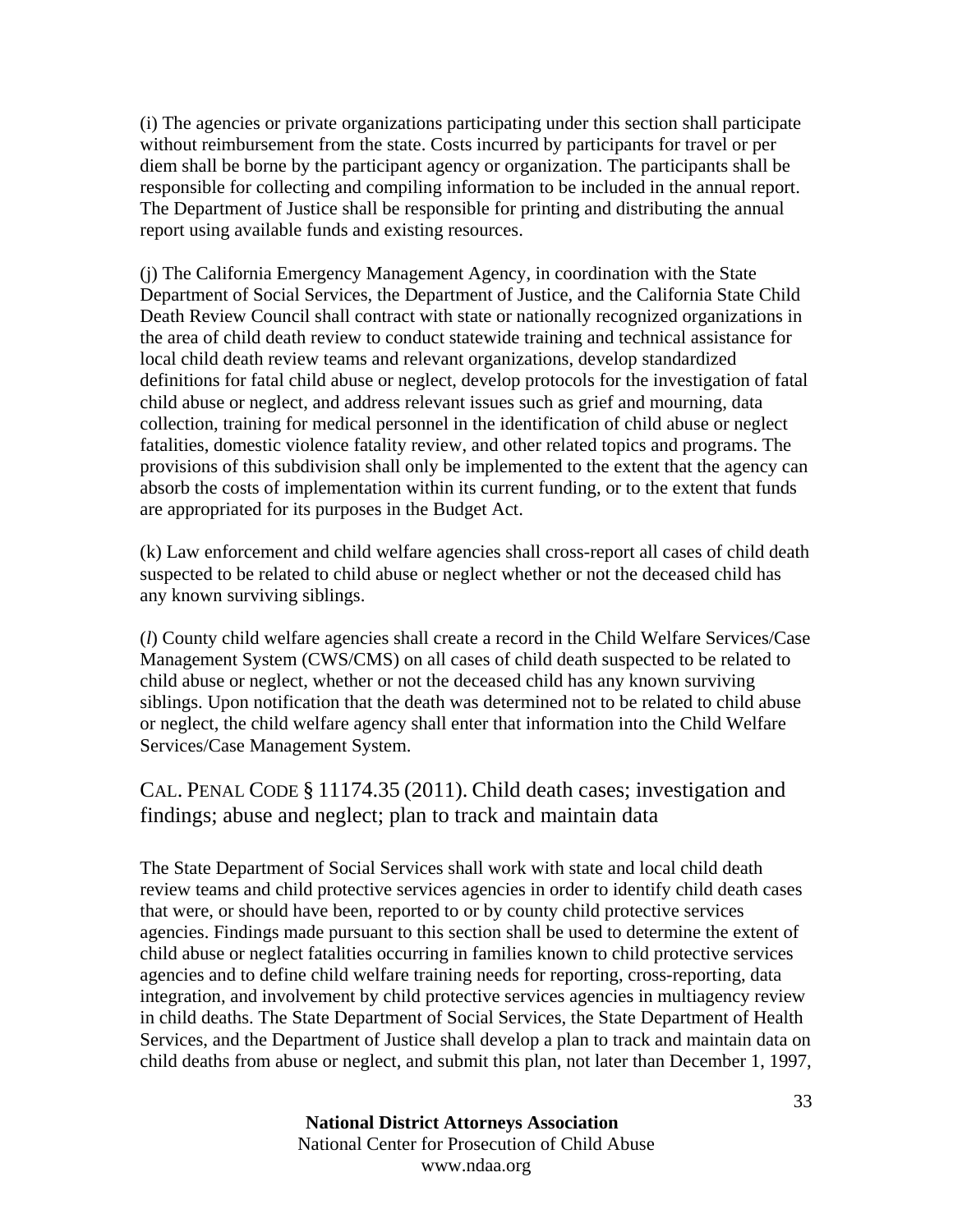<span id="page-33-0"></span>to the Senate Committee on Health and Human Services, the Assembly Committee on Human Services, and the chairs of the fiscal committees of the Legislature.

# **COLORADO**

Lacks specific provisions for automatic autopsy of children fatalities.

*For general autopsy or death reporting requirements, see Colo. Rev. Stat. Ann. § 30-10-606 (2011).* 

# **CONNECTICUT**

Lacks specific provisions for automatic autopsy of children fatalities.

*For general autopsy or death reporting requirements, see Conn. Gen. Stat. Ann. §§ 19A - 406 (2011) and 19A – 407 (2011)* 

# **DELAWARE**

Lacks specific provisions for automatic autopsy of children fatalities.

For general autopsy or death reporting requirements, see 29 Del. Code. Ann. § 4706 (2011)

# **DISTRICT OF COLUMBIA**

D.C. CODE ANN. § 5-1405 (2011). Deaths – determinations and investigations; cremations

(a) The CME, other medical examiners, and medicolegal investigators (physician assistants or advanced practice registered nurses) licensed under subchapter V of Chapter 12 of Title 3, are authorized to make determinations of death.

(b) Pursuant to regulations established by the Mayor, the following types of human deaths occurring in the District of Columbia shall be investigated by the OCME:

(1) Violent deaths, whether apparently homicidal, suicidal or accidental including deaths due to thermal, chemical, electrical or radiation injury and deaths due to criminal abortion, whether apparently self-induced or not;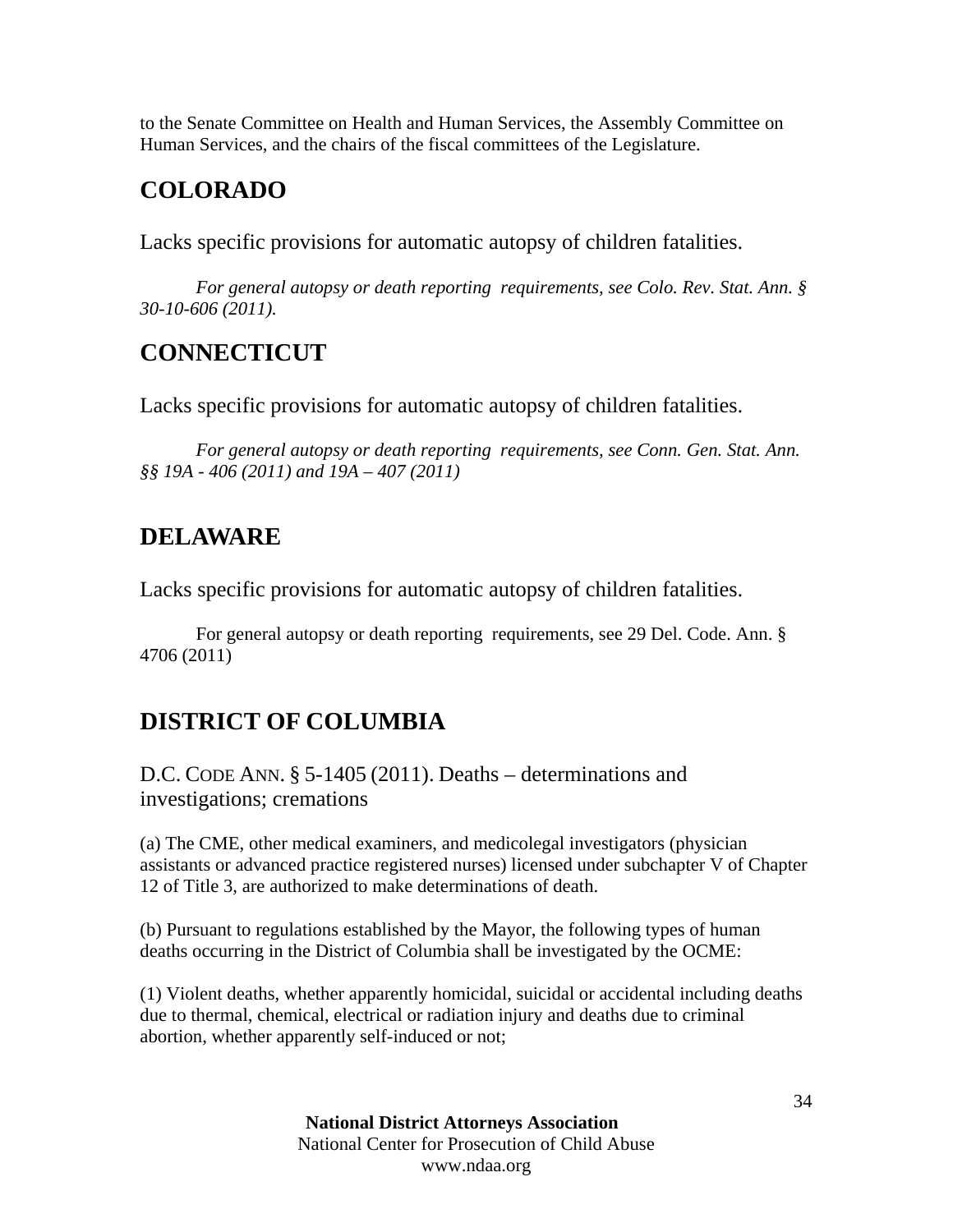<span id="page-34-0"></span>(2) Sudden, unexpected or unexplained deaths not caused by readily recognizable disease, including sudden infant deaths or apparent sudden infant death syndrome (SIDS) for infants one year of age and younger;

(3) Deaths under suspicious circumstances;

(4) Deaths of persons whose bodies are to be cremated, dissected, buried at sea or otherwise disposed of so as to be thereafter unavailable for examination;

(5) Deaths related to disease resulting from employment or on-the-job injury or illness;

(6) Deaths related to disease which might constitute a threat to public health;

(7) Deaths of persons who are wards of the District of Columbia government;

(8) Deaths related to medical or surgical intervention, including operative, peri-operative, anesthesia, medication reactions or deaths associated with diagnostic or therapeutic procedures;

(9) Deaths of persons while in legal custody of the District;

(10) Fetal deaths related to maternal trauma including substance abuse, and extra-mural deliveries;

(11) Deaths for which the Metropolitan Police Department, or other law enforcement agency, or the United States Attorney's Office requests, or a court orders investigation; and

(12) Dead bodies brought within the District of Columbia without proper medical certification.

(c) Clearances by the CME shall be required for all deaths occurring in the District of Columbia for which cremations are requested regardless of where the cremation will occur.

(d) The Mayor shall, by regulation, prescribe procedures for taking possession of a dead body following a death subject to investigation under subsection (b) of this section and for obtaining all essential facts concerning the medical causes of death and the names and addresses of as many witnesses as it is practicable to obtain.

### FLORIDA

**FLA STATE. ANN. § 383.3362 (2011).** Sudden Infant Death Syndrome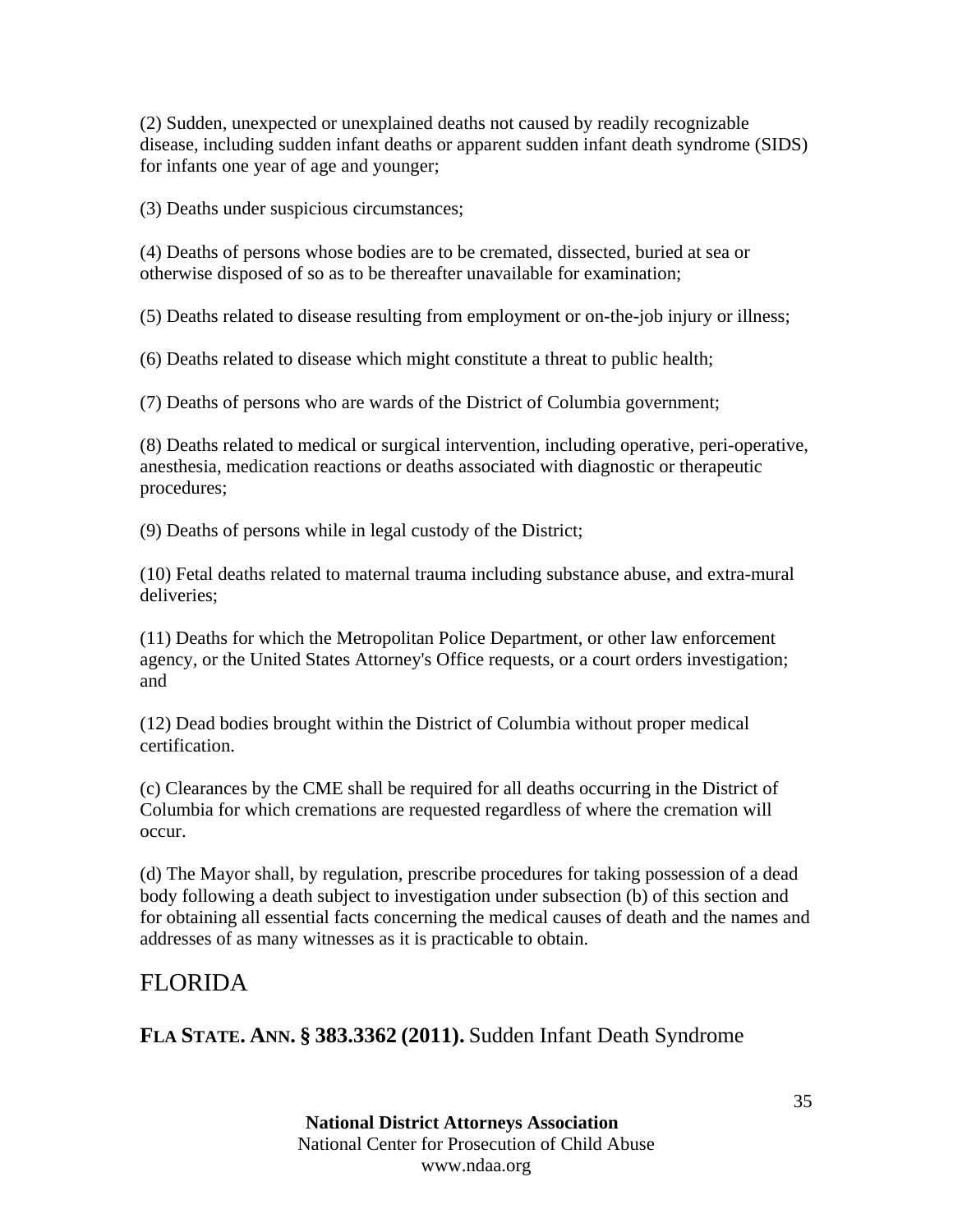**(1) Findings and intent.--**The Legislature recognizes that Sudden Infant Death Syndrome, or SIDS, is a leading cause of death among children under the age of 1 year, both nationally and in this state. The Legislature further recognizes that first responders to emergency calls relating to such a death need access to special training to better enable them to distinguish SIDS from death caused by criminal acts and to appropriately interact with the deceased infant's parents or caretakers. At the same time, the Legislature, recognizing that the primary focus of first responders is to carry out their assigned duties, intends to increase the awareness of SIDS by first responders, but in no way expand or take away from their duties. Further, the Legislature recognizes the importance of a standard protocol for review of SIDS deaths by medical examiners and the importance of appropriate followup in cases of certified or suspected SIDS deaths. Finally, the Legislature finds that it is desirable to analyze existing data, and to conduct further research on, the possible causes of SIDS and how to lower the number of sudden infant deaths.

**(2) Definition.--**As used in this section, the term "Sudden Infant Death Syndrome," or "SIDS," means the sudden unexpected death of an infant under 1 year of age which remains unexplained after a complete autopsy, death-scene investigation, and review of the case history. The term includes only those deaths for which, currently, there is no known cause or cure.

#### **(3) Training.--**

(a) The Legislature finds that an emergency medical technician, a paramedic, a firefighter, or a law enforcement officer is likely to be the first responder to a request for assistance which is made immediately after the sudden unexpected death of an infant. The Legislature further finds that these first responders should be trained in appropriate responses to sudden infant death.

(b) After January 1, 1995, the basic training programs required for certification as an emergency medical technician, a paramedic, a firefighter, or a law enforcement officer as defined in [s. 943.10,](http://web2.westlaw.com/find/default.wl?tc=-1&docname=FLSTS943.10&rp=%2ffind%2fdefault.wl&sv=Split&utid=1&rs=WLW11.07&db=1000006&tf=-1&findtype=L&fn=_top&mt=LawSchoolPractitioner&vr=2.0&pbc=940A4DD0&ordoc=6825675) other than a correctional officer or a correctional probation officer, must include curriculum that contains instruction on Sudden Infant Death Syndrome.

(c) The Department of Health, in consultation with the Emergency Medical Services Advisory Council, the Firefighters Employment, Standards, and Training Council, and the Criminal Justice Standards and Training Commission, shall develop and adopt, by rule, curriculum that, at a minimum, includes training in the nature of SIDS, standard procedures to be followed by law enforcement agencies in investigating cases involving sudden deaths of infants, and training in responding appropriately to the parents or caretakers who have requested assistance.

#### **(4) Autopsies.--**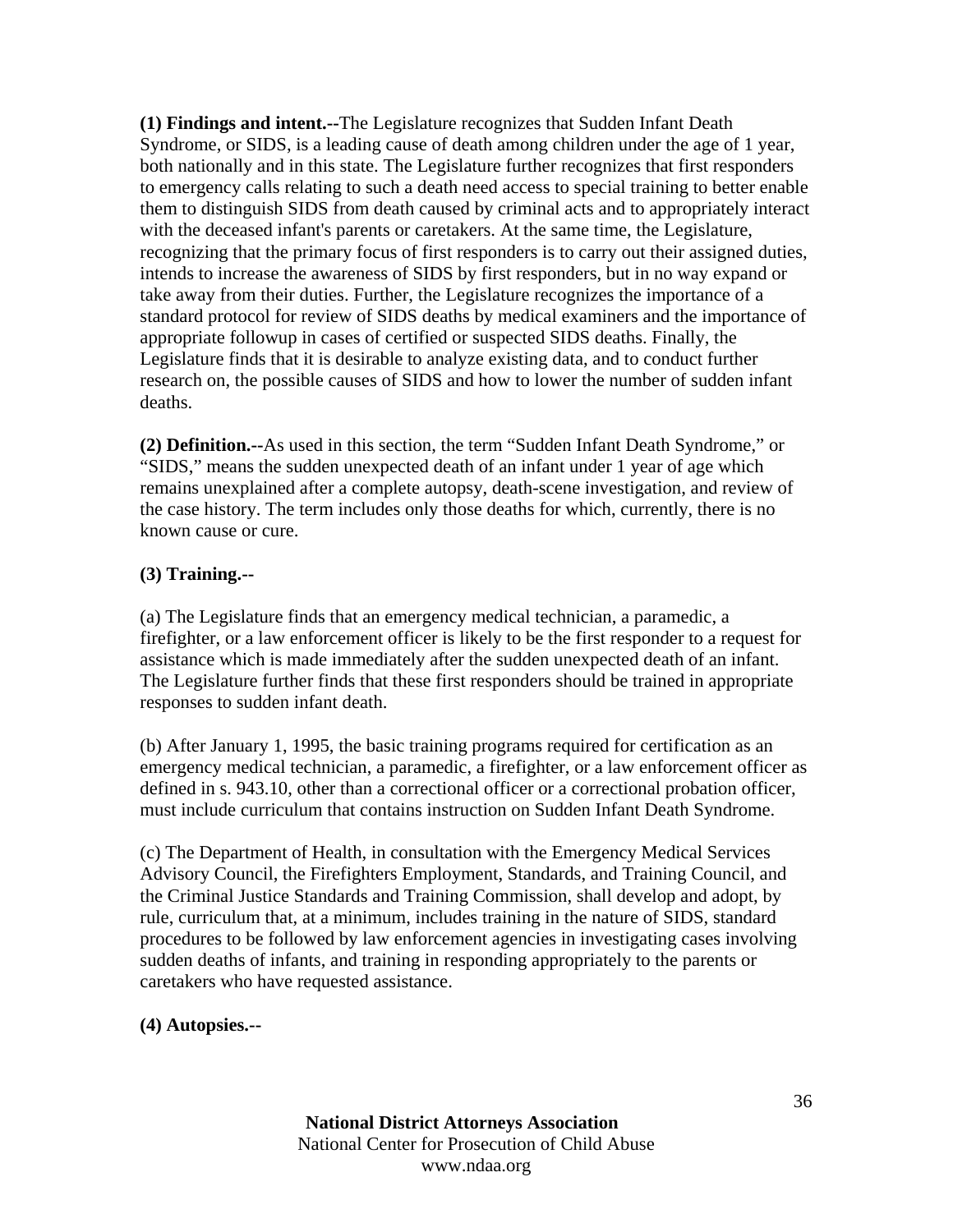(a) The medical examiner must perform an autopsy upon any infant under the age of 1 year who is suspected to have died of Sudden Infant Death Syndrome. The autopsy must be performed within 24 hours after the death, or as soon thereafter as is feasible. When the medical examiner's findings are consistent with the definition of sudden infant death syndrome in subsection (2), the medical examiner must state on the death certificate that sudden infant death syndrome was the cause of death.

(b) The Medical Examiners Commission shall develop and implement a protocol for dealing with suspected sudden infant death syndrome. The protocol must be followed by all medical examiners when conducting the autopsies required under this subsection. The protocol may include requirements and standards for scene investigations, requirements for specific data, criteria for ascertaining cause of death based on the autopsy, criteria for any specific tissue sampling, and any other requirements that the commission considers necessary.

(c) A medical examiner is not liable for damages in a civil action for any act or omission done in compliance with this subsection.

(d) An autopsy must be performed under the authority of a medical examiner under [s.](http://web2.westlaw.com/find/default.wl?tc=-1&docname=FLSTS406.11&rp=%2ffind%2fdefault.wl&sv=Split&utid=1&rs=WLW11.07&db=1000006&tf=-1&findtype=L&fn=_top&mt=LawSchoolPractitioner&vr=2.0&pbc=940A4DD0&ordoc=6825675)  [406.11](http://web2.westlaw.com/find/default.wl?tc=-1&docname=FLSTS406.11&rp=%2ffind%2fdefault.wl&sv=Split&utid=1&rs=WLW11.07&db=1000006&tf=-1&findtype=L&fn=_top&mt=LawSchoolPractitioner&vr=2.0&pbc=940A4DD0&ordoc=6825675).

**(5) Department duties relating to Sudden Infant Death Syndrome (SIDS).--**The Department of Health shall:

(a) Collaborate with other agencies in the development and presentation of the Sudden Infant Death Syndrome (SIDS) training programs for first responders, including those for emergency medical technicians and paramedics, firefighters, and law enforcement officers.

(b) Maintain a database of statistics on reported SIDS deaths, and analyze the data as funds allow.

(c) Serve as liaison and closely coordinate activities with the Florida SIDS Alliance, including the services related to the SIDS hotline.

(d) Maintain a library reference list and materials about SIDS for public dissemination.

(e) Provide professional support to field staff.

(f) Coordinate the activities of and promote a link between the fetal and infant mortality review committees of the local healthy start coalitions, the local SIDS alliance, and other related support groups.

**FLA STATE. ANN. § 383.402 (2011).** Child abuse death review; State Child Abuse Death Review Committee; local child abuse death review committees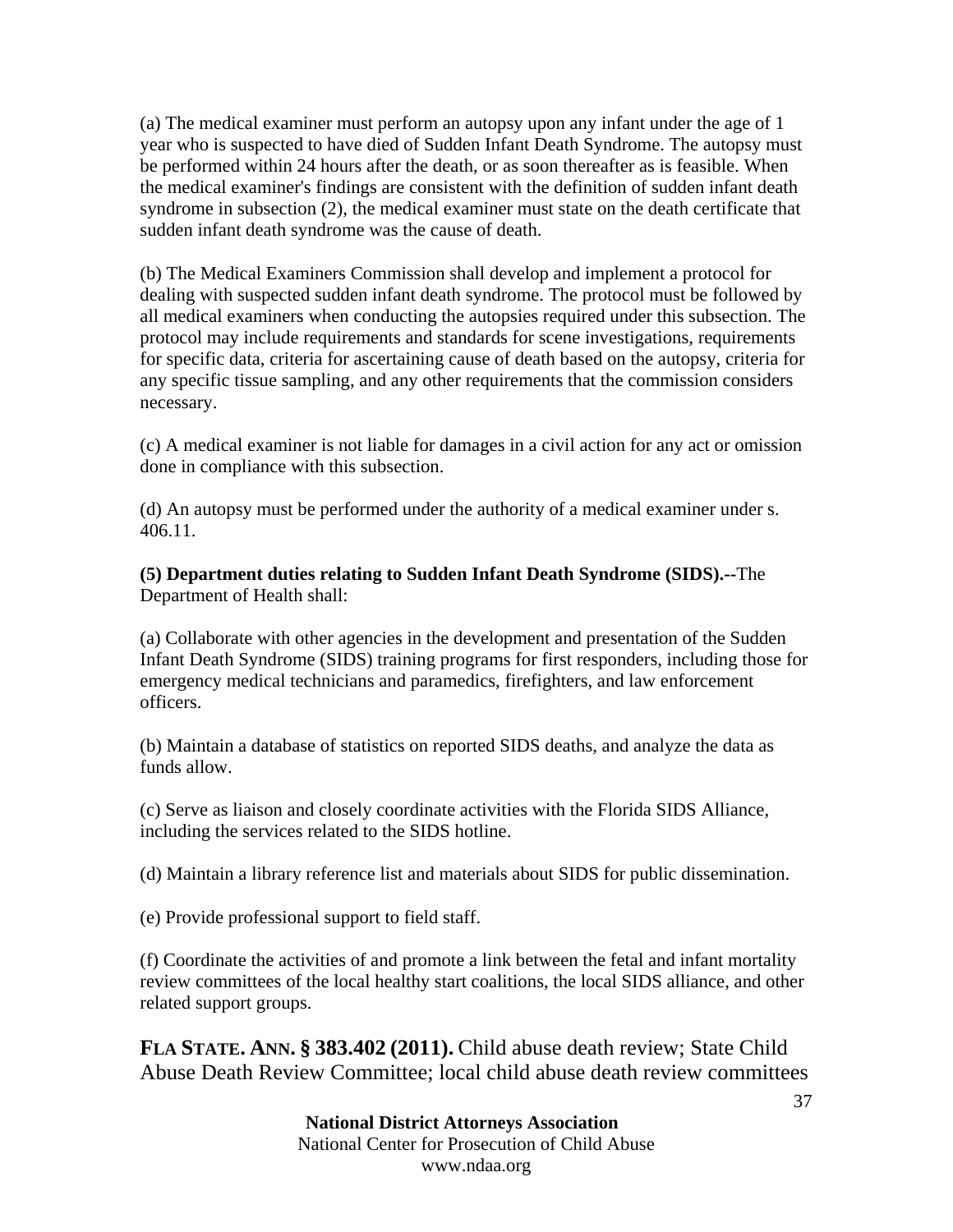(1) It is the intent of the Legislature to establish a statewide multidisciplinary, multiagency child abuse death assessment and prevention system that consists of state and local review committees. The state and local review committees shall review the facts and circumstances of all deaths of children from birth through age 18 which occur in this state as the result of verified child abuse or neglect. The purpose of the review shall be to:

(a) Achieve a greater understanding of the causes and contributing factors of deaths resulting from child abuse.

(b) Whenever possible, develop a communitywide approach to address such cases and contributing factors.

(c) Identify any gaps, deficiencies, or problems in the delivery of services to children and their families by public and private agencies which may be related to deaths that are the result of child abuse.

(d) Make and implement recommendations for changes in law, rules, and policies, as well as develop practice standards that support the safe and healthy development of children and reduce preventable child abuse deaths.

(2)(a) The State Child Abuse Death Review Committee is established within the Department of Health and shall consist of a representative of the Department of Health, appointed by the State Surgeon General, who shall serve as the state committee coordinator. The head of each of the following agencies or organizations shall also appoint a representative to the state committee:

1. The Department of Legal Affairs.

- 2. The Department of Children and Family Services.
- 3. The Department of Law Enforcement.
- 4. The Department of Education.
- 5. The Florida Prosecuting Attorneys Association, Inc.

6. The Florida Medical Examiners Commission, whose representative must be a forensic pathologist.

(b) In addition, the State Surgeon General shall appoint the following members to the state committee, based on recommendations from the Department of Health and the agencies listed in paragraph (a), and ensuring that the committee represents the regional,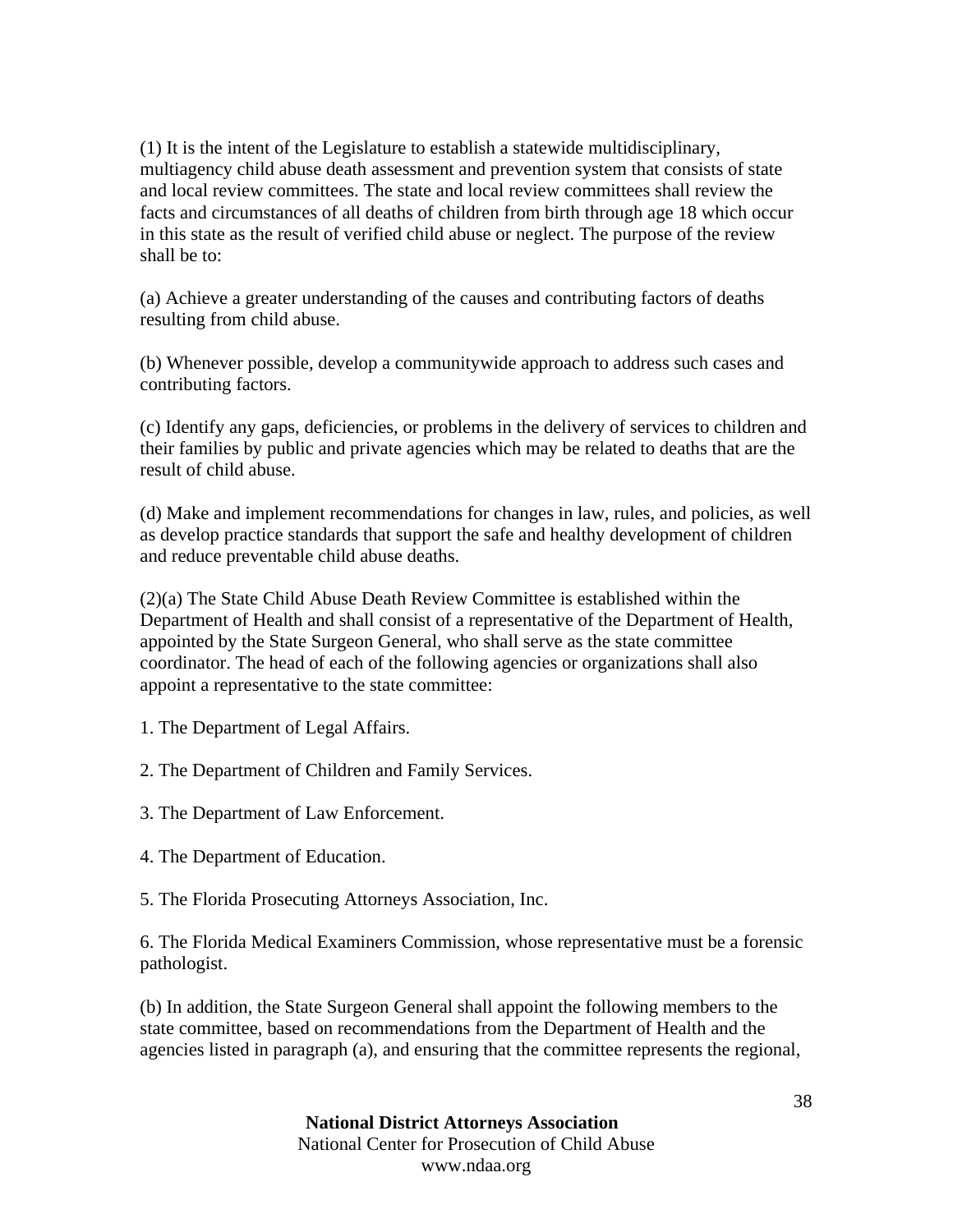gender, and ethnic diversity of the state to the greatest extent possible:

1. A board-certified pediatrician.

2. A public health nurse.

3. A mental health professional who treats children or adolescents.

4. An employee of the Department of Children and Family Services who supervises family services counselors and who has at least 5 years of experience in child protective investigations.

5. The medical director of a child protection team.

6. A member of a child advocacy organization.

7. A social worker who has experience in working with victims and perpetrators of child abuse.

8. A person trained as a paraprofessional in patient resources who is employed in a child abuse prevention program.

9. A law enforcement officer who has at least 5 years of experience in children's issues.

10. A representative of the Florida Coalition Against Domestic Violence.

11. A representative from a private provider of programs on preventing child abuse and neglect.

(3) The State Child Abuse Death Review Committee shall:

(a) Develop a system for collecting data on deaths that are the result of child abuse. The system must include a protocol for the uniform collection of data statewide, which uses existing data-collection systems to the greatest extent possible.

(b) Provide training to cooperating agencies, individuals, and local child abuse death review committees on the use of the child abuse death data system.

(c) Prepare an annual statistical report on the incidence and causes of death resulting from child abuse in the state during the prior calendar year. The state committee shall submit a copy of the report by December 31 of each year to the Governor, the President of the Senate, and the Speaker of the House of Representatives. The report must include recommendations for state and local action, including specific policy, procedural, regulatory, or statutory changes, and any other recommended preventive action.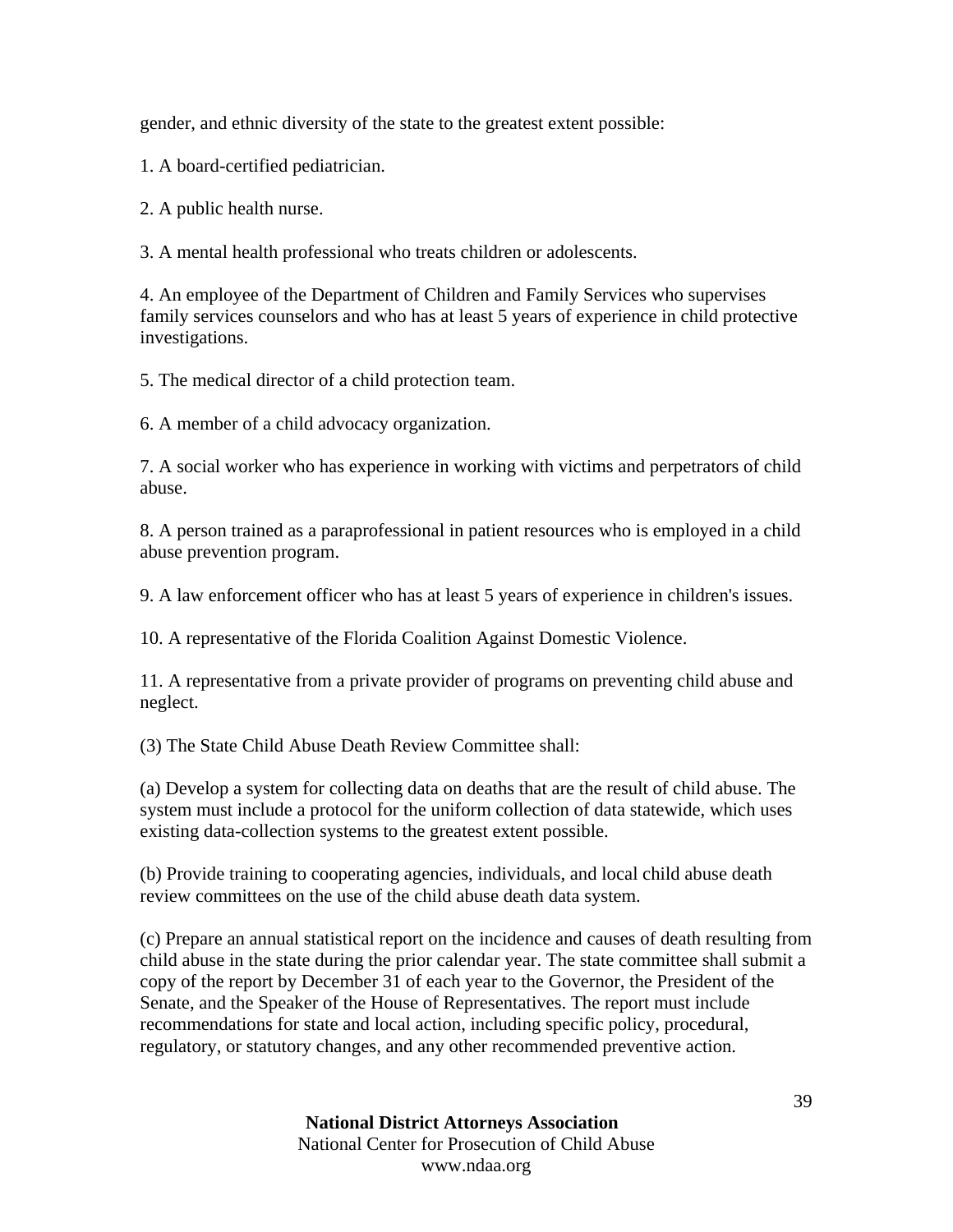(d) Encourage and assist in developing the local child abuse death review committees.

(e) Develop guidelines, standards, and protocols, including a protocol for data collection, for local child abuse death review committees, and provide training and technical assistance to local committees.

(f) Develop guidelines for reviewing deaths that are the result of child abuse, including guidelines to be used by law enforcement agencies, prosecutors, medical examiners, health care practitioners, health care facilities, and social service agencies.

(g) Study the adequacy of laws, rules, training, and services to determine what changes are needed to decrease the incidence of child abuse deaths and develop strategies and recruit partners to implement these changes.

(h) Provide consultation on individual cases to local committees upon request.

(i) Educate the public regarding the provisions of chapter 99-168, Laws of Florida, the incidence and causes of child abuse death, and ways by which such deaths may be prevented.

(j) Promote continuing education for professionals who investigate, treat, and prevent child abuse or neglect.

(k) Recommend, when appropriate, the review of the death certificate of a child who died as a result of abuse or neglect.

(4) The members of the state committee shall be appointed to staggered terms of office which may not exceed 2 years, as determined by the State Surgeon General. Members are eligible for reappointment. The state committee shall elect a chairperson from among its members to serve for a 2-year term, and the chairperson may appoint ad hoc committees as necessary to carry out the duties of the committee.

(5) Members of the state committee shall serve without compensation but are entitled to reimbursement for per diem and travel expenses incurred in the performance of their duties as provided in [s. 112.061](http://web2.westlaw.com/find/default.wl?tc=-1&docname=FLSTS112.061&rp=%2ffind%2fdefault.wl&sv=Split&utid=1&rs=WLW11.07&db=1000006&tf=-1&findtype=L&fn=_top&mt=LawSchoolPractitioner&vr=2.0&pbc=45078ABD&ordoc=9802477) and to the extent that funds are available.

(6) At the direction of the State Surgeon General, the director of each county health department, or the directors of two or more county health departments by agreement, may convene and support a county or multicounty child abuse death review committee in accordance with the protocols established by the State Child Abuse Death Review Committee. Each local committee must include a local state attorney, or his or her designee, and any other members that are determined by guidelines developed by the State Child Abuse Death Review Committee. The members of a local committee shall be appointed to 2-year terms and may be reappointed. The local committee shall elect a chairperson from among its members. Members shall serve without compensation but are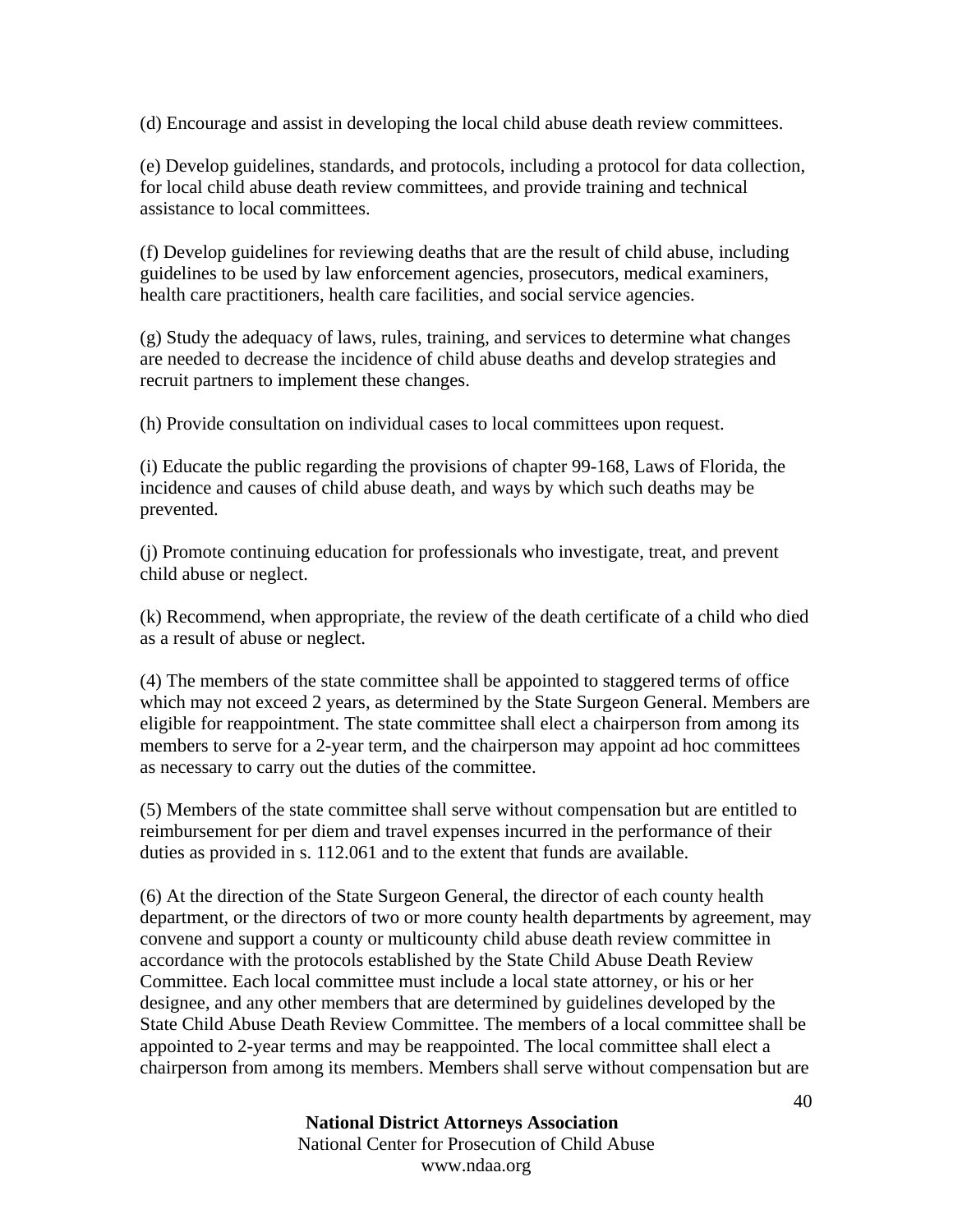entitled to reimbursement for per diem and travel expenses incurred in the performance of their duties as provided in [s. 112.061](http://web2.westlaw.com/find/default.wl?tc=-1&docname=FLSTS112.061&rp=%2ffind%2fdefault.wl&sv=Split&utid=1&rs=WLW11.07&db=1000006&tf=-1&findtype=L&fn=_top&mt=LawSchoolPractitioner&vr=2.0&pbc=45078ABD&ordoc=9802477) and to the extent that funds are available.

(7) Each local child abuse death review committee shall:

(a) Assist the state committee in collecting data on deaths that are the result of child abuse, in accordance with the protocol established by the state committee.

(b) Submit written reports at the direction of the state committee. The reports must include nonidentifying information on individual cases and the steps taken by the local committee and private and public agencies to implement necessary changes and improve the coordination of services and reviews.

(c) Submit all records requested by the state committee at the conclusion of its review of a death resulting from child abuse.

(d) Abide by the standards and protocols developed by the state committee.

(e) On a case-by-case basis, request that the state committee review the data of a particular case.

(8) Notwithstanding any other law, the chairperson of the State Child Abuse Death Review Committee, or the chairperson of a local committee, shall be provided with access to any information or records that pertain to a child whose death is being reviewed by the committee and that are necessary for the committee to carry out its duties, including information or records that pertain to the child's family, as follows:

(a) Patient records in the possession of a public or private provider of medical, dental, or mental health care, including, but not limited to, a facility licensed under chapter 393, chapter 394, or chapter 395, or a health care practitioner as defined in [s. 456.001](http://web2.westlaw.com/find/default.wl?tc=-1&docname=FLSTS456.001&rp=%2ffind%2fdefault.wl&sv=Split&utid=1&rs=WLW11.07&db=1000006&tf=-1&findtype=L&fn=_top&mt=LawSchoolPractitioner&vr=2.0&pbc=45078ABD&ordoc=9802477). Providers may charge a fee for copies not to exceed 50 cents per page for paper records and \$1 per fiche for microfiche records.

(b) Information or records of any state agency or political subdivision which might assist a committee in reviewing a child's death, including, but not limited to, information or records of the Department of Children and Family Services, the Department of Health, the Department of Education, or the Department of Juvenile Justice.

(9) The State Child Abuse Death Review Committee or a local committee shall have access to all information of a law enforcement agency which is not the subject of an active investigation and which pertains to the review of the death of a child. A committee may not disclose any information that is not subject to public disclosure by the law enforcement agency, and active criminal intelligence information or criminal investigative information, as defined in [s. 119.011\(3\),](http://web2.westlaw.com/find/default.wl?referencepositiontype=T&docname=FLSTS119.011&rp=%2ffind%2fdefault.wl&sv=Split&utid=1&rs=WLW11.07&db=1000006&tf=-1&findtype=L&fn=_top&mt=LawSchoolPractitioner&vr=2.0&referenceposition=SP%3bd08f0000f5f67&pbc=45078ABD&tc=-1&ordoc=9802477) may not be made available for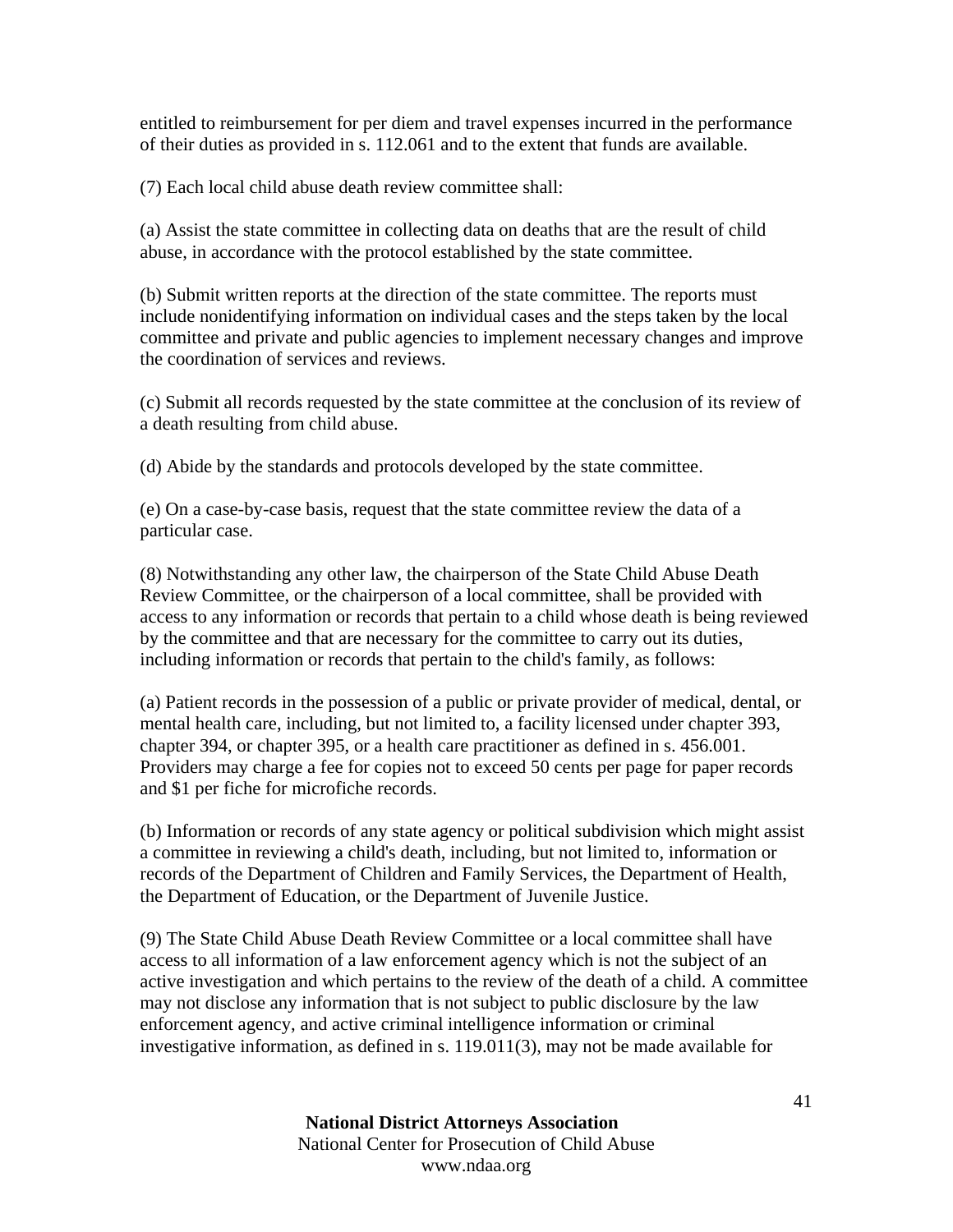review or access under this section.

(10) The state committee and any local committee may share any relevant information that pertains to the review of the death of a child.

(11) A member of the state committee or a local committee may not contact, interview, or obtain information by request or subpoena directly from a member of a deceased child's family as part of a committee's review of a child abuse death, except that if a committee member is also a public officer or state employee, that member may contact, interview, or obtain information from a member of the deceased child's family, if necessary, as part of the committee's review. A member of the deceased child's family may voluntarily provide records or information to the state committee or a local committee.

(12) The chairperson of the State Child Abuse Death Review Committee may require the production of records by requesting a subpoena, through the Department of Legal Affairs, in any county of the state. Such subpoena is effective throughout the state and may be served by any sheriff. Failure to obey the subpoena is punishable as provided by law.

(13) This section does not authorize the members of the state committee or any local committee to have access to any grand jury proceedings.

(14) A person who has attended a meeting of the state committee or a local committee or who has otherwise participated in activities authorized by this section may not be permitted or required to testify in any civil, criminal, or administrative proceeding as to any records or information produced or presented to a committee during meetings or other activities authorized by this section. However, this subsection does not prevent any person who testifies before the committee or who is a member of the committee from testifying as to matters otherwise within his or her knowledge. An organization, institution, committee member, or other person who furnishes information, data, reports, or records to the state committee or a local committee is not liable for damages to any person and is not subject to any other civil, criminal, or administrative recourse. This subsection does not apply to any person who admits to committing a crime.

(15) The Department of Health shall administer the funds appropriated to operate the review committees and may apply for grants and accept donations.

(16) To the extent that funds are available, the Department of Health may hire staff or consultants to assist a review committee in performing its duties. Funds may also be used to reimburse reasonable expenses of the staff and consultants for the state committee and the local committees.

(17) For the purpose of carrying out the responsibilities assigned to the State Child Abuse Death Review Committee and the local review committees, the State Surgeon General may substitute an existing entity whose function and organization include the function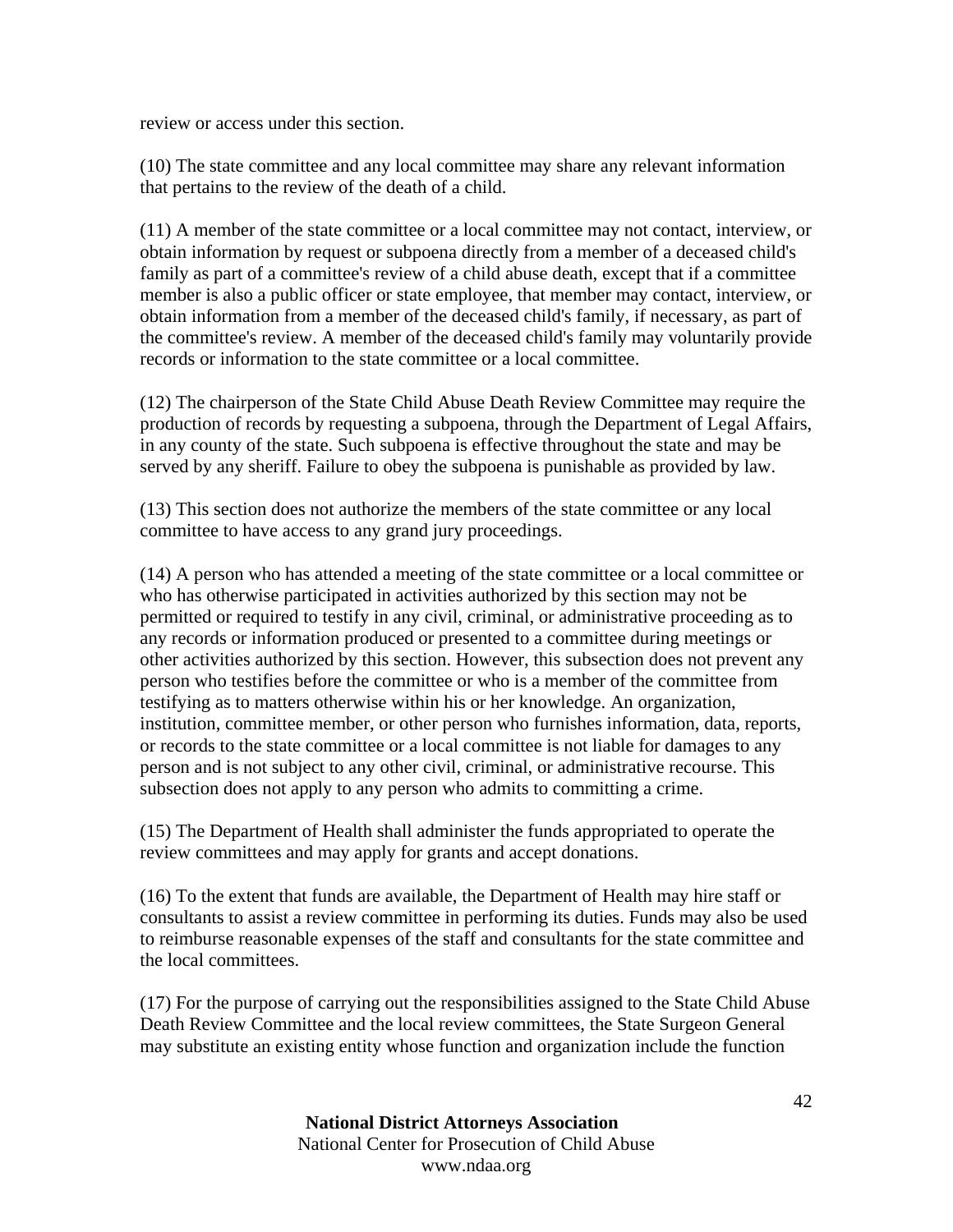and organization of the committees established by this section.

(18) Each district administrator of the Department of Children and Family Services must appoint a child abuse death review coordinator for the district. The coordinator must have knowledge and expertise in the area of child abuse and neglect. The coordinator's general responsibilities include:

(a) Coordinating with the local child abuse death review committee.

(b) Ensuring the appropriate implementation of the child abuse death review process and all district activities related to the review of child abuse deaths.

(c) Working with the committee to ensure that the reviews are thorough and that all issues are appropriately addressed.

(d) Maintaining a system of logging child abuse deaths covered by this procedure and tracking cases during the child abuse death review process.

(e) Conducting or arranging for a Florida Abuse Hotline Information System (FAHIS) record check on all child abuse deaths covered by this procedure to determine whether there were any prior reports concerning the child or concerning any siblings, other children, or adults in the home.

(f) Coordinating child abuse death review activities, as needed, with individuals in the community and the Department of Health.

(g) Notifying the district administrator, the Secretary of Children and Family Services, the Deputy Secretary for Children's Medical Services, and the Department of Health Child Abuse Death Review Coordinator of all child abuse deaths meeting criteria for review as specified in this section within 1 working day after verifying the child's death was due to abuse, neglect, or abandonment.

(h) Ensuring that all critical issues identified by the local child abuse death review committee are brought to the attention of the district administrator and the Secretary of Children and Family Services.

(i) Providing technical assistance to the local child abuse death review committee during the review of any child abuse death.

# **GEORGIA**

GA. CODE. ANN. § 45-16-24 (2011). Notices of death to coroners or county medical examiners; orders to conduct medical examiner's inquiries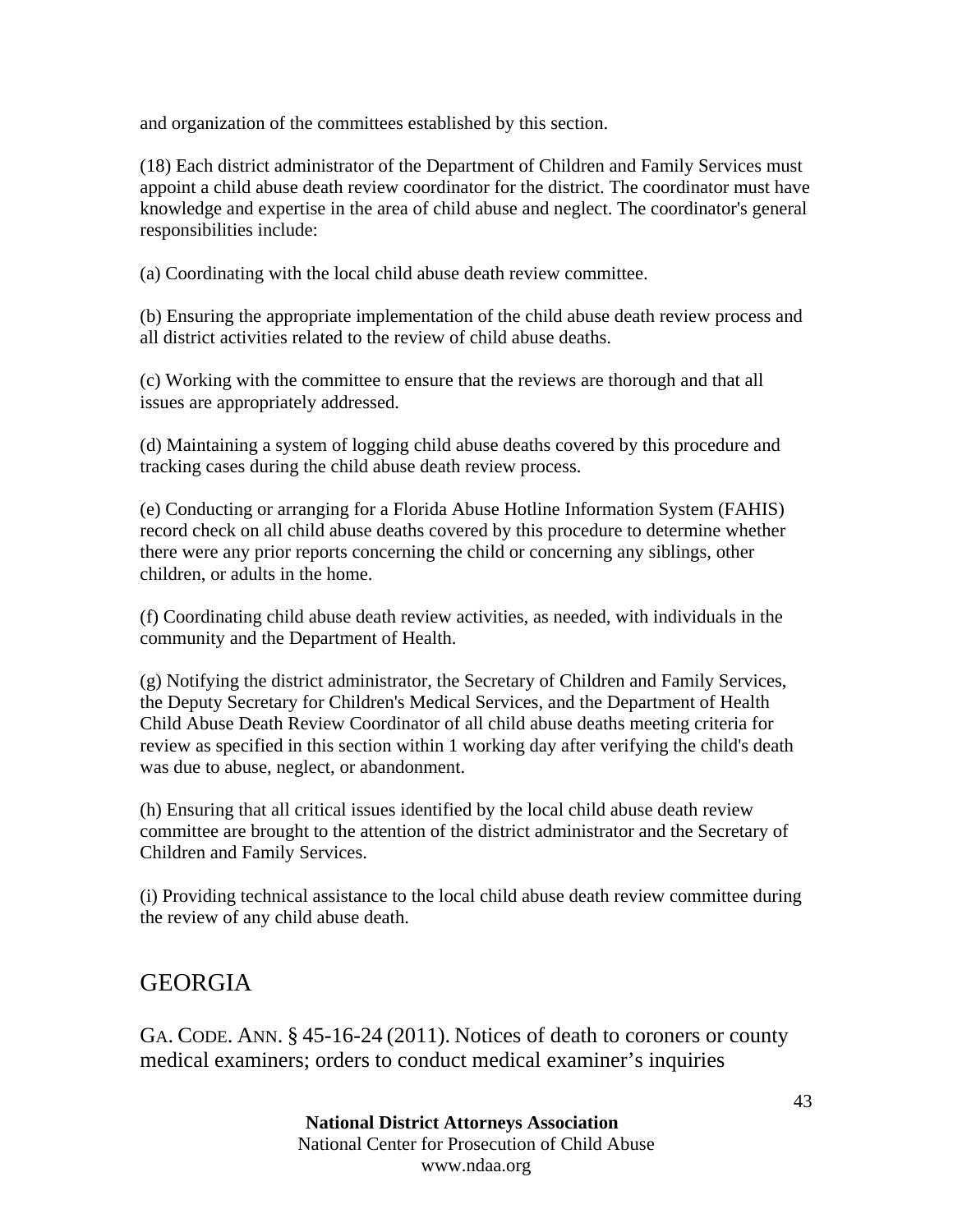(a) When any person dies in any county in this state:

(1) As a result of violence;

(2) By suicide or casualty;

(3) Suddenly when in apparent good health;

(4) When unattended by a physician;

(5) In any suspicious or unusual manner, with particular attention to those persons 16 years of age and under;

(6) After birth but before seven years of age if the death is unexpected or unexplained;

(7) As a result of an execution carried out pursuant to the imposition of the death penalty under Article 2 of Chapter 10 of Title 17;

(8) When an inmate of a state hospital or a state, county, or city penal institution; or

(9) After having been admitted to a hospital in an unconscious state and without regaining consciousness within 24 hours of admission,

it shall be the duty of any law enforcement officer or other person having knowledge of such death to notify immediately the coroner or county medical examiner of the county in which the acts or events resulting in the death occurred or the body is found. For the purposes of this Code section, no person shall be deemed to have died unattended when the death occurred while the person was a patient of a hospice licensed under Article 9 of Chapter 7 of Title 31.

(b) A coroner or county medical examiner who is notified of a death pursuant to subsection (a) of this Code section shall order a medical examiner's inquiry of that death.

(c) Whenever an affidavit is made and filed with a court having criminal jurisdiction attesting that a person came to his death by foul play, that court may interrogate and examine witnesses, if any exist, as to the necessity of a medical examiner's inquiry. Should the court decide that a medical examiner's inquiry is essential to the ends of justice, such inquiry shall be ordered by that court.

(d) A medical examiner's inquiry required under this Code section shall be reduced to writing and filed as provided in [Code Section 45-16-32](https://web2.westlaw.com/find/default.wl?tc=-1&docname=GAST45-16-32&rp=%2ffind%2fdefault.wl&sv=Split&rs=WLW11.07&db=1000468&tf=-1&findtype=L&fn=_top&mt=WestlawGC&vr=2.0&pbc=53C802AB&ordoc=10859704). At the time of such filing, a copy of the medical examiner's inquiry into a death reported to a coroner or county medical examiner pursuant to paragraph (6) of subsection (a) of this Code section shall also be transmitted to the department of family and children services of the county in which the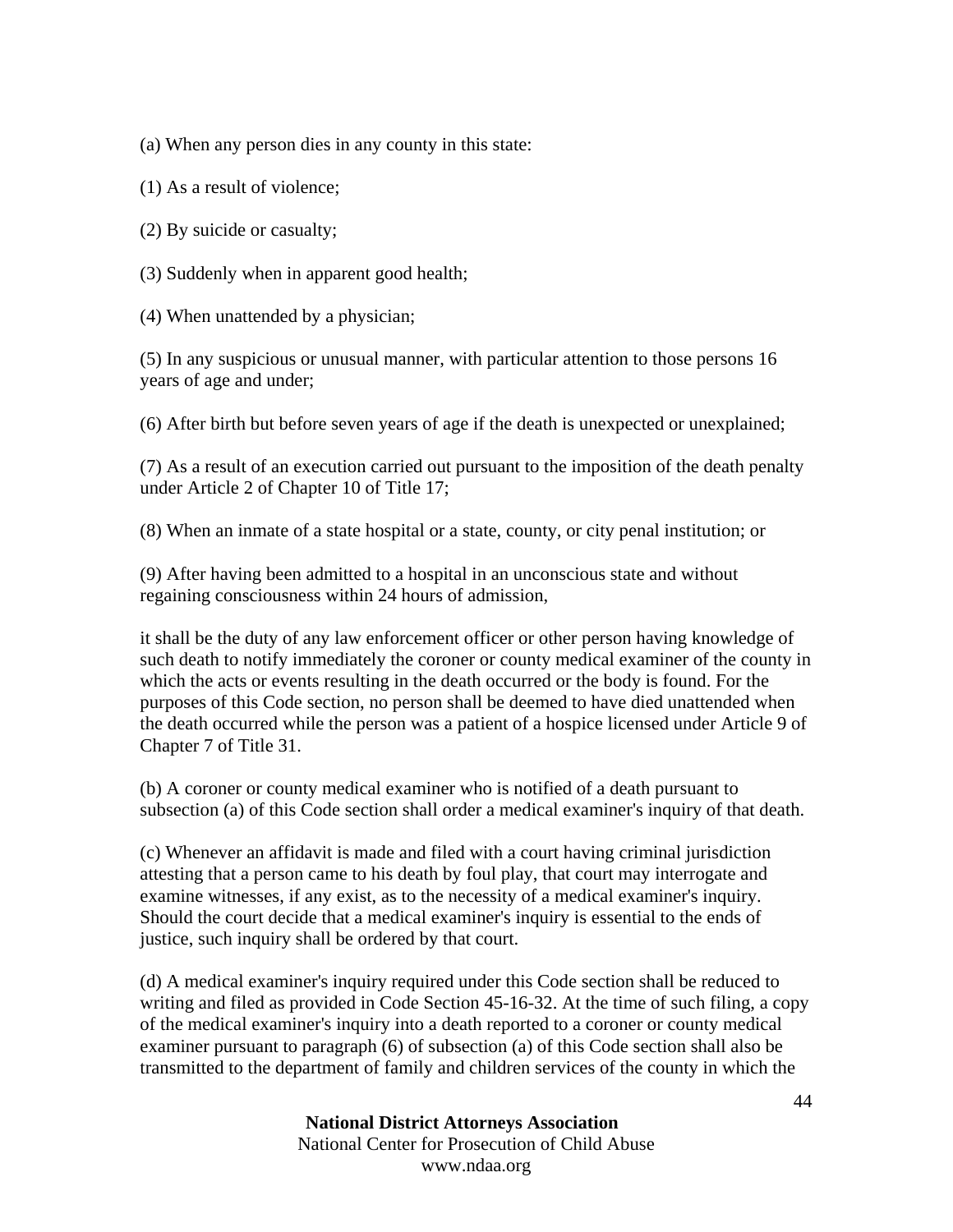child resided at the time of death.

# HAWAI'I

Lacks specific provisions for automatic autopsy of children fatalities.

*For general autopsy or death reporting requirements, see Haw. Rev. Stat. Ann. § 841-3 (2011).* 

# IDAHO

IDAHO CODE ANN. § 19-4301 (2011). County coroner to investigate deaths

(1) When a county coroner is informed that a person has died, the county coroner shall investigate that death if:

(a) The death occurred as a result of violence, whether apparently by homicide, suicide or by accident;

(b) The death occurred under suspicious or unknown circumstances; or

(c) The death is of a stillborn child or any child if there is a reasonable articulable suspicion to believe that the death occurred without a known medical disease to account for the stillbirth or child's death.

(2) If a death occurs that is not attended by a physician and the cause of death cannot be certified by a physician, the coroner must refer the investigation of the death to the sheriff of the county or the chief of police of the city in which the incident causing the death occurred or, if such county or city is unknown, to the sheriff or chief of police of the county or city where the body was found. The investigation shall be the responsibility of the sheriff or chief of police. Upon completion of the investigation, a written report shall be provided to the coroner of the county in which the death occurred or, if such county is unknown, to the coroner of the county where the body was found.

(3) A coroner in the county where the incident causing the death occurred or, if such county is unknown, the coroner in the county where the body was found, may conduct an inquest if there are reasonable grounds to believe as a result of the investigation that the death occurred as provided in subsection (1) of this section.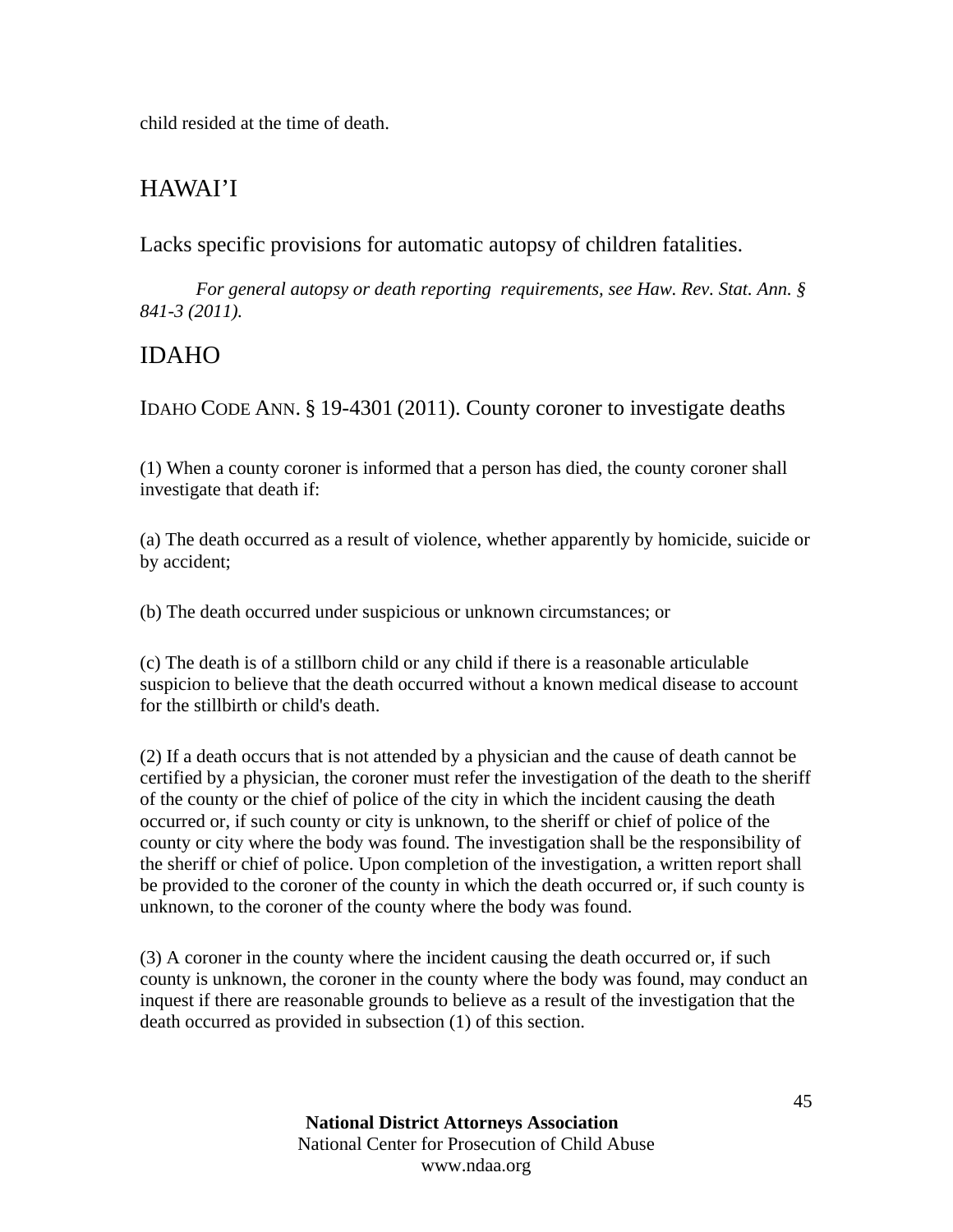(4) If an inquest is to be conducted, the coroner shall summon six (6) persons qualified by law to serve as jurors for the inquest.

(5) Nothing in this section shall be construed to affect the tenets of any church or religious belief.

## ILLINOIS

### 55 ILL. COMP. STAT. ANN. 5/3-3015 (2011). Circumstances under which autopsy to be performed

§ 3-3015. Circumstances under which autopsy to be performed. (a) Where a death has occurred and the circumstances concerning the death are suspicious, obscure, mysterious, or otherwise unexplained and in the opinion of the examining physician or the coroner the cause of death cannot be established definitely except by autopsy, and where a death has occurred while being pursued, apprehended, or taken into custody by or while in the custody of any law enforcement agency, it is declared that the public interest requires that an autopsy be performed, and it shall be the duty and responsibility of the coroner to cause an autopsy to be performed, including the taking of x-rays and the performance of other medical tests as the coroner deems appropriate.

(b) The coroner shall instruct involved parties that embalming of the body is not to be conducted until the toxicology samples are drawn. If a child dies from suspicious or unexplained circumstances, the coroner shall secure the services of a pathologist. The Department of Public Health shall provide coroners and pathologists with a child death autopsy protocol.

(c) If the coroner determines it advisable to exhume a body for the purpose of investigation or autopsy or both, and the coroner would have been authorized under this Section to perform an investigation or autopsy on the body before it was interred, the coroner may exhume the body after consulting on the matter with the state's attorney and upon the order of the circuit court directing the exhumation upon the petition of the state's attorney.

## 55 ILL. COMP. STAT. ANN. 5/3-3016 (2011). Sudden Infant Death Syndrome

§ 3-3016. Sudden infant death syndrome. Where an infant under 2 years of age has died suddenly and unexpectedly and the circumstances concerning the death are unexplained, an autopsy shall be performed by a physician licensed to practice medicine in all of its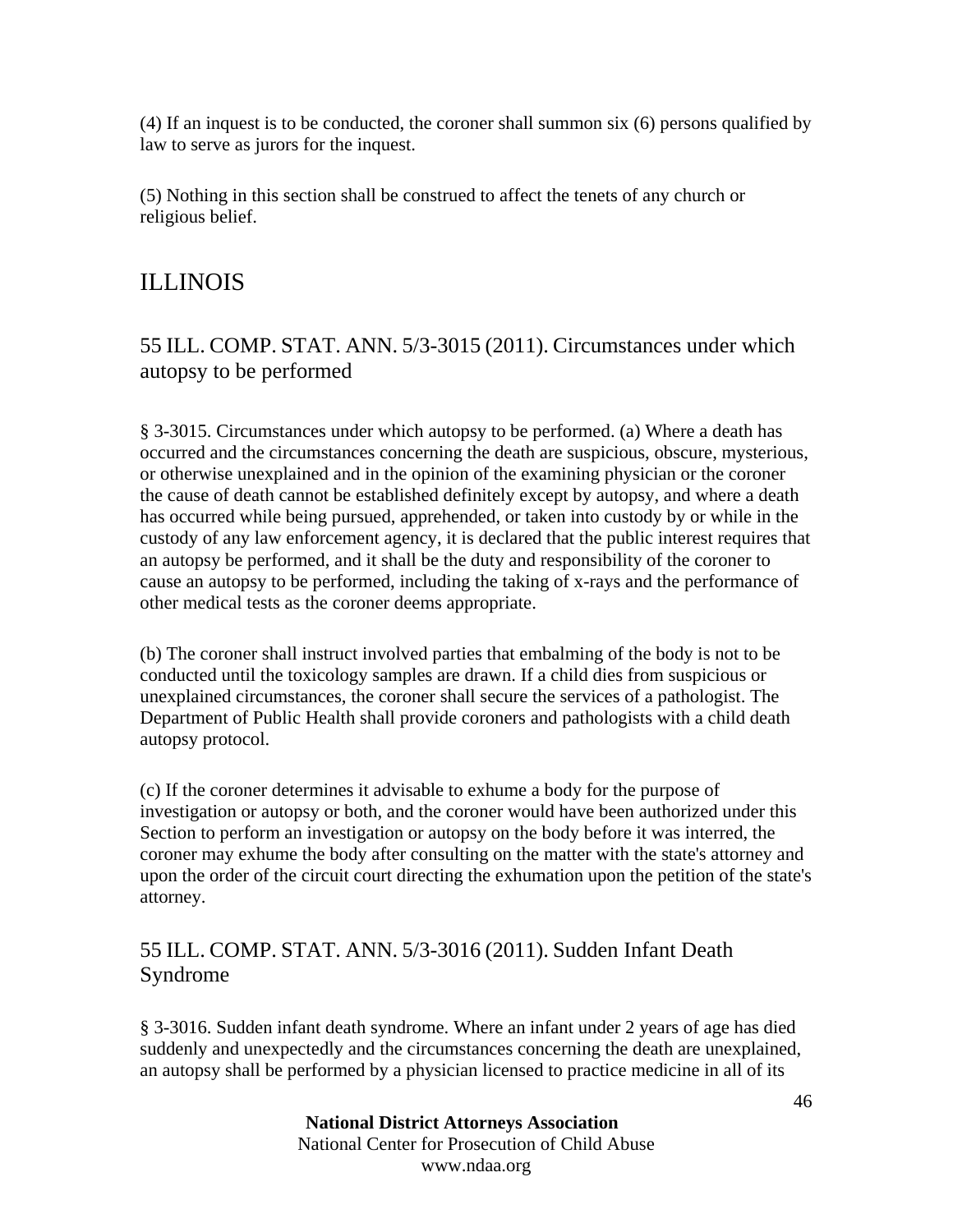branches who has special training in pathology. When an autopsy is conducted under this Section, the parents or guardian of the child shall receive a preliminary report of the autopsy within 5 days of the infant's death. All suspected Sudden Infant Death Syndrome cases shall be reported to the Statewide Sudden Infant Death Syndrome Program within 72 hours.

Death certificates shall list the cause of death as Sudden Infant Death Syndrome where this finding is medically justified pursuant to the rules and regulations of the Department of Public Health. Copies of death certificates which list the cause of death of infants under 2 years of age as Sudden Infant Death Syndrome shall be forwarded to the Department of Public Health within 30 days of the death with a report which shall include an autopsy report, epidemiological data required by the Department and other pertinent data.

# **INDIANA**

IND. CODE ANN. § 36-2-14-6.3 (2011). Notification of death of child in suspicious, unexpected or unexplained manner

Sec. 6.3. (a) A coroner shall immediately notify:

(1) the county office of the department of child services by using the statewide hotline for the department; and

(2) either:

(A) the local child fatality review team; or

(B) if the county does not have a local child fatality review team, the statewide child fatality review committee;

of each death of a person who is less than eighteen (18) years of age, or appears to be less than eighteen (18) years of age and who has died in an apparently suspicious, unexpected, or unexplained manner.

(b) If a child less than eighteen (18) years of age dies in an apparently suspicious, unexpected, or unexplained manner, the coroner shall consult with a child death pathologist to determine whether an autopsy is necessary. If the coroner and the child death pathologist disagree over the need for an autopsy, the county prosecutor shall determine whether an autopsy is necessary. If the autopsy is considered necessary, a child death pathologist or a pathology resident acting under the direct supervision of a child

#### **National District Attorneys Association**  National Center for Prosecution of Child Abuse www.ndaa.org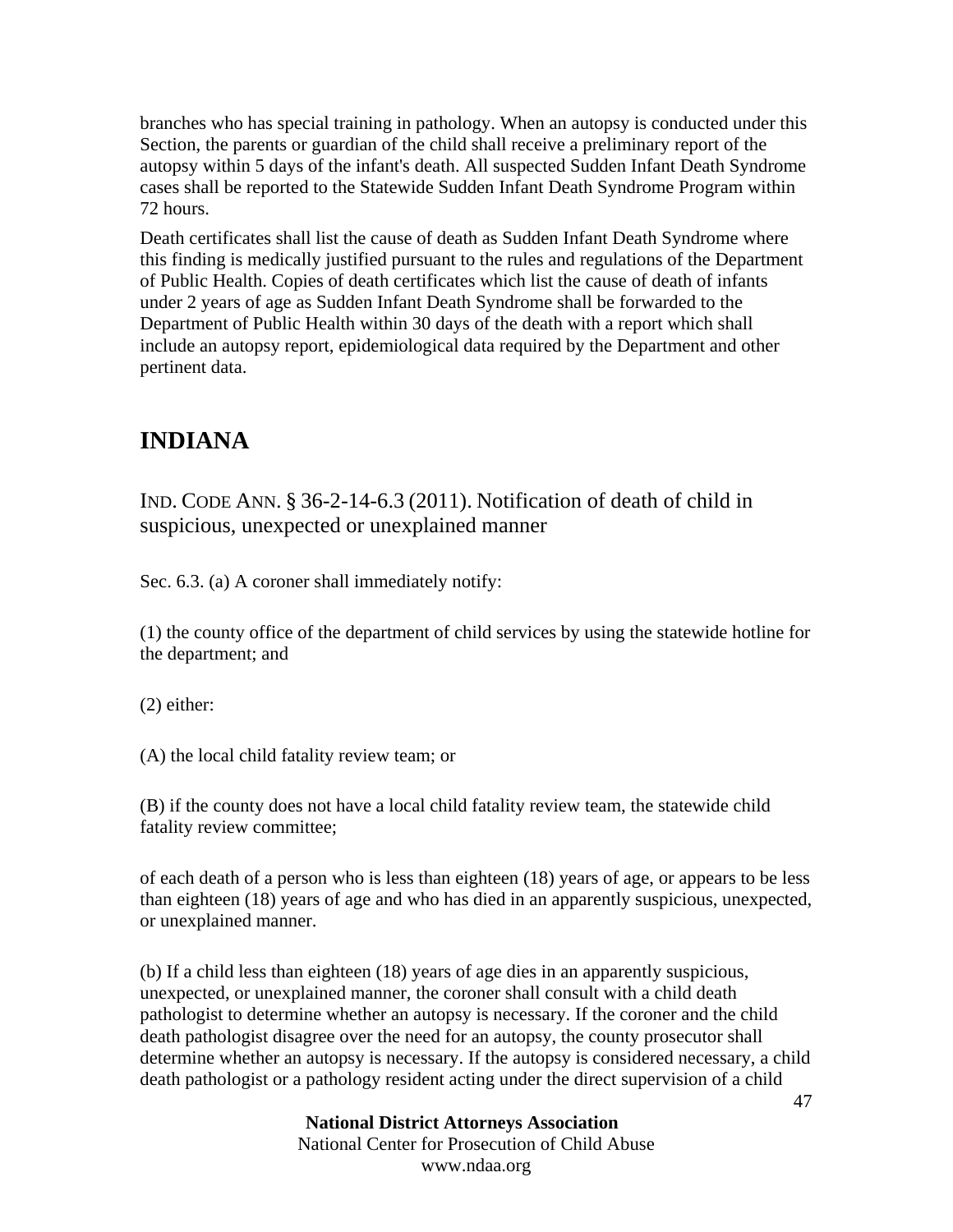death pathologist shall conduct the autopsy within twenty-four (24) hours. If the autopsy is not considered necessary, the autopsy shall not be conducted.

(c) If a child death pathologist and coroner agree under subsection (b) that an autopsy is necessary, the child death pathologist or a pathology resident acting under the direct supervision of a child death pathologist shall conduct the autopsy of the child.

IND. CODE ANN. § 36-2-14-6.7 (2011). Autopsy required for death of child under three years of age

Sec. 6.7. (a) This section applies to a child who:

(1) died suddenly and unexpectedly;

(2) was less than three (3) years of age at the time of death; and

(3) was in apparent good health before dying.

(b) A child death pathologist or a pathology resident acting under the direct supervision of a child death pathologist shall conduct an autopsy of a child described in subsection (a).

(c) A county coroner may not certify the cause of death of a child described in subsection (a) until an autopsy is performed at county expense.

(d) The county coroner shall contact the parent or guardian of a child described in subsection (a) and notify the parent or guardian that an autopsy will be conducted at county expense.

(e) The child death pathologist shall:

(1) ensure that a tangible summary of the autopsy results is provided;

(2) provide informational material concerning sudden infant death syndrome; and

(3) unless the release of autopsy results would jeopardize a law enforcement investigation, provide notice that a parent or guardian has the right to receive the preliminary autopsy results;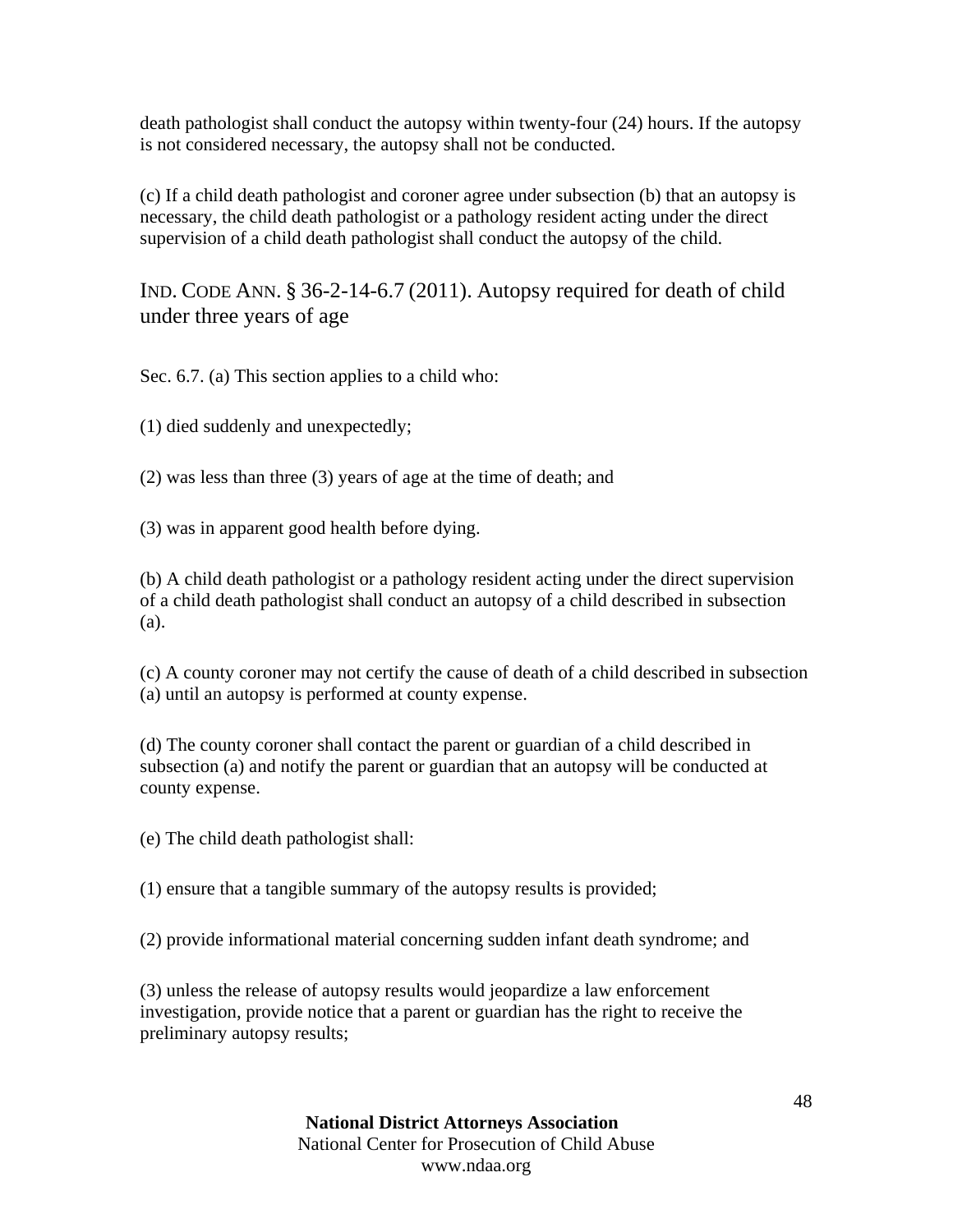to the parents or guardian of the child within one (1) week after the autopsy.

(f) If a parent or guardian of a child described in subsection (a) requests the autopsy report of the child, the coroner shall provide the autopsy report to the parent or guardian within thirty (30) days after the:

(1) request; or

(2) completion of the autopsy report;

whichever is later, at no cost.

(g) A coroner shall notify:

(1) a local child fatality review team; or

(2) if the county does not have a local child fatality review team, the statewide child fatality review committee;

of the death of a child described in subsection (a).

## IOWA

### IOWA CODE § 331.802 (2011). Deaths--reported and investigated

1. A person's death which affects the public interest as specified in subsection 3 shall be reported to the county medical examiner or the state medical examiner by the physician in attendance, any law enforcement officer having knowledge of the death, the embalmer, or any other person present. The appropriate medical examiner shall notify the city or state law enforcement agency or sheriff and take charge of the body.

2. a. If a person's death affects the public interest, the county medical examiner shall conduct a preliminary investigation of the cause and manner of death, prepare a written report of the findings, promptly submit the full report to the state medical examiner on forms prescribed for that purpose, and submit a copy of the report to the county attorney.

b. Except as provided in [section 218.64](https://web2.westlaw.com/find/default.wl?tc=-1&docname=IASTS218.64&rp=%2ffind%2fdefault.wl&sv=Split&rs=WLW11.07&db=1000256&tf=-1&findtype=L&fn=_top&mt=WestlawGC&vr=2.0&pbc=192146BF&ordoc=1431375) or as otherwise provided by law, for each preliminary investigation and the preparation and submission of the required reports, the county medical examiner shall receive from the county of appointment a fee determined by the board plus the examiner's actual expenses. The fee and expenses paid by the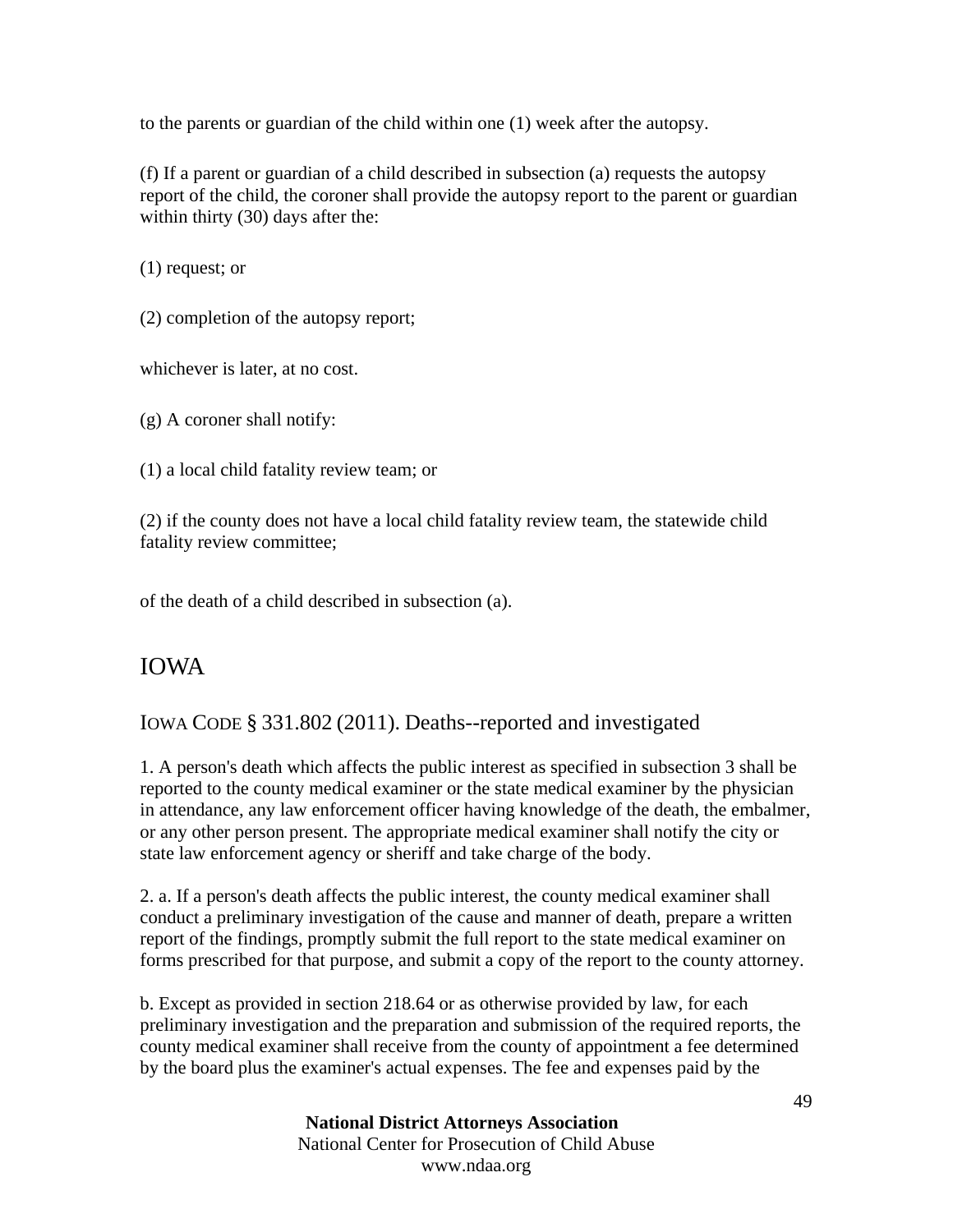county of appointment shall be reimbursed to the county of appointment by the county of the person's residence. However, if the person's death is caused by a defendant for whom a judgment of conviction and sentence is rendered under [section 707.2](https://web2.westlaw.com/find/default.wl?tc=-1&docname=IASTS707.2&rp=%2ffind%2fdefault.wl&sv=Split&rs=WLW11.07&db=1000256&tf=-1&findtype=L&fn=_top&mt=WestlawGC&vr=2.0&pbc=192146BF&ordoc=1431375), [707.3](https://web2.westlaw.com/find/default.wl?tc=-1&docname=IASTS707.3&rp=%2ffind%2fdefault.wl&sv=Split&rs=WLW11.07&db=1000256&tf=-1&findtype=L&fn=_top&mt=WestlawGC&vr=2.0&pbc=192146BF&ordoc=1431375), [707.4](https://web2.westlaw.com/find/default.wl?tc=-1&docname=IASTS707.4&rp=%2ffind%2fdefault.wl&sv=Split&rs=WLW11.07&db=1000256&tf=-1&findtype=L&fn=_top&mt=WestlawGC&vr=2.0&pbc=192146BF&ordoc=1431375), [707.5](https://web2.westlaw.com/find/default.wl?tc=-1&docname=IASTS707.5&rp=%2ffind%2fdefault.wl&sv=Split&rs=WLW11.07&db=1000256&tf=-1&findtype=L&fn=_top&mt=WestlawGC&vr=2.0&pbc=192146BF&ordoc=1431375), or [707.6A,](https://web2.westlaw.com/find/default.wl?tc=-1&docname=IASTS707.6A&rp=%2ffind%2fdefault.wl&sv=Split&rs=WLW11.07&db=1000256&tf=-1&findtype=L&fn=_top&mt=WestlawGC&vr=2.0&pbc=192146BF&ordoc=1431375) the county of the person's residence may recover from the defendant the fee and expenses.

c. The fee and expenses of the county medical examiner who performs an autopsy or conducts an investigation of a person who dies after being brought into this state for emergency medical treatment by or at the direction of an out-of-state law enforcement officer or public authority shall be paid by the state. A claim for payment shall be filed with the Iowa department of public health. If moneys are not appropriated to the Iowa department of public health for the payment of autopsies under this paragraph, claims for payment shall be forwarded to the state appeal board and, if authorized by the board, shall be paid out of moneys in the general fund of the state not otherwise appropriated.

3. A death affecting the public interest includes, but is not limited to, any of the following:

a. Violent death, including homicidal, suicidal, or accidental death.

b. Death caused by thermal, chemical, electrical, or radiation injury.

c. Death caused by criminal abortion including self-induced, or by sexual abuse.

d. Death related to disease thought to be virulent or contagious which may constitute a public hazard.

e. Death that has occurred unexpectedly or from an unexplained cause.

f. Death of a person confined in a prison, jail, or correctional institution.

g. Death of a person who was prediagnosed as a terminal or bedfast case who did not have a physician in attendance within the preceding thirty days; or death of a person who was admitted to and had received services from a hospice program as defined in [section](https://web2.westlaw.com/find/default.wl?tc=-1&docname=IASTS135J.1&rp=%2ffind%2fdefault.wl&sv=Split&rs=WLW11.07&db=1000256&tf=-1&findtype=L&fn=_top&mt=WestlawGC&vr=2.0&pbc=192146BF&ordoc=1431375)  [135J.1,](https://web2.westlaw.com/find/default.wl?tc=-1&docname=IASTS135J.1&rp=%2ffind%2fdefault.wl&sv=Split&rs=WLW11.07&db=1000256&tf=-1&findtype=L&fn=_top&mt=WestlawGC&vr=2.0&pbc=192146BF&ordoc=1431375) if a physician or registered nurse employed by the program was not in attendance within thirty days preceding death.

h. Death of a person if the body is not claimed by a person authorized to control the deceased person's remains under [section 144C.5](https://web2.westlaw.com/find/default.wl?tc=-1&docname=IASTS144C.5&rp=%2ffind%2fdefault.wl&sv=Split&rs=WLW11.07&db=1000256&tf=-1&findtype=L&fn=_top&mt=WestlawGC&vr=2.0&pbc=192146BF&ordoc=1431375), or a friend.

i. Death of a person if the identity of the deceased is unknown.

j. Death of a child under the age of two years if death results from an unknown cause or if the circumstances surrounding the death indicate that sudden infant death syndrome may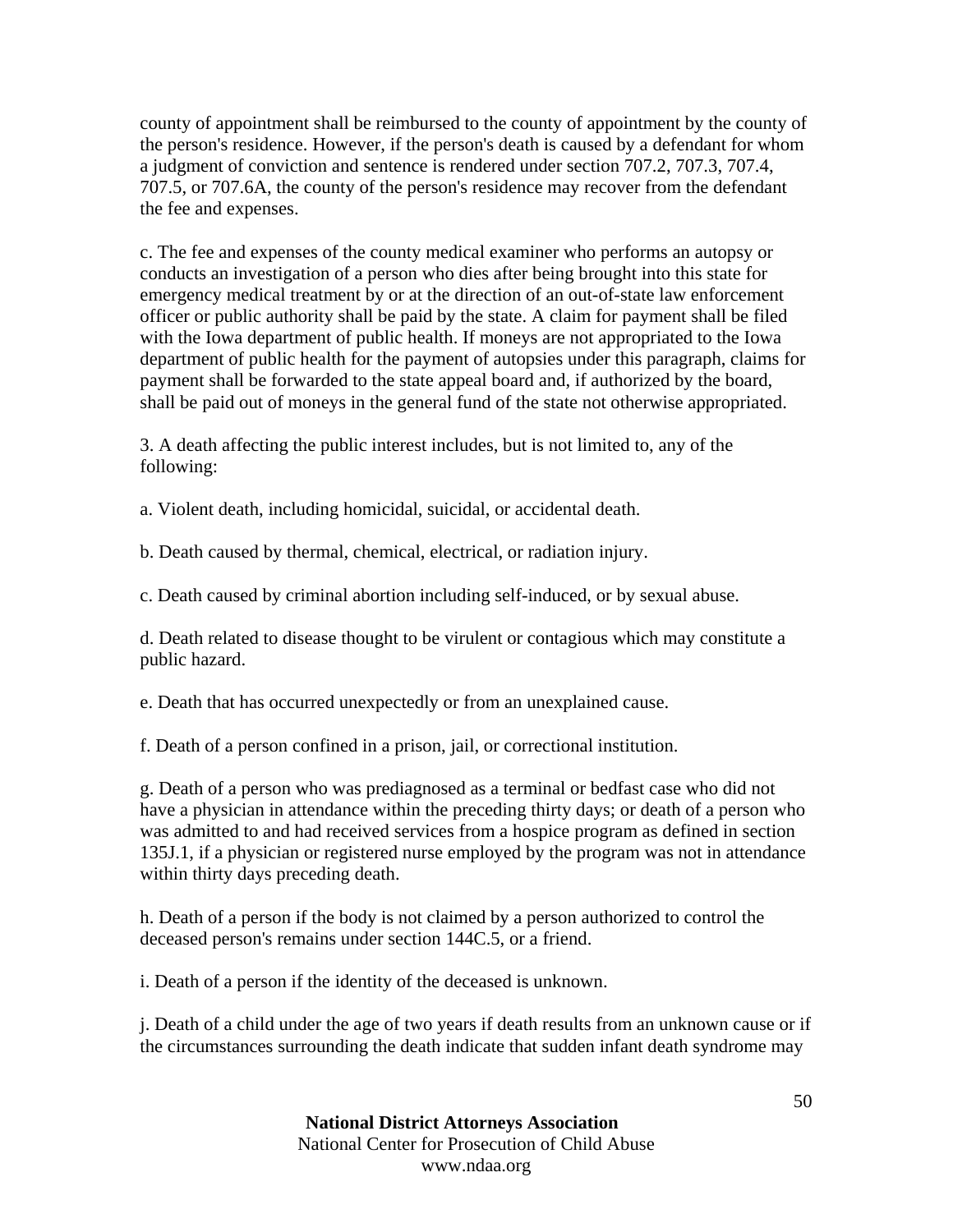be the cause of death.

k. Death of a person committed or admitted to a state mental health institute, a state resource center, the state training school, or the Iowa juvenile home.

4. The county medical examiner shall conduct the investigation in the manner required by the state medical examiner and shall determine whether the public interest requires an autopsy or other special investigation. However, if the death occurred in the manner specified in subsection 3, paragraph "j", the county medical examiner shall order an autopsy, the expense of which shall be reimbursed by the Iowa department of public health. In determining the need for an autopsy, the county medical examiner may consider the request for an autopsy from a public official or private person, but the state medical examiner or the county attorney of the county where the death occurred may require an autopsy.

5. a. A person making an autopsy shall promptly file a complete record of the findings in the office of the state medical examiner and the county attorney of the county where death occurred and the county attorney of the county where any injury contributing to or causing the death was sustained.

b. A summary of the findings resulting from an autopsy of a child under the age of two years whose death occurred in the manner specified in subsection 3, paragraph "j", shall be transmitted immediately by the physician who performed the autopsy to the county medical examiner. The report shall be forwarded to the parent, guardian, or custodian of the child by the county medical examiner or a designee of the county medical examiner, or through the infant's attending physician. A copy of the autopsy report filed with the county attorney shall be available to the parents, guardian, or custodian upon request.

6. The report of an investigation made by the state medical examiner or a county medical examiner and the record and report of an autopsy made under this section or chapter 691, shall be received as evidence in any court or other proceedings, except that statements by witnesses or other persons and conclusions on extraneous matters included in the report are not admissible. The person preparing a report or record given in evidence may be subpoenaed as a witness in any civil or criminal case by any party to the cause. A copy of a record, photograph, laboratory finding, or record in the office of the state medical examiner or any medical examiner, when attested to by the state medical examiner or a staff member or the medical examiner in whose office the record, photograph, or finding is filed, shall be received as evidence in any court or other proceedings for any purpose for which the original could be received without proof of the official character of the person whose name is signed to it.

7. In case of a sudden, violent, or suspicious death after which the body is buried without an investigation or autopsy, the county medical examiner, upon being advised of the facts, shall notify the county attorney. The county attorney shall apply for a court order requiring the body to be exhumed in accordance with chapter 144. Upon receipt of the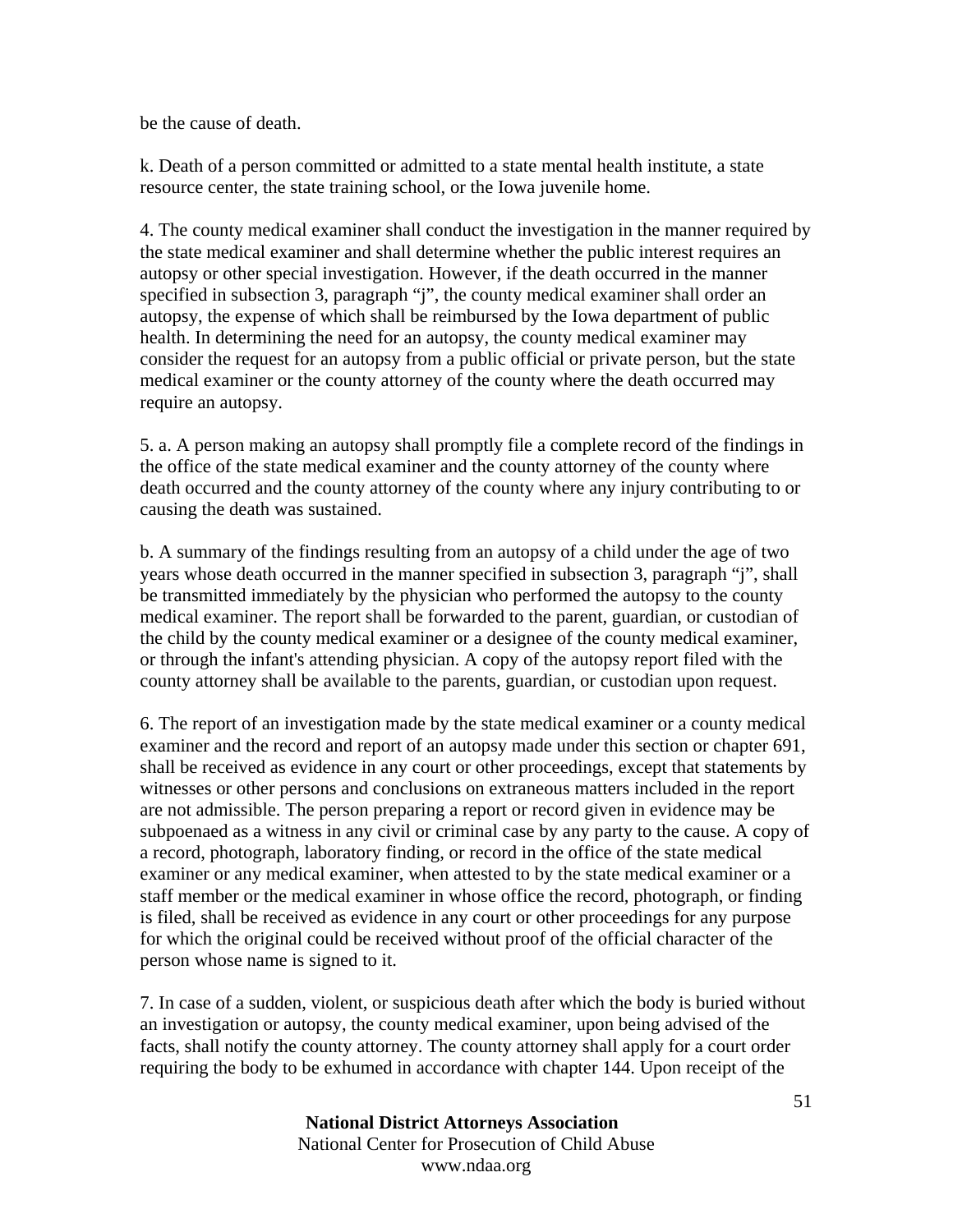court order, an autopsy shall be performed by a medical examiner or by a pathologist designated by the medical examiner and the facts disclosed by the autopsy shall be communicated to the court ordering the disinterment for appropriate action.

8. Where donation of the remains of the deceased to a medical school or similar institution equipped with facilities to perform autopsies is provided by will or directed by the person authorized to control the deceased person's remains under [section 144C.5,](https://web2.westlaw.com/find/default.wl?tc=-1&docname=IASTS144C.5&rp=%2ffind%2fdefault.wl&sv=Split&rs=WLW11.07&db=1000256&tf=-1&findtype=L&fn=_top&mt=WestlawGC&vr=2.0&pbc=192146BF&ordoc=1431375) any autopsy under this section shall be performed at the direction of the school or institution, and in such a manner as to further the purpose of the donation, while serving the public interest.

## KANSAS

KAN. STAT. ANN. § 22A-242 (2010). Child death, notification of coroner; autopsy; notification of state review board; notification of parent or guardian; SIDS death; fee for autopsy

(a) When a child dies, any law enforcement officer, health care provider or other person having knowledge of the death shall immediately notify the coroner of the known facts concerning the time, place, manner and circumstances of the death. If the notice to the coroner identifies any suspicious circumstances or unknown cause, as described in the protocol developed by the state review board under [K.S.A. 22a-243](https://web2.westlaw.com/find/default.wl?tc=-1&docname=KSSTS22A-243&rp=%2ffind%2fdefault.wl&sv=Split&rs=WLW11.07&db=1001553&tf=-1&findtype=L&fn=_top&mt=WestlawGC&vr=2.0&pbc=A407365C&ordoc=18852644) and amendments thereto, the coroner shall immediately: (1) Investigate the death to determine whether the child's death included any such suspicious circumstance or unknown cause; and (2) direct a pathologist to perform an autopsy.

(b) If, after investigation and an autopsy, the coroner determines that the death of a child does not include any suspicious circumstances or unknown cause, as described in the protocol developed by the state review board under [K.S.A. 22a-243](https://web2.westlaw.com/find/default.wl?tc=-1&docname=KSSTS22A-243&rp=%2ffind%2fdefault.wl&sv=Split&rs=WLW11.07&db=1001553&tf=-1&findtype=L&fn=_top&mt=WestlawGC&vr=2.0&pbc=A407365C&ordoc=18852644) and amendments thereto, the coroner shall complete and sign a nonsuspicious child death form.

(c) If, after investigation and an autopsy, the coroner determines that the death of a child includes any suspicious circumstance or unknown cause, as described in the protocol developed by the state review board under [K.S.A. 22a-243](https://web2.westlaw.com/find/default.wl?tc=-1&docname=KSSTS22A-243&rp=%2ffind%2fdefault.wl&sv=Split&rs=WLW11.07&db=1001553&tf=-1&findtype=L&fn=_top&mt=WestlawGC&vr=2.0&pbc=A407365C&ordoc=18852644) and amendments thereto, the coroner shall notify, within 30 days, the chairperson of the state review board and shall notify, within 24 hours, the county or district attorney of the county where the death of the child occurred.

(d) The coroner shall attempt to notify any parent or legal guardian of the deceased child prior to the performance of an autopsy pursuant to this section and attempt to notify any such parent or legal guardian of the results of the autopsy.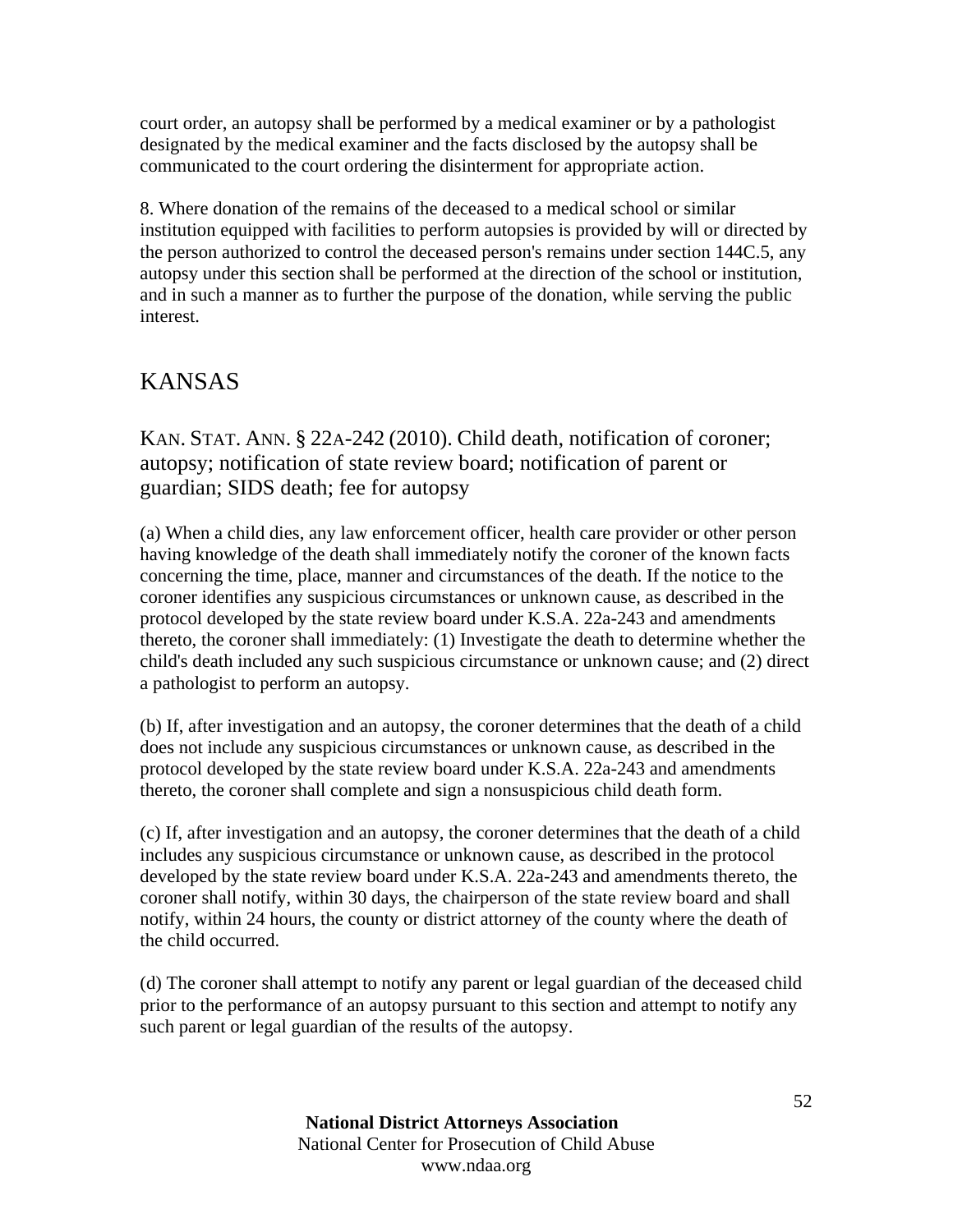(e) A coroner shall not make a determination that the death of a child less than one year of age was caused by sudden infant death syndrome unless an autopsy is performed.

(f) The fee for an autopsy performed under this section shall be the usual and reasonable fee and travel allowance authorized under [K.S.A. 22a-233](https://web2.westlaw.com/find/default.wl?tc=-1&docname=KSSTS22A-233&rp=%2ffind%2fdefault.wl&sv=Split&rs=WLW11.07&db=1001553&tf=-1&findtype=L&fn=_top&mt=WestlawGC&vr=2.0&pbc=A407365C&ordoc=18852644) and amendments thereto and shall be paid from the district coroners fund.

## **KENTUCKY**

KY. REV. STAT. ANN. § 72.025 (2011). Circumstances requiring post-mortem examination to be performed by coroner

Coroners shall require a post-mortem examination to be performed in the following circumstances:

(1) When the death of a human being appears to be caused by homicide or violence;

(2) When the death of a human being appears to be the result of suicide;

(3) When the death of a human being appears to be the result of the presence of drugs or poisons in the body;

(4) When the death of a human being appears to be the result of a motor vehicle accident and the operator of the motor vehicle left the scene of the accident or the body was found in or near a roadway or railroad;

(5) When the death of a human being occurs while the person is in a state mental institution or mental hospital when there is no previous medical history to explain the death, or while the person is in police custody, a jail or penal institution;

(6) When the death of a human being occurs in a motor vehicle accident and when an external examination of the body does not reveal a lethal traumatic injury;

(7) When the death of a human being appears to be the result of a fire or explosion;

(8) When the death of a child appears to indicate child abuse prior to the death;

(9) When the manner of death appears to be other than natural;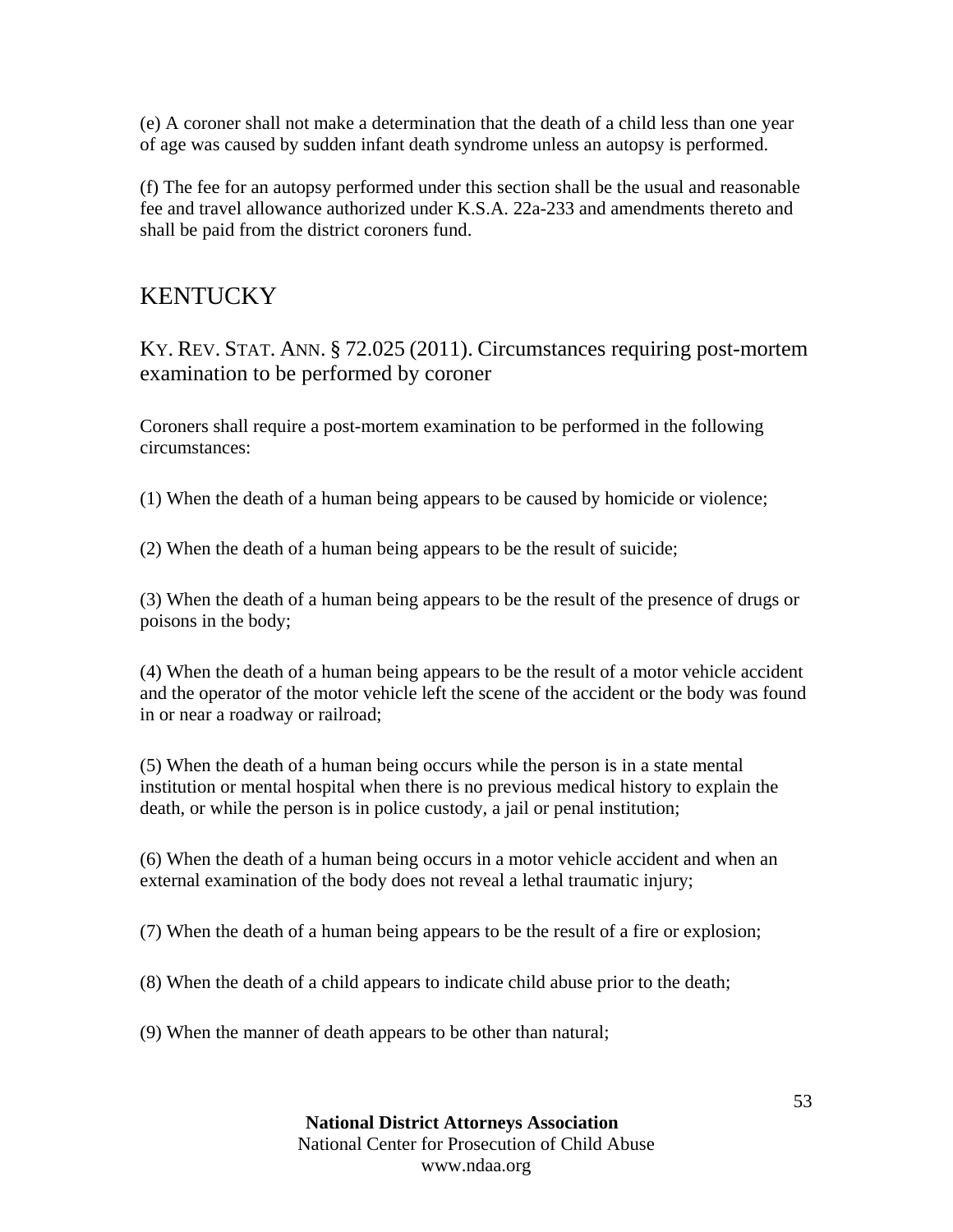(10) When human skeletonized remains are found;

(11) When post-mortem decomposition of a human corpse exists to the extent that external examination of the corpse cannot rule out injury or where the circumstances of death cannot rule out the commission of a crime;

(12) When the death of a human being appears to be the result of drowning;

(13) When the death of an infant appears to be caused by sudden infant death syndrome in that the infant has no previous medical history to explain the death;

(14) When the death of a human being occurs as a result of an accident;

(15) When the death of a human being occurs under the age of forty (40) and there is no past medical history to explain the death;

(16) When the death of a human being occurs at the work site and there is no apparent cause of death such as an injury or when industrial toxics may have contributed to the cause of death;

(17) When the body is to be cremated and there is no past medical history to explain the death;

(18) When the death of a human being is sudden and unexplained; and

(19) When the death of a human being occurs and the decedent is not receiving treatment by a licensed physician and there is no ascertainable medical history to indicate the cause of death.

### KY. REV. STAT. ANN. § 213.161 (2011). Sudden Infant Death Syndrome Program

(1) In order to obtain information which may be useful to research organizations studying the causes and incidence of the sudden infant death syndrome, a program is hereby established in the Cabinet for Health and Family Services. The purpose of this program shall be to obtain factual information concerning the characteristics, incidence, and distribution of the sudden infant death syndrome throughout the Commonwealth and to provide a means of public education concerning any research findings which may lead to the possible means of prevention, early identification, and treatment of children susceptible to the sudden infant death syndrome.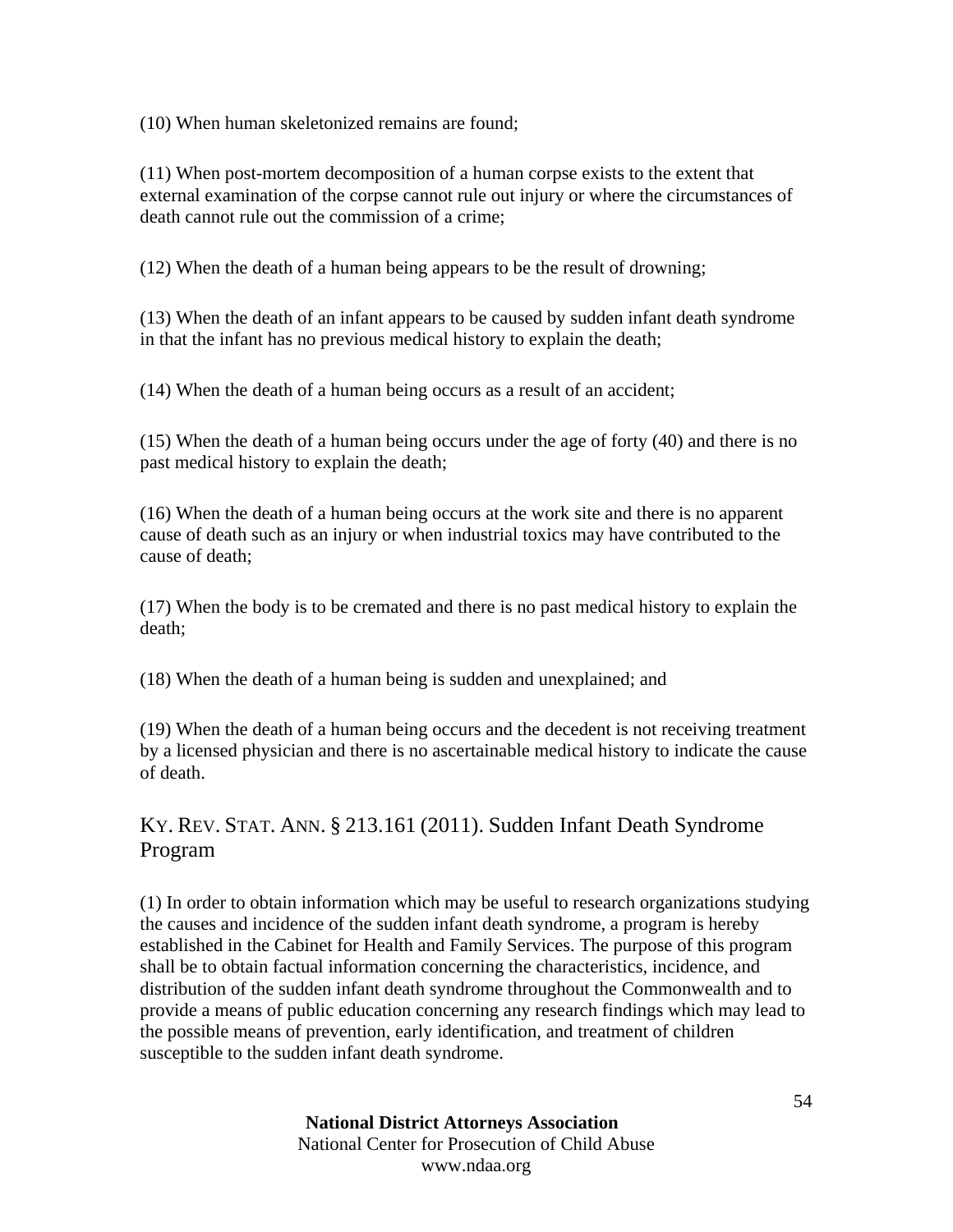(2) In instances where an ostensibly healthy child dies suddenly and unexpectedly with no known or apparent cause as determined by a physician or a coroner, an autopsy with the written approval of the parents or legal guardian of the child shall be performed within forty-eight (48) hours and the results reported to the cabinet and to the parents or legal guardian of the child.

(3) In order to implement the provisions of this section, the secretary of the Cabinet for Health and Family Services shall:

(a) Promulgate administrative regulations as may be necessary in order to obtain in proper form all information relating to the occurrence of sudden infant deaths which is relevant and appropriate for the establishment of a reliable statistical index of the incidence, distribution, and characteristics of cases of the sudden infant death syndrome;

(b) Collect such factual information from physicians, coroners, medical examiners, hospitals, and public health officials who have examined any child known or believed to have the sudden infant death syndrome;

(c) Make such factual information available to physicians, coroners, medical examiners, hospitals, public health officials, and educational and institutional organizations conducting research as to the causes and incidence of the sudden infant death syndrome;

(d) Cause appropriate counseling services to be established and maintained for families affected by the occurrence of the sudden infant death syndrome; and

(e) Conduct educational programs to inform the general public of any research findings of educational and institutional organizations which may lead to the possible means of prevention, early identification, and treatment of the sudden infant death syndrome.

# LOUISANA

### LA. REV. STAT. ANN. § 40:2019 (2011). Child death investigation

#### **A. Findings and purpose.**

(1) The legislature hereby finds and declares that:

(a) Protection of the health and welfare of the children of this state is a goal of its people, and the unexpected death of infants and children is an important public health concern that requires legislative action.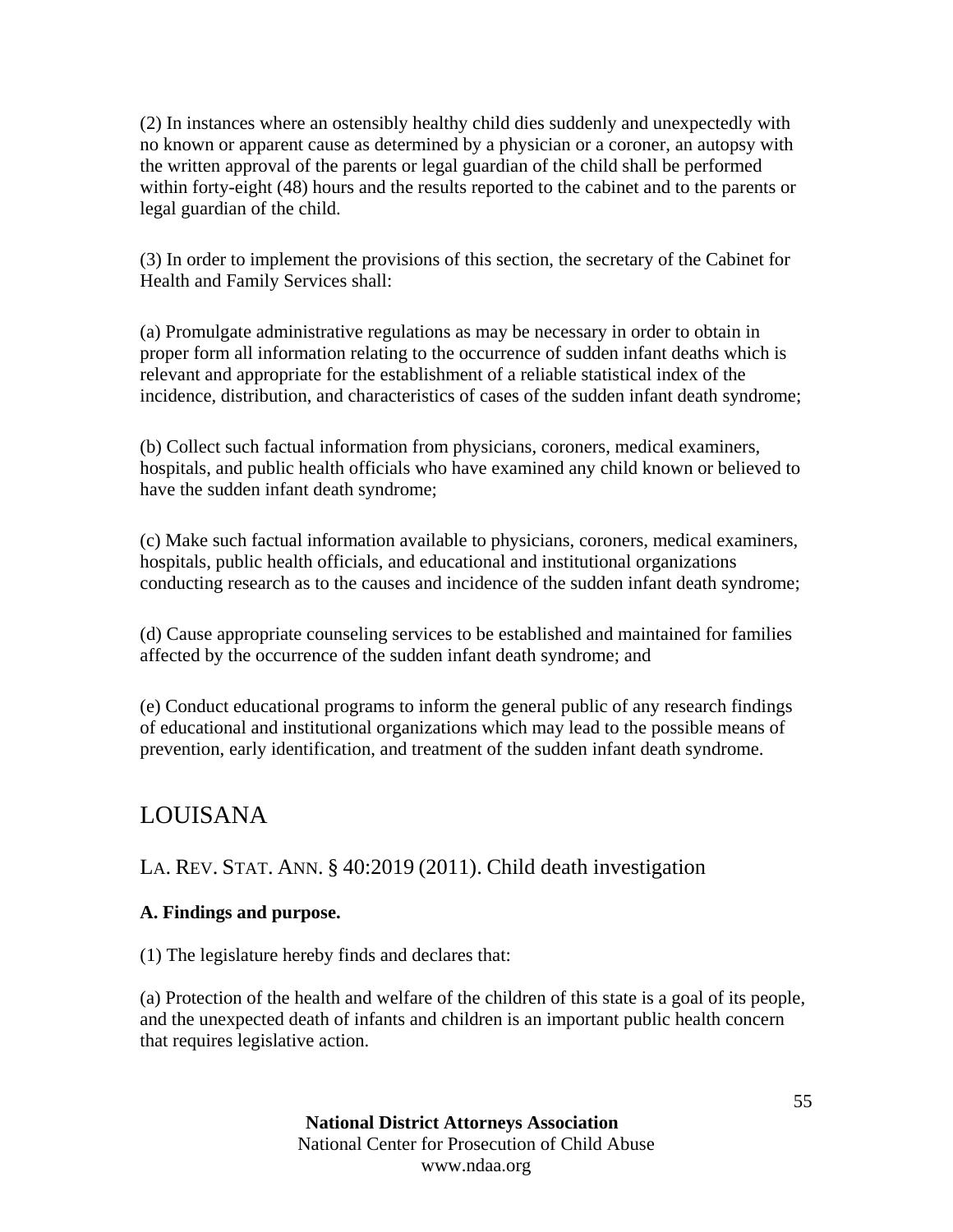(b) Collecting data on the causes of unexpected deaths will better enable the state to protect some infants and children from preventable deaths and will help reduce the incidence of such deaths.

(c) Identifying persons responsible for abuse or neglect resulting in unexpected death will better enable the state to protect other children who may be under the care of the same persons and will help reduce the incidence of such deaths.

(d) Multidisciplinary and multiagency reviews of child deaths can assist the state in the investigation of child deaths, in the development of a greater understanding of the incidence and causes of child deaths and the methods for preventing such deaths, and in identifying gaps in services to children and families.

(2) The purpose of this Section is to identify the cause of death of children fourteen years of age and below, and thereby reduce the incidence of injury and death to infants and children by requiring that a death investigation be performed in the case of all unexpected deaths of children fourteen years of age and below, and establishing the Louisiana State Child Death Review Panel to collect data from such investigations and report to the legislature regarding the causes of such deaths and share information among local and regional panels, health care providers, and state agencies which provide services to children and families.

**B. Definitions.** For the purpose of this Section, the following terms shall have the following meaning:

(1) "Autopsy" means a post-mortem external and internal physical examination conducted in accordance with accepted medical practice and the laws of this state using a standardized child death investigation protocol performed by a forensic pathologist or, if a forensic pathologist is unavailable, a pathologist licensed or otherwise appointed to conduct such an examination under such laws.

(2) "Death investigation" means the process of determining the cause and manner of death and shall include the following:

(a) A postmortem examination which may be limited to an external examination or may include an autopsy.

(b) An inquiry by any law enforcement agency having jurisdiction into the circumstances of the death, including a death scene investigation and interview with the child's parent, legal guardian, or caretaker, and the person who reported the child's death.

(c) A review of information regarding the child from any other relevant agency, professional, or health care provider.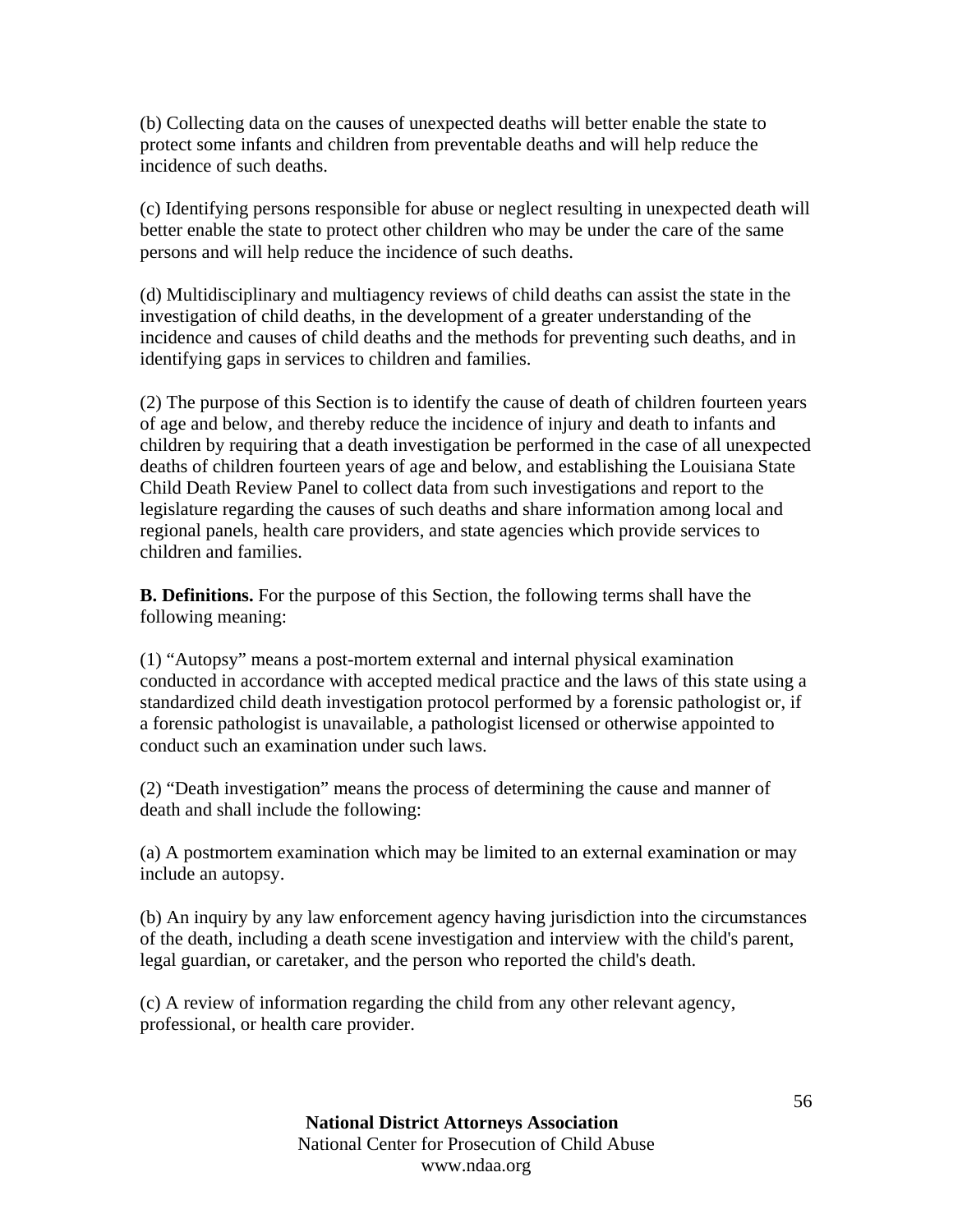(3) "Unexpected death" means a death which is a result of undiagnosed disease, or trauma in which the surrounding circumstances are suspicious, obscure, or otherwise unexplained, or other death the circumstances of which are suspicious, obscure, or otherwise unexplained. A clinical diagnosis of death due to Sudden Infant Death Syndrome (SIDS) shall be deemed an unexpected death.

**C. Child Death Review Panel.** There is established within the Department of Health and Hospitals the Louisiana State Child Death Review Panel, hereinafter referred to as the "state panel" which shall be composed of twenty-five persons. Members of the panel shall include:

(1) The state health officer or his designee.

(2) The secretary of the Department of Health and Hospitals or his designee.

(3) The secretary of the Department of Children and Family Services or his designee.

(4) The superintendent of the office of state police or his designee.

(5) The state registrar of vital records in the office of public health or his designee.

(6) The attorney general or his designee.

(7) A member of the Senate appointed by the president of the Senate.

(8) A member of the House of Representatives appointed by the speaker of the House of Representatives.

(9) The commissioner of the Department of Insurance or his designee.

(10) The executive director of the Highway Safety Commission of the Department of Public Safety and Corrections or his designee.

(11) The state fire marshal or his designee.

(12) A representative of the injury research and prevention section of the office of public health appointed by the assistant secretary of the office of public health.

(13) The executive director of the Louisiana Maternal and Child Health Coalition.

(14) A district attorney appointed by the Louisiana District Attorneys Association.

(15) A sheriff appointed by the Louisiana Sheriff's Association.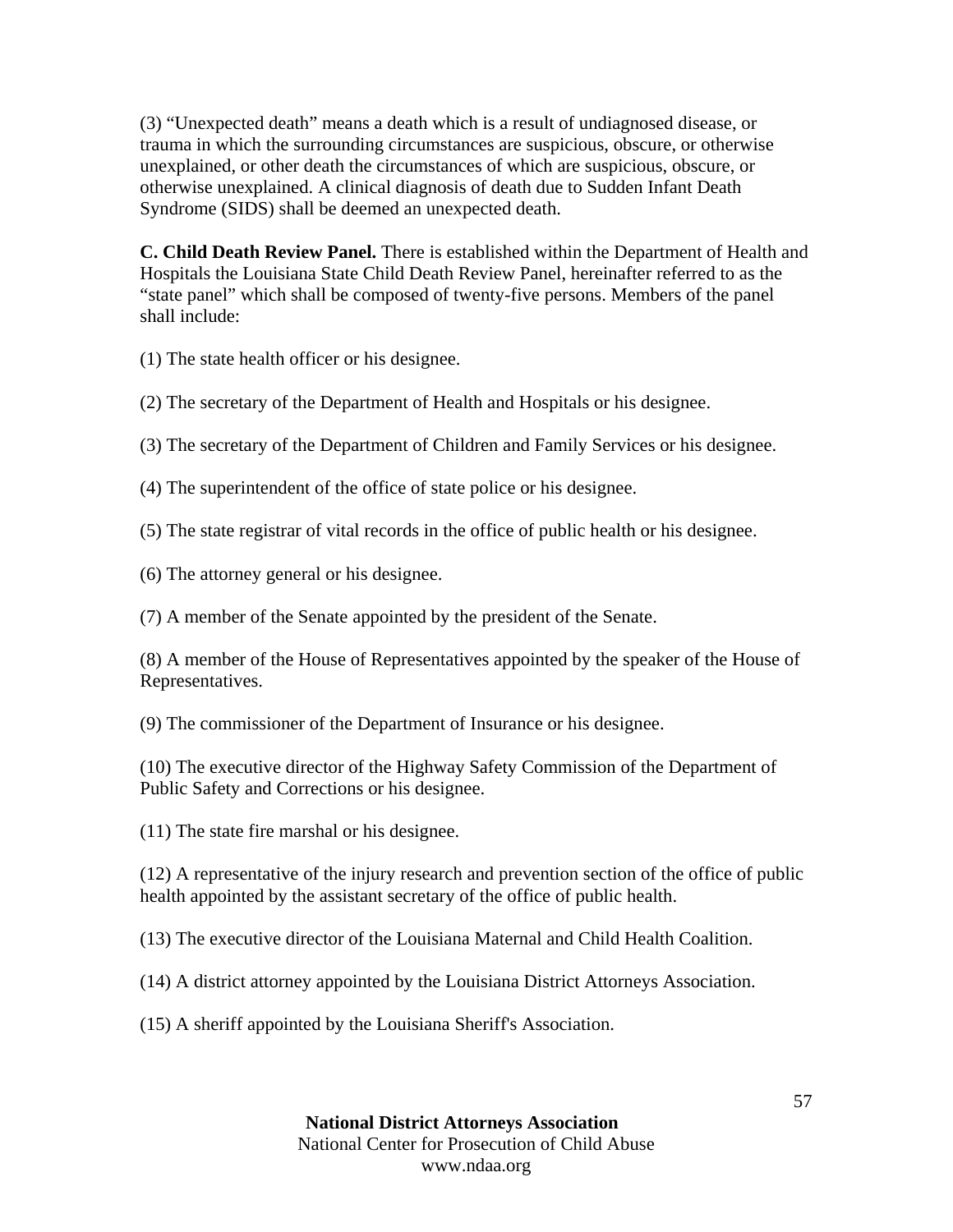(16) A police chief appointed by the Louisiana Association of Chiefs of Police.

(17) A forensic pathologist certified by the American Board of Pathology and licensed to practice medicine in the state appointed by the chairman of the Louisiana State Child Death Review Panel subject to Senate confirmation.

(18) A pathologist experienced in pediatrics appointed by the Louisiana Pathology Society.

(19) A coroner appointed by the president of the Louisiana Coroner's Association.

(20) Six persons appointed by the governor, subject to Senate confirmation, for a term of three years as follows:

(a) A health professional with expertise in Sudden Infant Death Syndrome appointed from a list of three names submitted by the Louisiana State Medical Society.

(b) A pediatrician with experience in diagnosing and treating child abuse and neglect appointed from a list of three names submitted by the state chapter of the American Academy of Pediatrics.

(c) Four citizens from the state at large who represent different geographic areas of the state.

#### **D. Functions and duties of panel.**

(1) The state panel shall:

(a) Establish a standardized child death investigation protocol which shall require at a minimum that all death investigations be completed within thirty working days of the report of the death. The protocol shall include procedures for all law enforcement agencies and local departments of social services to follow in response to a child death.

(b) Establish criteria for information that must be included in a death investigation report and provide such information to the appropriate agencies and medical providers to be used as a guideline in preparing the death investigation report.

(c) Collect, review, and analyze all death investigation reports prepared in accordance with this Section, and such other information as the state panel deems appropriate, to use in preparation of reports to the legislature concerning the causes of and methods of decreasing unexpected deaths of infants and children.

(d) Recommend changes within the agencies represented on the state panel which may prevent child deaths.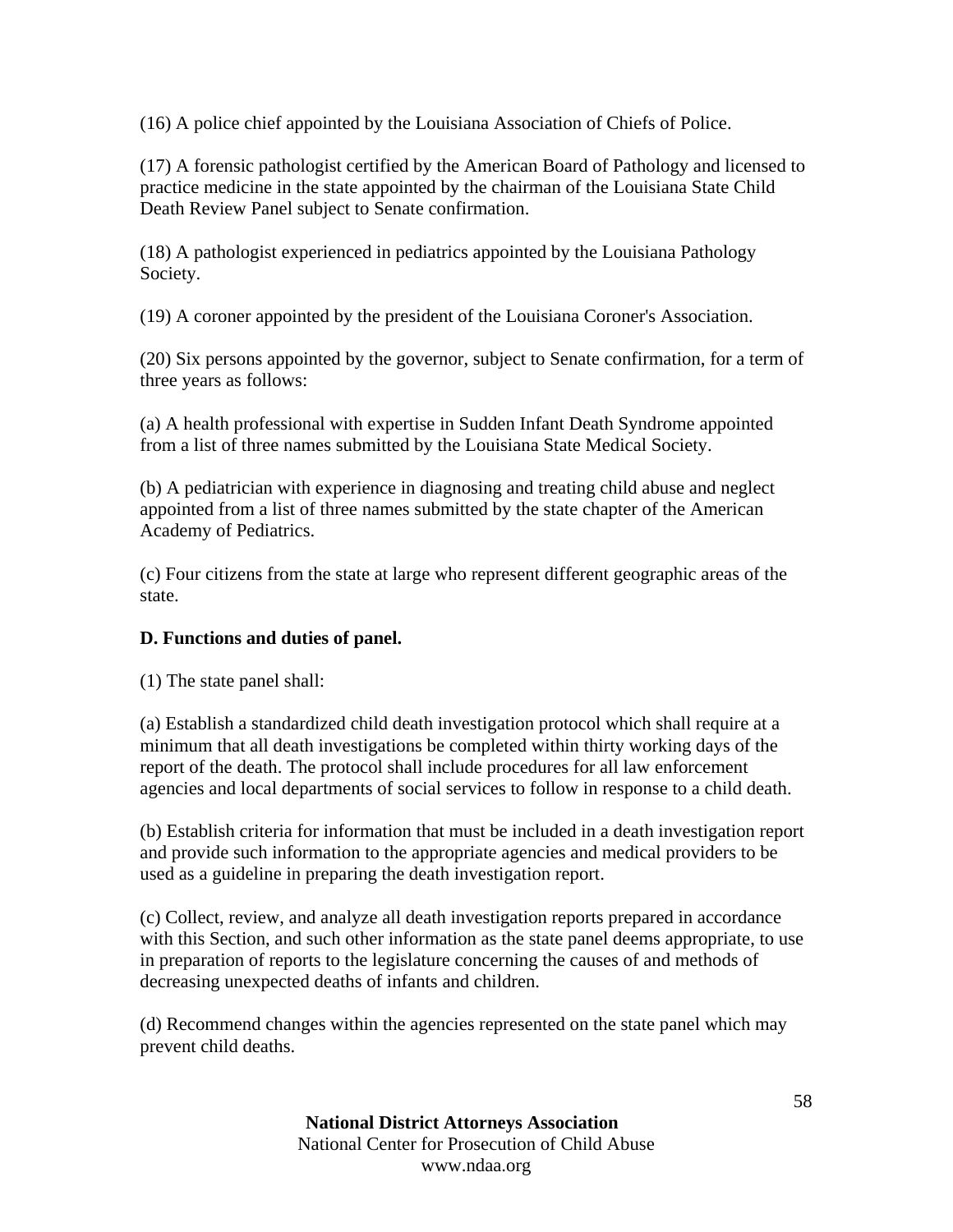(2) The state panel may:

(a) Establish local and regional panels to which it may delegate some or all of its responsibilities under this Section.

(b) Analyze any data available through any state systems that may decrease the incidence of injury and unexpected death to infants and children below the age of fourteen.

#### **E. Child death investigation.**

(1) In each unexpected death of a child fourteen years of age and below, a death investigation shall be performed in accordance with the child death investigation protocol established by the Louisiana State Child Death Review Panel which may include, at the discretion of the coroner but not be limited to, a complete autopsy performed by the coroner of the parish where the death occurred pursuant to the death investigation procedure established by [R.S. 33:1563](https://web2.westlaw.com/find/default.wl?tc=-1&docname=LARS33%3a1563&rp=%2ffind%2fdefault.wl&sv=Split&rs=WLW11.07&db=1000011&tf=-1&findtype=L&fn=_top&mt=WestlawGC&vr=2.0&pbc=FFD7B3A3&ordoc=6498577). The death investigation findings shall be reported to appropriate authorities including the police, health care providers, and the child protective services if appropriate, within three days of the conclusion of the death investigation.

(2) A copy of the death investigation report, or any portion thereof, including law enforcement, coroner, fire department, and medical providers, or any other information relative to the death investigation shall be provided to the state panel within thirty days from the date the state panel requests such information.

(3) Nothing in this Section shall be construed to change, alter, or restrict the authority or jurisdiction of a coroner as established in [R.S. 33:1551 et seq.](https://web2.westlaw.com/find/default.wl?tc=-1&docname=LARS33%3a1551&rp=%2ffind%2fdefault.wl&sv=Split&rs=WLW11.07&db=1000011&tf=-1&findtype=L&fn=_top&mt=WestlawGC&vr=2.0&pbc=FFD7B3A3&ordoc=6498577)

(4) Nothing in this Section shall be construed as requiring a finding of negligent treatment or maltreatment when the state panel determines that the parents or guardians were treating the child solely according to the tenets and practices of a well-recognized religious method of treatment which has a reasonable, proven record of success.

#### **F. Records; confidentiality; prohibited disclosure and discovery.**

(1) Notwithstanding any other provision of law to the contrary, the state panel, and any local or regional panel or its agent thereof, shall be authorized to access medical and vital records in the custody of physicians, hospitals, clinics, and other health care providers, and the office of public health, and to any other information, documents, or records pertaining to the completed investigation of unexpected deaths of infants and children below the age of fourteen in the custody of any law enforcement agency or child protective service agency in order that it may perform its functions and duties as provided in Subsection D. All such records obtained by the state panel or any local or regional panel or its agent in accordance with the provisions of this Subsection, as well as the results of any child death investigation report, shall be confidential and shall not be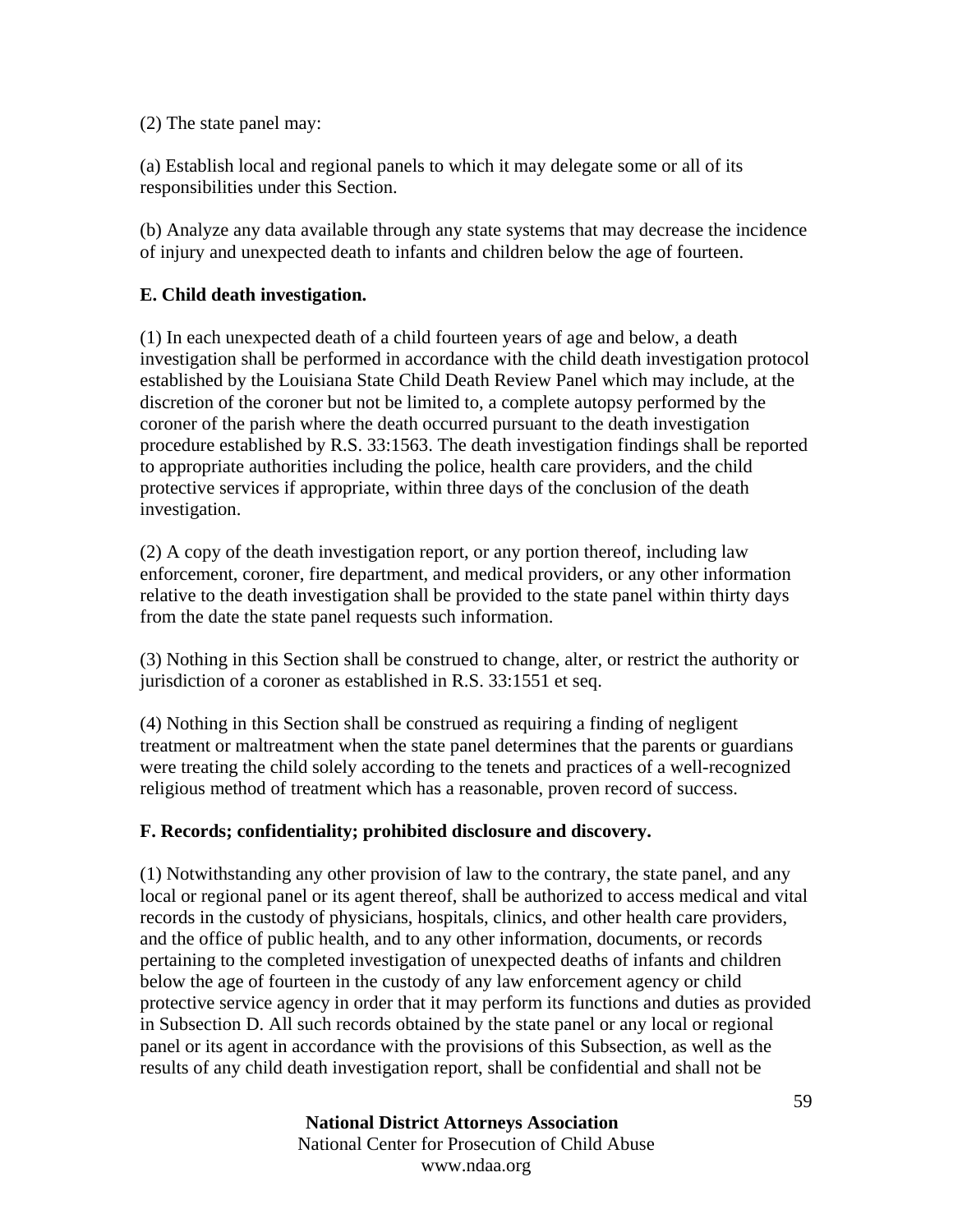available for subpoena nor shall such information be disclosed, discoverable, or compelled to be produced in any civil, criminal, administrative, or other proceeding nor shall such records be deemed admissible as evidence in any civil, criminal, administrative, or other tribunal or court for any reason.

(2) The furnishing of confidential information, documents, and reports in accordance with this Section by any person, agency, or entity furnishing such information, documents, and reports shall not expose such person, agency, or entity to liability and shall not be considered a violation of any privileged or confidential relationship, provided the participant has acted in good faith in the reporting as required in this Section.

(3) Nothing in this Subsection shall prohibit the publishing by the state panel of statistical compilations relating to unexpected child deaths of infants and children fourteen years of age or below which do not identify individual cases or individual physicians, hospitals, clinics, or other health care providers.

**G. Report.** The state panel shall report to the legislature annually concerning the causes of unexpected deaths of infants and children below the age of fourteen. The report shall include analysis of factual information obtained through review of death investigation reports required in Subsection D of this Section.

# MAINE

22 MAINE REV. STAT. ANN. § 3028 (2010). Investigation; autopsy

**1. Authority to conduct investigation.** The medical examiner or the person expressly authorized by the Chief Medical Examiner has authority to conduct an investigation and inquiry into the cause, manner and circumstances of death in a medical examiner case. The medical examiner or authorized person shall, if it is determined necessary, immediately proceed to the scene and, subject to the authority of the Attorney General, assume custody of the body for the purposes of the investigation, and shall retain custody until the investigation has been completed or until the Chief Medical Examiner has assumed charge of the case.

**2. Investigation by law enforcement officer.** When death is not suspected to be the result of physical injury attributable to criminal conduct, the medical examiner may elect not to proceed to the scene, or the Chief Medical Examiner may elect not to dispatch a medical examiner or the person expressly authorized by the Chief Medical Examiner under subsection 1 to the scene. If the medical examiner elects not to proceed to the scene, or the Chief Medical Examiner elects not to dispatch a medical examiner or authorized person to the scene, the law enforcement officer in charge of the scene shall: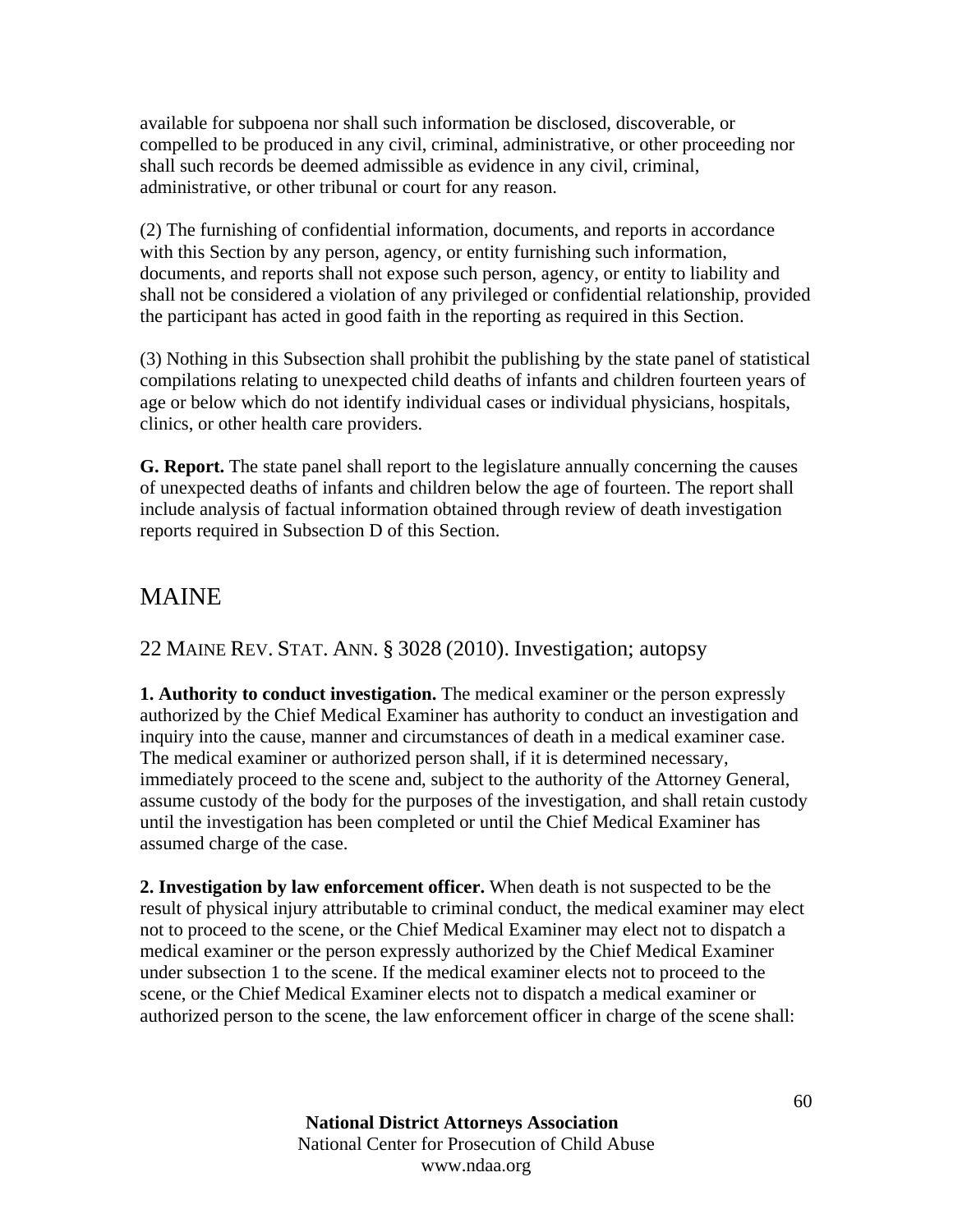**A.** Investigate, take photographs and take possession of useful objects as directed by the medical examiner, authorized person or the Office of Chief Medical Examiner pursuant to subsection 4;

**B. Deleted.** Laws [2001, c. 291, § 2.](http://web2.westlaw.com/find/default.wl?tc=-1&docname=UUID(I3062675813-A24AC68B832-955FFB2494C)&rp=%2ffind%2fdefault.wl&utid=1&rs=WLW11.07&db=1077005&tf=-1&findtype=l&fn=_top&mt=LawSchoolPractitioner&vr=2.0&pbc=5203565B&ordoc=2398093)

**C.** Remove the body in accordance with the instructions of the medical examiner, authorized person or the Office of Chief Medical Examiner; and

**D.** Make a report of the investigation available to the medical examiner, authorized person or the Office of Chief Medical Examiner.

**3. Assistance of law enforcement agency.** The medical examiner, the person expressly authorized by the Chief Medical Examiner or the pathologist as described in subsection 8, may request the assistance and use of the facilities of the law enforcement agency having jurisdiction over the case for the purposes of photographing, fingerprinting or otherwise identifying the body. That agency shall provide the medical examiner, authorized person or pathologist with a written report of the steps taken in providing the assistance.

**4. Possession of useful objects.** Except as otherwise directed by the Attorney General, the Attorney General's deputies or assistants, the medical examiner, the person expressly authorized by the Chief Medical Examiner or the Office of Chief Medical Examiner may direct that a law enforcement officer at the scene make measurements, take photographs and take possession of all objects that in the opinion of the medical examiner, authorized person or the Office of Chief Medical Examiner may be useful in establishing the cause, manner and circumstances of death. For these same purposes, the medical examiner, authorized person or the Office of Chief Medical Examiner may direct that a law enforcement officer take possession of any objects or specimens that have been removed from the victim at the scene or elsewhere while under medical care.

**5. Requests for objects.** Any person having possession of any object or objects, as described in subsection 4, shall at the request of the medical examiner or the person expressly authorized by the Chief Medical Examiner give that object or objects to a law enforcement officer, to the medical examiner, to the authorized person or to the Office of Chief Medical Examiner. Medical personnel and institutions turning over any objects or specimens that have been removed from the victim while under medical care are immune from civil or criminal liability when complying with this subsection. Original written or recorded material that might express suicidal intent must be sent to the Office of the Chief Medical Examiner. The Chief Medical Examiner may elect to accept copies in place of originals.

**6. Examination of body.** In all cases except those requiring a report on a body already disposed of and not to be exhumed for examination, the medical examiner or the person expressly authorized by the Chief Medical Examiner shall conduct a thorough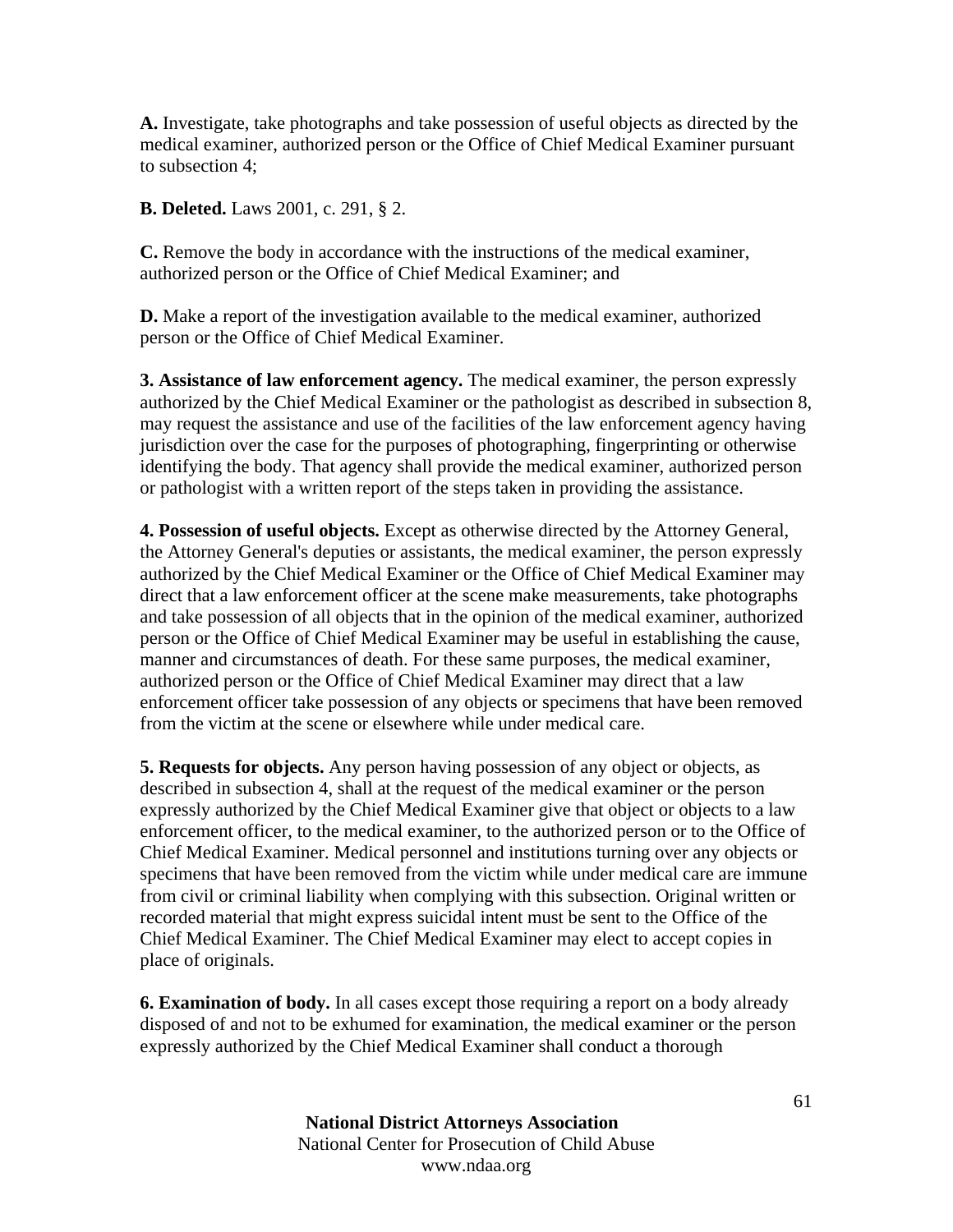examination of the body.

**7. Written report.** Upon completing an investigation, the medical examiner or the person expressly authorized by the Chief Medical Examiner shall submit a written report of the investigator's findings to the Chief Medical Examiner on forms provided for that purpose. The investigator shall retain one copy of the report.

If an investigator reports suspected abuse, neglect or exploitation to the Chief Medical Examiner, the Chief Medical Examiner, by reporting that information to the department on behalf of the investigator, fulfills the medical examiner's mandatory reporting requirement under section 3477 or 4011-A.

**8. Autopsy.** If, in any medical examiner case, in the opinion of the medical examiner, the Chief Medical Examiner, the district attorney for the district in which the death has occurred or the Attorney General, it is advisable and in the public interest that an autopsy be made, the autopsy must be conducted by the Chief Medical Examiner or by a physician that the medical examiner, with the approval of the Chief Medical Examiner, may designate. The medical examiner, with the approval of the Chief Medical Examiner, may elect to perform the autopsy. The person who performs the autopsy shall make a complete report of the findings of the autopsy and shall transmit the report to the medical examiner and the Office of Chief Medical Examiner, retaining one copy of the report.

**9. Autopsy of child.** In the case of a child under the age of 3 years, when death occurs without medical attendance or, if attended, without a specific natural cause, the medical examiner shall order an autopsy. The autopsy may be waived by the Chief Medical Examiner, as long as the Chief Medical Examiner includes the reason for the waiver in the record.

**10. Chief Medical Examiner; jurisdiction.** The Chief Medical Examiner may assume jurisdiction over a medical examiner case and may recertify the death when the Chief Medical Examiner finds that it is in the public interest to do so. The Chief Medical Examiner shall include the reasons for so doing in the record.

**11. Final release of body.** In any medical examiner case the body shall not be finally released for embalming or burial except by order of the medical examiner in charge of the case, or by the Chief Medical Examiner. No medical examiner may release a body without first ensuring that the case has been reported to the Office of Chief Medical Examiner.

**12. Report to domestic abuse panel.** If the Chief Medical Examiner determines that a death resulted from criminal conduct and that the victim was pregnant at the time of death, the Chief Medical Examiner shall send a copy of any report prepared under this section to the Domestic Abuse Homicide Review Panel created pursuant to Title 19-A, section 4013.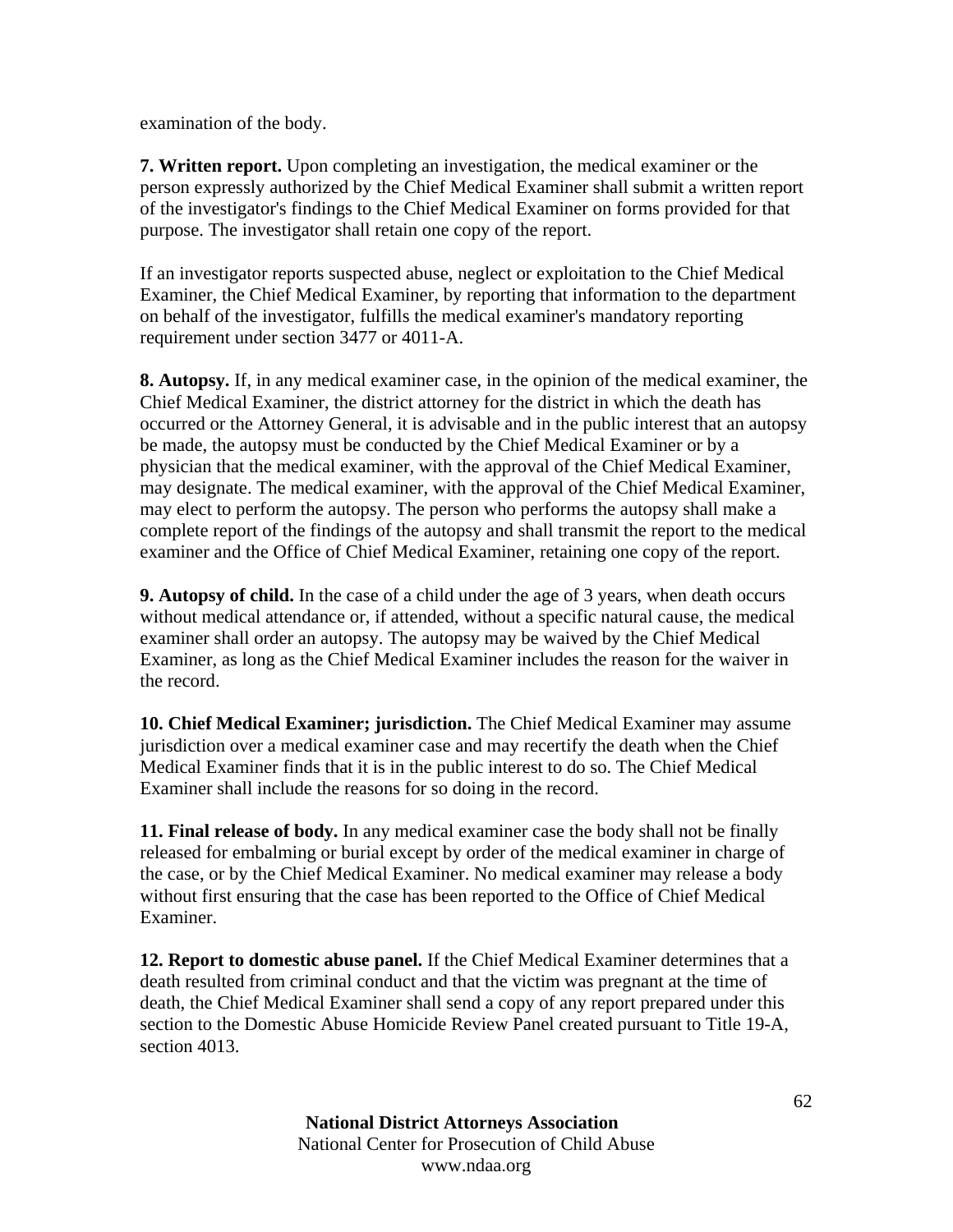## **MASSCHUSETTS**

MASS. GEN. LAWS ANN. 38 § 2A. State and local multidisciplinary child fatality review teams.

(a) As used in this section, the following words shall have the following meanings:-

"Child", a person under the age of 18.

"Fatality", any death of a child.

"Local team", a local child fatality review team established pursuant to subsection (c).

"Near fatality", an act that, as certified by a physician, places a child in serious or critical condition.

"State team", the state fatality review team established by subsection (b).

"Team", the state or a local team.

(b) There shall be a state child fatality review team within the office of the chief medical examiner. Notwithstanding [section 172 of chapter 6,](http://web2.westlaw.com/find/default.wl?tc=-1&docname=MAST6S172&rp=%2ffind%2fdefault.wl&sv=Split&utid=1&rs=WLW11.07&db=1000042&tf=-1&findtype=L&fn=_top&mt=LawSchoolPractitioner&vr=2.0&pbc=0A3D1588&ordoc=6606172) members of the state team shall be subject to criminal offender record checks to be conducted by the colonel of the state police, on behalf of the chief medical examiner. All members shall serve without compensation for their duties associated with membership on the state team.

The state team shall consist of at least the following members:- the chief medical examiner, who shall chair the state team; the attorney general or a designee; the commissioner of children and families or a designee; the commissioner of public health or a designee; the commissioner of elementary and secondary education or a designee; a representative selected by the Massachusetts District Attorneys Association; the colonel of the state police or a designee; the commissioner of mental health or a designee; the commissioner of developmental services or a designee; the director of the Massachusetts center for sudden infant death syndrome, located at the Boston Medical Center, or a designee; the commissioner of youth services or a designee; a representative selected by the Massachusetts chapter of the American Academy of Pediatrics who has experience in diagnosing or treating child abuse and neglect; a representative selected by the Massachusetts Hospital Association; the chief justice of the juvenile division of the trial court or a designee; the president of the Massachusetts Chiefs of Police Association Incorporated or a designee; the child advocate appointed under [section 3 of chapter 18C](http://web2.westlaw.com/find/default.wl?tc=-1&docname=MAST18CS3&rp=%2ffind%2fdefault.wl&sv=Split&utid=1&rs=WLW11.07&db=1000042&tf=-1&findtype=L&fn=_top&mt=LawSchoolPractitioner&vr=2.0&pbc=0A3D1588&ordoc=6606172) or a designee; and any other person, selected by the chair or by majority vote of the members of the state team, with expertise or information relevant to an individual case.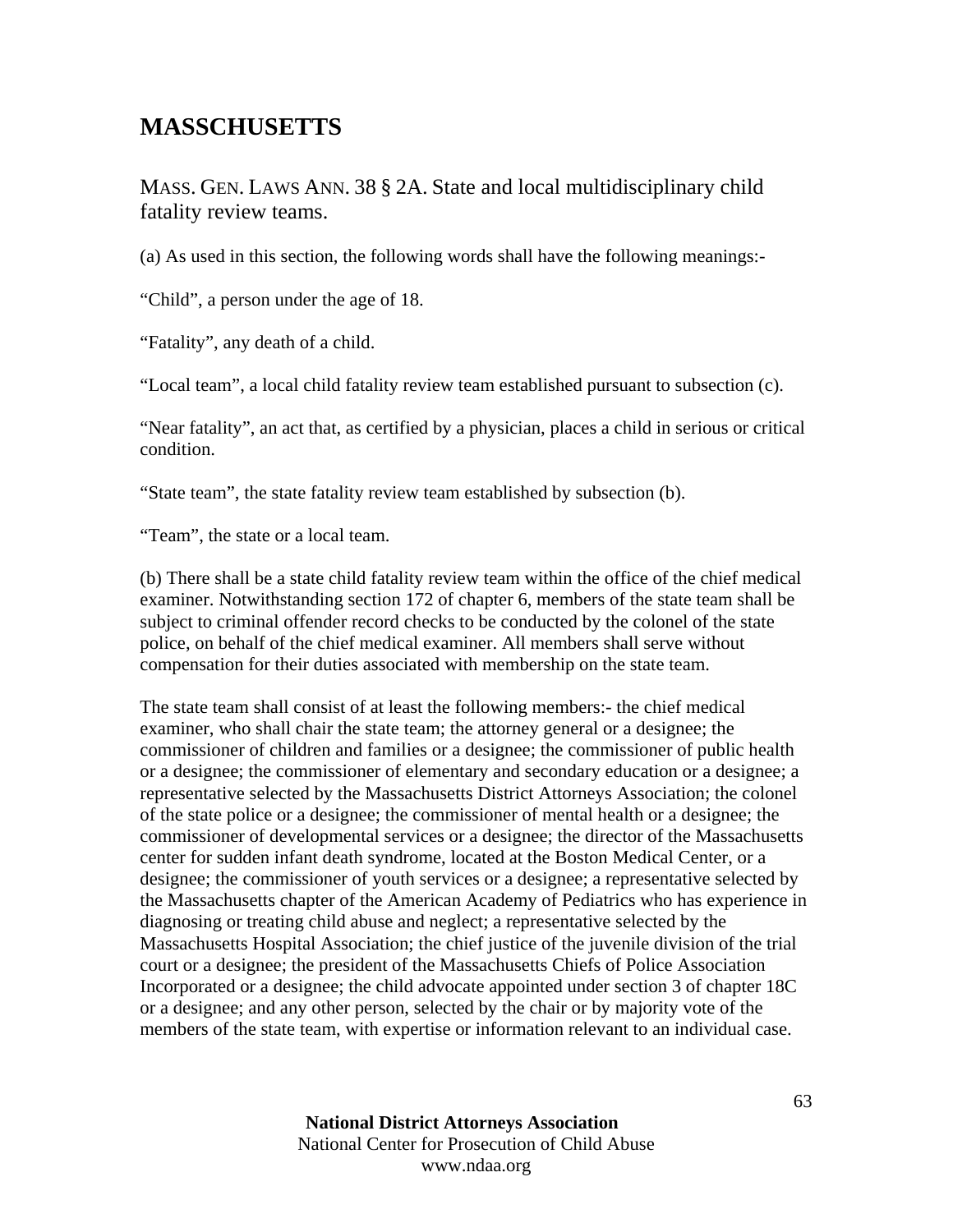The purpose of the state team shall be to decrease the incidence of preventable child fatalities and near fatalities by: (i) developing an understanding of the causes and incidence of child fatalities and near fatalities; and (ii) advising the governor, the general court and the public by recommending changes in law, policy and practice that will prevent child fatalities and near fatalities.

To achieve its purpose, the state team shall:

(i) develop model investigative and data collection protocols for local teams;

(ii) provide information to local teams and law enforcement agencies for the purpose of the protection of children;

(iii) provide training and written materials to local teams to assist them in carrying out their duties;

(iv) review reports from local teams;

(v) study the incidence and causes of child fatalities and near fatalities in the commonwealth;

(vi) analyze community, public and private agency involvement with the children and their families prior to and subsequent to fatalities or near fatalities;

(vii) develop a protocol for the collection of data regarding fatalities and near fatalities and provide training to local teams on the protocol;

(viii) develop and implement rules and procedures necessary for its own operation; and

(ix) provide the governor, the general court and the public with annual written reports, subject to confidentiality restrictions, which shall include, but not be limited to, the state team's findings and recommendations.

(c) There shall be a local child fatality review team in each of the 11 districts headed by a district attorney. Notwithstanding [section 172 of chapter 6,](http://web2.westlaw.com/find/default.wl?tc=-1&docname=MAST6S172&rp=%2ffind%2fdefault.wl&sv=Split&utid=1&rs=WLW11.07&db=1000042&tf=-1&findtype=L&fn=_top&mt=LawSchoolPractitioner&vr=2.0&pbc=0A3D1588&ordoc=6606172) members of a local team shall be subject to criminal offender record checks to be conducted by the district attorney. All members shall serve without compensation for their duties associated with membership on a local team.

Each local team shall be comprised of at least the following members: the district attorney of the county, who shall chair the local team; the chief medical examiner or a designee; the commissioner of children and families or a designee; a pediatrician with experience in diagnosing or treating child abuse and neglect, appointed by the state team; a local police officer from the municipality where the child fatality or near fatality occurred, appointed by the chief of police of that municipality; a state law enforcement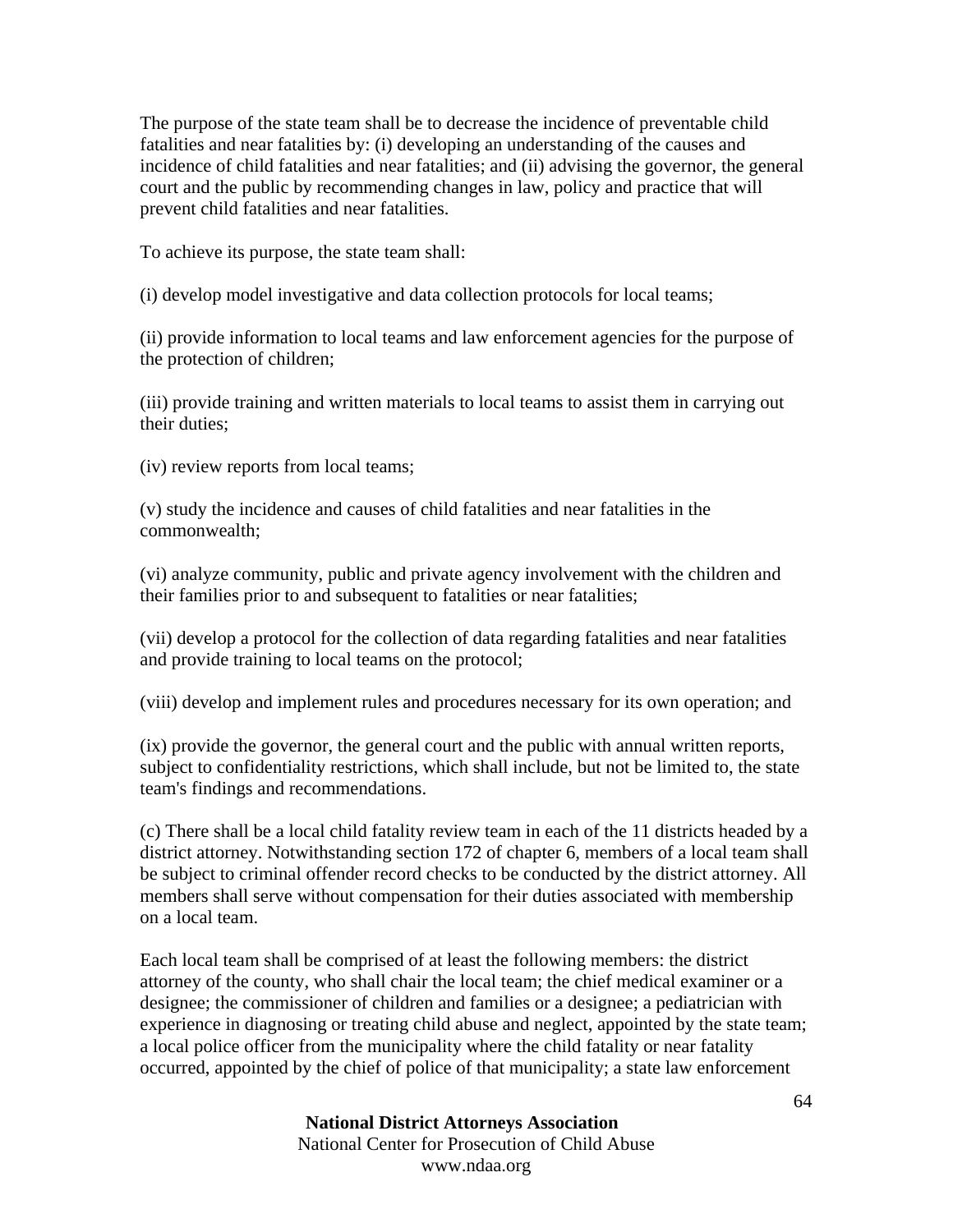officer, appointed by the colonel of state police; the chief justice of the juvenile division of the trial court or a designee; the director of the Massachusetts center for sudden infant death syndrome, located at the Boston Medical Center, or a designee; the commissioner of public health or a designee; and any other person with expertise or information relevant to an individual case who may attend meetings, on an ad hoc basis, by agreement of the permanent members of each local team. Those other persons may include, but shall not be limited to, local or state law enforcement officers, hospital representatives, medical specialists or subspecialists, or designees of the commissioners of developmental services, mental health, youth services and education.

The purpose of each local team shall be to decrease the incidence of preventable child fatalities and near fatalities by: (i) coordinating the collection of information on fatalities and near fatalities; (ii) promoting cooperation and coordination between agencies responding to fatalities and near fatalities and in providing services to family members; (iii) developing an understanding of the causes and incidence of child fatalities and near fatalities in the county; and (iv) advising the state team on changes in law, policy or practice which may affect child fatalities and near fatalities.

To achieve its purpose, each local team shall:

(i) review, establish and implement model protocols from the state team;

(ii) review, subject to the approval of the local district attorney, all individual fatalities and near fatalities in accordance with the established protocol;

(iii) meet periodically, but at least 4 times per calendar year, to review the status of fatality and near fatality cases and recommend methods of improving coordination of services between member agencies;

(iv) collect, maintain and provide confidential data as required by the state team; and

(v) provide law enforcement or other agencies with information for the purposes of the protection of children.

At the request of the local district attorney, the local team shall be immediately provided with:

(i) information and records relevant to the cause of the fatality or near fatality maintained by providers of medical or other care, treatment or services, including dental and mental health care;

(ii) information and records relevant to the cause of the fatality or near fatality maintained by any state, county or local government agency including, but not limited to, birth certificates, medical examiner investigative data, parole and probation information records, and law enforcement data post-disposition, except that certain law enforcement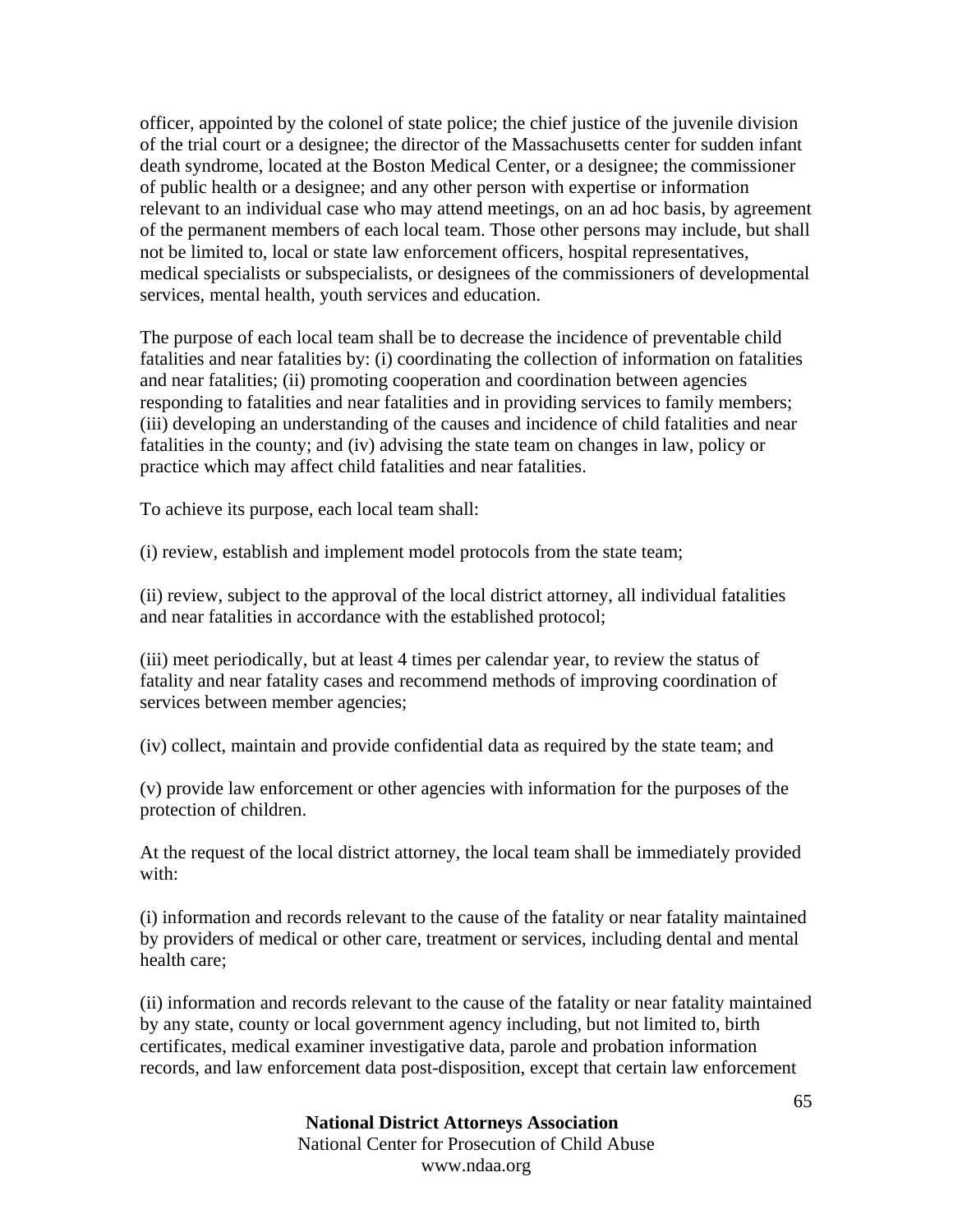records may be exempted by the local district attorney;

(iii) information and records of any provider of social services, including the state department of children and families, relevant to the child or the child's family, that the local team deems relevant to the review; and

(iv) demographic information relevant to the child and the child's immediate family, including but not limited to, address, age, race, gender, and economic status. The district attorney may enforce this paragraph by seeking an order of the superior court.

(d) Any privilege or restriction on disclosure established pursuant to chapter 66A, [section](http://web2.westlaw.com/find/default.wl?tc=-1&docname=MAST111S70&rp=%2ffind%2fdefault.wl&sv=Split&utid=1&rs=WLW11.07&db=1000042&tf=-1&findtype=L&fn=_top&mt=LawSchoolPractitioner&vr=2.0&pbc=0A3D1588&ordoc=6606172)  [70 of chapter 111](http://web2.westlaw.com/find/default.wl?tc=-1&docname=MAST111S70&rp=%2ffind%2fdefault.wl&sv=Split&utid=1&rs=WLW11.07&db=1000042&tf=-1&findtype=L&fn=_top&mt=LawSchoolPractitioner&vr=2.0&pbc=0A3D1588&ordoc=6606172), [section 11 of chapter 111B,](http://web2.westlaw.com/find/default.wl?tc=-1&docname=MAST111BS11&rp=%2ffind%2fdefault.wl&sv=Split&utid=1&rs=WLW11.07&db=1000042&tf=-1&findtype=L&fn=_top&mt=LawSchoolPractitioner&vr=2.0&pbc=0A3D1588&ordoc=6606172) [section 18](http://web2.westlaw.com/find/default.wl?tc=-1&docname=MAST123S18&rp=%2ffind%2fdefault.wl&sv=Split&utid=1&rs=WLW11.07&db=1000042&tf=-1&findtype=L&fn=_top&mt=LawSchoolPractitioner&vr=2.0&pbc=0A3D1588&ordoc=6606172) of 111E, chapters 112, 123, or [sections 20B,](http://web2.westlaw.com/find/default.wl?tc=-1&docname=MAST233S20B&rp=%2ffind%2fdefault.wl&sv=Split&utid=1&rs=WLW11.07&db=1000042&tf=-1&findtype=L&fn=_top&mt=LawSchoolPractitioner&vr=2.0&pbc=0A3D1588&ordoc=6606172) [20J](http://web2.westlaw.com/find/default.wl?tc=-1&docname=MAST233S20J&rp=%2ffind%2fdefault.wl&sv=Split&utid=1&rs=WLW11.07&db=1000042&tf=-1&findtype=L&fn=_top&mt=LawSchoolPractitioner&vr=2.0&pbc=0A3D1588&ordoc=6606172) or [20K of chapter 233](http://web2.westlaw.com/find/default.wl?tc=-1&docname=MAST233S20K&rp=%2ffind%2fdefault.wl&sv=Split&utid=1&rs=WLW11.07&db=1000042&tf=-1&findtype=L&fn=_top&mt=LawSchoolPractitioner&vr=2.0&pbc=0A3D1588&ordoc=6606172) or any other law relating to confidential communications shall not prohibit the disclosure of this information to the chair of the state team or a local team. Any information considered to be confidential pursuant to the aforementioned statutes may be submitted for a team's review upon the determination of that team's chair that the review of this information is necessary. The chair shall ensure that no information submitted for a team's review is disseminated to parties outside the team. Under no circumstances shall any member of a team violate the confidentiality provisions set forth in the aforementioned statutes.

Except as necessary to carry out a team's purpose and duties, members of a team and persons attending a team meeting may not disclose any information relating to the team's business.

Team meetings shall be closed to the public. Information and records acquired by the state team or by a local team pursuant to this chapter shall be confidential, exempt from disclosure under chapter 66, and may only be disclosed as necessary to carry out a team's duties and purposes.

Statistical compilations of data which do not contain any information that would permit the identification of any person may be disclosed to the public.

(e) Members of a team, persons attending a team meeting and persons who present information to a team may not be questioned in any civil or criminal proceeding regarding information presented in or opinions formed as a result of a team meeting.

(f) Information, documents and records of the state team or of a local team shall not be subject to subpoena, discovery or introduction into evidence in any civil or criminal proceeding; provided, however, that information, documents and records otherwise available from any other source shall not be immune from subpoena, discovery or introduction into evidence through these sources solely because they were presented during proceedings of a team or are maintained by a team.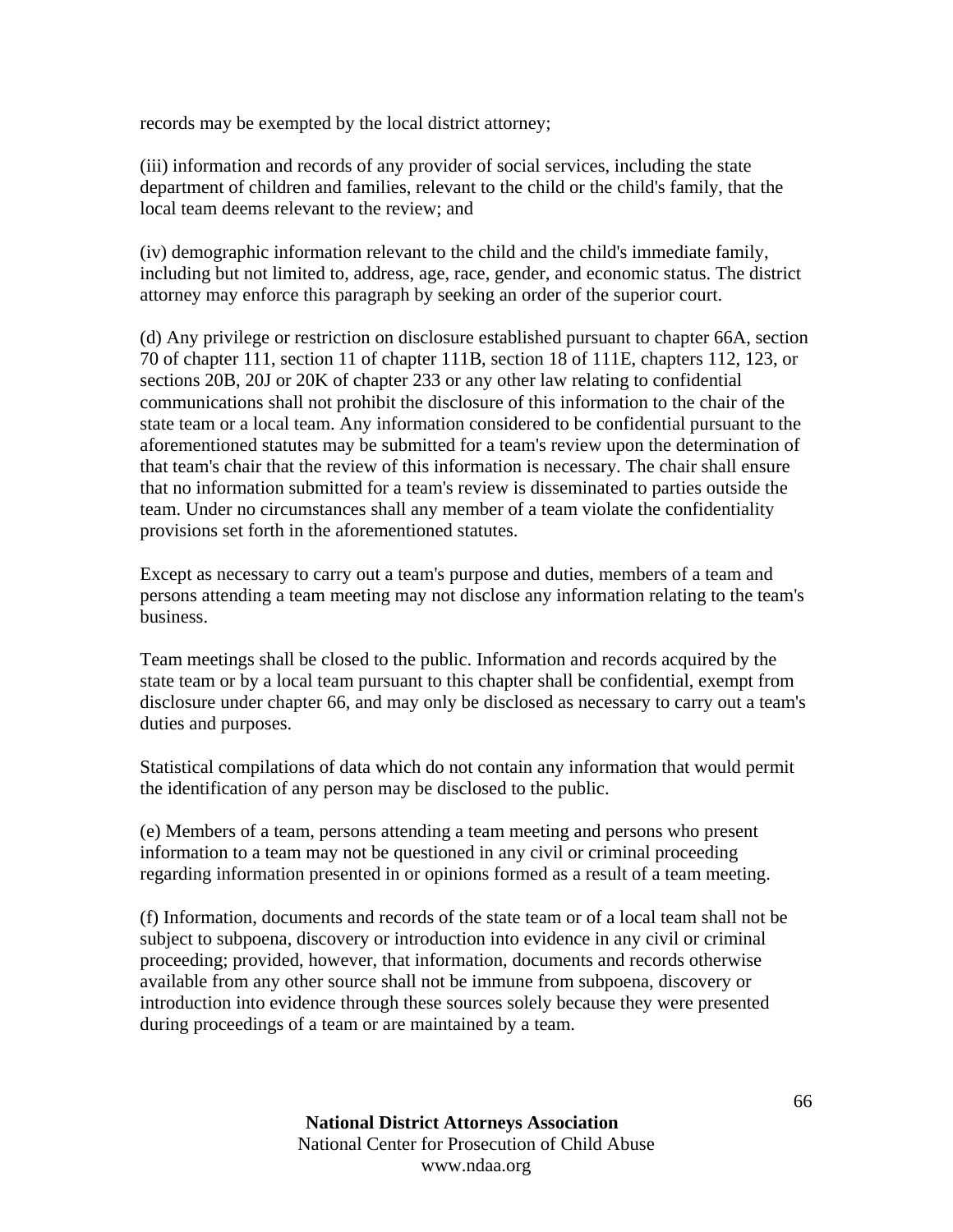(g) Nothing in this section shall limit the powers and duties of the chief medical examiner or district attorneys.

## MICHIGAN

### MICH. COMP. LAWS. § 52.205A (2011). Death of child under age of 2 years; reports and autopsies; regulations

Sec. 5a. (1) When a child under the age of 2 years dies within this state under circumstances of sudden death, cause unknown, or found dead, cause unknown, that death shall be immediately reported to the county medical examiner or deputy county medical examiner of the county where the body is located. The county medical examiner or deputy county medical examiner shall inform the parents or legal guardians of the child that they may request an autopsy to be performed on the child . The state shall cover the costs of an autopsy requested under this section. The county medical examiner or the deputy county medical examiner shall arrange the autopsy requested under this section and shall promptly notify the parents or legal guardians of the results of that autopsy. The county medical examiner or the deputy county medical examiner shall report the costs of the autopsy performed under this section to the director of the department of community health. If the director determines the claim to be reasonable and proper, he or she shall reimburse the person for the costs incurred under this section out of funds appropriated for this purpose by the legislature. Nothing in this section shall be construed to interfere with the duties and responsibilities of the county medical examiner or deputy county medical examiner as provided in this act.

(2) The department of community health shall promulgate rules and regulations under this act to promote consistency and accuracy among county medical examiners and deputy county medical examiners in determining the cause of death under this section. The department may adopt, by reference in its rules, all or any part of the "State of Michigan Protocols to Determine Cause and Manner of Sudden and Unexplained Child Deaths" published by the Michigan child death review program.

## **MINNESOTA**

### MINN. STAT. § 145.898 (2011). Sudden infant death

The Department of Health shall develop uniform investigative guidelines and protocols for coroners and medical examiners conducting death investigations and autopsies of children under two years of age.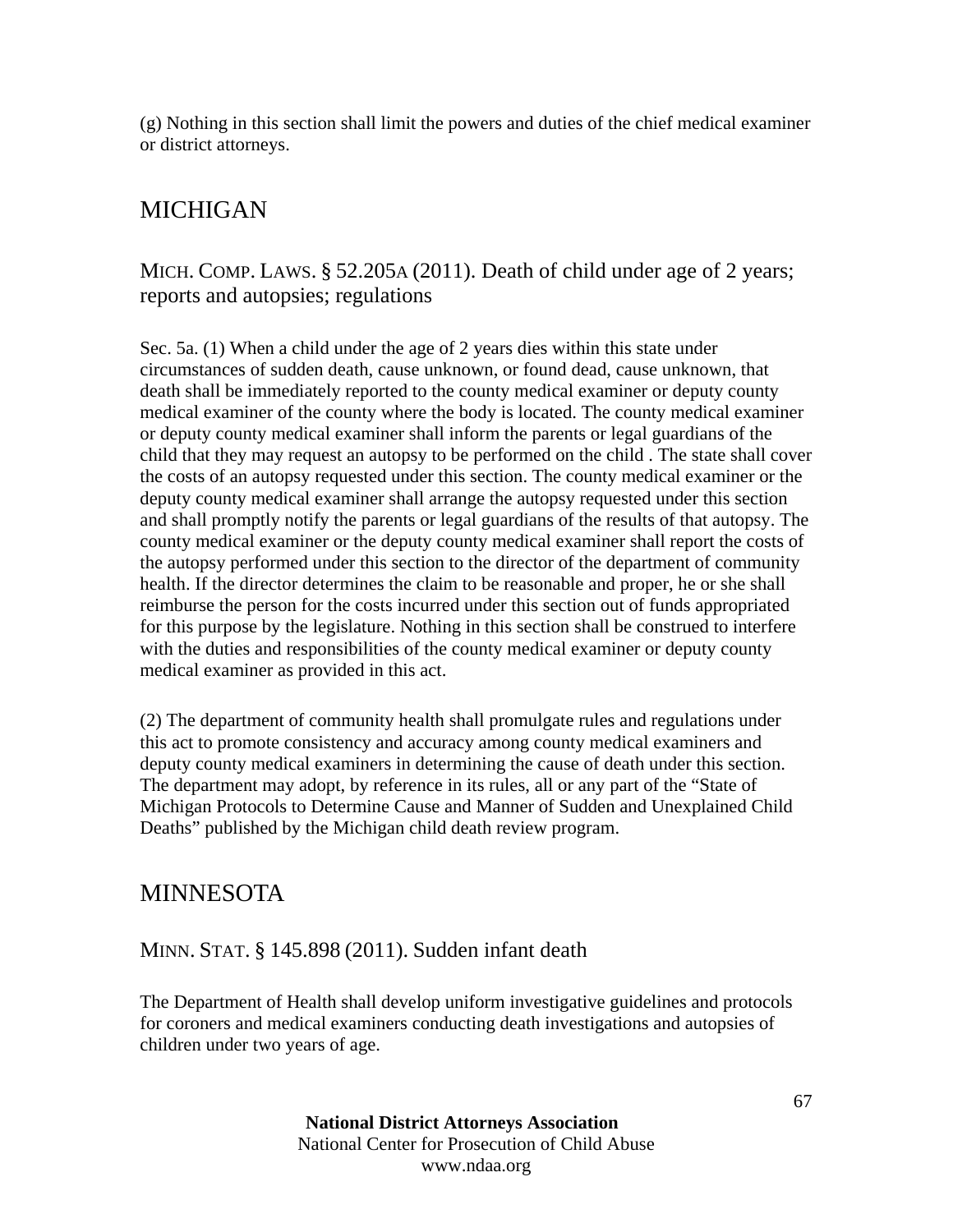MINN. STAT. § 390.11 (2011). Investigations

**Subdivision 1. Reports of death.** All sudden or unexpected deaths and all deaths that may be due entirely or in part to any factor other than natural disease processes must be promptly reported to the coroner or medical examiner for evaluation. Sufficient information must be provided to the coroner or medical examiner. Reportable deaths include, but are not limited to:

(1) unnatural deaths, including violent deaths arising from homicide, suicide, or accident;

(2) deaths due to a fire or associated with burns or chemical, electrical, or radiation injury;

(3) unexplained or unexpected perinatal and postpartum maternal deaths;

(4) deaths under suspicious, unusual, or unexpected circumstances;

(5) deaths of persons whose bodies are to be cremated or otherwise disposed of so that the bodies will later be unavailable for examination;

(6) deaths of inmates of public institutions and persons in custody of law enforcement officers who have not been hospitalized primarily for organic disease;

(7) deaths that occur during, in association with, or as the result of diagnostic, therapeutic, or anesthetic procedures;

(8) deaths due to culpable neglect;

(9) stillbirths of 20 weeks or longer gestation unattended by a physician;

(10) sudden deaths of persons not affected by recognizable disease;

(11) unexpected deaths of persons notwithstanding a history of underlying disease;

(12) deaths in which a fracture of a major bone such as a femur, humerus, or tibia has occurred within the past six months;

(13) deaths unattended by a physician occurring outside of a licensed health care facility or licensed residential hospice program;

(14) deaths of persons not seen by their physician within 120 days of demise;

(15) deaths of persons occurring in an emergency department;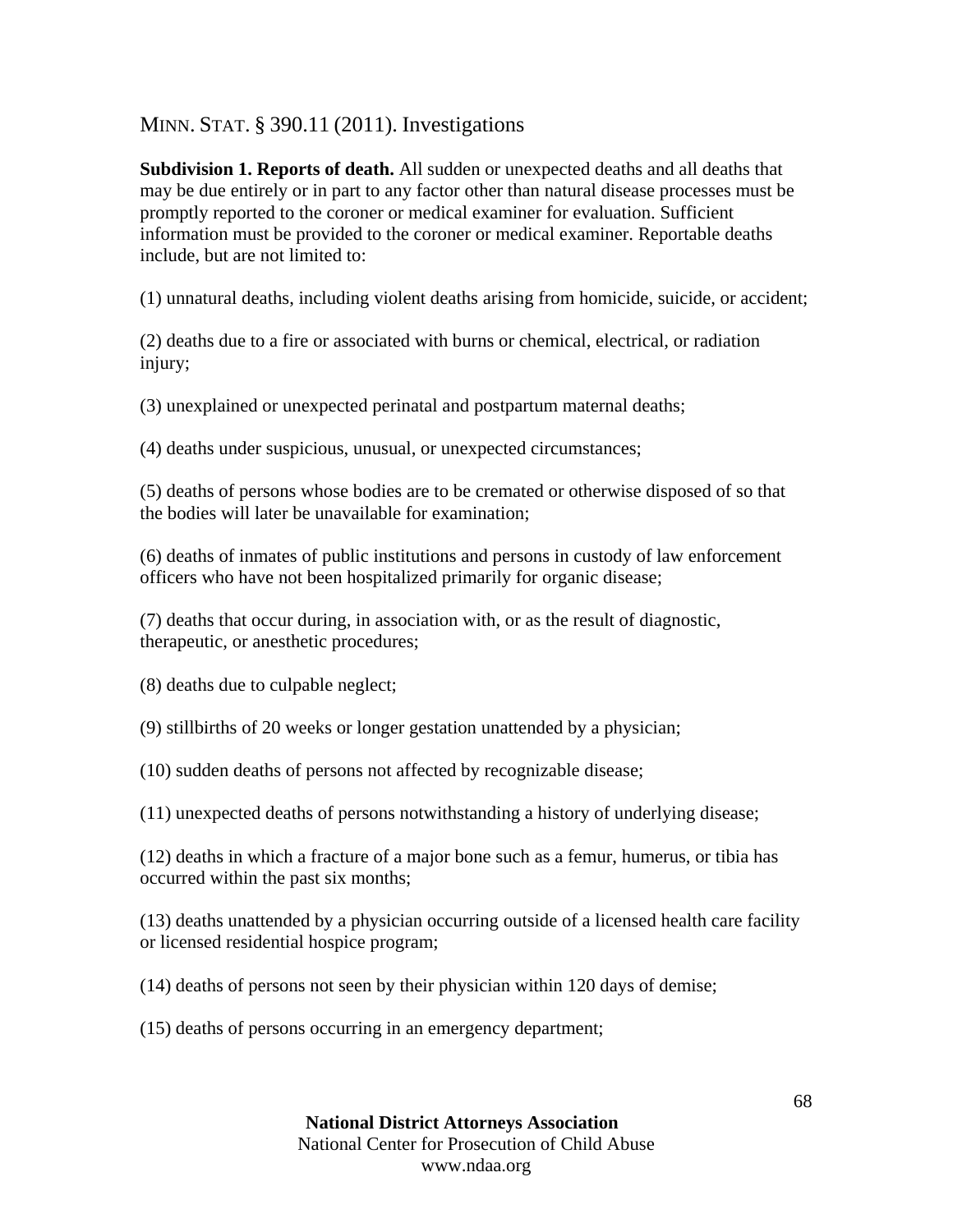(16) stillbirths or deaths of newborn infants in which there has been maternal use of or exposure to unprescribed controlled substances including street drugs or in which there is history or evidence of maternal trauma;

(17) unexpected deaths of children;

(18) solid organ donors;

(19) unidentified bodies;

(20) skeletonized remains;

(21) deaths occurring within 24 hours of arrival at a health care facility if death is unexpected;

(22) deaths associated with the decedent's employment;

(23) deaths of nonregistered hospice patients or patients in nonlicensed hospice programs; and

(24) deaths attributable to acts of terrorism.

The coroner or medical examiner shall determine the extent of the coroner's or medical examiner's investigation, including whether additional investigation is needed by the coroner or medical examiner, jurisdiction is assumed, or an autopsy will be performed, notwithstanding any other statute.

**Subd. 1a. Commissioner of corrections; investigation of deaths.** For deaths occurring within a facility licensed by the Department of Corrections, the coroner or medical examiner shall ensure that a forensic pathologist who is certified by the American Board of Pathology reviews each death and performs an autopsy on all unnatural, unattended, or unexpected deaths and others as necessary.

**Subd. 1b. Hospice registration.** Each coroner and medical examiner shall establish a registration policy regarding hospice patients. If a hospice patient is determined to be properly preregistered, the coroner or medical examiner may treat the death as attended by a physician.

**Subd. 2. Autopsies.** The coroner or medical examiner may order an autopsy, at the coroner or medical examiner's sole discretion, in the case of any human death referred to in subdivision 1, when, in the judgment of the coroner or medical examiner the public interest would be served by an autopsy. The autopsy shall be performed without unnecessary delay. A report of the facts developed by the autopsy and findings of the person performing the autopsy shall be made promptly and filed in the office of the coroner or medical examiner. When further investigation is deemed advisable, a copy of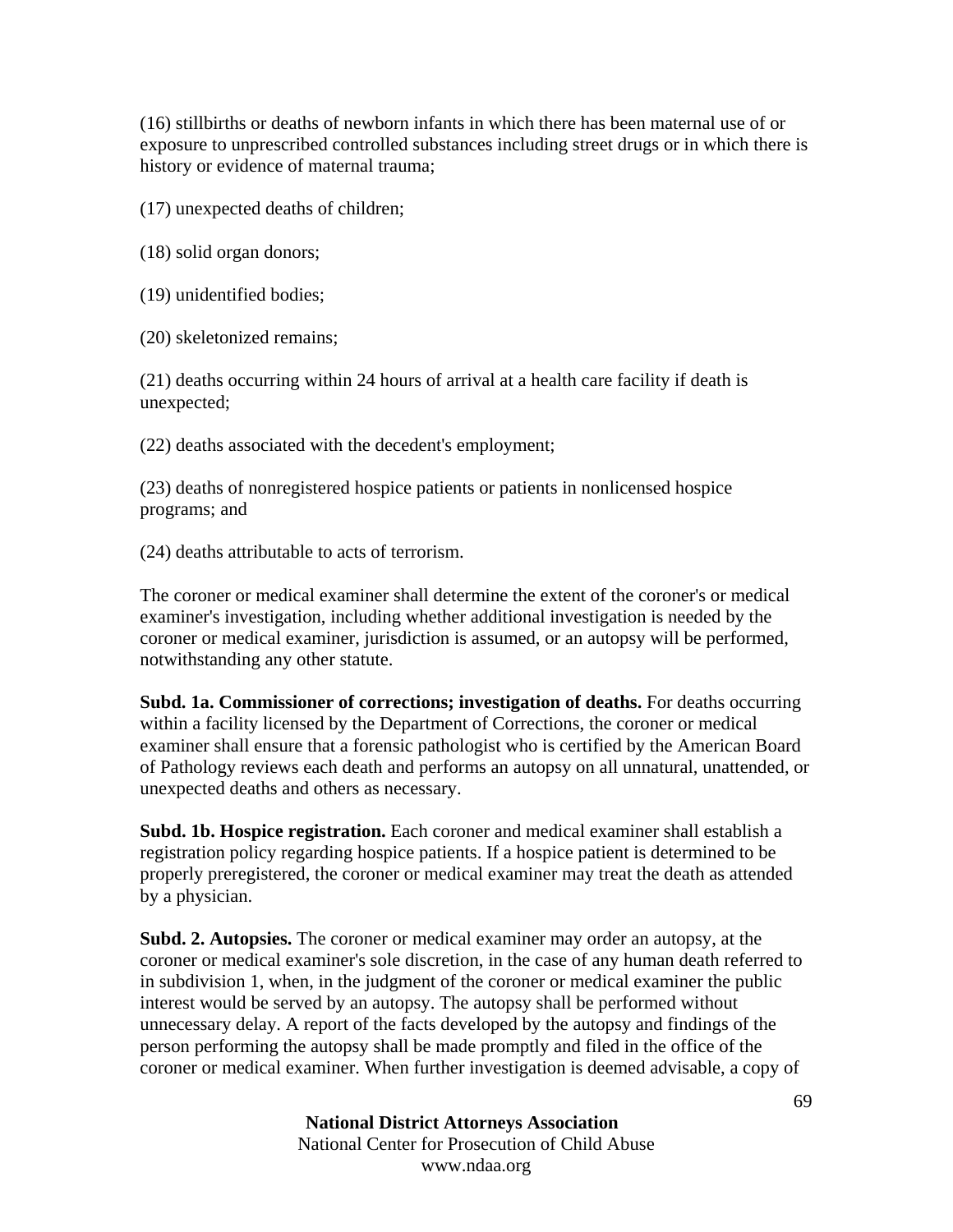the report shall be delivered to the county attorney. Every autopsy performed pursuant to this subdivision shall, whenever practical, be performed in the county morgue. Nothing herein shall require the coroner or medical examiner to order an autopsy upon the body of a deceased person if the person died of known or ascertainable causes or had been under the care of a licensed physician immediately prior to death or if the coroner or medical examiner determines the autopsy to be unnecessary.

Autopsies performed pursuant to this subdivision may include the removal, retention, testing, or use of organs, parts of organs, fluids or tissues, at the discretion of the coroner or medical examiner, when removal, retention, testing, or use may be useful in determining or confirming the cause of death, mechanism of death, manner of death, identification of the deceased, presence of disease or injury, or preservation of evidence. Such tissue retained by the coroner or medical examiner pursuant to this subdivision shall be disposed of in accordance with standard biohazardous hospital or surgical material and does not require specific consent or notification of the legal next of kin. When removal, retention, testing, and use of organs, parts of organs, fluids, or tissues is deemed beneficial, and is done only for research or the advancement of medical knowledge and progress, written consent or documented oral consent shall be obtained from the legal next of kin, if any, of the deceased person prior to the removal, retention, testing, or use.

**Subd. 2a. Deaths caused by fire; autopsies.** The coroner or medical examiner shall conduct an autopsy or require that one be performed in the case of a death reported to the coroner or medical examiner by the state fire marshal or a chief officer under [section](https://web2.westlaw.com/find/default.wl?referencepositiontype=T&docname=MNSTS299F.04&rp=%2ffind%2fdefault.wl&sv=Split&utid=%7b2E0FDB42-5D41-4729-9719-90980A00D476%7d&rs=WLW11.07&db=1000044&tf=-1&findtype=L&fn=_top&mt=WestlawGC&vr=2.0&referenceposition=SP%3b927d00002c422&pbc=F4F33152&tc=-1&ordoc=2799256)  [299F.04, subdivision 5,](https://web2.westlaw.com/find/default.wl?referencepositiontype=T&docname=MNSTS299F.04&rp=%2ffind%2fdefault.wl&sv=Split&utid=%7b2E0FDB42-5D41-4729-9719-90980A00D476%7d&rs=WLW11.07&db=1000044&tf=-1&findtype=L&fn=_top&mt=WestlawGC&vr=2.0&referenceposition=SP%3b927d00002c422&pbc=F4F33152&tc=-1&ordoc=2799256) and apparently caused by fire, and in which the decedent is pronounced dead outside of a hospital or in which identification of the decedent has not been confirmed. If the decedent has died in a hospital and identification is not in question, an autopsy may be performed or ordered by the coroner or medical examiner.

**Subd. 3. Exhumation; disinterment.** The coroner or medical examiner may exhume any human body and perform an autopsy on it in the case of any human death referred to in subdivision 1 when the coroner or medical examiner judges that the public interest requires an autopsy. No exhumation shall be conducted unless the surviving legal next of kin consents to it, or the district court of the county where the body is located or buried orders it. Notice of such exhumation shall be given as directed by the district court. Application for an order may be made by the coroner, medical examiner, or county attorney of the county where the body is located or buried, and shall be granted upon a showing that the court deems appropriate.

**Subd. 4. Assistance of medical specialists.** If during an investigation the coroner or medical examiner believes the assistance of pathologists, toxicologists, laboratory technicians, or other medical, scientific, or forensic experts is necessary to determine or confirm the cause or manner of death, identification, time of death, or to address other issues requiring expert opinion, the coroner or medical examiner may obtain their assistance.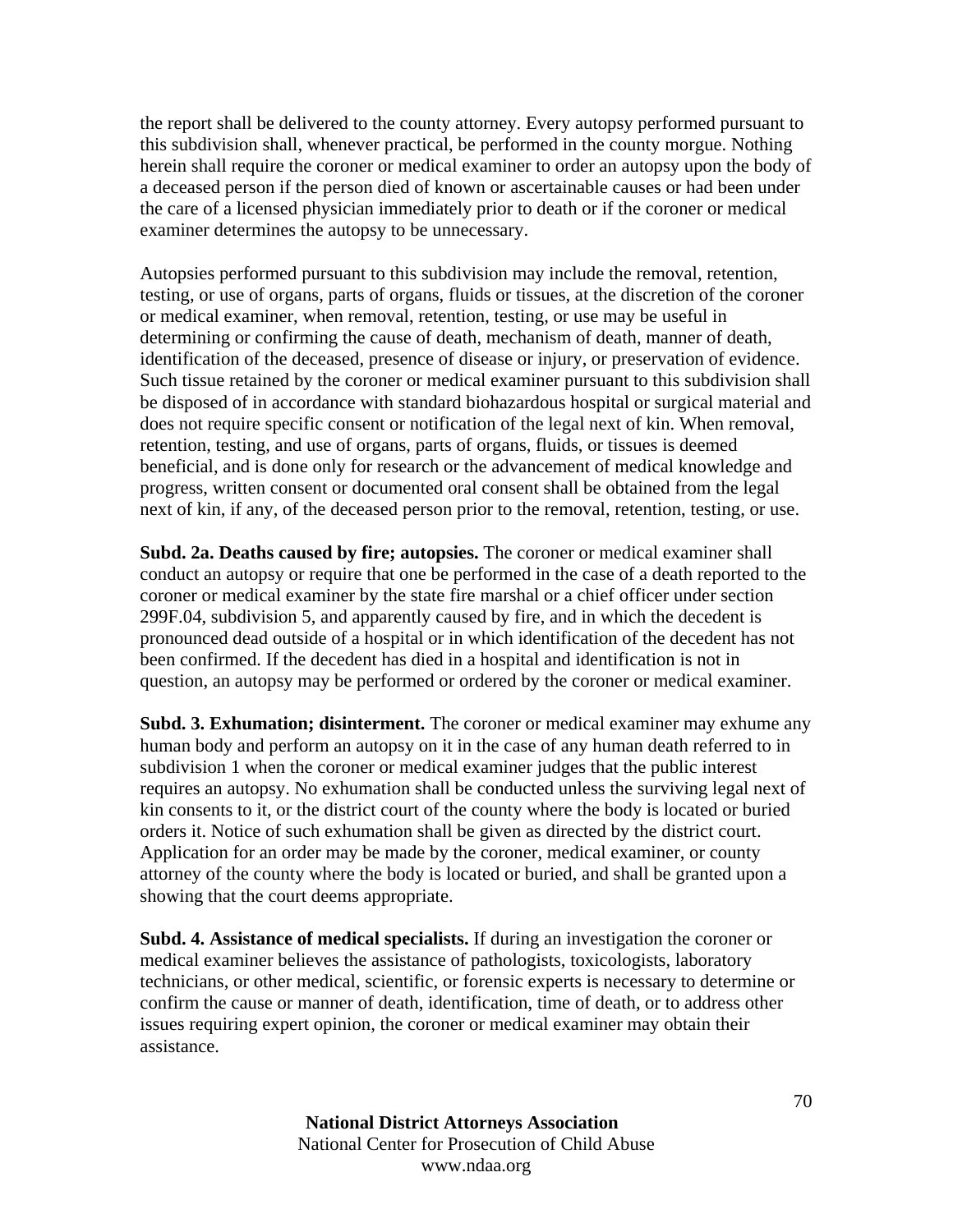**Subd. 5. Inquest.** An inquest into a death may be held at the request of the medical examiner and the county attorney or the coroner and the county attorney. An inquest is optional and the coroner or medical examiner may investigate and certify a death without one. The coroner or medical examiner and county attorney may decide how to empanel the inquest. Inquest records will be made public, but the record and report of the inquest proceedings may not be used in evidence in any civil action arising out of the death for which an inquest was ordered. Whenever the decision is made to hold an inquest, the county attorney may issue subpoenas for witnesses and enforce their attendance. The persons served with subpoenas shall be allowed the same compensation and be subject to the same enforcement and penalties as provided by rule 22 of the Minnesota Rules of Criminal Procedure.

**Subd. 6. Records kept by coroner or medical examiner.** The coroner or medical examiner shall keep full and complete records, properly indexed, giving the name, if known, of every person whose death is investigated, the place where the body was found, the date, cause, and manner of death, and all other available information concerning the death that the coroner or medical examiner considers pertinent. These records of the coroner or medical examiner are the property of the county and subject to chapter 13. These records shall be kept at the coroner's or medical examiner's office, unless no storage space is available. They shall then be kept with official county records and only released in accordance with the Data Practices Act. Records shall be kept in accordance with [section 15.17](https://web2.westlaw.com/find/default.wl?tc=-1&docname=MNSTS15.17&rp=%2ffind%2fdefault.wl&sv=Split&utid=%7b2E0FDB42-5D41-4729-9719-90980A00D476%7d&rs=WLW11.07&db=1000044&tf=-1&findtype=L&fn=_top&mt=WestlawGC&vr=2.0&pbc=F4F33152&ordoc=2799256).

**Subd. 7. Duty to report.** Deaths of the types described in this section must be promptly reported for investigation to the coroner or medical examiner and, when appropriate, to the law enforcement agency with jurisdiction, by the law enforcement officer, attending physician, health care professional, mortician or funeral director, person in charge of the public institutions referred to in subdivision 1, or anyone who discovers a deceased person. In a case in which a crime may be involved, the coroner or medical examiner shall promptly notify the law enforcement agency with jurisdiction over a criminal investigation of the death.

**Subd. 7a. Records and other material available to coroner or medical examiner.** Except for health data defined in [section 13.3805, subdivision 1](https://web2.westlaw.com/find/default.wl?referencepositiontype=T&docname=MNSTS13.3805&rp=%2ffind%2fdefault.wl&sv=Split&utid=%7b2E0FDB42-5D41-4729-9719-90980A00D476%7d&rs=WLW11.07&db=1000044&tf=-1&findtype=L&fn=_top&mt=WestlawGC&vr=2.0&referenceposition=SP%3b2add000034c06&pbc=F4F33152&tc=-1&ordoc=2799256), paragraph (a), clause (2), health-related records or data on a decedent whose death is being investigated under this section shall be made promptly available to the coroner or medical examiner, upon the coroner's or medical examiner's written request, by any person, agency, entity, or organization having custody of, possession of, access to, or knowledge of the records or data. This provision includes records and data, whether recorded or unrecorded, including but not limited to, records and data, including medical imaging, concerning medical, surgical, psychiatric, psychological, chemical dependency, or any other consultation, diagnosis, or treatment. In cases involving a stillborn infant or the death of a fetus or infant less than one year of age, the prenatal records on the decedent's mother may also be subpoenaed by the coroner or medical examiner. The coroner or medical examiner shall pay the reasonable costs of copies of records or data so provided under this section.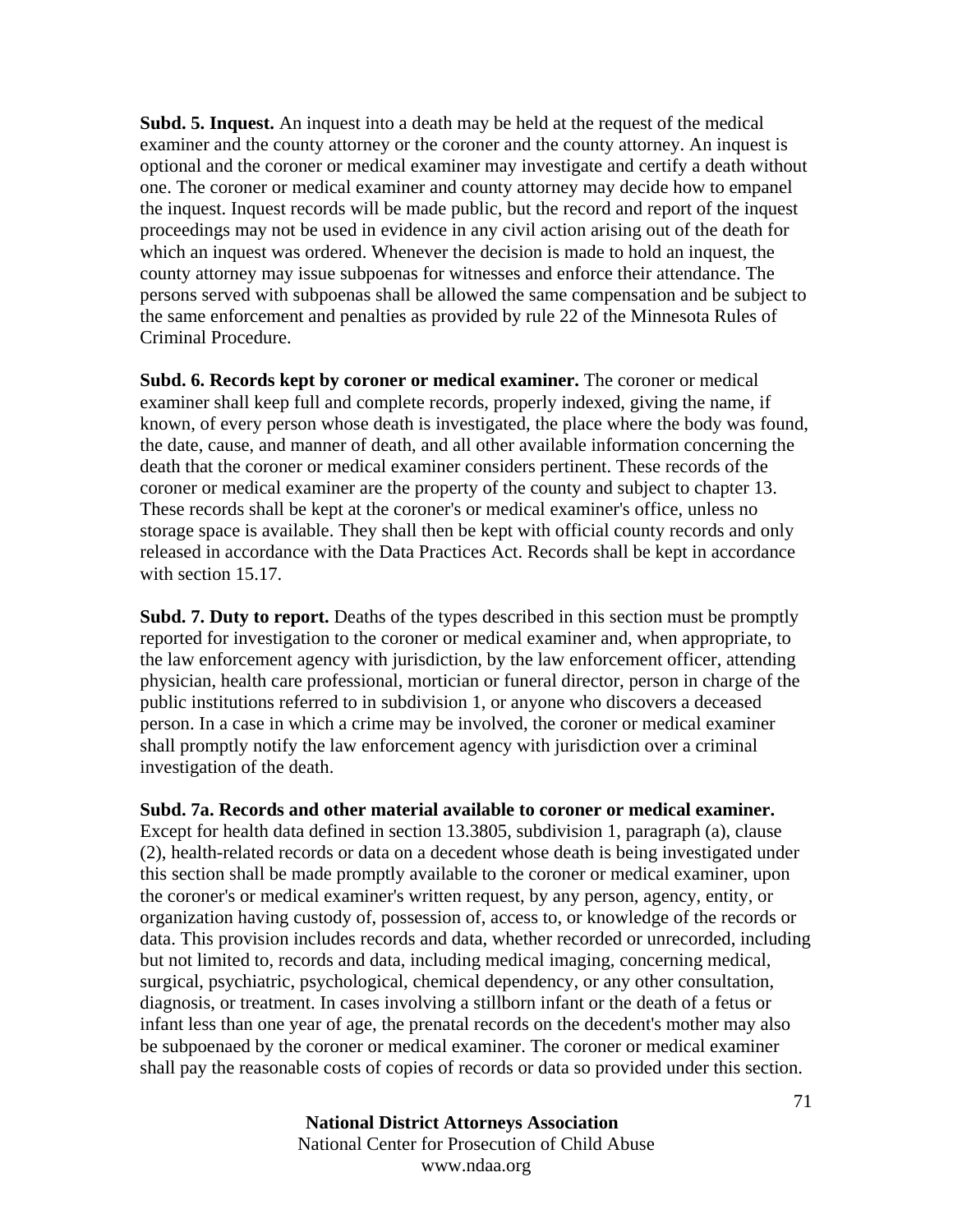Data collected or created pursuant to this subdivision relating to any psychiatric, psychological, or mental health consultation with, diagnosis of, or treatment of the decedent whose death is being investigated shall remain confidential or protected nonpublic data, except that the coroner's or medical examiner's final summary report may contain a summary of, or references to, such data. Where records of a decedent become part of the medical examiner's or coroner's file, they are not subject to subpoena or a request for production directed to the medical examiner or coroner. Body fluids, slides, tissue, organ specimens, radiographs, monitor records, video or other recordings, and any other material or article of diagnostic value obtained from the decedent prior to death shall be made available to the coroner or medical examiner upon request. Notwithstanding the provisions of [sections 13.384](https://web2.westlaw.com/find/default.wl?tc=-1&docname=MNSTS13.384&rp=%2ffind%2fdefault.wl&sv=Split&utid=%7b2E0FDB42-5D41-4729-9719-90980A00D476%7d&rs=WLW11.07&db=1000044&tf=-1&findtype=L&fn=_top&mt=WestlawGC&vr=2.0&pbc=F4F33152&ordoc=2799256) and [595.02,](https://web2.westlaw.com/find/default.wl?tc=-1&docname=MNSTS595.02&rp=%2ffind%2fdefault.wl&sv=Split&utid=%7b2E0FDB42-5D41-4729-9719-90980A00D476%7d&rs=WLW11.07&db=1000044&tf=-1&findtype=L&fn=_top&mt=WestlawGC&vr=2.0&pbc=F4F33152&ordoc=2799256) the coroner or medical examiner shall have the power to subpoena any and all documents, records, including medical records, and papers deemed useful in the investigation of a death.

**Subd. 7b. Records released by coroner or medical examiner.** Records and reports, including those of autopsies performed, generated, and certified by the coroner or medical examiner shall be admissible as evidence in any court or grand jury proceeding. The admissibility of such evidence under this subdivision shall not include statements made by witnesses or other persons unless otherwise admissible.

**Subd. 8. Investigation procedure; coroner or medical examiner in charge of body.** Upon notification of the death of any person as defined in this section, the coroner or medical examiner staff or their designee may proceed to the body, take charge of it, and arrange for transfer of it, when appropriate. This provision also applies to bones, body parts, and specimens that may be human remains. Discovery of such bones, body parts, and specimens must be promptly reported to the coroner or medical examiner. When necessary, the coroner or medical examiner staff, in coordination with the applicable law enforcement agency, may order that there be no interference with or compromise of the body or the scene of death. In the event a person is transported to an emergency vehicle or facility and pronounced dead, the scene of death shall include the original location of the decedent when first discovered to be ill, unresponsive, or stricken prior to removal by emergency medical personnel. Any person violating such an order is guilty of a gross misdemeanor. The coroner or medical examiner staff shall make inquiry regarding the cause and manner of death and, in cases that fall under the medical examiner's or coroner's jurisdiction, prepare written findings together with the report of death and its circumstances, which shall be filed in the office of the coroner or medical examiner.

**Subd. 9. Criminal act report.** The coroner or medical examiner shall deliver to the county attorney copies of reports or other information created by the coroner's or medical examiner's office in any cases of a potential criminal nature.

**Subd. 10. Infant death.** If a child under the age of two years dies suddenly and unexpectedly, the parents or guardian of the child shall be promptly notified of the availability of counseling services.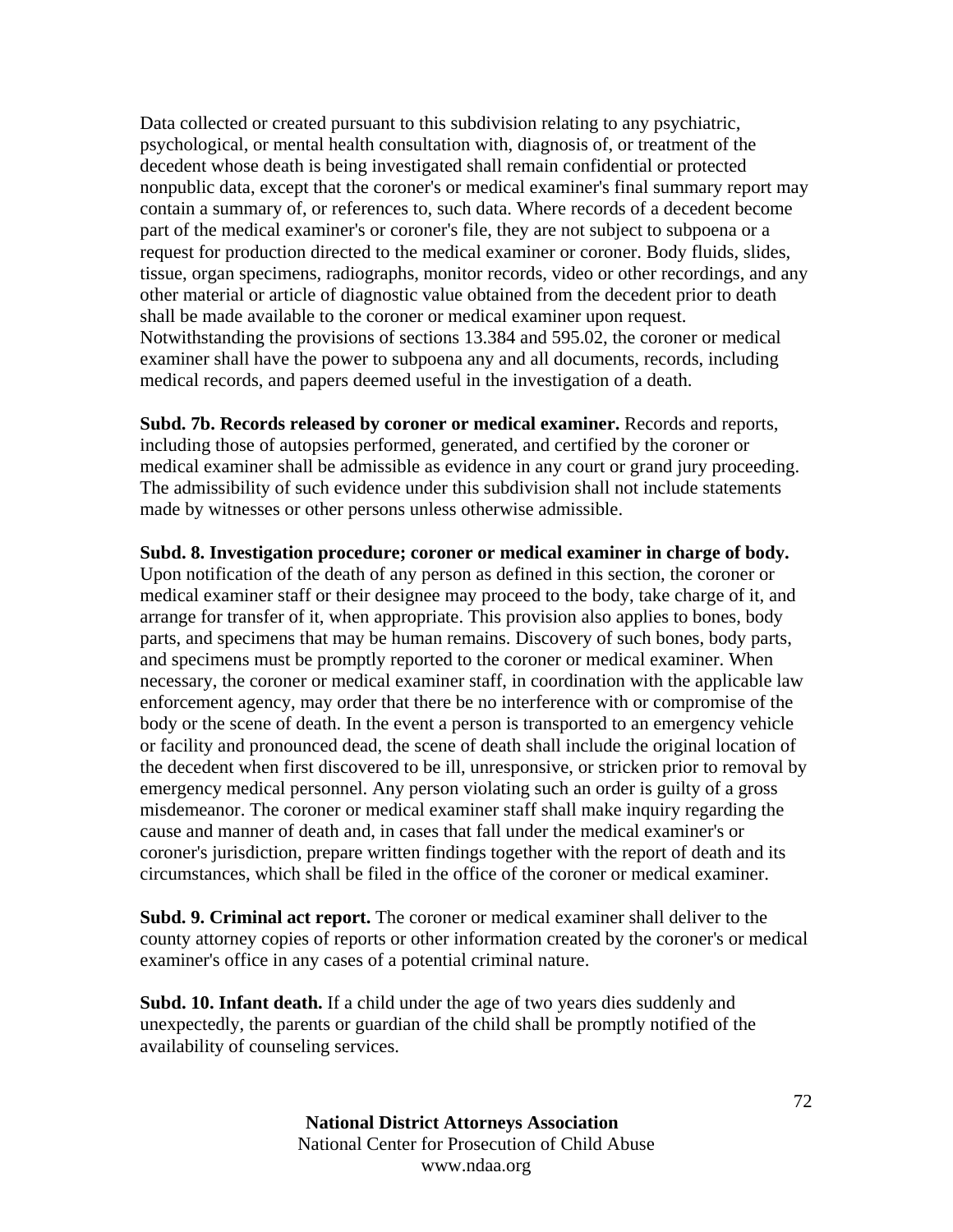Subd. 11. Deleted by amendment, [Laws 2006, c. 260, art. 8, § 9,](https://web2.westlaw.com/find/default.wl?tc=-1&docname=UUID(ICEEB4D80F5-5A11DA91B7D-03A70918862)&rp=%2ffind%2fdefault.wl&sv=Split&utid=%7b2E0FDB42-5D41-4729-9719-90980A00D476%7d&rs=WLW11.07&db=1077005&tf=-1&findtype=l&fn=_top&mt=WestlawGC&vr=2.0&pbc=F4F33152&ordoc=2799256) eff. July 1, 2006.

**Subd. 12. Authorized removal of brain.** If the coroner or medical examiner is informed by a physician that a decedent is suspected of having had Alzheimer's disease, the coroner or medical examiner may authorize the removal of the brain for the purposes of [sections 145.131](https://web2.westlaw.com/find/default.wl?tc=-1&docname=MNSTS145.131&rp=%2ffind%2fdefault.wl&sv=Split&utid=%7b2E0FDB42-5D41-4729-9719-90980A00D476%7d&rs=WLW11.07&db=1000044&tf=-1&findtype=L&fn=_top&mt=WestlawGC&vr=2.0&pbc=F4F33152&ordoc=2799256) and [145.132.](https://web2.westlaw.com/find/default.wl?tc=-1&docname=MNSTS145.132&rp=%2ffind%2fdefault.wl&sv=Split&utid=%7b2E0FDB42-5D41-4729-9719-90980A00D476%7d&rs=WLW11.07&db=1000044&tf=-1&findtype=L&fn=_top&mt=WestlawGC&vr=2.0&pbc=F4F33152&ordoc=2799256)

### MISSISSIPPI

MISS. CODE ANN. § 41-61-59 (2010). Deaths affecting public interest

(1) A person's death that affects the public interest as specified in subsection (2) of this section shall be promptly reported to the medical examiner by the physician in attendance, any hospital employee, any law enforcement officer having knowledge of the death, the embalmer or other funeral home employee, any emergency medical technician, any relative or any other person present. The appropriate medical examiner shall notify the municipal or state law enforcement agency or sheriff and take charge of the body. When the medical examiner has received notification under [Section 41-39-15](https://web2.westlaw.com/find/default.wl?tc=-1&docname=MSSTS41-39-15&rp=%2ffind%2fdefault.wl&sv=Split&utid=%7b2E0FDB42-5D41-4729-9719-90980A00D476%7d&rs=WLW11.07&db=1000933&tf=-1&findtype=L&fn=_top&mt=WestlawGC&vr=2.0&pbc=90EDB356&ordoc=15520571)(6) that the deceased is medically suitable to be an organ and/or tissue donor, the medical examiner's authority over the body shall be subject to the provisions of [Section 41-39-15](https://web2.westlaw.com/find/default.wl?tc=-1&docname=MSSTS41-39-15&rp=%2ffind%2fdefault.wl&sv=Split&utid=%7b2E0FDB42-5D41-4729-9719-90980A00D476%7d&rs=WLW11.07&db=1000933&tf=-1&findtype=L&fn=_top&mt=WestlawGC&vr=2.0&pbc=90EDB356&ordoc=15520571)(6). The appropriate medical examiner shall notify the Mississippi Bureau of Narcotics within twenty-four (24) hours of receipt of the body in cases of death as described in subsection  $(2)(m)$  or  $(n)$  of this section.

(2) A death affecting the public interest includes, but is not limited to, any of the following:

(a) Violent death, including homicidal, suicidal or accidental death.

(b) Death caused by thermal, chemical, electrical or radiation injury.

(c) Death caused by criminal abortion, including self-induced abortion, or abortion related to or by sexual abuse.

(d) Death related to disease thought to be virulent or contagious that may constitute a public hazard.

(e) Death that has occurred unexpectedly or from an unexplained cause.

(f) Death of a person confined in a prison, jail or correctional institution.

(g) Death of a person where a physician was not in attendance within thirty-six (36) hours preceding death, or in prediagnosed terminal or bedfast cases, within thirty (30) days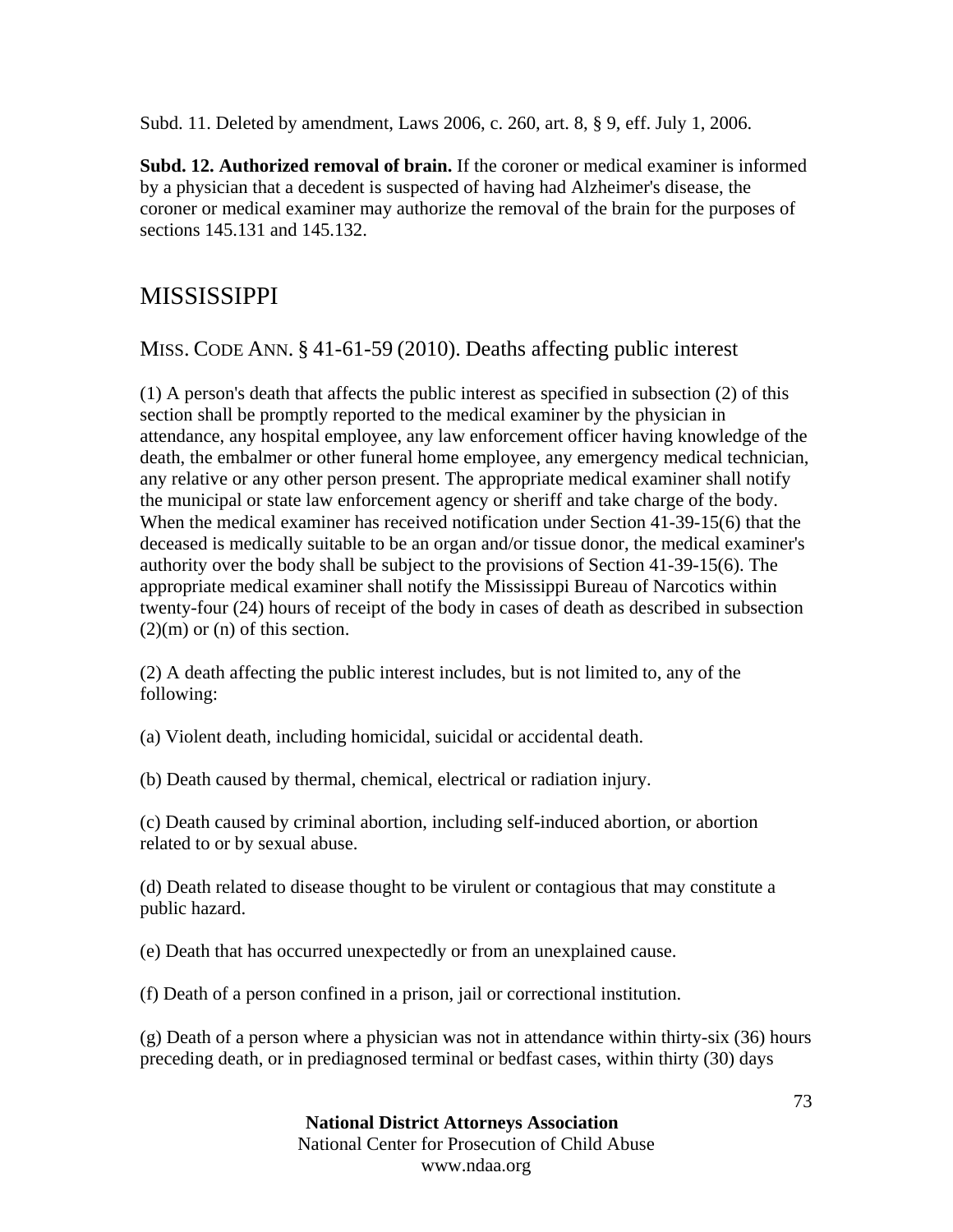preceding death.

(h) Death of a person where the body is not claimed by a relative or a friend.

(i) Death of a person where the identity of the deceased is unknown.

(j) Death of a child under the age of two (2) years where death results from an unknown cause or where the circumstances surrounding the death indicate that sudden infant death syndrome may be the cause of death.

(k) Where a body is brought into this state for disposal and there is reason to believe either that the death was not investigated properly or that there is not an adequate certificate of death.

(l) Where a person is presented to a hospital emergency room unconscious and/or unresponsive, with cardiopulmonary resuscitative measures being performed, and dies within twenty-four (24) hours of admission without regaining consciousness or responsiveness, unless a physician was in attendance within thirty-six (36) hours preceding presentation to the hospital, or in cases in which the decedent had a prediagnosed terminal or bedfast condition, unless a physician was in attendance within thirty (30) days preceding presentation to the hospital.

(m) Death that is caused by drug overdose or which is believed to be caused by drug overdose.

(n) When a stillborn fetus is delivered and the cause of the demise is medically believed to be from the use by the mother of any controlled substance as defined in [Section 41-29-](https://web2.westlaw.com/find/default.wl?tc=-1&docname=MSSTS41-29-105&rp=%2ffind%2fdefault.wl&sv=Split&utid=%7b2E0FDB42-5D41-4729-9719-90980A00D476%7d&rs=WLW11.07&db=1000933&tf=-1&findtype=L&fn=_top&mt=WestlawGC&vr=2.0&pbc=90EDB356&ordoc=15520571) [105](https://web2.westlaw.com/find/default.wl?tc=-1&docname=MSSTS41-29-105&rp=%2ffind%2fdefault.wl&sv=Split&utid=%7b2E0FDB42-5D41-4729-9719-90980A00D476%7d&rs=WLW11.07&db=1000933&tf=-1&findtype=L&fn=_top&mt=WestlawGC&vr=2.0&pbc=90EDB356&ordoc=15520571).

(3) The State Medical Examiner is empowered to investigate deaths, under the authority hereinafter conferred, in any and all political subdivisions of the state. The county medical examiners and county medical examiner investigators, while appointed for a specific county, may serve other counties on a regular basis with written authorization by the State Medical Examiner, or may serve other counties on an as-needed basis upon the request of the ranking officer of the investigating law enforcement agency. If a death affecting the public interest takes place in a county other than the one where injuries or other substantial causal factors leading to the death have occurred, jurisdiction for investigation of the death may be transferred, by mutual agreement of the respective medical examiners of the counties involved, to the county where the injuries or other substantial causal factors occurred, and the costs of autopsy or other studies necessary to the further investigation of the death shall be borne by the county assuming jurisdiction.

(4) The chief county medical examiner or chief county medical examiner investigator may receive from the county in which he serves a salary of Nine Hundred Dollars (\$900.00) per month, in addition to the fees specified in [Sections 41-61-69](https://web2.westlaw.com/find/default.wl?tc=-1&docname=MSSTS41-61-69&rp=%2ffind%2fdefault.wl&sv=Split&utid=%7b2E0FDB42-5D41-4729-9719-90980A00D476%7d&rs=WLW11.07&db=1000933&tf=-1&findtype=L&fn=_top&mt=WestlawGC&vr=2.0&pbc=90EDB356&ordoc=15520571) and [41-61-75,](https://web2.westlaw.com/find/default.wl?tc=-1&docname=MSSTS41-61-75&rp=%2ffind%2fdefault.wl&sv=Split&utid=%7b2E0FDB42-5D41-4729-9719-90980A00D476%7d&rs=WLW11.07&db=1000933&tf=-1&findtype=L&fn=_top&mt=WestlawGC&vr=2.0&pbc=90EDB356&ordoc=15520571)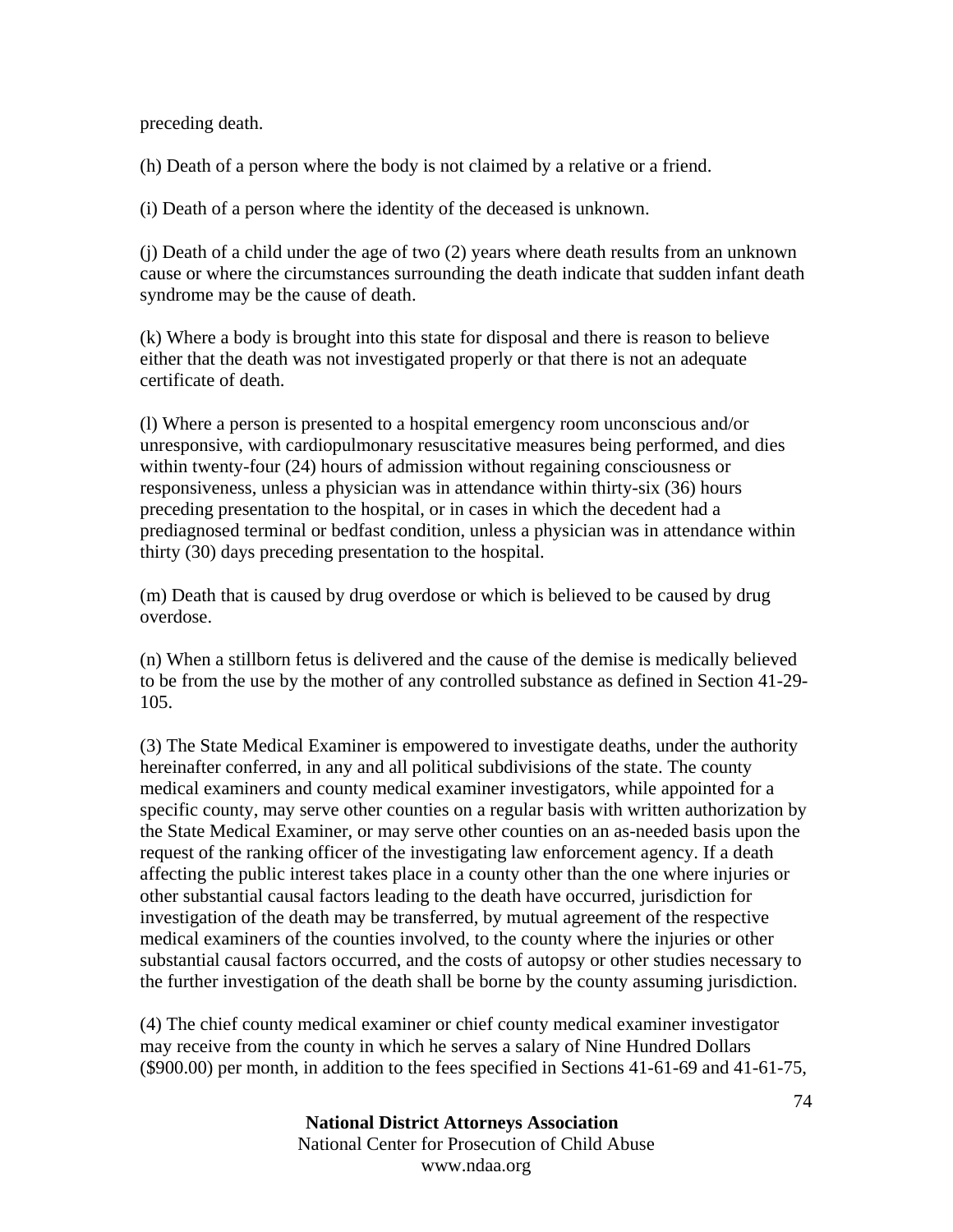provided that no county shall pay the chief county medical examiner or chief county medical examiner investigator less than One Hundred Dollars (\$100.00) per month as a salary, in addition to other compensation provided by law. In any county having one or more deputy medical examiners or deputy medical examiner investigators, each deputy may receive from the county in which he serves, in the discretion of the board of supervisors, a salary of not more than Nine Hundred Dollars (\$900.00) per month, in addition to the fees specified in [Sections 41-61-69](https://web2.westlaw.com/find/default.wl?tc=-1&docname=MSSTS41-61-69&rp=%2ffind%2fdefault.wl&sv=Split&utid=%7b2E0FDB42-5D41-4729-9719-90980A00D476%7d&rs=WLW11.07&db=1000933&tf=-1&findtype=L&fn=_top&mt=WestlawGC&vr=2.0&pbc=90EDB356&ordoc=15520571) and [41-61-75](https://web2.westlaw.com/find/default.wl?tc=-1&docname=MSSTS41-61-75&rp=%2ffind%2fdefault.wl&sv=Split&utid=%7b2E0FDB42-5D41-4729-9719-90980A00D476%7d&rs=WLW11.07&db=1000933&tf=-1&findtype=L&fn=_top&mt=WestlawGC&vr=2.0&pbc=90EDB356&ordoc=15520571). For this salary the chief shall assure twenty-four-hour daily and readily available death investigators for the county, and shall maintain copies of all medical examiner death investigations for the county for at least the previous five (5) years. He shall coordinate his office and duties and cooperate with the State Medical Examiner, and the State Medical Examiner shall cooperate with him.

(5) A body composed of the State Medical Examiner, whether appointed on a permanent or interim basis, the Director of the State Board of Health or his designee, the Attorney General or his designee, the President of the Mississippi Coroners' Association (or successor organization) or his designee, and a certified pathologist appointed by the Mississippi State Medical Association shall adopt, promulgate, amend and repeal rules and regulations as may be deemed necessary by them from time to time for the proper enforcement, interpretation and administration of [Sections 41-61-51](https://web2.westlaw.com/find/default.wl?tc=-1&docname=MSSTS41-61-51&rp=%2ffind%2fdefault.wl&sv=Split&utid=%7b2E0FDB42-5D41-4729-9719-90980A00D476%7d&rs=WLW11.07&db=1000933&tf=-1&findtype=L&fn=_top&mt=WestlawGC&vr=2.0&pbc=90EDB356&ordoc=15520571) through [41-61-79](https://web2.westlaw.com/find/default.wl?tc=-1&docname=MSSTS41-61-79&rp=%2ffind%2fdefault.wl&sv=Split&utid=%7b2E0FDB42-5D41-4729-9719-90980A00D476%7d&rs=WLW11.07&db=1000933&tf=-1&findtype=L&fn=_top&mt=WestlawGC&vr=2.0&pbc=90EDB356&ordoc=15520571), in accordance with the provisions of the Mississippi Administrative Procedures Law, being [Section 25-43-1 et seq.](https://web2.westlaw.com/find/default.wl?tc=-1&docname=MSSTS25-43-1&rp=%2ffind%2fdefault.wl&sv=Split&utid=%7b2E0FDB42-5D41-4729-9719-90980A00D476%7d&rs=WLW11.07&db=1000933&tf=-1&findtype=L&fn=_top&mt=WestlawGC&vr=2.0&pbc=90EDB356&ordoc=15520571)

#### MISS. CODE ANN. § 41-61-65 (2010). Autopsy or investigation; review

(1) If, in the opinion of the medical examiner investigating the case, it is advisable and in the public interest that an autopsy or other study be made for the purpose of determining the primary and/or contributing cause of death, an autopsy or other study shall be made by the State Medical Examiner, or the State Medical Examiner may choose a competent pathologist who is designated by the State Medical Examiner or the Department of Public Safety as a pathologist qualified to perform postmortem examinations and autopsies to perform the autopsy or study; to be eligible to be designated under this section, a pathologist must be an M.D. or D.O. who is certified in forensic pathology by the American Board of Pathology unless a certified forensic pathologist is not available to perform a postmortem examination or autopsy within a reasonable time. The State Medical Examiner or designated pathologist may retain any tissues as needed for further postmortem studies or documentation. When the medical examiner has received notification under [Section 41-39-15\(](https://web2.westlaw.com/find/default.wl?tc=-1&docname=MSSTS41-39-15&rp=%2ffind%2fdefault.wl&sv=Split&utid=%7b2E0FDB42-5D41-4729-9719-90980A00D476%7d&rs=WLW11.07&db=1000933&tf=-1&findtype=L&fn=_top&mt=WestlawGC&vr=2.0&pbc=FEED8254&ordoc=9537168)6) that the deceased is medically suitable to be an organ and/or tissue donor, the State Medical Examiner or designated pathologist may retain any biopsy or medically approved sample of the organ and/or tissue in accordance with the provisions of [Section 41-39-15\(](https://web2.westlaw.com/find/default.wl?tc=-1&docname=MSSTS41-39-15&rp=%2ffind%2fdefault.wl&sv=Split&utid=%7b2E0FDB42-5D41-4729-9719-90980A00D476%7d&rs=WLW11.07&db=1000933&tf=-1&findtype=L&fn=_top&mt=WestlawGC&vr=2.0&pbc=FEED8254&ordoc=9537168)6). A complete autopsy report of findings and interpretations, prepared on forms designated for this purpose, shall be submitted promptly to the State Medical Examiner. Copies of the report shall be furnished to the authorizing medical examiner, district attorney and court clerk. A copy of the report shall be furnished to one (1) adult member of the immediate family of the deceased or the legal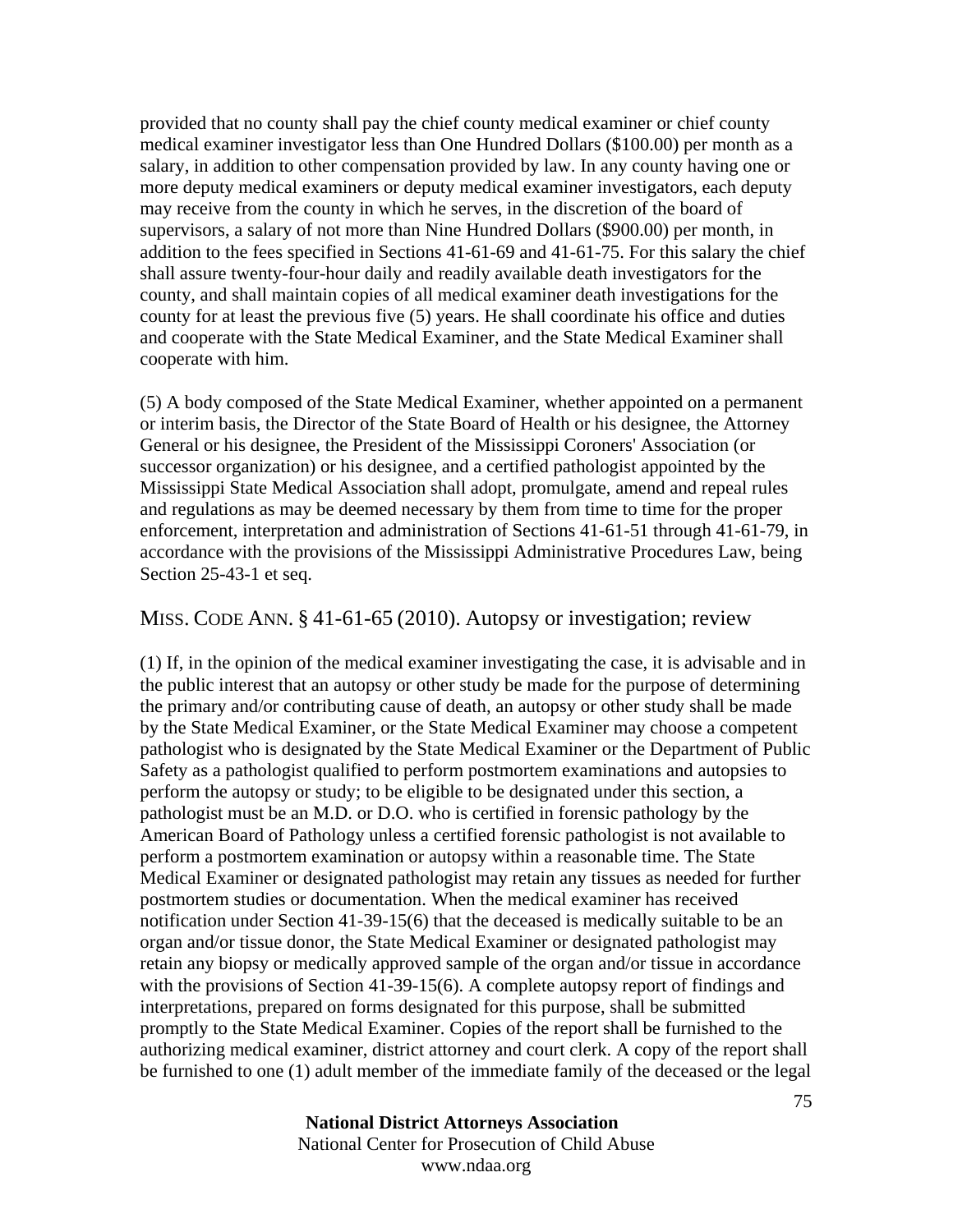representative or legal guardian of members of the immediate family of the deceased upon request. In determining the need for an autopsy, the medical examiner may consider the request from the district attorney or county prosecuting attorney, law enforcement or other public officials or private persons. However, if the death occurred in the manner specified in subsection  $(2)(i)$  of Section 41-61-59, an autopsy shall be performed by the State Medical Examiner or a designated pathologist who is qualified as required by this subsection, and the report of findings shall be forwarded promptly to the State Medical Examiner, investigating medical examiner, the State Department of Health, the infant's attending physician and the local sudden infant death syndrome coordinator.

(2) Any medical examiner or duly licensed physician performing authorized investigations and/or autopsies as provided in [Sections 41-61-51](https://web2.westlaw.com/find/default.wl?tc=-1&docname=MSSTS41-61-51&rp=%2ffind%2fdefault.wl&sv=Split&utid=%7b2E0FDB42-5D41-4729-9719-90980A00D476%7d&rs=WLW11.07&db=1000933&tf=-1&findtype=L&fn=_top&mt=WestlawGC&vr=2.0&pbc=FEED8254&ordoc=9537168) through [41-61-79](https://web2.westlaw.com/find/default.wl?tc=-1&docname=MSSTS41-61-79&rp=%2ffind%2fdefault.wl&sv=Split&utid=%7b2E0FDB42-5D41-4729-9719-90980A00D476%7d&rs=WLW11.07&db=1000933&tf=-1&findtype=L&fn=_top&mt=WestlawGC&vr=2.0&pbc=FEED8254&ordoc=9537168) who, in good faith, complies with the provisions of Sections 41-61-51 through 41-61-79 in the determination of the cause and/or manner of death for the purpose of certification of that death, shall not be liable for damages on account thereof, and shall be immune from any civil liability that might otherwise be incurred or imposed.

(3) Family members or others who disagree with the medical examiner's determination shall be able to petition and present written argument to the State Medical Examiner for further review. If the petitioner still disagrees, he may petition the circuit court, which may, in its discretion, hold a formal hearing. In all those proceedings, the State Medical Examiner and the county medical examiner or county medical examiner investigator who certified the information shall be made defendants. All costs of the petition and hearing shall be borne by the petitioner.

### MISSOURI

MO. REV. STAT. § 58.452 (2011). Child's death under age eighteen, notice to coroner by persons having knowledge--referral to child fatality review panel, when--procedure for nonsuspicious death, form, duties--autopsy, child death pathologist, when--disagreement on need for autopsy, procedure--violation by coroner, penalty

1. When any person, in any county in which a coroner is required by [section 58.010,](https://web2.westlaw.com/find/default.wl?tc=-1&docname=MOST58.010&rp=%2ffind%2fdefault.wl&sv=Split&utid=%7b2E0FDB42-5D41-4729-9719-90980A00D476%7d&rs=WLW11.07&db=1000229&tf=-1&findtype=L&fn=_top&mt=WestlawGC&vr=2.0&pbc=43F77C39&ordoc=4742801) dies and there are reasonable grounds to believe that such person was less than eighteen years of age, who is eligible to receive a certificate of live birth, the police, sheriff, law enforcement officer or official, health practitioner or hospital or any person having knowledge of such a death shall immediately notify the coroner of the known facts concerning the time, place, manner and circumstances of the death. The coroner shall notify the division of the child's death pursuant to [section 210.115, RSMo](https://web2.westlaw.com/find/default.wl?tc=-1&docname=MOST210.115&rp=%2ffind%2fdefault.wl&sv=Split&utid=%7b2E0FDB42-5D41-4729-9719-90980A00D476%7d&rs=WLW11.07&db=1000229&tf=-1&findtype=L&fn=_top&mt=WestlawGC&vr=2.0&pbc=43F77C39&ordoc=4742801). The coroner shall immediately evaluate the necessity for child fatality review and shall immediately notify the chairman of the child fatality review panel. The child fatality review panel shall be activated within twenty-four hours of such notice to review any death which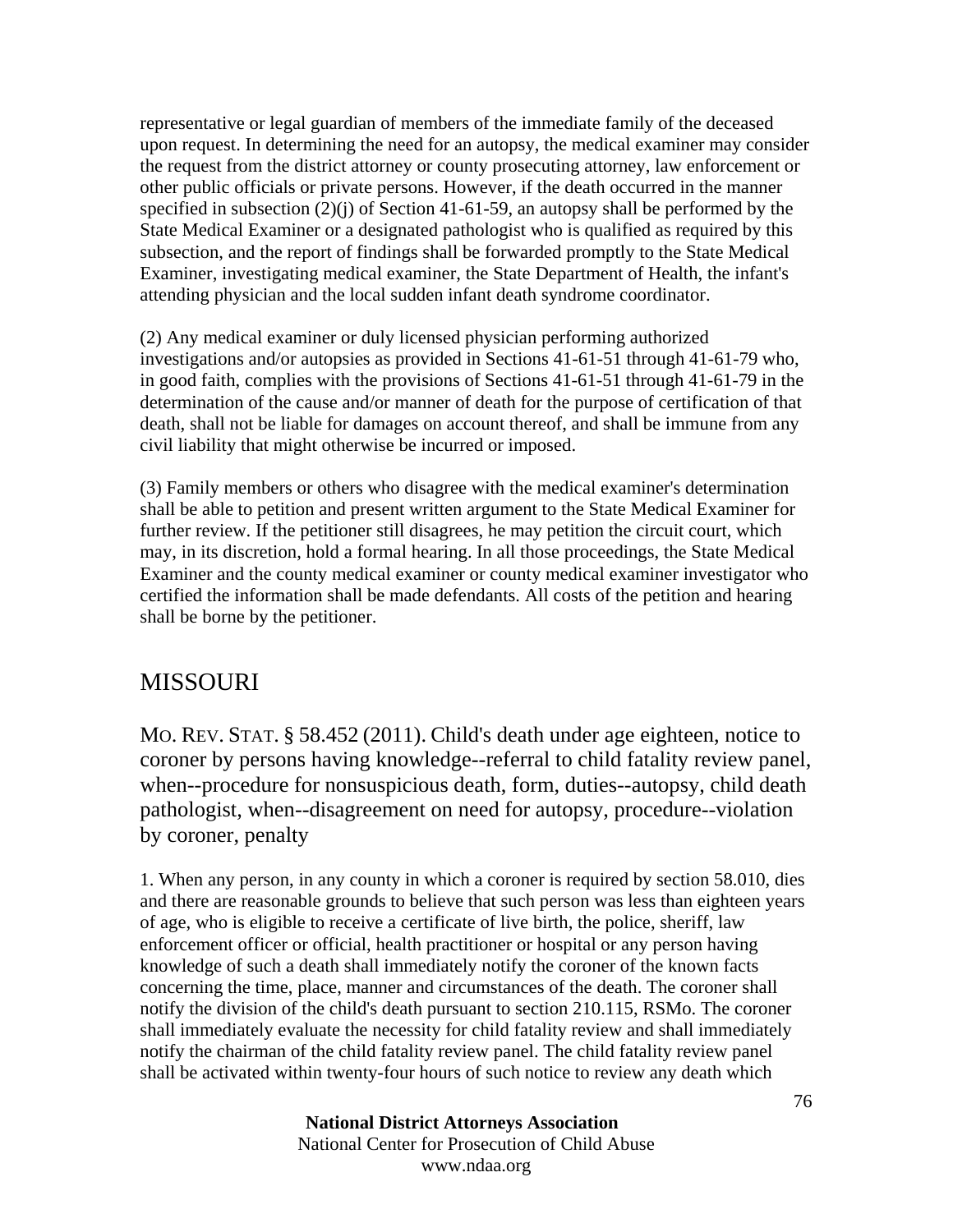includes one or more of the suspicious circumstances described in the protocol developed by the department of social services, state technical assistance team pursuant to [section](https://web2.westlaw.com/find/default.wl?tc=-1&docname=MOST210.194&rp=%2ffind%2fdefault.wl&sv=Split&utid=%7b2E0FDB42-5D41-4729-9719-90980A00D476%7d&rs=WLW11.07&db=1000229&tf=-1&findtype=L&fn=_top&mt=WestlawGC&vr=2.0&pbc=43F77C39&ordoc=4742801)  [210.194, RSMo](https://web2.westlaw.com/find/default.wl?tc=-1&docname=MOST210.194&rp=%2ffind%2fdefault.wl&sv=Split&utid=%7b2E0FDB42-5D41-4729-9719-90980A00D476%7d&rs=WLW11.07&db=1000229&tf=-1&findtype=L&fn=_top&mt=WestlawGC&vr=2.0&pbc=43F77C39&ordoc=4742801).

2. If the coroner determines that the death of the person under age eighteen years, who is eligible to receive a certificate of live birth, does not include any suspicious circumstances listed in the protocol, the coroner shall complete a nonsuspicious child death form provided by the department of social services, state technical assistance team and have the form cosigned by the chairman of the child fatality review panel and forward the original to the department of social services, state technical assistance team within forty-eight hours of receiving notice of the child's death.

3. When a child under the age of eighteen years, who is eligible to receive a certificate of live birth dies, the coroner shall notify a certified child death pathologist to determine the need for an autopsy. The certified child death pathologist, in conjunction with the coroner, shall determine the need for an autopsy. If there is disagreement concerning the need for the autopsy, the certified child death pathologist shall make the determination unless the child fatality review panel, within twelve hours, decides against the certified child death pathologist.

4. When there is a disagreement regarding the necessity for an autopsy, the certified child death pathologist shall file a report with the chairman of the child fatality review panel indicating the basis for the disagreement. The pathologist's report on the disagreement shall be included in the report to the department of social services, state technical assistance team. If an autopsy is determined necessary, the autopsy shall be performed by a certified child death pathologist within twenty-four hours of receipt of the body by the pathologist or within twenty-four hours of the agreement by the pathologist to perform the autopsy, whichever occurs later.

5. Knowing failure by a coroner to refer a suspicious death of a child under the age of eighteen years, who is eligible to receive a certificate of live birth, to a child fatality review panel or to a certified child death pathologist is a class A misdemeanor.

MO. REV. STAT. § 194.117 (2011). Sudden infant death--notification- autopsy by certified child death pathologist required, procedure--cost, how paid--department of health and senior services, duties--rules and regulations

Any person who discovers the dead body of, or acquires the first knowledge of the death of, any child under the age of one year and over the age of one week, where the child died suddenly when in apparent good health, shall immediately notify the county coroner or medical examiner of the known facts concerning the time, place, manner, and circumstances of the death. All such deaths shall be autopsied by a certified child death pathologist. The coroner or medical examiner shall notify the parent or guardian of the child that an autopsy shall be performed at the expense of the state. The department of health and senior services shall receive prompt notification of such autopsy results. The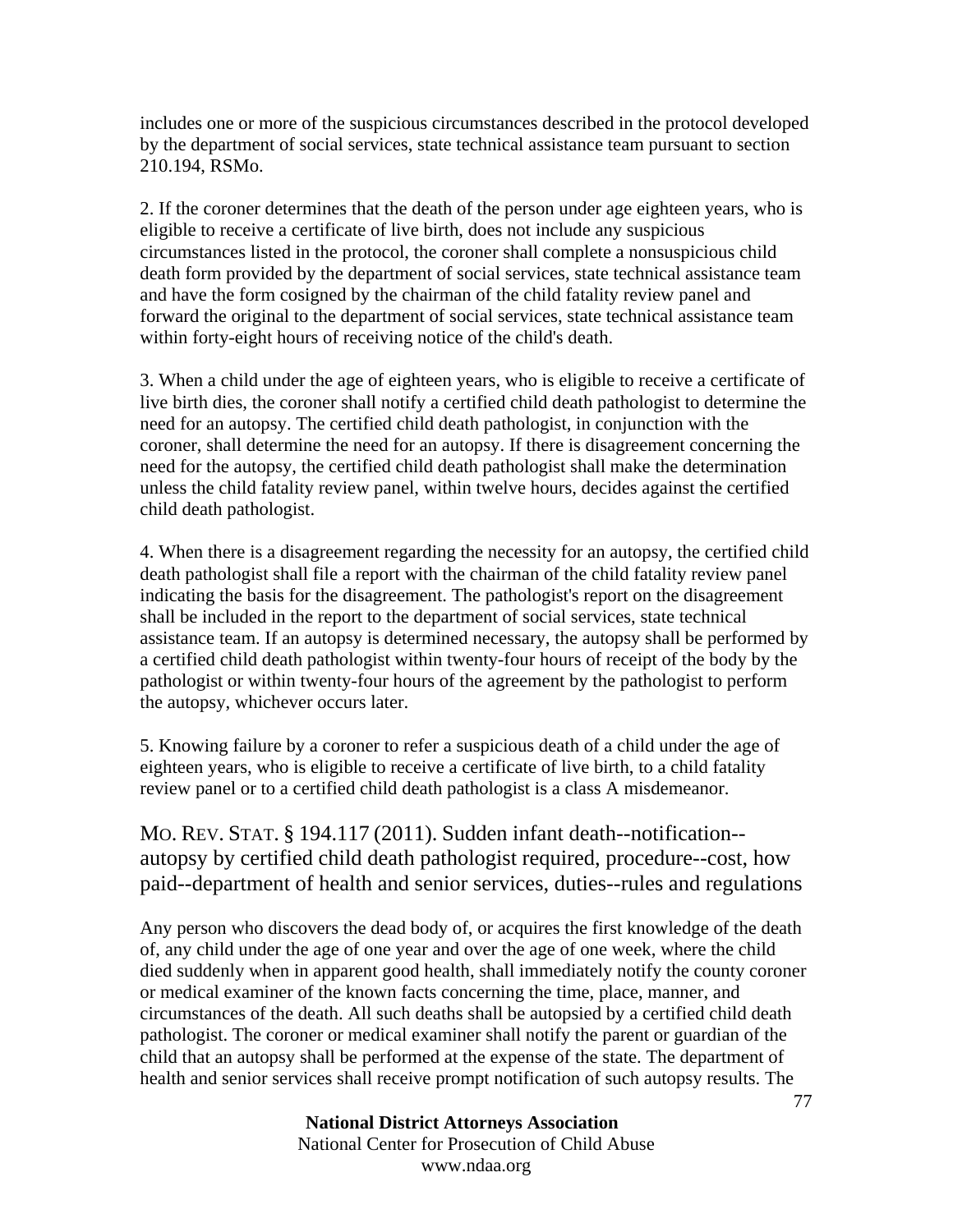results from the autopsy shall be reduced to writing and delivered to the state department of health and senior services. The term "sudden infant death syndrome" shall be entered on the death certificate as the principal cause of death where the term is appropriately descriptive of the circumstances surrounding the death of the child. The cost of the autopsy and transportation of the body shall be paid by the department of health and senior services, and the department shall pay, out of appropriations made for that purpose, as a reimbursement to the certified child death pathologist such costs that are within the limitation of maximum rates established by the rules and regulations of the department. Autopsies under this section shall be performed by pathologists deemed qualified to perform autopsies by the department of health and senior services and who agree to perform the autopsy according to protocols developed pursuant to [section](https://web2.westlaw.com/find/default.wl?tc=-1&docname=MOST210.196&rp=%2ffind%2fdefault.wl&sv=Split&utid=%7b2E0FDB42-5D41-4729-9719-90980A00D476%7d&rs=WLW11.07&db=1000229&tf=-1&findtype=L&fn=_top&mt=WestlawGC&vr=2.0&pbc=BB012802&ordoc=525041)  [210.196, RSMo](https://web2.westlaw.com/find/default.wl?tc=-1&docname=MOST210.196&rp=%2ffind%2fdefault.wl&sv=Split&utid=%7b2E0FDB42-5D41-4729-9719-90980A00D476%7d&rs=WLW11.07&db=1000229&tf=-1&findtype=L&fn=_top&mt=WestlawGC&vr=2.0&pbc=BB012802&ordoc=525041). The certified child death pathologist shall ensure that a tangible summary of the autopsy results is provided to the parents or guardian of the child and shall provide informational material on the subject of sudden infant death syndrome to the family within one week after the autopsy is performed. A form letter developed by the department of health and senior services shall include a statement informing the parents or guardian of the right to receive the full autopsy results in cases of suspected sudden infant death syndrome. The certified child death pathologist shall, upon request by the parents or guardian, release the full autopsy results to the parents, guardian or family physician in cases of suspected sudden infant death syndrome within thirty days of such request. The tangible summary and full autopsy report shall be provided at no cost to the parents or guardian. The director of the department of health and senior services shall prescribe reasonable rules and regulations necessary to carry out the provisions of this section, including the establishment of a cost schedule and standards for reimbursement of costs of autopsies performed pursuant to the provisions of this section. The provisions of this section shall not be construed so as to limit, restrict or otherwise affect any power, authority, duty or responsibility imposed by any other provision of law upon any coroner or medical examiner. The department of health and senior services may receive grants of money or other aid from federal and other public and private agencies or individuals for the administration or funding of this section or any portion thereof or for research to determine the cause and prevention of deaths caused by sudden infant death syndrome.

#### MONTANA

#### MONT. CODE ANN. § 50-15-411 (2011). Sudden infant death syndrome- findings--definition

(1) As used in [50-15-412](https://web2.westlaw.com/find/default.wl?tc=-1&docname=MTST50-15-412&rp=%2ffind%2fdefault.wl&sv=Split&utid=%7b2E0FDB42-5D41-4729-9719-90980A00D476%7d&rs=WLW11.07&db=1002018&tf=-1&findtype=L&fn=_top&mt=WestlawGC&vr=2.0&pbc=70E2ED45&ordoc=19561119) and this section, "sudden infant death syndrome" means the sudden death of an infant under 1 year of age that remains unexplained after a thorough case investigation, including the performance of a complete autopsy, an examination of the death scene, and a review of the clinical history.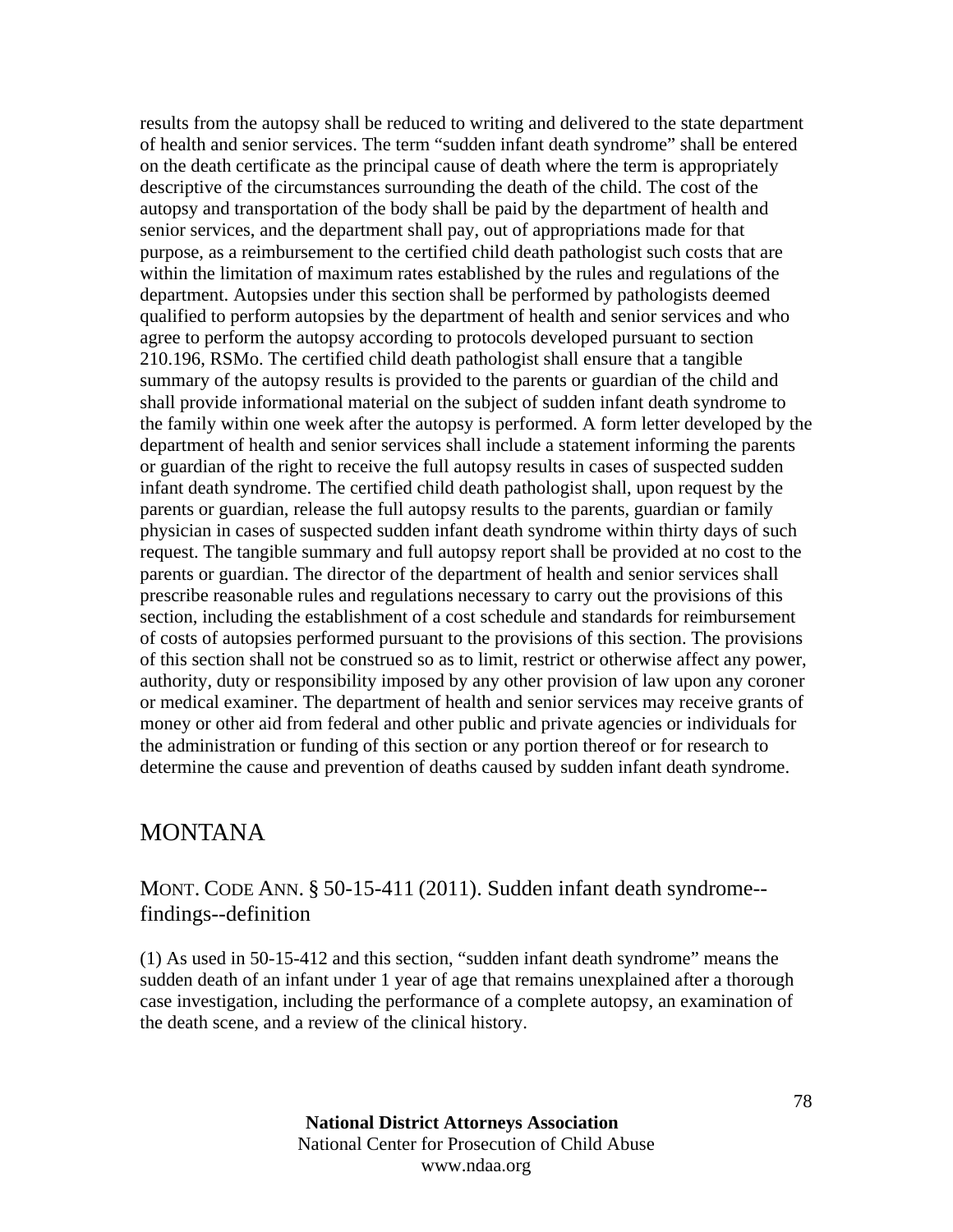(2) The legislature recognizes that research has shown that sudden infant death syndrome is a leading cause of death among children from 1 month to 1 year of age. The legislature finds and declares that sudden infant death syndrome is a serious problem within Montana and that public interest is served by research and study of sudden infant death syndrome and its potential causes and indications.

#### NEBRASKA

NEB. REV. STAT. ANN. § 23-1824 (2011). Minor; autopsy required; when; guidelines; reimbursement

(1) The county coroner or coroner's physician shall perform, at county expense, an autopsy on any person less than nineteen years of age who dies a sudden death, except that no autopsy needs to be performed if (a) the death was caused by a readily recognizable disease or the death occurred due to trauma resulting from an accident and (b) the death did not occur under suspicious circumstances. The Attorney General shall create, by July 1, 2007, guidelines for county coroners or coroner's physicians regarding autopsies on persons less than nineteen years of age.

(2) The county coroner or coroner's physician shall attempt to establish, by a reasonable degree of medical certainty, the cause or causes of the death, and shall thereafter certify the cause or causes of death to the county attorney. No cause of death shall be certified as sudden infant death syndrome unless an autopsy, a death scene investigation, and a review of the child's medical history reveal no other possible cause.

(3) A county may request reimbursement of up to fifty percent of the cost of an autopsy from the Attorney General. Reimbursement requests may include, but not be limited to, costs for expert witnesses and complete autopsies, including toxicology screens and tissue sample tests. The Attorney General shall place an emphasis on autopsies of children five years of age and younger.

NEB. REV. STAT. ANN. § 71-2101 (2010). Sudden infant death syndrome; legislative findings

The Legislature finds that sudden infant death syndrome is the sudden, unexpected death of an apparently healthy infant less than one year of age that remains unexplained after the performance of a complete postmortem investigation, including an autopsy, an examination of the scene of death, and a review of the medical history. The Legislature further finds that, despite the success of prevention efforts, sudden infant death syndrome has been the second leading cause of death for infants in Nebraska for the last twenty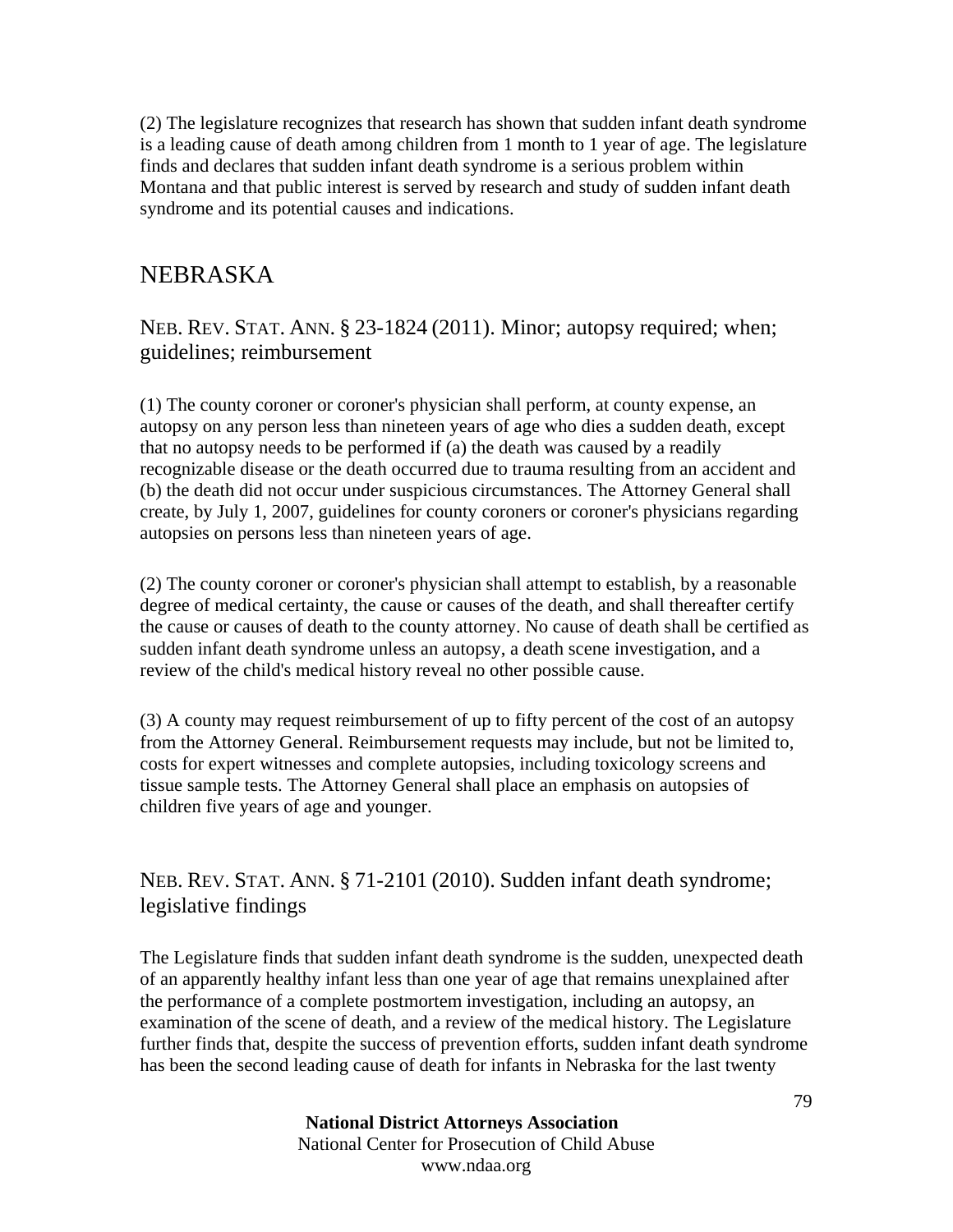years. Although there are no known ways to prevent sudden infant death syndrome in all cases, there are steps that parents and caregivers can take to reduce the risk of sudden infant death. The Legislature further finds and declares that there is a present and growing need to provide additional programs aimed at reducing the number of cases of sudden infant death syndrome in Nebraska.

### NEVADA

NEV. REV. STAT. ANN. § 440.435 (2010). Death caused by sudden infant death syndrome: Ordinance may authorize postmortem examination; duties of coroner

1. The board of county commissioners of any county may provide by ordinance that in all cases where the cause or suspected cause of a death is sudden infant death syndrome, the coroner may take possession of the body, exhuming the body if necessary, and authorize the performance of a postmortem examination thereon. Such examination may include an analysis of the stomach, stomach contents, blood, organs, fluids or tissues of the body.

2. The findings resulting from the examination performed under subsection 1, including the opinions and conclusions of the examining physician, shall be reduced to writing and included in the coroner's record of death. The coroner shall file a copy of such report with the State Registrar.

# NEW HAMPSHIRE

Lacks specific provisions for automatic autopsy of children fatalities.

*For general autopsy or death reporting requirements, see N.H. Rev. Stat. § 611- B:17 (2011).* 

# NEW JERSEY

N.J. STAT. ANN. § 52:17B-88 (2011). Findings; report; autopsy; conclusions; copy to closest surviving relative; transportation of body

If the cause of such death shall be established beyond a reasonable doubt, the county medical examiner shall reduce his findings to writing and promptly make a full report thereof to the State Medical Examiner and to the county prosecutor on forms to be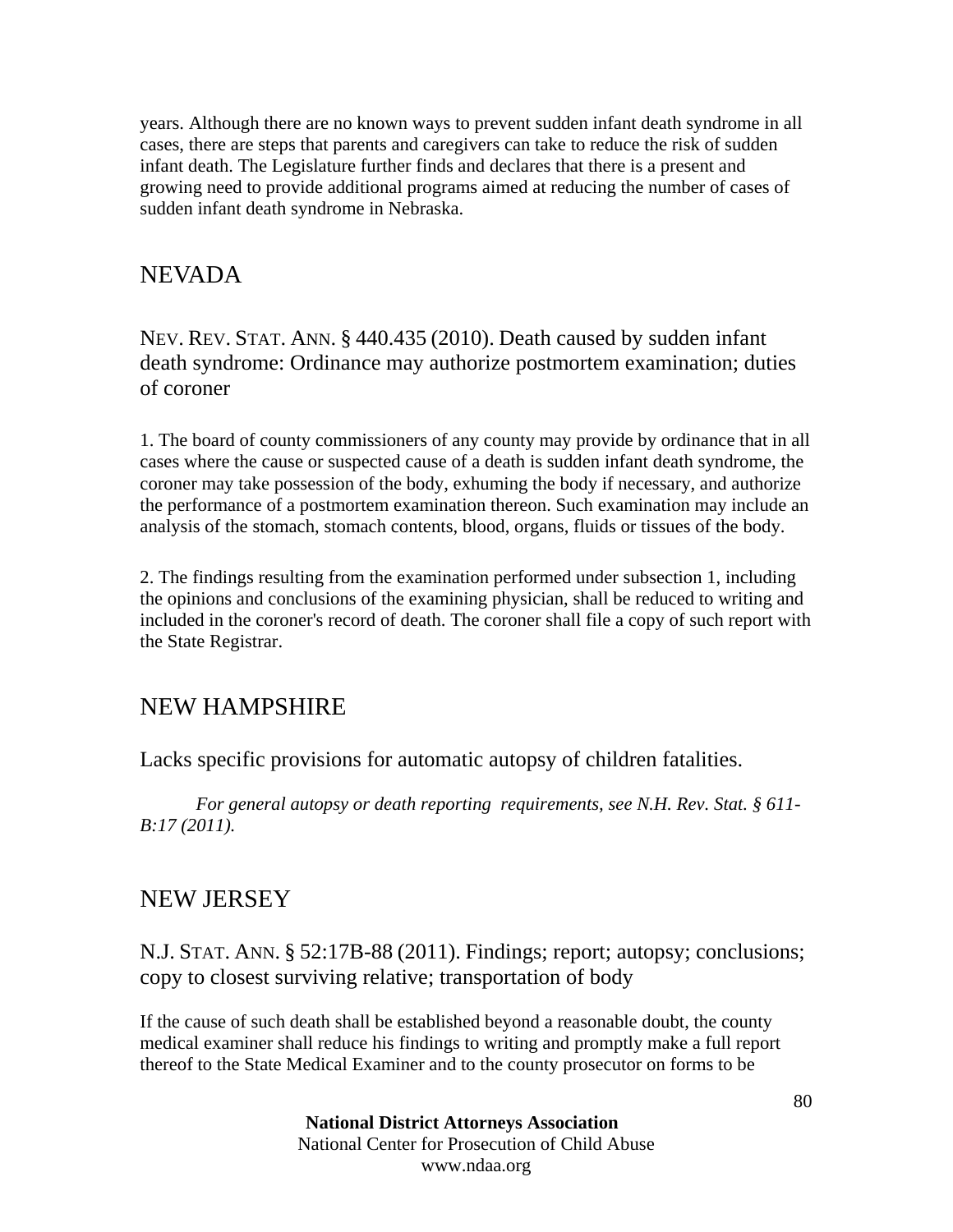prescribed by the State Medical Examiner for such purpose. If, however, in the opinion of the county medical examiner, the State Medical Examiner, an assignment judge of the Superior Court, the county prosecutor or the Attorney General, an autopsy is necessary, or if, in cases where the suspected cause of death of a child under one year of age is sudden infant death syndrome or the child is between one and three years of age and the death is sudden and unexpected, and an investigation has been conducted under the provisions of section 9 of P.L.1967, c. 234 [\(C.52:17B-86\)](https://web2.westlaw.com/find/default.wl?tc=-1&docname=NJST52%3a17B-86&rp=%2ffind%2fdefault.wl&sv=Split&utid=%7b2E0FDB42-5D41-4729-9719-90980A00D476%7d&rs=WLW11.07&db=1000045&tf=-1&findtype=L&fn=_top&mt=WestlawGC&vr=2.0&pbc=B2B4D851&ordoc=2507034), and the parent, parents or legal guardian of the child request an autopsy, the same shall be performed, by (1) the State Medical Examiner, or an assistant designated by him or by (2) the county medical examiner or a deputy or assistant county medical examiner provided either has the recognized training or experience in forensic pathology or by (3) such competent forensic pathologists as may be authorized by the State Medical Examiner; except that when the suspected cause of death of a child under one year of age is sudden infant death syndrome or the child is between one and three years of age and the death is sudden and unexpected, upon the request of the parent, parents or legal guardian of the child, a pediatric pathologist, if available, shall assist in the performance of the autopsy under the direction of a forensic pathologist. The county medical examiner shall notify the parent, parents or legal guardian of the child that they may request that a pediatric pathologist assist in the performance of the autopsy. A detailed description of the findings written during the progress of such autopsy and the conclusions drawn therefrom shall thereupon be filed in the offices of the State Medical Examiner, the county medical examiner and the county prosecutor. The county medical examiner shall make available a copy of these findings and conclusions to the closest surviving relative of the decedent within 90 days of the receipt of a request therefor, unless the death is under active investigation by a law enforcement agency. If the suspected cause of death of a child under one year of age is sudden infant death syndrome or if the child is between one and three years of age and the death is sudden and unexpected, the findings and conclusions shall be reported to the child's parent, parents or legal guardian and the State Department of Health and Senior Services within 48 hours after the death of the child.

It shall be the duty of any county medical examiner to call upon the State Medical Examiner or an assistant State medical examiner, or other person authorized and designated by the State Medical Examiner, to make an examination or perform an autopsy whenever he deems it necessary or desirable, and it shall be the duty of the State Medical Examiner or assistant State medical examiner to perform such examination, except in such cases as a competent pathologist is so authorized by the State Medical Examiner to perform such autopsy. The necessary expenses for transportation of a body for autopsy by the State Medical Examiner or an assistant State medical examiner or an authorized pathologist and such reasonable fee payable to the authorized pathologist as has been approved by the State Medical Examiner for each autopsy such authorized pathologist may perform shall be paid by the State.

N.J. STAT. ANN. § 52:17B-88.10 (2010). Standardized protocol for SIDS autopsies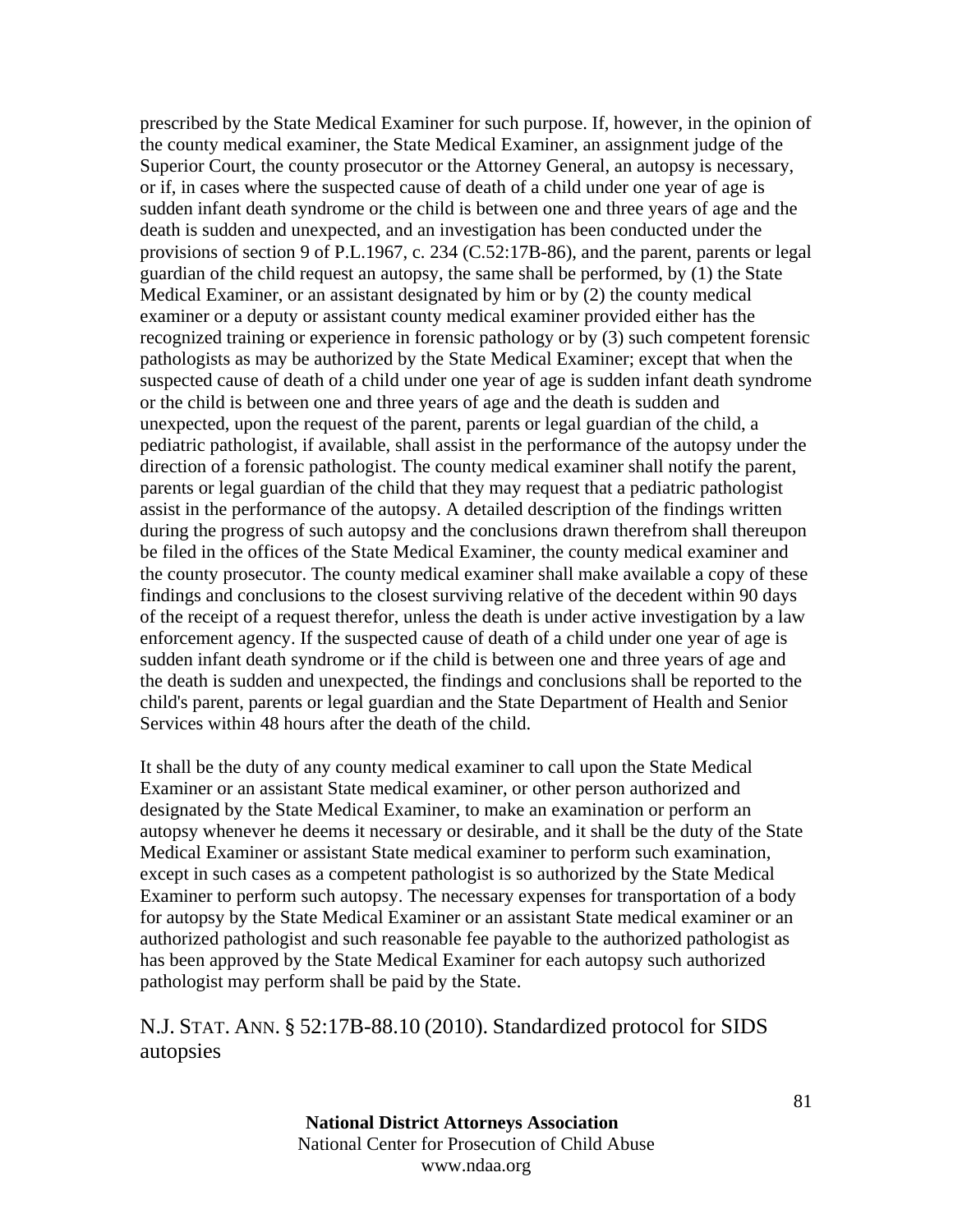a. The State Medical Examiner, in consultation with the Commissioner of Health and Senior Services, shall develop standardized protocols for autopsies performed in those cases in which the suspected cause of death of a child under one year of age is sudden infant death syndrome and in which the child is between one and three years of age and the death is sudden and unexpected.

b. The State Medical Examiner shall establish a Sudden Child Death Autopsy Protocol Committee to assist in developing and reviewing the protocol. The committee shall include, but shall not be limited to, the State Medical Examiner or his designee, the Assistant Commissioner of the Division of Family Health Services in the Department of Health and Senior Services or his designee, the Director of the Division of Youth and Family Services in the Department of Children and Families or his designee, the director of the SIDS Resource Center established pursuant to P.L.1987, c. 331 ([C.26:5D-4\)](https://web2.westlaw.com/find/default.wl?tc=-1&docname=NJST26%3a5D-4&rp=%2ffind%2fdefault.wl&sv=Split&utid=%7b2E0FDB42-5D41-4729-9719-90980A00D476%7d&rs=WLW11.07&db=1000045&tf=-1&findtype=L&fn=_top&mt=WestlawGC&vr=2.0&pbc=E68B0524&ordoc=10298860), an epidemiologist, a forensic pathologist, a pediatric pathologist, a county medical examiner, a pediatrician who is knowledgeable about sudden infant death syndrome and child abuse, a law enforcement officer, an emergency medical technician or a paramedic, a family member of a sudden infant death syndrome victim and a family member of a sudden unexpected death victim who was between one and three years of age at the time of death.

The committee shall annually review the protocol and make recommendations to the State Medical Examiner to revise the protocol, as appropriate.

c. The protocols shall include requirements and standards for scene investigation, criteria for ascertaining the cause of death based on autopsy, criteria for specific tissue sampling, and such other requirements as the committee deems appropriate. The protocols shall take into account nationally recognized standards for pediatric autopsies.

The State Medical Examiner shall be responsible for ensuring that the protocols are followed by all medical examiners and other persons authorized to conduct autopsies in those cases in which the suspected cause of death is sudden infant death syndrome or in which the child is between one and three years of age and the death is sudden and unexpected.

d. The protocols shall authorize the State Medical Examiner, county medical examiner or other authorized person to take tissue samples for research purposes, as provided in section 2 of [P.L.2005, c. 227](https://web2.westlaw.com/find/default.wl?tc=-1&docname=UUID(I2C0A704031-2A11DA87EE9-69F0C7E9E5A)&rp=%2ffind%2fdefault.wl&sv=Split&utid=%7b2E0FDB42-5D41-4729-9719-90980A00D476%7d&rs=WLW11.07&db=1077005&tf=-1&findtype=l&fn=_top&mt=WestlawGC&vr=2.0&pbc=E68B0524&ordoc=10298860) [\(C.52:17B-88.11\)](https://web2.westlaw.com/find/default.wl?tc=-1&docname=NJST52%3a17B-88.11&rp=%2ffind%2fdefault.wl&sv=Split&utid=%7b2E0FDB42-5D41-4729-9719-90980A00D476%7d&rs=WLW11.07&db=1000045&tf=-1&findtype=L&fn=_top&mt=WestlawGC&vr=2.0&pbc=E68B0524&ordoc=10298860).

e. The sudden infant death syndrome autopsy protocol shall provide that if the findings in the autopsy are consistent with the definition of sudden infant death syndrome specified in the protocol, the person who conducts the autopsy shall state on the death certificate that sudden infant death syndrome is the cause of death.

N.J. STAT. ANN. § 52:17B-88.11 (2011). Legislative findings and declarations; establishment of protocol for participation of medical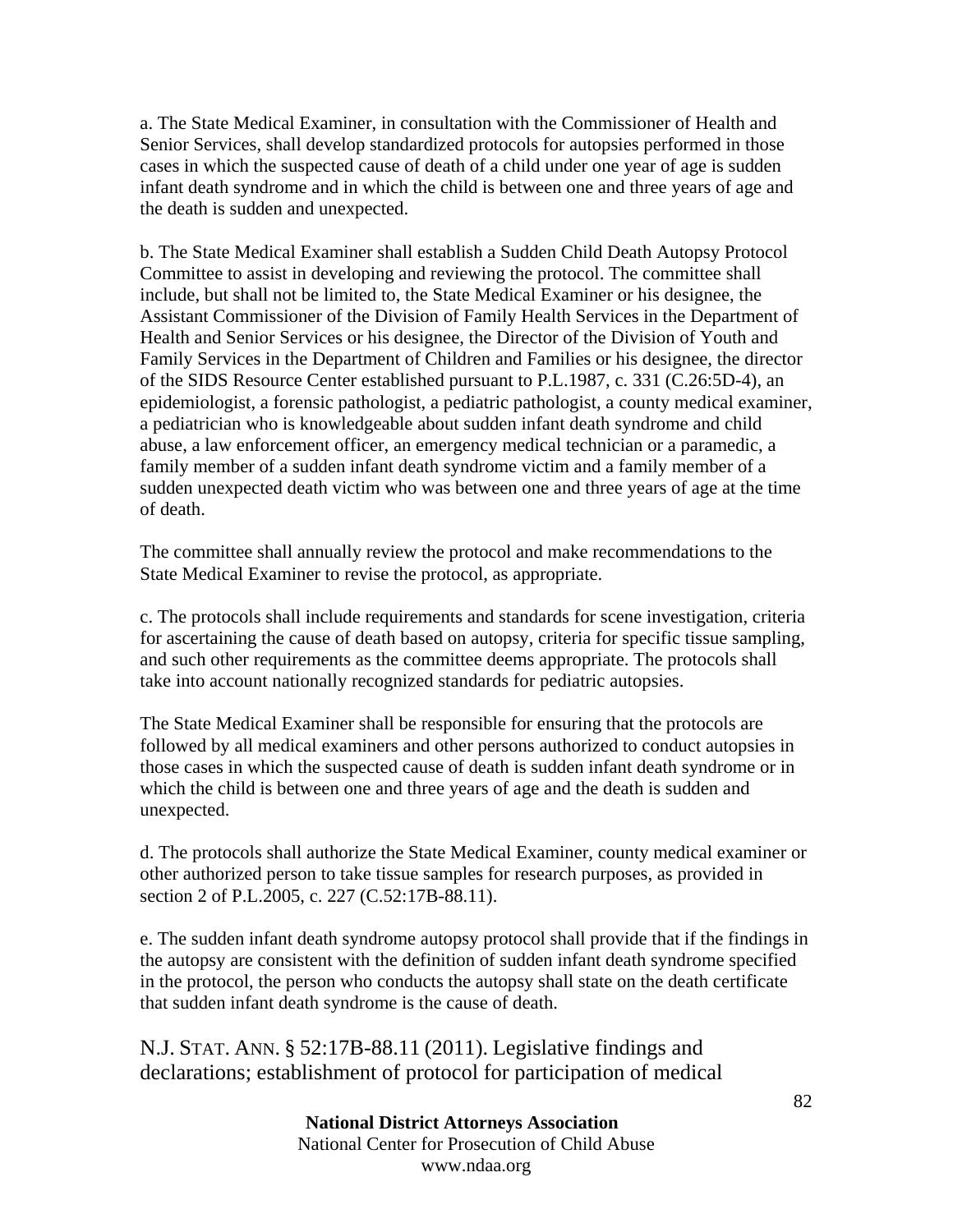#### examiners in SIDS research

The Legislature finds and declares that: advances in genetics, biochemistry and other areas of medical research are yielding new information about the specific causes of sudden death in infancy and early childhood; these findings are of great importance because the largest subgroup of these deaths, Sudden Infant Death Syndrome, remains a "rule-out" diagnosis for which the family learns what did not, rather than what did, cause the death of their child; without knowing the actual cause, families are not able to determine if there is a genetic basis that places their other children at risk, and physicians are not able to prevent a death by prospectively diagnosing and treating a potentially fatal medical problem; and if the State is to meet its public health goal of reducing infant mortality, it is in the public interest to accelerate efforts to identify actual causes of death in infants and young children.

a. The State Medical Examiner, in consultation with the Commissioner of Health and Senior Services and the Sudden Child Death Autopsy Protocol Committee established pursuant to section 2 of [P.L.2000, c. 24](https://web2.westlaw.com/find/default.wl?tc=-1&docname=UUID(IC03C8A9FFD-F34AC39F2F3-E12A34D0F28)&rp=%2ffind%2fdefault.wl&sv=Split&utid=%7b2E0FDB42-5D41-4729-9719-90980A00D476%7d&rs=WLW11.07&db=1077005&tf=-1&findtype=l&fn=_top&mt=WestlawGC&vr=2.0&pbc=3A7BE1DA&ordoc=16759717) ([C.52:17B-88.10](https://web2.westlaw.com/find/default.wl?tc=-1&docname=NJST52%3a17B-88.10&rp=%2ffind%2fdefault.wl&sv=Split&utid=%7b2E0FDB42-5D41-4729-9719-90980A00D476%7d&rs=WLW11.07&db=1000045&tf=-1&findtype=L&fn=_top&mt=WestlawGC&vr=2.0&pbc=3A7BE1DA&ordoc=16759717)) shall establish, pursuant to this section, a protocol for participation by medical examiners in research activities concerning deaths of children three years of age and younger. The protocol shall be revised as necessary. The research shall include all autopsies in which the suspected cause of death of a child under one year of age is sudden infant death syndrome and the suspected cause of death of a child three years of age and younger is not considered a violent death pursuant to subsection a. of section 9 of P.L.1967, c. 234 [\(C.52:17B-86\)](https://web2.westlaw.com/find/default.wl?tc=-1&docname=NJST52%3a17B-86&rp=%2ffind%2fdefault.wl&sv=Split&utid=%7b2E0FDB42-5D41-4729-9719-90980A00D476%7d&rs=WLW11.07&db=1000045&tf=-1&findtype=L&fn=_top&mt=WestlawGC&vr=2.0&pbc=3A7BE1DA&ordoc=16759717).

The protocol shall authorize the State Medical Examiner, county medical examiner or other authorized person to take and transfer tissue samples to an approved research project prior to obtaining the consent of the parent or legal guardian of the deceased infant or young child, but the research project shall not be permitted to use the tissue prior to its obtaining consent as provided in paragraph (3) of this subsection.

Notwithstanding the provisions of this section to the contrary, the protocol shall provide that no tissue sample shall be taken from a deceased infant or young child whose parent or legal guardian has objected to an autopsy because it is contrary to the religious beliefs of the deceased, in accordance with section 2 of P.L.1983, c. 535 ([C.52:17B-88.2](https://web2.westlaw.com/find/default.wl?tc=-1&docname=NJST52%3a17B-88.2&rp=%2ffind%2fdefault.wl&sv=Split&utid=%7b2E0FDB42-5D41-4729-9719-90980A00D476%7d&rs=WLW11.07&db=1000045&tf=-1&findtype=L&fn=_top&mt=WestlawGC&vr=2.0&pbc=3A7BE1DA&ordoc=16759717)).

The protocol shall, at a minimum, stipulate that:

(1) the research project first be approved by the institutional review board of the facility at which the research shall be conducted, then by the Sudden Child Death Autopsy Protocol Committee, and finally by the Institutional Review Board of the New Jersey Department of Health and Senior Services. If a research project is submitted by the Department of Health and Senior Services, the final review of the project shall be conducted by an independent review board;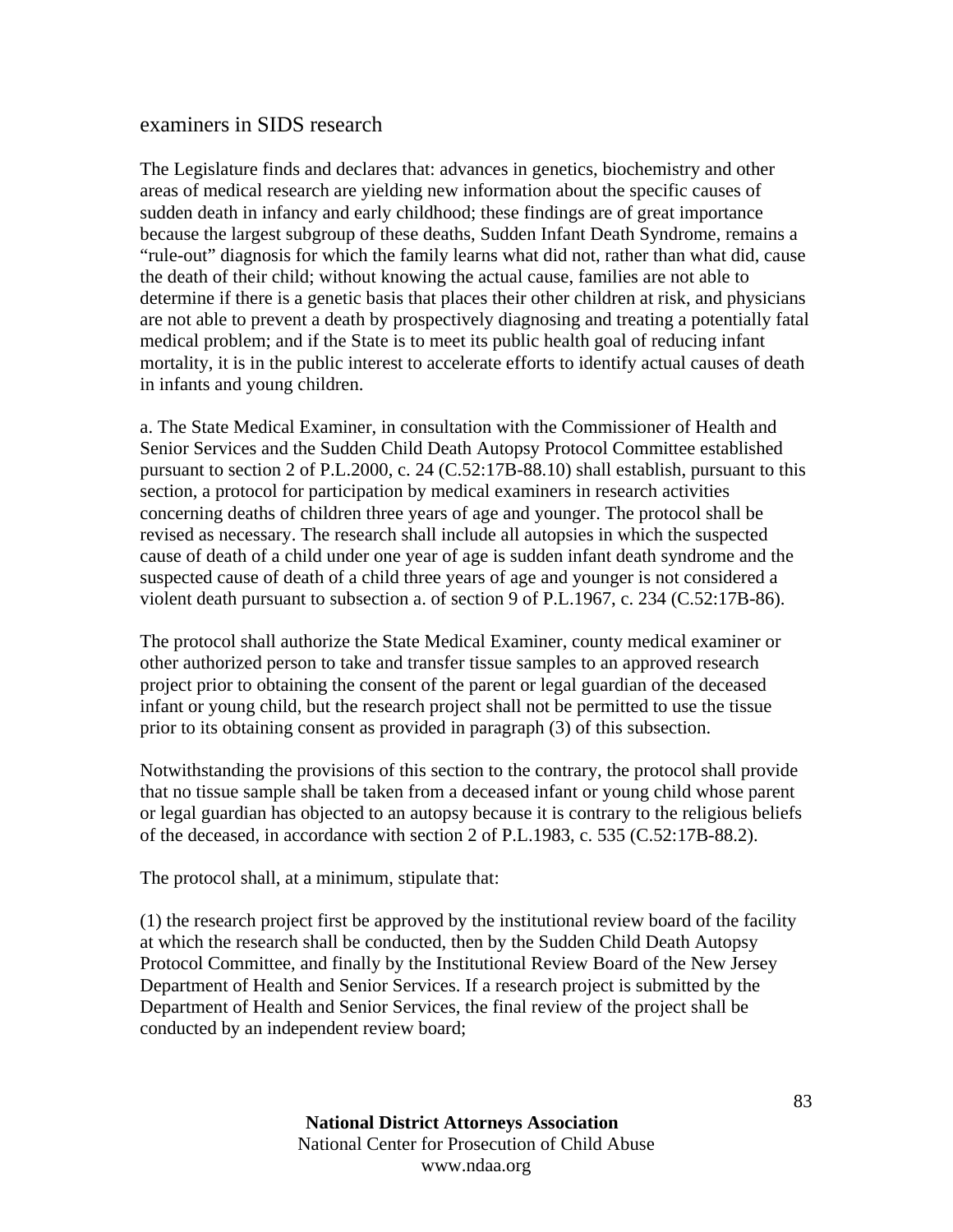(2) the research project delineate the information, other than the tissue sample, that will be required from the investigation of the death of the infant or young child;

(3) the research project develop a plan for the release by the State Medical Examiner or county medical examiner, as applicable, of a decedent's tissue, as well as obtaining written consent for the use of the tissue and other identifying information from the parent or legal guardian of the deceased infant or young child;

(4) the research project develop a plan for the disposal of a decedent's tissue in the event that the parent or guardian does not give consent for use of the tissue, and in cases in which consent is given, upon completion of the research. The plan shall incorporate accepted procedures for disposal of surgical biopsies and biohazardous materials, and shall include procedures to inform the parent or guardian and the Sudden Child Death Autopsy Protocol Committee of the disposal plan;

(5) the research project reimburse the State Medical Examiner, county medical examiner or other authorized person participating in the research for reasonable costs incurred in taking, storing and providing tissue samples for the project. The estimated costs subject to reimbursement shall be reviewed and approved by the State Medical Examiner;

(6) the research project provide the State Medical Examiner and the Sudden Child Death Autopsy Protocol Committee with periodic updates on the status of the project; and

(7) the Sudden Child Death Autopsy Protocol Committee may terminate a research project that is not in compliance with the research project as approved pursuant to this subsection.

b. Upon receiving notification from the research project that the research project has obtained written consent from the parent or legal guardian of the deceased infant or young child for the use of tissue samples and identifying information, the State Medical Examiner, county medical examiner or other authorized person, as applicable, shall provide the research project with copies of the autopsy reports and any reports generated by the State Medical Examiner or county medical examiner concerning the subject of the research.

c. The information and tissue samples provided by the State Medical Examiner, county medical examiner or other authorized person to the research project shall be used by the research project only for the purposes approved by the Sudden Child Death Autopsy Protocol Committee and as specified in the protocol, and shall not otherwise be divulged or made public so as to disclose the identity of any person to whom they relate. The information provided to the research project shall not be considered a public record pursuant to P.L.1963, c. 73 ([C.47:1A-1 et seq.\)](https://web2.westlaw.com/find/default.wl?tc=-1&docname=NJST47%3a1A-1&rp=%2ffind%2fdefault.wl&sv=Split&utid=%7b2E0FDB42-5D41-4729-9719-90980A00D476%7d&rs=WLW11.07&db=1000045&tf=-1&findtype=L&fn=_top&mt=WestlawGC&vr=2.0&pbc=3A7BE1DA&ordoc=16759717) or [P.L.2001, c. 404](https://web2.westlaw.com/find/default.wl?tc=-1&docname=UUID(I55B556DD58-5749A7BE1AA-C7408CE219A)&rp=%2ffind%2fdefault.wl&sv=Split&utid=%7b2E0FDB42-5D41-4729-9719-90980A00D476%7d&rs=WLW11.07&db=1077005&tf=-1&findtype=l&fn=_top&mt=WestlawGC&vr=2.0&pbc=3A7BE1DA&ordoc=16759717) ([C.47:1A-5](https://web2.westlaw.com/find/default.wl?tc=-1&docname=NJST47%3a1A-5&rp=%2ffind%2fdefault.wl&sv=Split&utid=%7b2E0FDB42-5D41-4729-9719-90980A00D476%7d&rs=WLW11.07&db=1000045&tf=-1&findtype=L&fn=_top&mt=WestlawGC&vr=2.0&pbc=3A7BE1DA&ordoc=16759717) et al.).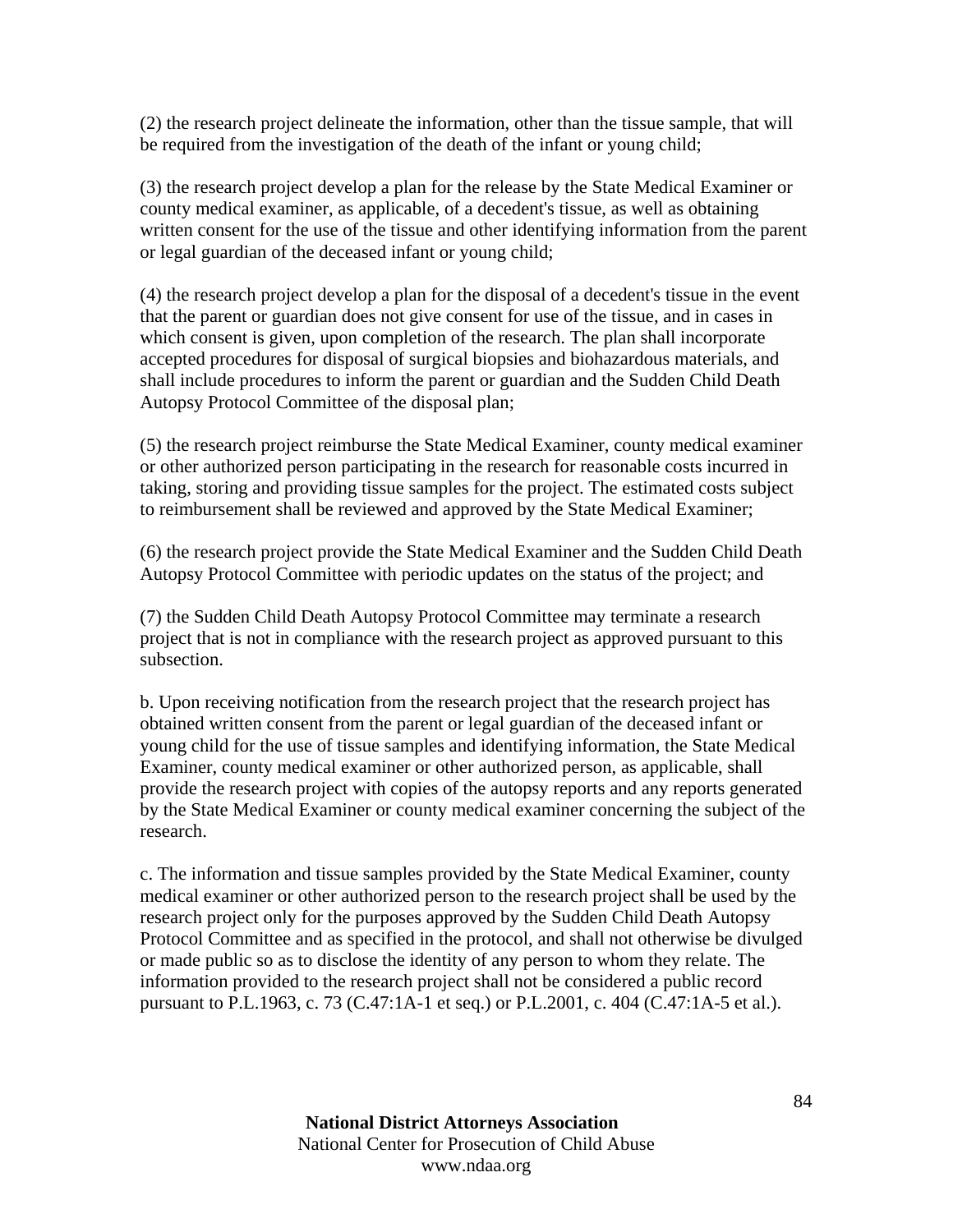d. The Sudden Child Death Autopsy Protocol Committee shall oversee the approved research projects.

e. The State Medical Examiner, county medical examiner, their employees and other persons authorized by the State Medical Examiner to provide tissue samples and identifying information to the research project, and the members of the Sudden Child Death Autopsy Protocol Committee shall not be liable for civil damages as the result of any actions or omissions performed in good faith and in accordance with the provisions of this act.

# NEW MEXICO

Lacks specific provisions for automatic autopsy of children fatalities.

*For general autopsy or death reporting requirements, see N.M. Stat. Ann. § 24- 12-4 (2011).* 

## NEW YORK

#### N.Y. PUB. HEALTH LAW § 4210 (2011). Cadavers; right to dissect

The right to dissect the body of a deceased person exists in the following cases:

1. In the cases prescribed by special statutes; or,

2. When the dissection is performed by or at the direction of (a) a coroner who is a physician licensed to practice medicine in this state, or (b) a coroner's physician, or (c) a medical examiner of a county, or is performed at the direction jointly of a coroner and coroner's physician, and is performed in the course of an investigation within the jurisdiction of the officer performing or directing the dissection, or is performed upon the written request of a district attorney, or sheriff, or the chief of a police department of a city or county, or the superintendent of state police.

The commissioner shall adopt regulations to establish standard autopsy protocols for any person under the age of one year who dies under circumstances in which death is not anticipated by medical history or the cause is unknown. Such regulations and autopsy protocols shall include but not be limited to (i) requirements for the performance of such autopsies, subject to the limitations provided for in [section forty-two hundred ten-c](https://web2.westlaw.com/find/default.wl?tc=-1&docname=NYPHS4210-C&rp=%2ffind%2fdefault.wl&sv=Split&utid=%7b2E0FDB42-5D41-4729-9719-90980A00D476%7d&rs=WLW11.07&db=1000121&tf=-1&findtype=L&fn=_top&mt=WestlawGC&vr=2.0&pbc=75490B11&ordoc=2696079) of this title, and (ii) delineation of specific, standardized methods for such autopsies. In developing and implementing such regulations and protocols, the commissioner shall consult with health professionals, families and other persons participating in the implementation of the sudden infant death syndrome program authorized pursuant to

#### **National District Attorneys Association**  National Center for Prosecution of Child Abuse www.ndaa.org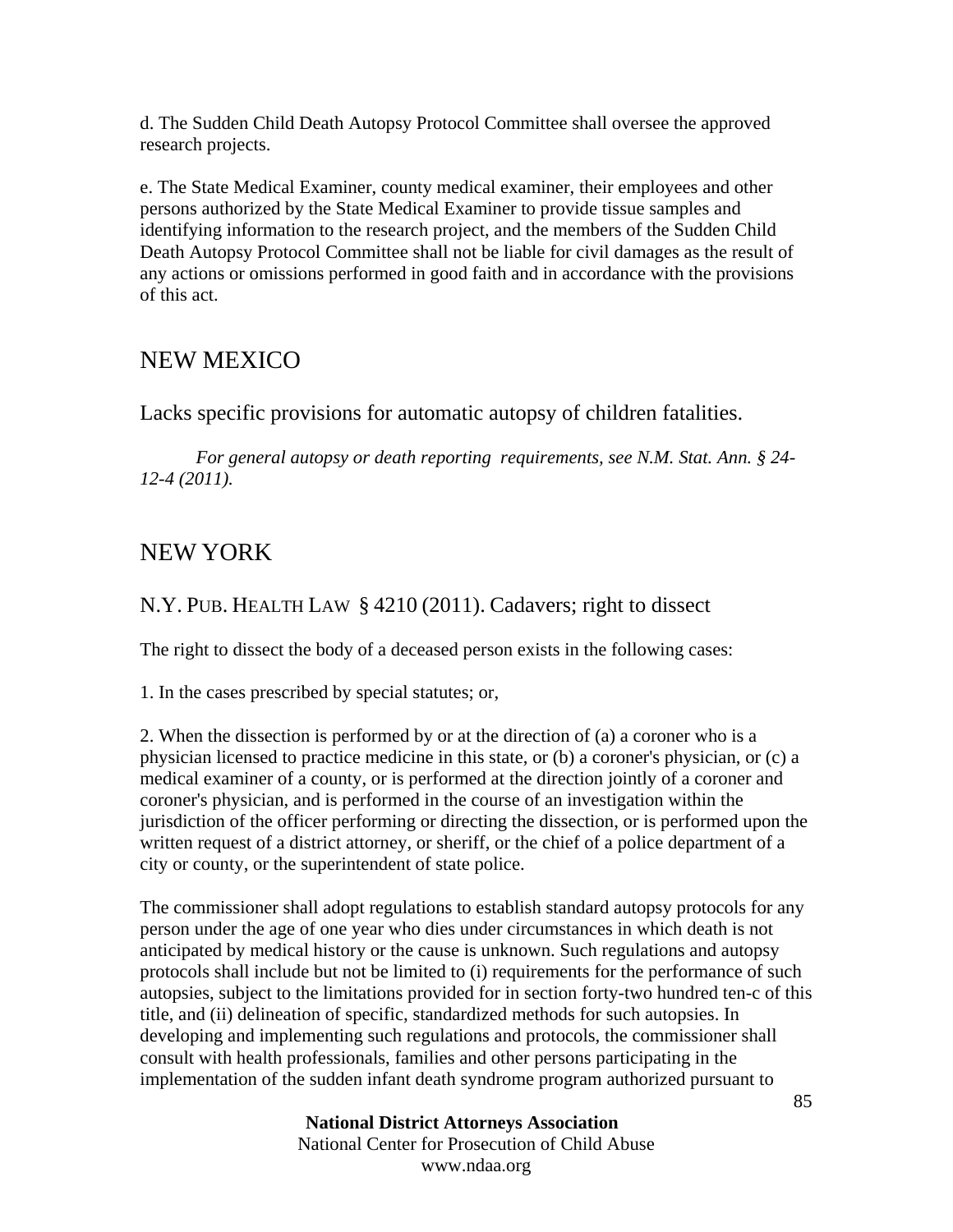[section twenty-five hundred-b](https://web2.westlaw.com/find/default.wl?tc=-1&docname=NYPHS2500-B&rp=%2ffind%2fdefault.wl&sv=Split&utid=%7b2E0FDB42-5D41-4729-9719-90980A00D476%7d&rs=WLW11.07&db=1000121&tf=-1&findtype=L&fn=_top&mt=WestlawGC&vr=2.0&pbc=75490B11&ordoc=2696079) of this chapter and at a minimum shall consult with an epidemiologist, a forensic pathologist, a pediatric pathologist, a medical examiner, a county coroner and a pediatrician with expertise in sudden infant death syndrome; or,

3. Whenever and so far as the husband, wife or next of kin of the deceased, being charged by law with the duty of burial, (a) may authorize dissection for the sole purpose of ascertaining the cause of death, or (b) may authorize dissection for any other purpose by written instrument which shall specify the purpose and extent of the dissection so authorized, and when a dissection is so authorized pursuant to this subdivision the person authorizing the dissection also may designate a physician licensed in any state or country to observe such dissection. If the deceased has upon his person an identification card indicating his opposition to the dissection or autopsy of his body no such dissection or autopsy shall be performed except as required by law; or,

4. Whenever any district attorney in this state, in the discharge of his official duties, shall deem it necessary, he may exhume, take possession of, and remove the body of a deceased person, or any portion thereof, and submit the same to a proper physical or chemical examination, or analysis, to ascertain the cause of death, and the same shall be made on the order of any justice of the supreme court of this state, or the county judge of the county in which such dead body shall be, which order shall be made on the application of the district attorney with or without notice to the relatives of the deceased person or to any person or corporation having the legal charge of such body, as the court may direct. Said district attorney shall have power to direct any police officer or peace officer, acting pursuant to his special duties, of this state, or to employ such person, or persons as he may deem necessary to assist him in exhuming, removing, obtaining possession of and examining physically or chemically such dead body or any portion thereof. The expense therefor shall be a county charge, to be paid by the county treasurer on the certificate of the district attorney.

# NORTH CAROLINA

Lacks specific provisions for automatic autopsy of children fatalities.

*For general autopsy or death reporting requirements, see N.C. Gen. Stat. Ann. § 130A-389 (2010).* 

# NORTH DAKOTA

N.D. CENT. CODE § 11-19.1-07 (2009). Reports of death--Death of minor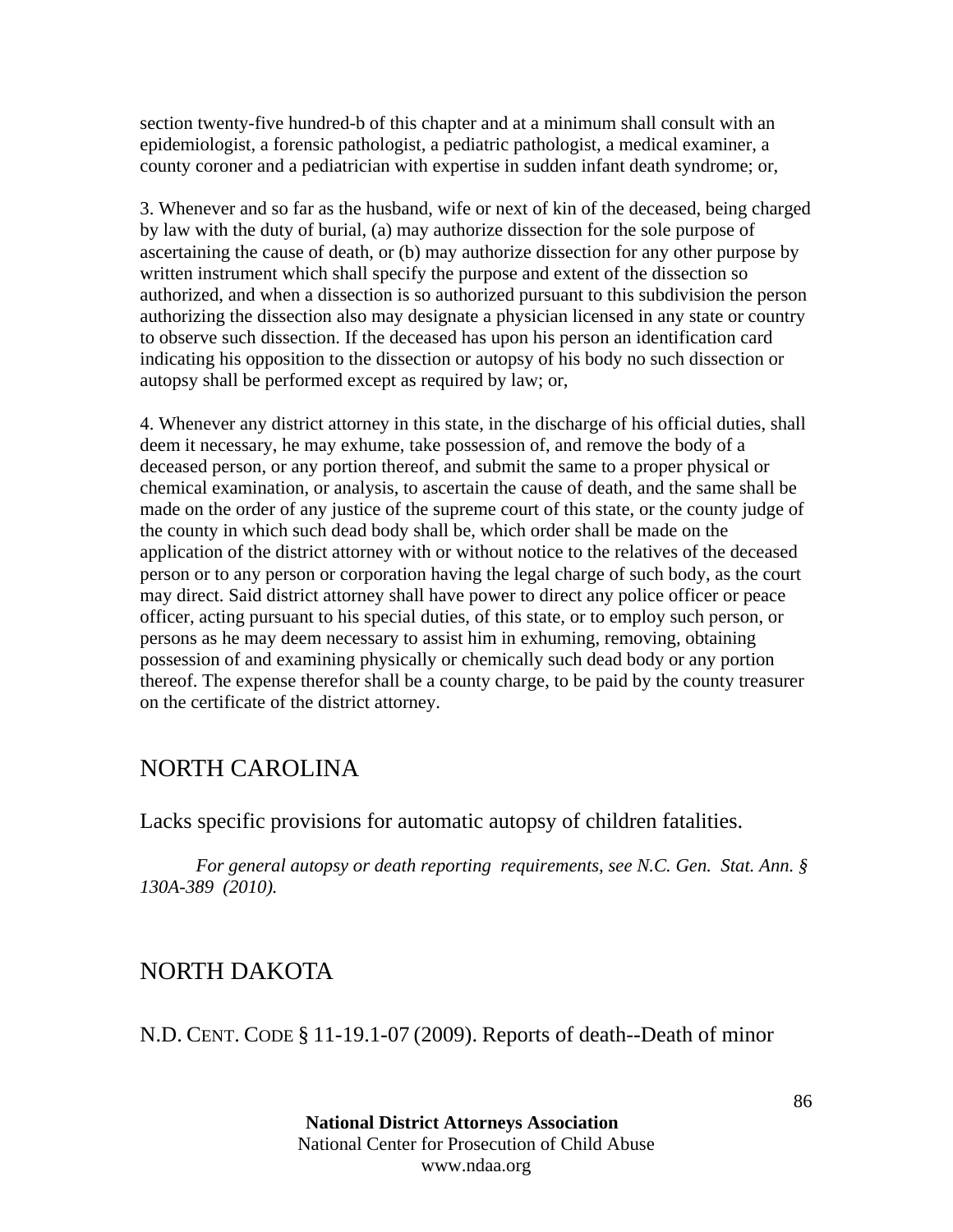1. Any person who discovers the deceased human body or acquires the first knowledge of the death of any individual, and any physician with knowledge that an individual died as a result of criminal or violent means, died suddenly when in apparent good health in a suspicious or unusual manner, or died as the result of any other reportable circumstance, shall notify immediately the office of coroner or any law enforcement officer of the known facts concerning the time, place, manner, and circumstances of that death, and any other information that may be required pursuant to this chapter. Any person who violates this section is guilty of a class B misdemeanor.

2. Any person who discovers the deceased human body or acquires the first knowledge of the death of any minor who has received or is eligible to receive a birth record, when the minor died suddenly when in apparent good health, shall notify immediately law enforcement or the office of coroner of the known facts concerning the time, place, manner, and circumstances of the death. The death of a minor must be reported to the department of human services as provided under chapter 50-25.1. The coroner shall take custody of the body and immediately consult with a law enforcement agency. The law enforcement agency shall investigate the death and notify the state's attorney of the findings. The coroner shall notify the state forensic examiner of each such death, and shall provide the state forensic examiner the information concerning the death as the state forensic examiner requires. The coroner or the assistant or deputy coroner shall notify the parent or guardian of a child under the age of one year of the right to the performance of an autopsy, at state expense, as provided by this chapter.

### N.D. CENT. CODE § 11-19.1-11 (2009). Autopsies--Notice of results

1. The coroner or the coroner's medical deputy, if the coroner deems it necessary, may take custody of the deceased human body for the purpose of autopsy. When the coroner does not deem an autopsy necessary, the sheriff or state's attorney may direct an autopsy be performed.

2. The autopsy must be performed by the state forensic examiner or by the state forensic examiner's authorized pathologist at a facility approved by the state forensic examiner.

3. Upon the death of a minor whose cause of death is suspected by the minor's parent or guardian or the coroner or the coroner's medical deputy to have been the sudden infant death syndrome, the coroner or the coroner's medical deputy, after consultation with the parent or guardian, shall take custody of the body and shall arrange for the performance of the autopsy by the state forensic examiner or a pathologist designated by the state forensic examiner, unless the county coroner, sheriff, state's attorney, and the parent or guardian all agree that an autopsy is unnecessary. The parents or guardian and the state health officer must be promptly notified of the results of that autopsy.

4. A report of death, an autopsy report, and any working papers, notes, images, pictures, photographs, or recordings in any form are confidential but the coroner may use or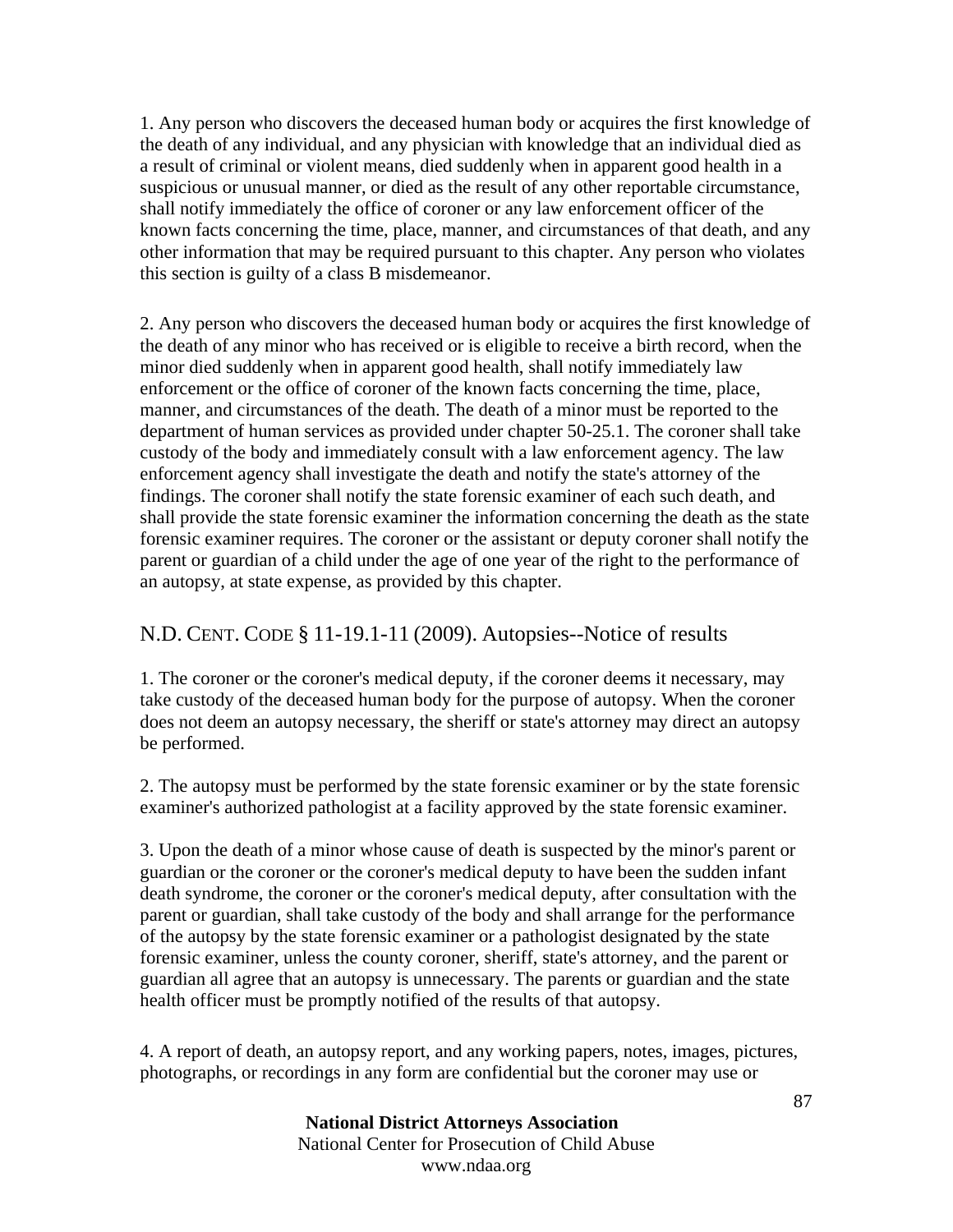disclose these materials for purposes of an investigation, inquest, or prosecution. The coroner may disclose a copy of the report of death in accordance with the authority of the state forensic examiner under [section 23-01-05.5](https://web2.westlaw.com/find/default.wl?tc=-1&docname=NDST23-01-05.5&rp=%2ffind%2fdefault.wl&sv=Split&utid=%7b2E0FDB42-5D41-4729-9719-90980A00D476%7d&rs=WLW11.07&db=1002016&tf=-1&findtype=L&fn=_top&mt=WestlawGC&vr=2.0&pbc=E57CED6A&ordoc=8991099) and may disclose an autopsy photograph or other visual image or video or audio recording subject to limitations in [section 44-04-18.18](https://web2.westlaw.com/find/default.wl?tc=-1&docname=NDST44-04-18.18&rp=%2ffind%2fdefault.wl&sv=Split&utid=%7b2E0FDB42-5D41-4729-9719-90980A00D476%7d&rs=WLW11.07&db=1002016&tf=-1&findtype=L&fn=_top&mt=WestlawGC&vr=2.0&pbc=E57CED6A&ordoc=8991099). The coroner shall disclose a copy of the autopsy report to the state forensic examiner.

## OHIO

OHIO REV. CODE ANN. § 313.12 (2011). Notification of coroner in case of death by violence, casualty, suicide, or suspicious or unusual manner

(A) When any person dies as a result of criminal or other violent means, by casualty, by suicide, or in any suspicious or unusual manner, when any person, including a child under two years of age, dies suddenly when in apparent good health, or when any mentally retarded person or developmentally disabled person dies regardless of the circumstances, the physician called in attendance, or any member of an ambulance service, emergency squad, or law enforcement agency who obtains knowledge thereof arising from the person's duties, shall immediately notify the office of the coroner of the known facts concerning the time, place, manner, and circumstances of the death, and any other information that is required pursuant to [sections 313.01](https://web2.westlaw.com/find/default.wl?tc=-1&docname=OHSTS313.01&rp=%2ffind%2fdefault.wl&sv=Split&utid=%7b2E0FDB42-5D41-4729-9719-90980A00D476%7d&rs=WLW11.07&db=1000279&tf=-1&findtype=L&fn=_top&mt=WestlawGC&vr=2.0&pbc=BEDF341E&ordoc=11321102) to [313.22 of the Revised](https://web2.westlaw.com/find/default.wl?tc=-1&docname=OHSTS313.22&rp=%2ffind%2fdefault.wl&sv=Split&utid=%7b2E0FDB42-5D41-4729-9719-90980A00D476%7d&rs=WLW11.07&db=1000279&tf=-1&findtype=L&fn=_top&mt=WestlawGC&vr=2.0&pbc=BEDF341E&ordoc=11321102)  [Code](https://web2.westlaw.com/find/default.wl?tc=-1&docname=OHSTS313.22&rp=%2ffind%2fdefault.wl&sv=Split&utid=%7b2E0FDB42-5D41-4729-9719-90980A00D476%7d&rs=WLW11.07&db=1000279&tf=-1&findtype=L&fn=_top&mt=WestlawGC&vr=2.0&pbc=BEDF341E&ordoc=11321102). In such cases, if a request is made for cremation, the funeral director called in attendance shall immediately notify the coroner.

(B) As used in this section, "mentally retarded person' ' and "developmentally disabled person" have the same meanings as in [section 5123.01 of the Revised Code](https://web2.westlaw.com/find/default.wl?tc=-1&docname=OHSTS5123.01&rp=%2ffind%2fdefault.wl&sv=Split&utid=%7b2E0FDB42-5D41-4729-9719-90980A00D476%7d&rs=WLW11.07&db=1000279&tf=-1&findtype=L&fn=_top&mt=WestlawGC&vr=2.0&pbc=BEDF341E&ordoc=11321102).

### OHIO REV. CODE ANN. § 313.121 (2011). Autopsy of child under two years of age dying suddenly when in apparent good health

(A) As used in this section, "parent" means either parent, except that if one parent has been designated the residential parent and legal custodian of the child, "parent" means the designated residential parent and legal custodian, and if a person other than a parent is the child's legal guardian, "parent" means the legal guardian.

(B) If a child under two years of age dies suddenly when in apparent good health, the death shall be reported immediately to the coroner of the county in which the death occurred, as required by [section 313.12 of the Revised Code.](https://web2.westlaw.com/find/default.wl?tc=-1&docname=OHSTS313.12&rp=%2ffind%2fdefault.wl&sv=Split&utid=%7b2E0FDB42-5D41-4729-9719-90980A00D476%7d&rs=WLW11.07&db=1000279&tf=-1&findtype=L&fn=_top&mt=WestlawGC&vr=2.0&pbc=52A4F546&ordoc=11321103) Except as provided in division (C) of this section, the coroner or deputy coroner shall perform an autopsy on the child. The autopsy shall be performed in accordance with public health council rules adopted under [section 313.122 of the Revised Code.](https://web2.westlaw.com/find/default.wl?tc=-1&docname=OHSTS313.122&rp=%2ffind%2fdefault.wl&sv=Split&utid=%7b2E0FDB42-5D41-4729-9719-90980A00D476%7d&rs=WLW11.07&db=1000279&tf=-1&findtype=L&fn=_top&mt=WestlawGC&vr=2.0&pbc=52A4F546&ordoc=11321103) The coroner or deputy coroner may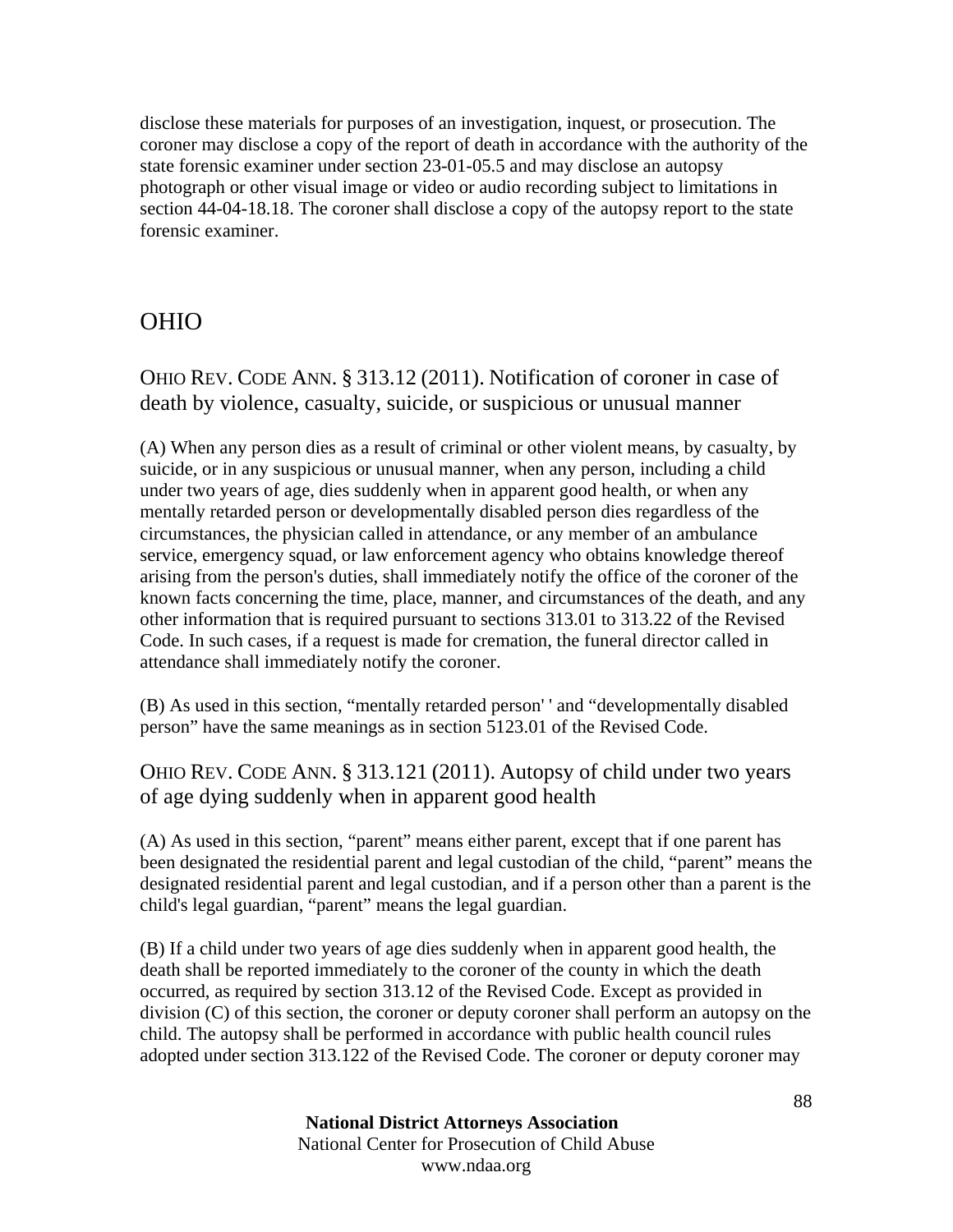perform research procedures and tests when performing the autopsy.

(C) A coroner or deputy coroner is not required to perform an autopsy if the coroner of the county in which the death occurred or a court with jurisdiction over the deceased body determines under [section 313.131 of the Revised Code](https://web2.westlaw.com/find/default.wl?tc=-1&docname=OHSTS313.131&rp=%2ffind%2fdefault.wl&sv=Split&utid=%7b2E0FDB42-5D41-4729-9719-90980A00D476%7d&rs=WLW11.07&db=1000279&tf=-1&findtype=L&fn=_top&mt=WestlawGC&vr=2.0&pbc=52A4F546&ordoc=11321103) that an autopsy is contrary to the religious beliefs of the child. If the coroner or the court makes such a determination, the coroner shall notify the health district or department of health with jurisdiction in the area in which the child's parent resides. For purposes of this division, the religious beliefs of the parents of a child shall be considered to be the religious beliefs of the child.

(D) If the child's parent makes a written or verbal request for the preliminary results of the autopsy after the results are available, the coroner, or a person designated by him, shall give the parent an oral statement of the preliminary results.

The coroner, within a reasonable time after the final results of the autopsy are reported, shall send written notice of the results to the state department of health, the health district or department with jurisdiction in the area in which the child's parent resides, and, upon the request of a parent of the child, to the child's attending physician. Upon the written request of a parent of the child and the payment of the transcript fee required by [section](https://web2.westlaw.com/find/default.wl?tc=-1&docname=OHSTS313.10&rp=%2ffind%2fdefault.wl&sv=Split&utid=%7b2E0FDB42-5D41-4729-9719-90980A00D476%7d&rs=WLW11.07&db=1000279&tf=-1&findtype=L&fn=_top&mt=WestlawGC&vr=2.0&pbc=52A4F546&ordoc=11321103)  [313.10 of the Revised Code,](https://web2.westlaw.com/find/default.wl?tc=-1&docname=OHSTS313.10&rp=%2ffind%2fdefault.wl&sv=Split&utid=%7b2E0FDB42-5D41-4729-9719-90980A00D476%7d&rs=WLW11.07&db=1000279&tf=-1&findtype=L&fn=_top&mt=WestlawGC&vr=2.0&pbc=52A4F546&ordoc=11321103) the coroner shall send written notice of the final results to that parent. The notice sent to the state department of health shall include all of the information specified by rule of the public health council adopted under [section 313.122](https://web2.westlaw.com/find/default.wl?tc=-1&docname=OHSTS313.122&rp=%2ffind%2fdefault.wl&sv=Split&utid=%7b2E0FDB42-5D41-4729-9719-90980A00D476%7d&rs=WLW11.07&db=1000279&tf=-1&findtype=L&fn=_top&mt=WestlawGC&vr=2.0&pbc=52A4F546&ordoc=11321103)  [of the Revised Code.](https://web2.westlaw.com/find/default.wl?tc=-1&docname=OHSTS313.122&rp=%2ffind%2fdefault.wl&sv=Split&utid=%7b2E0FDB42-5D41-4729-9719-90980A00D476%7d&rs=WLW11.07&db=1000279&tf=-1&findtype=L&fn=_top&mt=WestlawGC&vr=2.0&pbc=52A4F546&ordoc=11321103)

(E) On the occurrence of any of the following, the health district or department with jurisdiction in the area in which the child's parent resides shall offer the parent any counseling or other supportive services it has available:

(1) When it learns through any source that an autopsy is being performed on a child under two years of age who died suddenly when in apparent good health;

(2) When it receives notice that the final result of an autopsy performed pursuant to this section concluded that the child died of sudden infant death syndrome;

(3) When it is notified by the coroner that, pursuant to division (C) of this section, an autopsy was not performed.

(F) When a health district or department receives notice that the final result of an autopsy performed pursuant to this section concluded that the child died of sudden infant death syndrome or that, pursuant to division (C) of this section, an autopsy was not performed but sudden infant death syndrome may have been the cause of death, it shall offer the child's parent information about sudden infant death syndrome. The state department of health shall ensure that current information on sudden infant death syndrome is available for distribution by health districts and departments.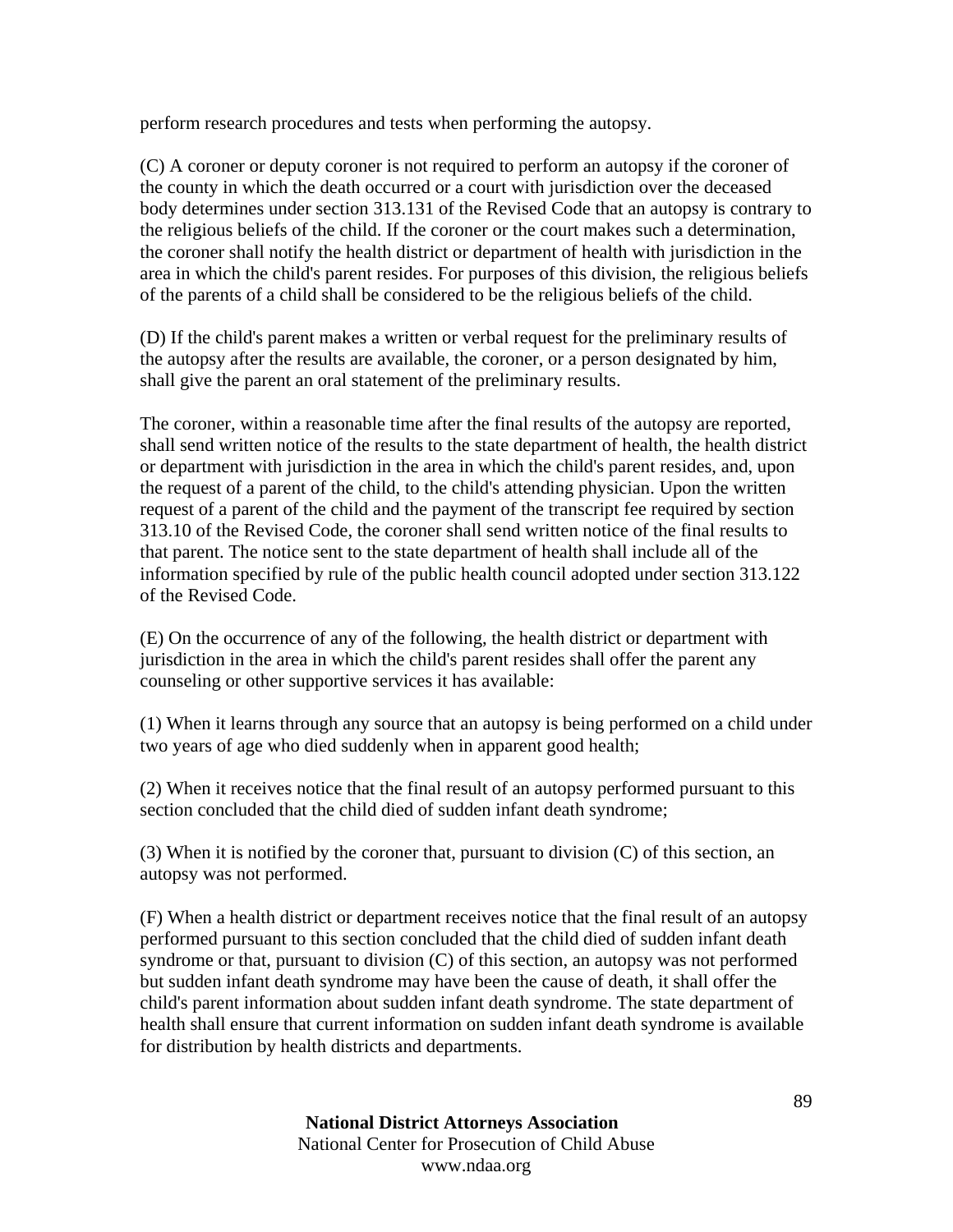# OKLAHOMA

OKLA. STAT. ANN. TIT. 10, § 1150.2 (2011). Child Death Review Board-- Creation--Powers and duties--Meetings and discussions--Annual report

A. There is hereby re-created until July 1, 2012, in accordance with the Oklahoma Sunset Law, [\[FN1\]](#page-0-0) the Child Death Review Board within the Oklahoma Commission on Children and Youth. The Board shall have the power and duty to:

1. Conduct case reviews of deaths and near deaths of children in this state;

2. Develop accurate statistical information and identification of deaths of children due to abuse and neglect;

3. Improve the ability to provide protective services to the surviving siblings of a child or children who die of abuse or neglect and who may be living in a dangerous environment;

4. Improve policies, procedures and practices within the agencies that serve children, including the child protection system;

5. Enter into agreements with local teams established by the Child Death Review Board to carry out such duties and responsibilities as the Child Death Review Board shall designate, including reviewing cases assigned by the Board in the geographical area for that local team. The Oklahoma Commission on Children and Youth, with the advice of the Child Death Review Board, shall promulgate rules as necessary for the implementation and administration of the provisions of this paragraph; and

6. Enter into agreements with other state, local, or private entities as necessary to carry out the duties of the Child Death Review Board including, but not limited to, conducting joint reviews with the Domestic Violence Fatality Review Board on domestic violence cases involving child death or child near-death incidents.

B. In carrying out its duties and responsibilities the Board shall:

1. Establish criteria for cases involving the death or near death of a child subject to specific, in-depth review by the Board. As used in this section, the term "near death" means a child is in serious or critical condition, as certified by a physician, as a result of abuse or neglect;

2. Conduct a specific case review of those cases where the cause of death or near death is or may be related to abuse or neglect of a child;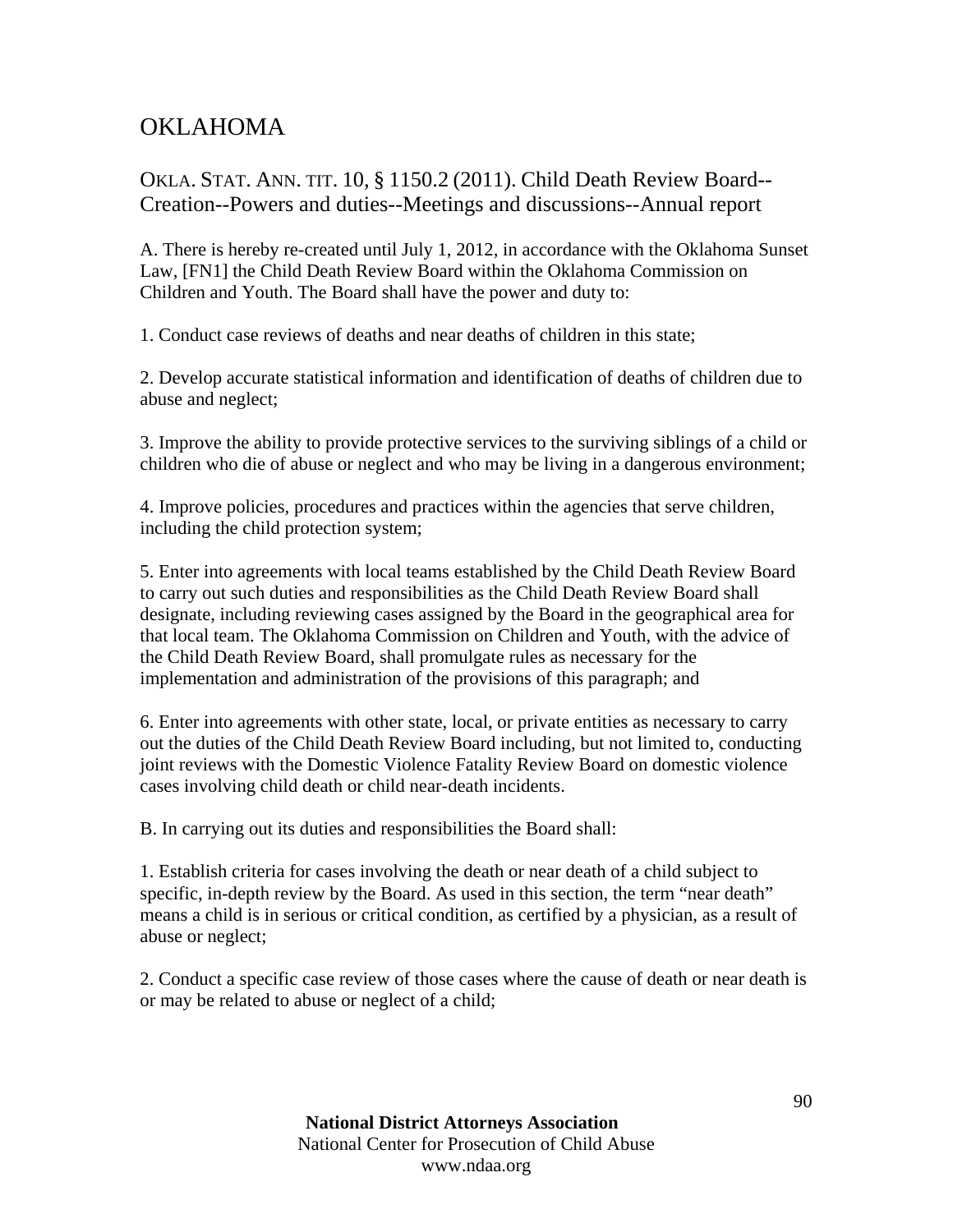3. Establish and maintain statistical information related to the deaths and near deaths of children including, but not limited to, demographic and medical diagnostic information;

4. Establish procedures for obtaining initial information regarding near deaths of children from the Department of Human Services and law enforcement agencies;

5. Review the policies, practices, and procedures of the child protection system and make specific recommendations to the entities comprising the child protection system for actions necessary for the improvement of the system;

6. Review the extent to which the state child protection system is coordinated with foster care and adoption programs and evaluate whether the state is efficiently discharging its child protection responsibilities under the federal Child Abuse Prevention and Treatment Act [\[FN2\]](#page-0-0) state plan;

7. As necessary and appropriate, for the protection of the siblings of a child who dies and whose siblings are deemed to be living in a dangerous environment, refer specific cases to the Department of Human Services or the appropriate district attorney for further investigation;

8. Request and obtain a copy of all records and reports pertaining to a child whose case is under review including, but not limited to:

- a. the report of the medical examiner,
- b. hospital records,
- c. school records,
- d. court records,
- e. prosecutorial records,

f. local, state, and federal law enforcement records including, but not limited to, the Oklahoma State Bureau of Investigation (OSBI),

- g. fire department records,
- h. State Department of Health records, including birth certificate records,
- i. medical and dental records,

j. Department of Mental Health and Substance Abuse Services and other mental health records,

> **National District Attorneys Association**  National Center for Prosecution of Child Abuse www.ndaa.org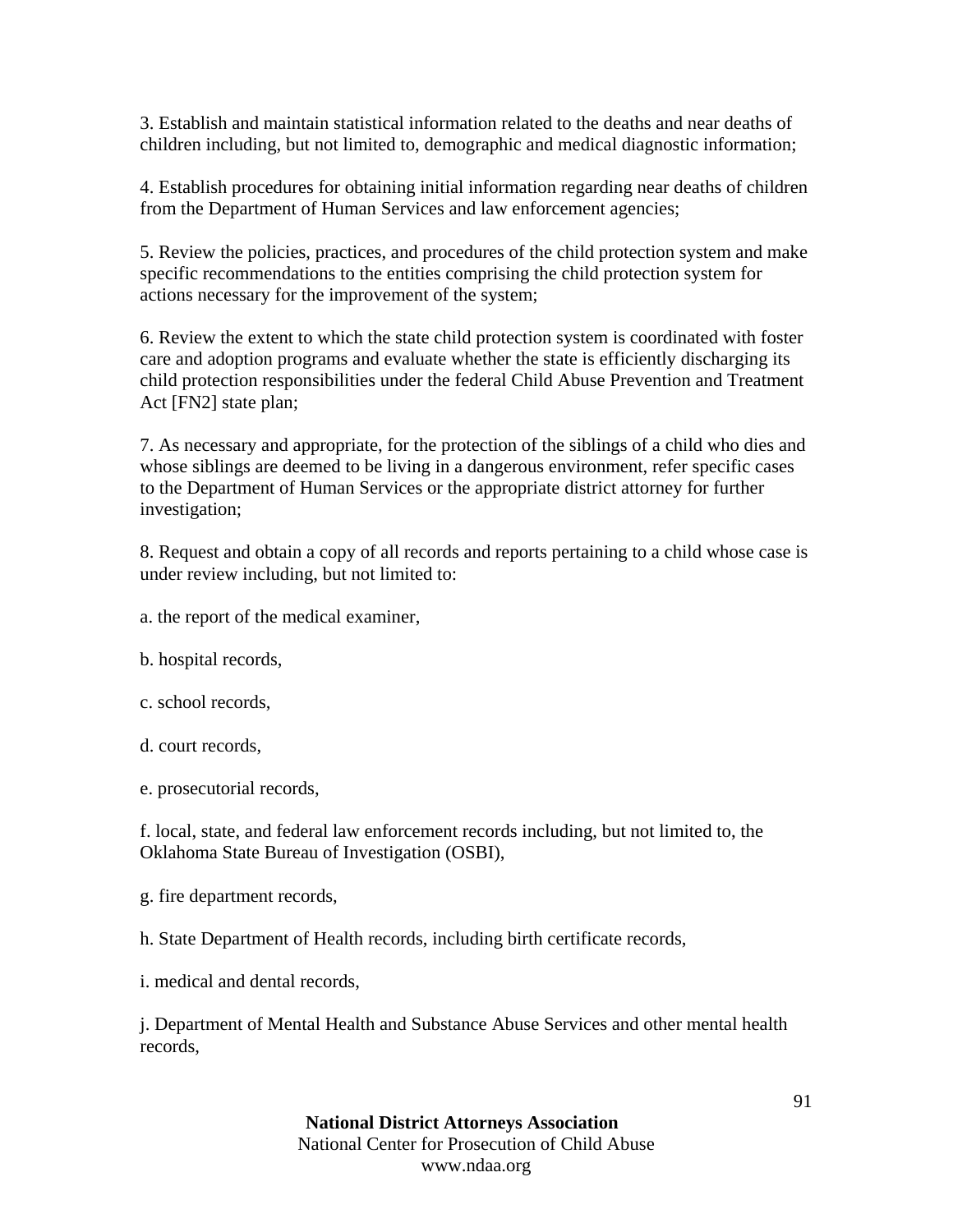k. emergency medical service records,

l. files of the Department of Human Services, and

m. records in the possession of the Domestic Violence Fatality Review Board when conducting a joint review pursuant to paragraph 6 of subsection A of this section.

Confidential information provided to the Board shall be maintained by the Board in a confidential manner as otherwise required by state and federal law. Any person damaged by disclosure of such confidential information by the Board, its local boards or their members, not authorized by law, may maintain an action for damages, costs and attorney fees;

9. Maintain all confidential information, documents and records in possession of the Board as confidential and not subject to subpoena or discovery in any civil or criminal proceedings; provided, however, information, documents and records otherwise available from other sources shall not be exempt from subpoena or discovery through those sources solely because such information, documents and records were presented to or reviewed by the Board;

10. Conduct reviews of specific cases of deaths and near deaths of children and request the preparation of additional information and reports as determined to be necessary by the Board including, but not limited to, clinical summaries from treating physicians, chronologies of contact, and second opinion autopsies;

11. Report, if recommended by a majority vote of the Board, to the President Pro Tempore of the Senate and the Speaker of the House of Representatives any gross neglect of duty by any state officer or state employee, or any problem within the child protective services system discovered by the Board while performing its duties;

12. Recommend, when appropriate, amendment of the cause or manner of death listed on the death certificate; and

13. Subject to the approval of the Oklahoma Commission on Children and Youth, exercise all incidental powers necessary and proper for the implementation and administration of the Child Death Review Board Act.

C. The review and discussion of individual cases of death or near death of a child shall be conducted in executive session and in compliance with the confidentiality requirements of [Section 7005-1.2](https://web2.westlaw.com/find/default.wl?tc=-1&docname=OKSTT10S7005-1.2&rp=%2ffind%2fdefault.wl&sv=Split&utid=%7b2E0FDB42-5D41-4729-9719-90980A00D476%7d&rs=WLW11.07&db=1000165&tf=-1&findtype=L&fn=_top&mt=WestlawGC&vr=2.0&pbc=5D51177F&ordoc=4110711) of this title. All other business shall be conducted in accordance with the provisions of the Oklahoma Open Meeting Act. [FN3] All discussions of individual cases and any writings produced by or created for the Board in the course of its remedial measure and recommended by the Board, as the result of a review of an individual case of the death or near death of a child, shall be privileged and shall not be admissible in evidence in any proceeding. The Board shall periodically conduct meetings to discuss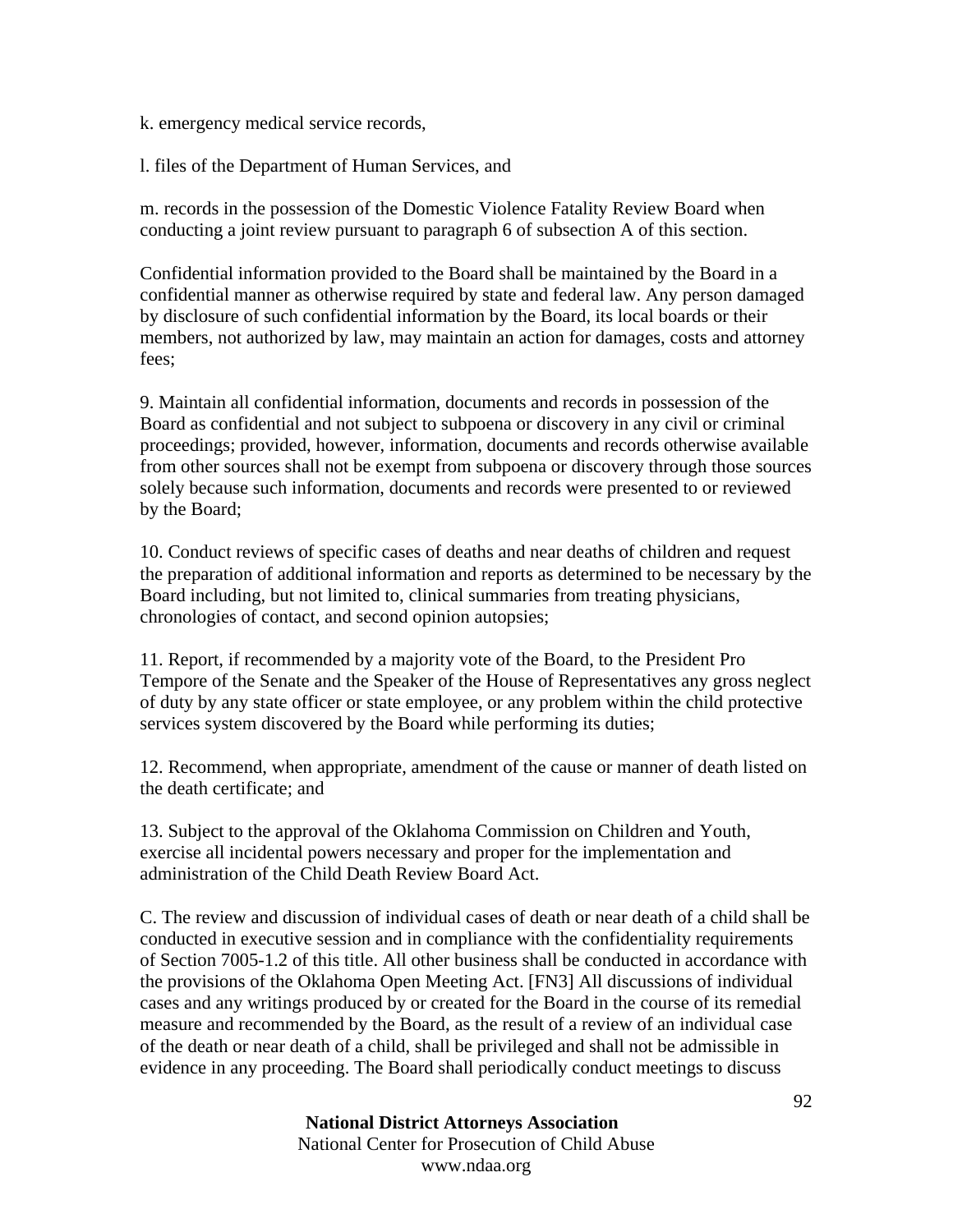organization and business matters and any actions or recommendations aimed at improvement of the child protection system which shall be subject to the Oklahoma Open Meeting Act. Part of any meeting of the Board may be specifically designated as a business meeting of the Board subject to the Oklahoma Open Meeting Act.

D. 1. The Board shall submit an annual statistical report on the incidence and causes of death and near death of children in this state for which the Board has completed its review during the past calendar year, including its recommendations, to the Oklahoma Commission on Children and Youth on or before May 1 of each year. The Board shall also prepare and make available to the public, on an annual basis, a report containing a summary of the activities of the Board relating to the review of deaths and near deaths of children, the extent to which the state child protection system is coordinated with foster care and adoption programs, and an evaluation of whether the state is efficiently discharging its child protection responsibilities. The report shall be completed no later than December 31 of each year.

2. The Oklahoma Commission on Children and Youth shall review the report of the Board and, as appropriate, incorporate the findings and recommendations into the annual Commission report and the State Plan for Services to Children and Youth.

## OREGON

### OR. REV. STAT. § 418.785 (2011). Child Fatality Review Teams

(1) Each county multidisciplinary child abuse team shall establish a child fatality review team to conduct child fatality reviews. The purpose of the review process is to help prevent severe and fatal child abuse and neglect by:

(a) Identifying local and state issues related to preventable child fatalities; and

(b) Promoting implementation of recommendations at the county level.

(2) In establishing the review process and carrying out reviews, the child fatality review team shall be assisted by the county medical examiner or county health officer as well as other professionals who are specially trained in areas relevant to the purpose of the team.

(3) The categories of fatalities reviewed by the child fatality review team include:

(a) Child fatalities in which child abuse or neglect may have occurred at any time prior to death or may have been a factor in the fatality;

(b) Any category established by the county multidisciplinary child abuse team;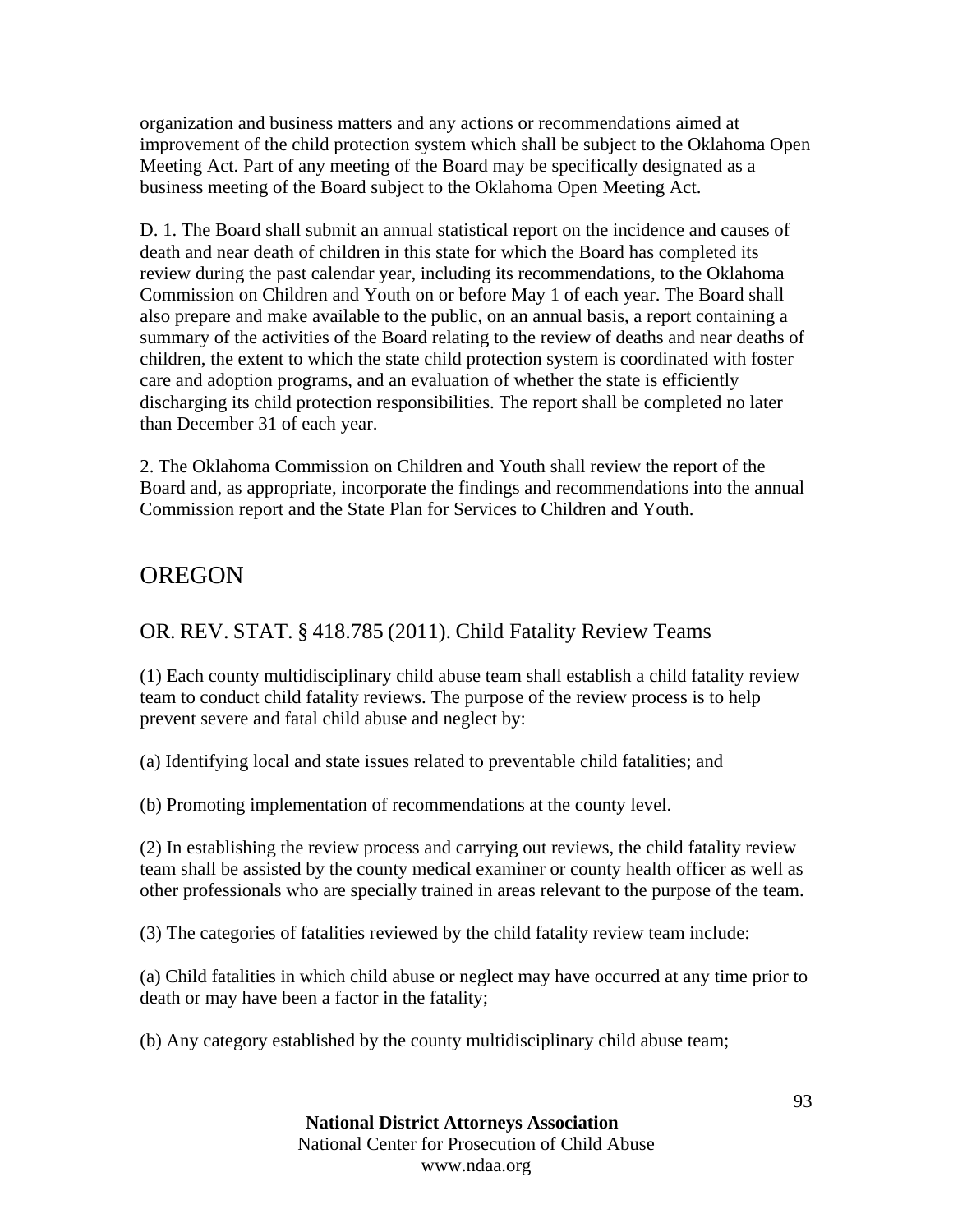(c) All child fatalities where the child is less than 18 years of age and there is an autopsy performed by the medical examiner; and

(d) Any specific cases recommended for local review by the statewide interdisciplinary team established under [ORS 418.748](http://web2.westlaw.com/find/default.wl?tc=-1&docname=ORSTS418.748&rp=%2ffind%2fdefault.wl&sv=Split&utid=1&rs=WLW11.07&db=1000534&tf=-1&findtype=L&fn=_top&mt=LawSchoolPractitioner&vr=2.0&pbc=2901B8D5&ordoc=16915461).

(4) A child fatality review team shall develop a written protocol for review of child fatalities. The protocol shall be designed to facilitate communication and the exchange of information between persons who perform autopsies and those professionals and agencies concerned with the prevention, investigation and treatment of child abuse and neglect.

(5) Within the guidelines, and in a format, established by the statewide interdisciplinary team established under [ORS 418.748](http://web2.westlaw.com/find/default.wl?tc=-1&docname=ORSTS418.748&rp=%2ffind%2fdefault.wl&sv=Split&utid=1&rs=WLW11.07&db=1000534&tf=-1&findtype=L&fn=_top&mt=LawSchoolPractitioner&vr=2.0&pbc=2901B8D5&ordoc=16915461), the child fatality review team shall provide the statewide interdisciplinary team with information regarding the categories of child fatalities described under subsection (3) of this section.

(6) Upon the conclusion of a criminal case involving a child fatality, or upon the conclusion of a direct appeal if one is taken, the district attorney may submit a letter to the Governor and the Director of Human Services outlining recommendations for the systemic improvement of child abuse investigations.

# PENNSYLVANIA

11 PA. CONS. STAT. ANN. § 2150.6 (2011). Powers and duties of local public health child death review teams

**(a) Review.--**A local public health child death review team shall review all deaths of children and may review the following information:

(1) Coroner's reports or postmortem examination records.

(2) Death certificates and birth certificates.

(3) Law enforcement records and interviews with law enforcement officials as long as the release of such records will not jeopardize an ongoing criminal investigation or proceeding.

(4) Medical records from hospitals and other health care providers.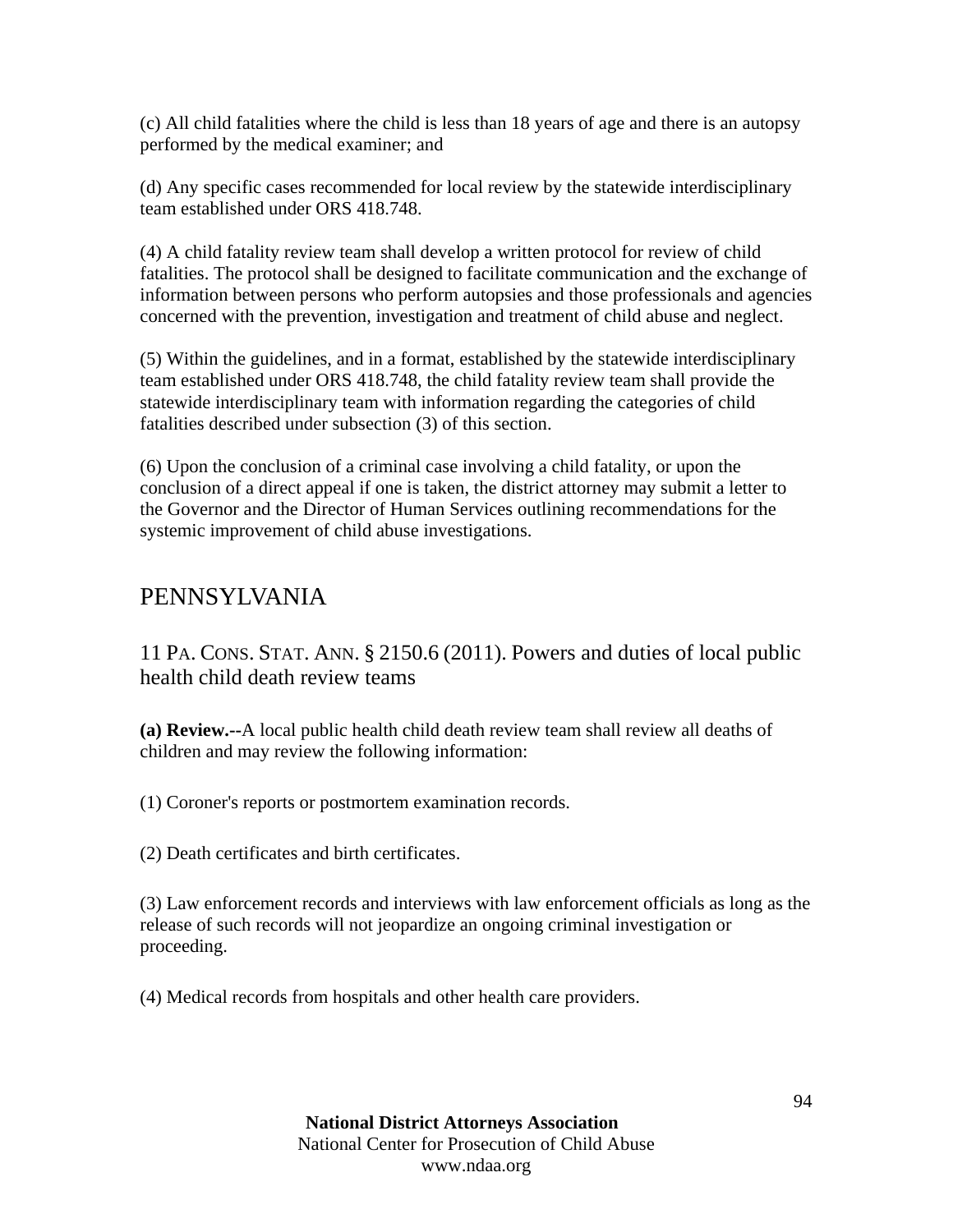(5) Information and reports made available by the county children and youth agency in accordance with 23 Pa.C.S. Ch. 63 (relating to child protective services).

(6) Information made available by firefighters or emergency services personnel.

(7) Reports and records made available by the court to the extent permitted by law or court rule.

(8) Reports to animal control.

(9) EMS records.

(10) Traffic fatality reports.

(11) Any other records necessary to conduct the review.

**(b) Data collection.--**The local public health child death review team shall utilize the child death review data collection system to report its findings in accordance with protocols established by the State public health child death review team. The name and home address of the deceased child shall not be reported to the child death review data collection system.

**(c) Reports.--**A local public health child death review team shall submit annual reports on deaths reviewed to the State public health child death review team. The report shall include the following:

(1) Identification of factors which cause a risk for injury and death, including modifiable risk factors.

(2) Recommendations regarding the following:

(i) The improvement of health and safety policies in this Commonwealth.

(ii) The coordination of services and investigations by child welfare agencies, medical officials, law enforcement and other agencies.

(3) Any other information required by the department.

**(d) Recommendations.--**A local public health child death review team shall make recommendations to local agencies relating to the procedures and other actions to reduce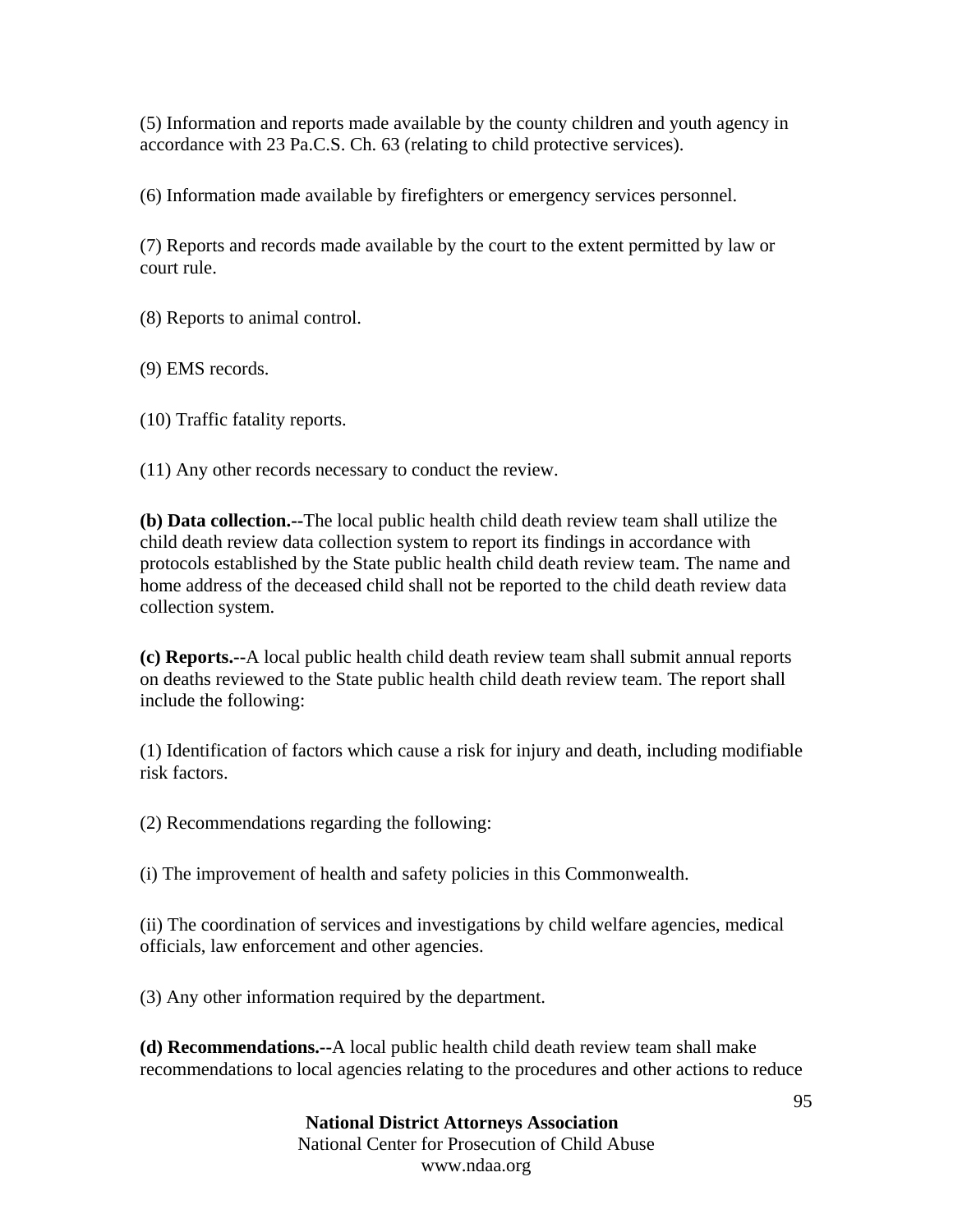injury and death of children.

#### 16 PA. CONS. STAT. ANN. § 1237 (2011). Coroner's investigations

(a) The coroner having a view of the body shall investigate the facts and circumstances concerning deaths which appear to have happened within the county, regardless where the cause thereof may have occurred, for the purpose of determining whether or not an autopsy should be conducted or an inquest thereof should be had, in the following cases:

(1) sudden deaths not caused by readily recognizable disease, or wherein the cause of death cannot be properly certified by a physician on the basis of prior (recent) medical attendance;

(2) deaths occurring under suspicious circumstances, including those where alcohol, drugs or other toxic substances may have had a direct bearing on the outcome;

(3) deaths occurring as a result of violence or trauma, whether apparently homicidal, suicidal or accidental (including, but not limited to, those due to mechanical, thermal, chemical, electrical or radiational injury, drowning, cave-ins and subsidences);

(4) any death in which trauma, chemical injury, drug overdose or reaction to drugs or medication or medical treatment was a primary or secondary, direct or indirect, contributory, aggravating or precipitating cause of death;

(5) operative and peri-operative deaths in which the death is not readily explainable on the basis of prior disease;

(6) any death wherein the body is unidentified or unclaimed;

(7) deaths known or suspected as due to contagious disease and constituting a public hazard;

(8) deaths occurring in prison or a penal institution or while in the custody of the police;

(9) deaths of persons whose bodies are to be cremated, buried at sea or otherwise disposed of so as to be thereafter unavailable for examination;

(10) sudden infant death syndrome; and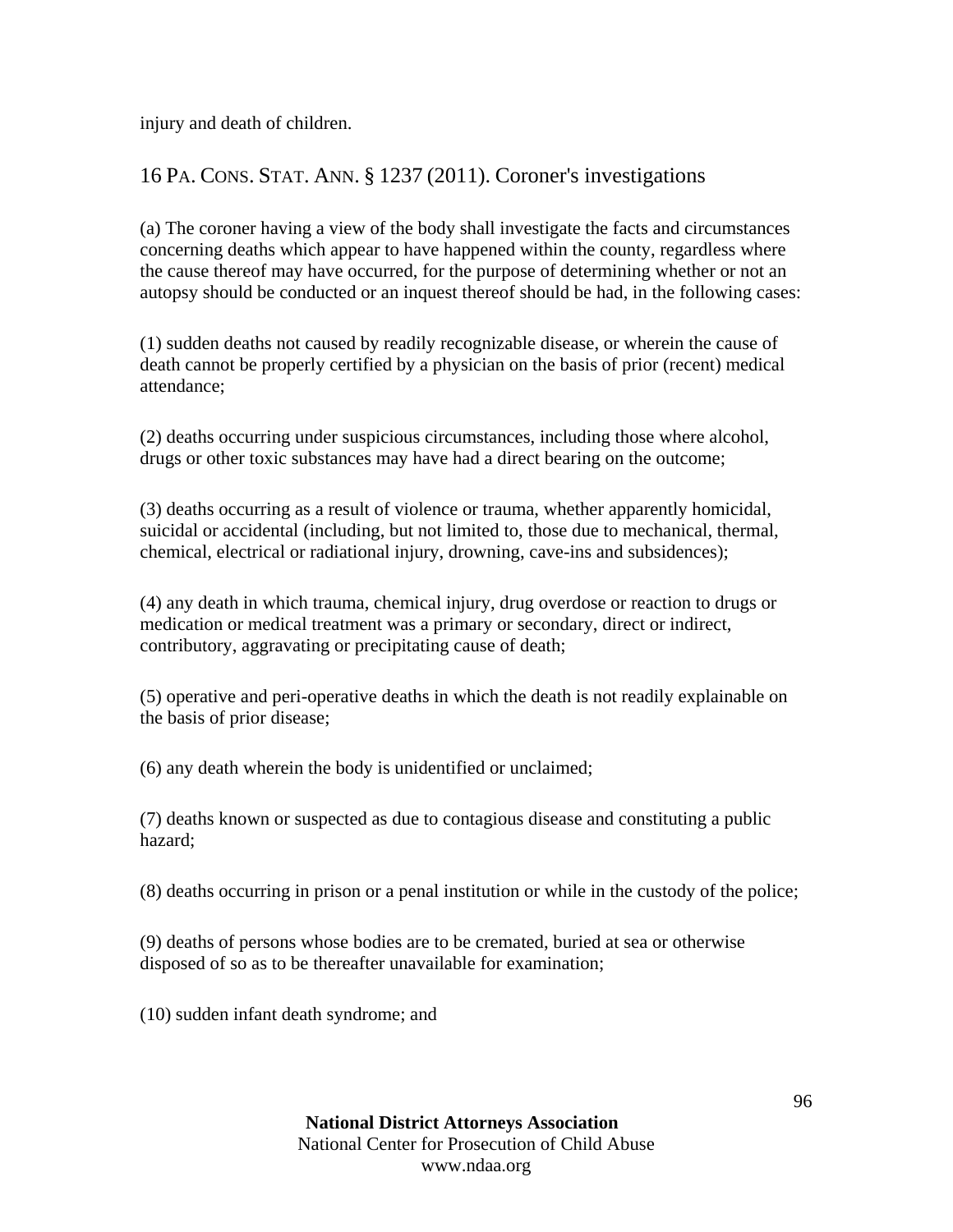(11) stillbirths.

(b) The purpose of the investigation shall be to determine the cause of any such death and to determine whether or not there is sufficient reason for the coroner to believe that any such death may have resulted from criminal acts or criminal neglect of persons other than the deceased.

(c) As part of this investigation, the coroner shall determine the identity of the deceased and notify the next of kin of the deceased.

### RHODE ISLAND

Lacks specific provisions for automatic autopsy of children fatalities.

*For general autopsy or death reporting requirements, see R.I. Gen. Laws 1956 §§ 23-4-4 (2010) and 23-4-7 (2010).* 

# SOUTH CAROLINA

S.C. CODE ANN. § 17-5-520 (2010). Authority to order autopsy; request in event of child's death.

(A) In addition to the powers vested in other law enforcement officials to order an autopsy, the coroner or medical examiner is authorized to determine that an autopsy be made.

(B) The coroner or medical examiner immediately shall request an autopsy if a child's death occurs as defined in [Section 17-5-540.](https://web2.westlaw.com/find/default.wl?tc=-1&docname=SCSTS17-5-540&rp=%2ffind%2fdefault.wl&sv=Split&utid=%7b2E0FDB42-5D41-4729-9719-90980A00D476%7d&rs=WLW11.07&db=1001530&tf=-1&findtype=L&fn=_top&mt=WestlawGC&vr=2.0&pbc=8EA6216F&ordoc=10703536) The autopsy must be performed as soon as possible by a pathologist with forensic training.

S.C. CODE ANN. § 63-11-1940 (2010). Purpose and duties of department.

(A) The purpose of the department is to expeditiously investigate child deaths in all counties of the State.

(B) To achieve its purpose, the department shall:

(1) upon receipt of a report of a child death from the county coroner or medical examiner, as required by [Section 17-5-540,](https://web2.westlaw.com/find/default.wl?tc=-1&docname=SCSTS17-5-540&rp=%2ffind%2fdefault.wl&sv=Split&utid=%7b2E0FDB42-5D41-4729-9719-90980A00D476%7d&rs=WLW11.07&db=1001530&tf=-1&findtype=L&fn=_top&mt=WestlawGC&vr=2.0&pbc=5784E79B&ordoc=19929005) investigate and gather all information on the child fatality. The coroner or medical examiner immediately shall request an autopsy if SLED determines that an autopsy is necessary. The autopsy must be performed by a pathologist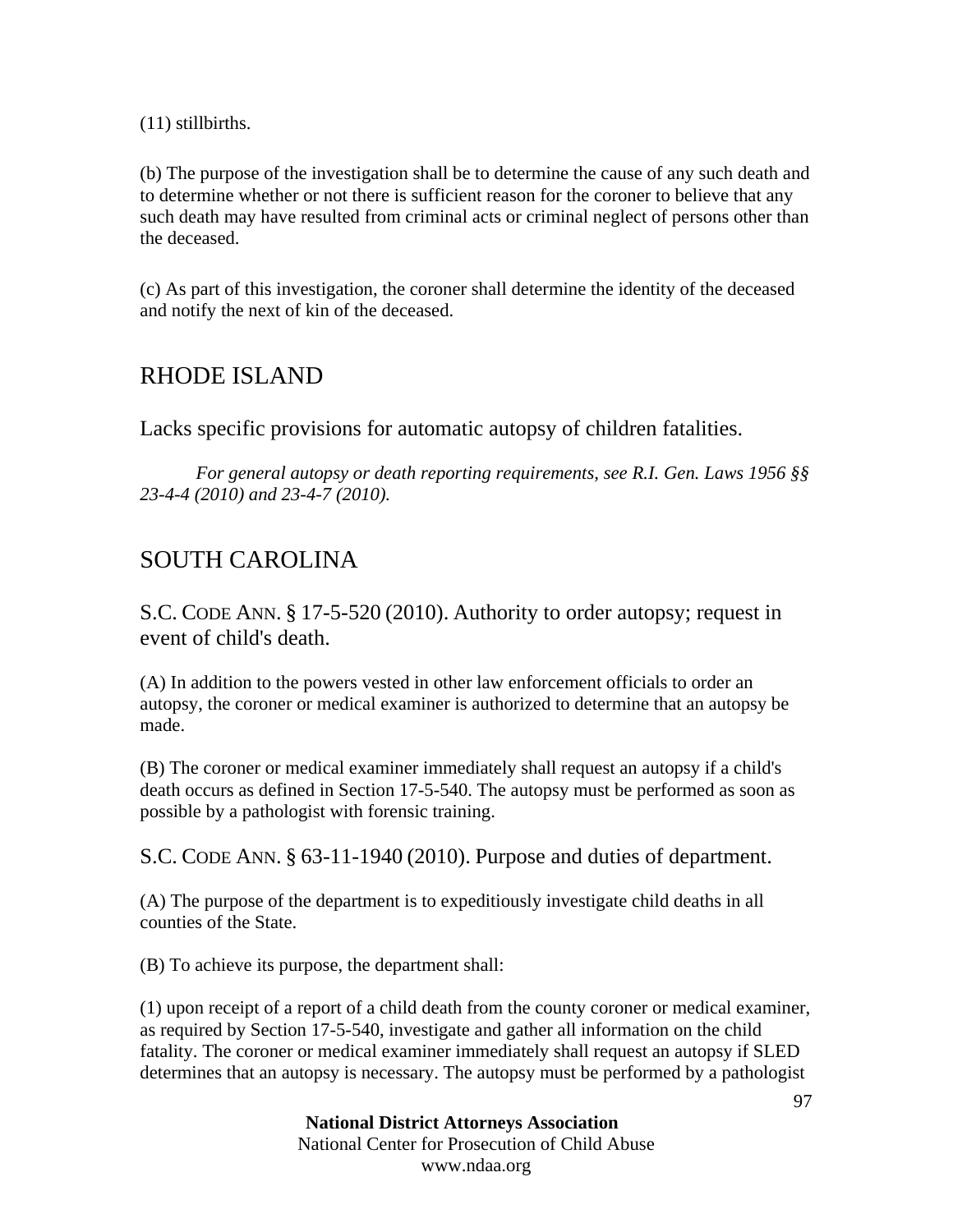with forensic training as soon as possible. The pathologist shall inform the department of the findings within forty-eight hours of completion of the autopsy. If the autopsy reveals the cause of death to be pathological or an unavoidable accident, the case must be closed by the department. If the autopsy reveals physical or sexual trauma, suspicious markings, or other findings that are questionable or yields no conclusion to the cause of death, the department immediately must begin an investigation;

(2) request assistance of any other local, county, or state agency to aid in the investigation;

(3) upon receipt of additional investigative information, reopen a SLED case, and request in writing as soon as possible for the coroner to reopen a case for another coroner's inquest;

(4) upon receipt of the notification required by item (1), review agency records for information regarding the deceased child or family. Information available to the department pursuant to [Section 63-11-1960](https://web2.westlaw.com/find/default.wl?tc=-1&docname=SCSTS63-11-1960&rp=%2ffind%2fdefault.wl&sv=Split&utid=%7b2E0FDB42-5D41-4729-9719-90980A00D476%7d&rs=WLW11.07&db=1001530&tf=-1&findtype=L&fn=_top&mt=WestlawGC&vr=2.0&pbc=5784E79B&ordoc=19929005) and information which is public under Chapter 4, Title 30, the Freedom of Information Act, must be available as needed to the county coroner or medical examiner and county department of social services;

(5) report the activities and findings related to a child fatality to the State Child Fatality Advisory Committee;

(6) develop a protocol for child fatality reviews;

(7) develop a protocol for the collection of data regarding child deaths as related to [Section 17-5-540](https://web2.westlaw.com/find/default.wl?tc=-1&docname=SCSTS17-5-540&rp=%2ffind%2fdefault.wl&sv=Split&utid=%7b2E0FDB42-5D41-4729-9719-90980A00D476%7d&rs=WLW11.07&db=1001530&tf=-1&findtype=L&fn=_top&mt=WestlawGC&vr=2.0&pbc=5784E79B&ordoc=19929005) and provide training to local professionals delivering services to children, county coroners and medical examiners, and law enforcement agencies on the use of the protocol;

(8) study the operations of local investigations of child fatalities, including the statutes, regulations, policies, and procedures of the agencies involved with children's services and child death investigations;

(9) examine confidentiality and access to information statutes, regulations, policies, and procedures for agencies with responsibilities for children, including, but not limited to, health, public welfare, education, social services, mental health, alcohol and other substance abuse, and law enforcement agencies and determine whether those statutes, regulations, policies, or procedures impede the exchange of information necessary to protect children from preventable deaths. If the department identifies a statute, regulation, policy, or procedure that impedes the necessary exchange of information, the department shall notify the committee and the agencies serving on the committee and the committee shall include proposals for changes to statutes, regulations, policies, or procedures in the committee's annual report;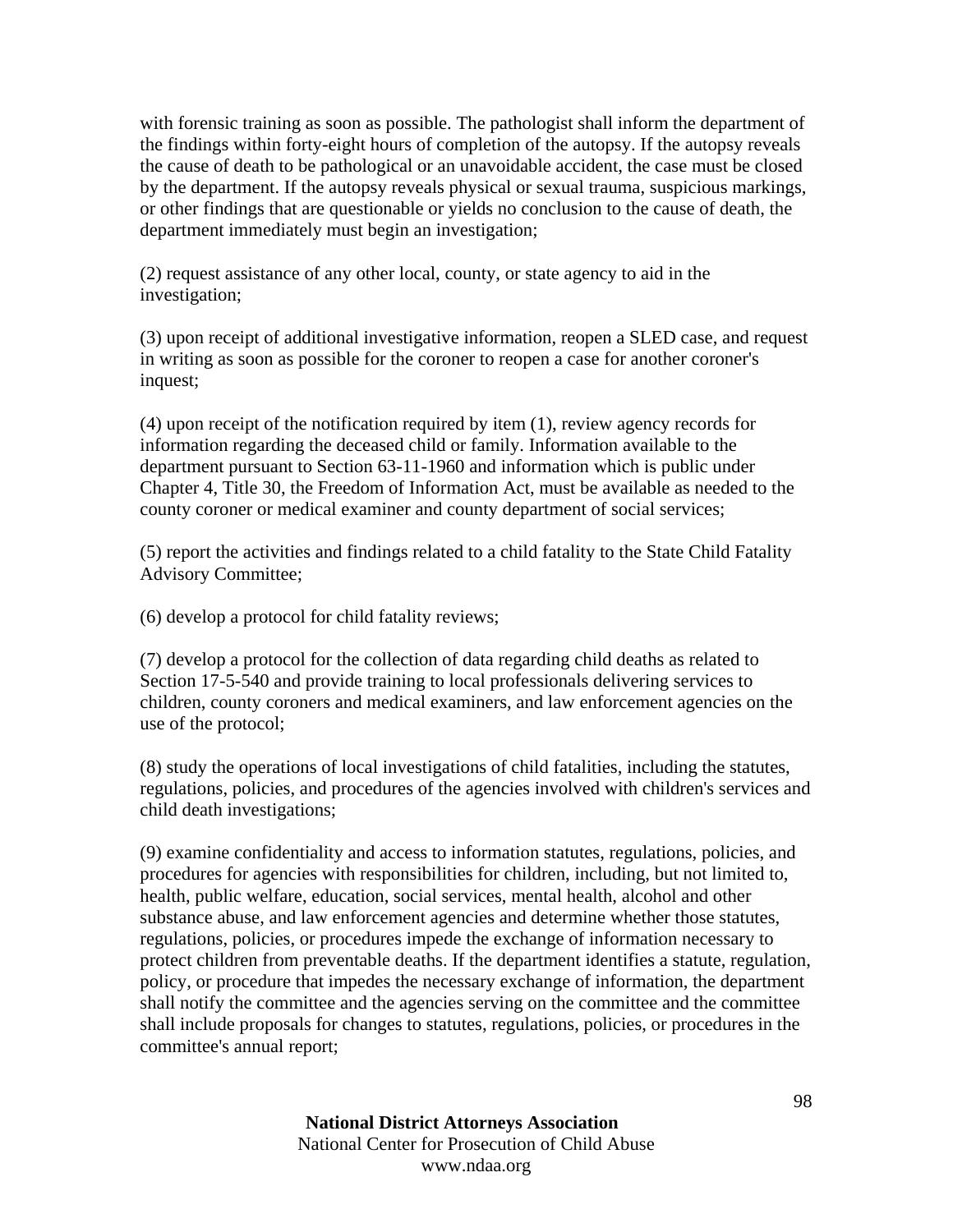(10) develop a Forensic Pathology Network available to coroners and medical examiners for prompt autopsy findings;

(11) submit to the Governor and the General Assembly, an annual report and any other reports prepared by the department, including, but not limited to, the department's findings and recommendations;

(12) promulgate regulations necessary to carry out its purposes and responsibilities under this article.

# SOUTH DAKOTA

### S.D. CODIFIED LAWS § 23-14-18 (2011). Deaths to be investigated by coroner

The county coroner shall investigate any human death if a determination of the cause and manner of death is in the public interest. Nothing in the provisions of this section, [§ 23-](https://web2.westlaw.com/find/default.wl?tc=-1&docname=SDSTS23-14-9.1&rp=%2ffind%2fdefault.wl&sv=Split&utid=%7b2E0FDB42-5D41-4729-9719-90980A00D476%7d&rs=WLW11.07&db=1000359&tf=-1&findtype=L&fn=_top&mt=WestlawGC&vr=2.0&pbc=D24B094C&ordoc=9103208) [14-9.1](https://web2.westlaw.com/find/default.wl?tc=-1&docname=SDSTS23-14-9.1&rp=%2ffind%2fdefault.wl&sv=Split&utid=%7b2E0FDB42-5D41-4729-9719-90980A00D476%7d&rs=WLW11.07&db=1000359&tf=-1&findtype=L&fn=_top&mt=WestlawGC&vr=2.0&pbc=D24B094C&ordoc=9103208), [23-14-19](https://web2.westlaw.com/find/default.wl?tc=-1&docname=SDSTS23-14-19&rp=%2ffind%2fdefault.wl&sv=Split&utid=%7b2E0FDB42-5D41-4729-9719-90980A00D476%7d&rs=WLW11.07&db=1000359&tf=-1&findtype=L&fn=_top&mt=WestlawGC&vr=2.0&pbc=D24B094C&ordoc=9103208), [23-14-20,](https://web2.westlaw.com/find/default.wl?tc=-1&docname=SDSTS23-14-20&rp=%2ffind%2fdefault.wl&sv=Split&utid=%7b2E0FDB42-5D41-4729-9719-90980A00D476%7d&rs=WLW11.07&db=1000359&tf=-1&findtype=L&fn=_top&mt=WestlawGC&vr=2.0&pbc=D24B094C&ordoc=9103208) [34-26-2,](https://web2.westlaw.com/find/default.wl?tc=-1&docname=SDSTS34-26-2&rp=%2ffind%2fdefault.wl&sv=Split&utid=%7b2E0FDB42-5D41-4729-9719-90980A00D476%7d&rs=WLW11.07&db=1000359&tf=-1&findtype=L&fn=_top&mt=WestlawGC&vr=2.0&pbc=D24B094C&ordoc=9103208) [34-26-5,](https://web2.westlaw.com/find/default.wl?tc=-1&docname=SDSTS34-26-5&rp=%2ffind%2fdefault.wl&sv=Split&utid=%7b2E0FDB42-5D41-4729-9719-90980A00D476%7d&rs=WLW11.07&db=1000359&tf=-1&findtype=L&fn=_top&mt=WestlawGC&vr=2.0&pbc=D24B094C&ordoc=9103208) or [34-26-14](https://web2.westlaw.com/find/default.wl?tc=-1&docname=SDSTS34-26-14&rp=%2ffind%2fdefault.wl&sv=Split&utid=%7b2E0FDB42-5D41-4729-9719-90980A00D476%7d&rs=WLW11.07&db=1000359&tf=-1&findtype=L&fn=_top&mt=WestlawGC&vr=2.0&pbc=D24B094C&ordoc=9103208) supersedes the obligation of any county sheriff to pursue and apprehend all felons pursuant to [§ 7-12-1.](https://web2.westlaw.com/find/default.wl?tc=-1&docname=SDSTS7-12-1&rp=%2ffind%2fdefault.wl&sv=Split&utid=%7b2E0FDB42-5D41-4729-9719-90980A00D476%7d&rs=WLW11.07&db=1000359&tf=-1&findtype=L&fn=_top&mt=WestlawGC&vr=2.0&pbc=D24B094C&ordoc=9103208) Deaths which are in the public interest, without limitation, are:

(1) All deaths by unnatural means or if there is a suspicion of unnatural means, including all deaths of accidental, homicidal, suicidal, and undetermined manner, regardless of suspected criminal involvement in the death;

(2) All deaths where the identity of the victim is unknown or the body is unclaimed;

(3) All deaths of inmates of any state, county, or municipally operated correctional facility, mental institution, or special school;

(4) All deaths believed to represent a public health hazard;

(5) At the discretion of the coroner, all deaths of children under two years of age resulting from an unknown cause or if the circumstances surrounding the death indicate that sudden infant death syndrome may be the cause of death; and

(6) All natural deaths if the decedent is not under the care of a physician, physician's assistant, or nurse practitioner or if the decedent's physician, physician's assistant, or nurse practitioner does not feel qualified to sign the death certificate. However, the lack of an attending physician may not be construed to require an investigation or autopsy solely because the decedent was under treatment by prayer or spiritual means alone in accordance with the tenets and practices of a recognized church or religious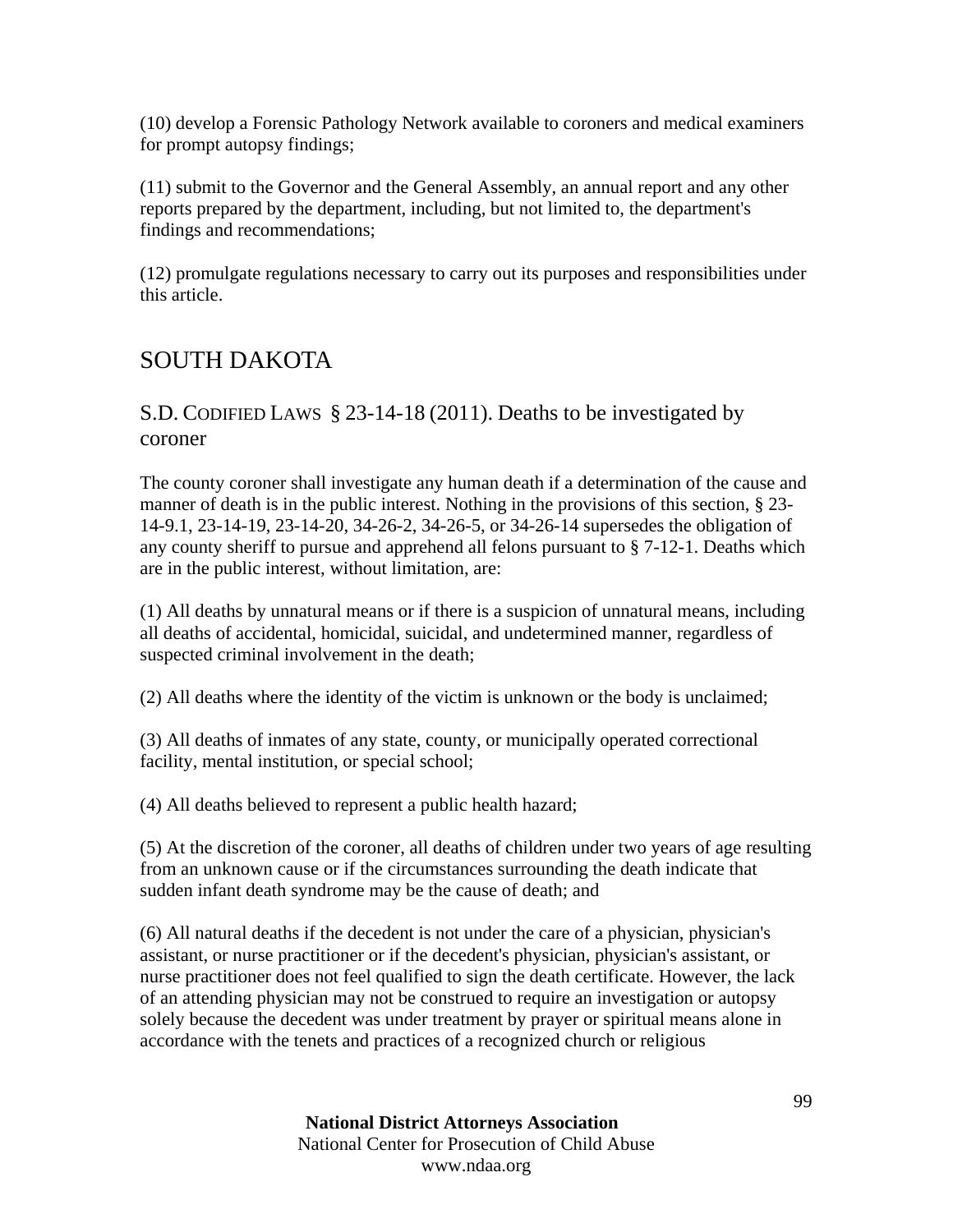denomination.

### TENNESSEE

#### TENN. CODE ANN. § 38-7-106 (2011). Autopsies; donor eyes

(a) A county medical examiner may perform or order an autopsy on the body of any person in a case involving a homicide, suspected homicide, a suicide, a violent, unnatural or suspicious death, an unexpected apparent natural death in an adult, sudden unexpected infant and child deaths, deaths believed to represent a threat to public health or safety, and executed prisoners. When the county medical examiner decides to order an autopsy, the county medical examiner shall notify the district attorney general and the chief medical examiner. The chief medical examiner or the district attorney general may order an autopsy in such cases on the body of a person in the absence of the county medical examiner or if the county medical examiner has not ordered an autopsy. The district attorney general may order an autopsy in such cases on the body of a person in the absence of the county medical examiner or the failure of the county medical examiner to act. The authority ordering the autopsy shall notify the next of kin about the impending autopsy if the next of kin is known or reasonably ascertainable. The sheriff or other law enforcement agency of the jurisdiction shall serve process containing such notice and return such process within twenty-four (24) hours.

(b) Notwithstanding the provisions of subsection (a), if a request is received from an authorized official of a not-for-profit corporation chartered under the laws of the state, or authorized to do business in the state and certified by the Eye Bank Association of America to obtain, store and distribute donor eyes and eye tissues to be used for corneal transplants, for research and for other medical purposes, the county medical examiner may permit, at any time, the removal of the cornea or corneal tissue from the body of a deceased person in accordance with the provisions of title 68, chapter 30, part 1.

#### TENN. CODE ANN. § 68-1-1102 (2011). Purpose; establishment of program; autopsies; cause of death; liabilities

(a) The purpose of this part is to help reduce the incidence of injury and death to infants by accurately identifying the cause and manner of death of infants under one (1) year of age. This shall be accomplished by requiring that a death investigation be performed in all cases of all sudden, unexplained deaths of infants under one (1) year of age.

(b) The chief medical examiner shall develop and implement a program for training of child death pathologists. The protocol and policies shall be based on nationally recognized standards.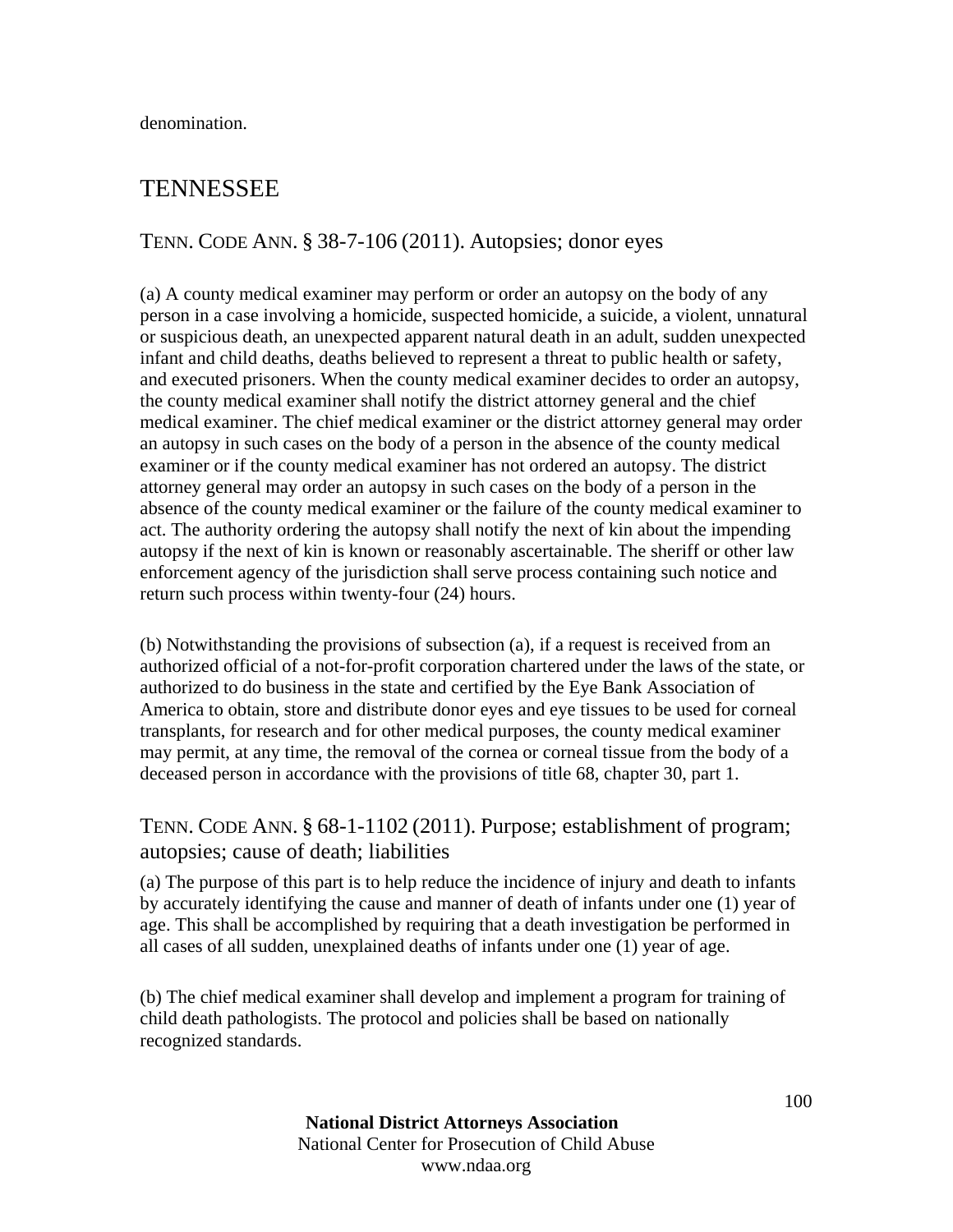(c) All emergency medical technicians and professional firefighters shall receive training on the handling of cases of sudden, unexplained child death as a part of their basic and continuing training requirements. The training, which shall be developed jointly by the departments of health and children's services, shall include the importance of being sensitive to the grief of family members.

(d) All law enforcement officers shall receive training on the investigation and handling of cases of sudden, unexplained child death as part of their basic training requirements. The training, which shall be developed jointly by the departments of health and children's services, shall include the importance of being sensitive to the grief of family members and shall be consistent with the death scene investigation protocol approved by the chief medical examiner. Additionally, whenever changes occur in policies or procedures pertaining to sudden infant death syndrome investigations, the department of health shall promptly notify the various law enforcement associations within the state. Such changes shall then be communicated in a timely manner to the respective law enforcement agencies for dissemination to their enforcement personnel.

(e) In the case of every sudden, unexplained death of an infant under one (1) year of age, the attending physician or coroner shall notify the county medical examiner, who shall coordinate the death investigation.

(f) The county medical examiner shall inform the parent or parents or legal guardian of the child, if an autopsy is authorized.

(g) The county medical examiner shall ensure that the body is sent for autopsy to a child death pathologist as defined in this part. Parents or legal guardians who refuse to allow an autopsy based on the grounds of religious exemption shall personally file a petition for an emergency court hearing in the general sessions court for the county in which the death occurred.

(h) The county medical examiner shall contact the appropriate local law enforcement personnel to conduct a death scene investigation according to the protocol developed by the chief medical examiner. The investigation shall be initiated within twenty-four (24) hours of the time the local law enforcement personnel are contacted by the county medical examiner.

(i) The county medical examiner shall send a copy of the death scene investigation and the medical history of the child to the pathologist conducting the autopsy.

(j) A copy of the completed autopsy, medical history, and death scene investigation shall be forwarded to the chief medical examiner.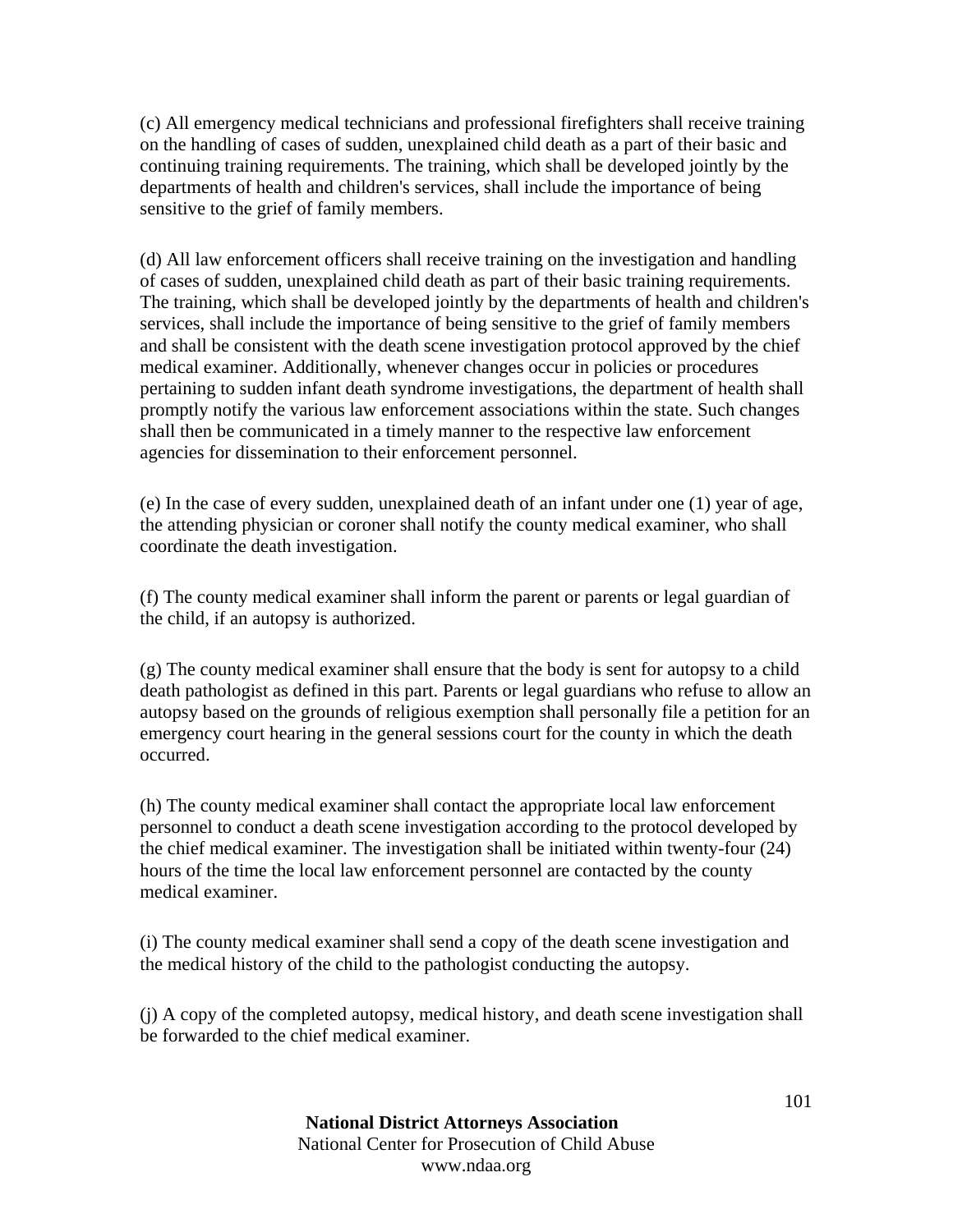(k) The cause of death, as determined by the certified child death pathologist, may be reported to the parents or legal guardians of the child. A copy of the autopsy results, when available, may be furnished to the parent or parents or legal guardian of the child, upon request, within forty-eight (48) hours of the request, except where the cause of death may reasonably be attributed to child abuse or neglect, in the judgment of the certified child death pathologist.

(l) Sudden infant death syndrome shall not be listed as the cause of death of a child, unless the death involves an infant under one (1) year of age that remains unexplained after a thorough case investigation, including performance of a complete autopsy, examination of the death scene, and review of the child's clinical history.

(m) Any individual or entity providing information pertinent to the investigation and related autopsy in a suspected case of sudden, unexplained infant death syndrome shall not be civilly liable for breach of confidentiality concerning the release of the information.

### TEXAS

### TEX. FAM. CODE ANN. § 264.514 (2011). Procedure in the Event of Reportable Death

(a) A medical examiner or justice of the peace notified of a death of a child under [Section](https://web2.westlaw.com/find/default.wl?tc=-1&docname=TXFAS264.513&rp=%2ffind%2fdefault.wl&sv=Split&utid=%7b2E0FDB42-5D41-4729-9719-90980A00D476%7d&rs=WLW11.07&db=1000175&tf=-1&findtype=L&fn=_top&mt=WestlawGC&vr=2.0&pbc=C2B6262D&ordoc=7458753)  [264.513](https://web2.westlaw.com/find/default.wl?tc=-1&docname=TXFAS264.513&rp=%2ffind%2fdefault.wl&sv=Split&utid=%7b2E0FDB42-5D41-4729-9719-90980A00D476%7d&rs=WLW11.07&db=1000175&tf=-1&findtype=L&fn=_top&mt=WestlawGC&vr=2.0&pbc=C2B6262D&ordoc=7458753) shall hold an inquest under Chapter 49, Code of Criminal Procedure, to determine whether the death is unexpected or the result of abuse or neglect. An inquest is not required under this subchapter if the child's death is expected and is due to a congenital or neoplastic disease. A death caused by an infectious disease may be considered an expected death if:

(1) the disease was not acquired as a result of trauma or poisoning;

(2) the infectious organism is identified using standard medical procedures; and

(3) the death is not reportable to the Texas Department of Health under Chapter 81, Health and Safety Code.

(b) The medical examiner or justice of the peace shall immediately notify an appropriate local law enforcement agency if the medical examiner or justice of the peace determines that the death is unexpected or the result of abuse or neglect, and that agency shall investigate the child's death.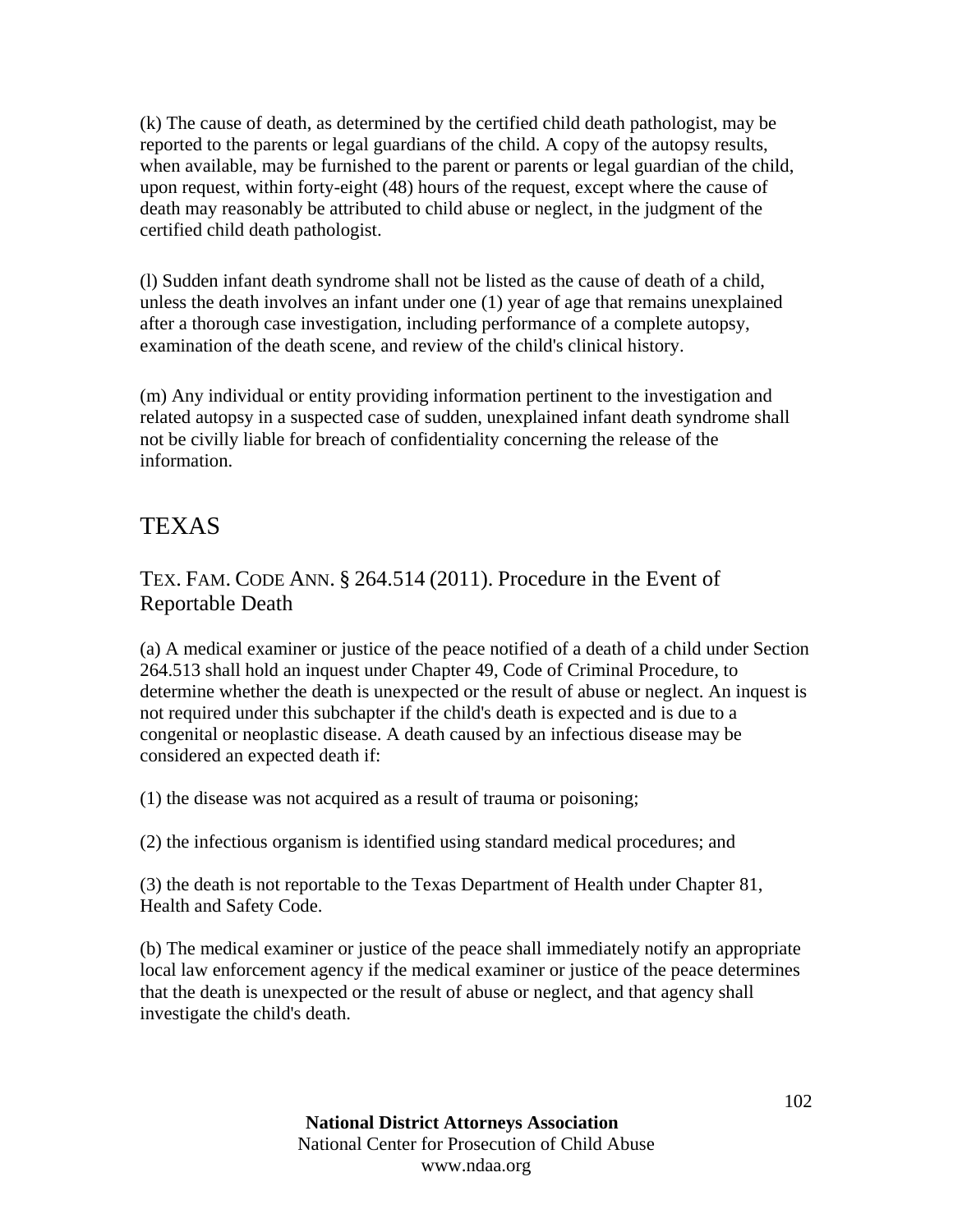(c) In this section, the terms "abuse" and "neglect" have the meaning assigned those terms by [Section 261.001.](https://web2.westlaw.com/find/default.wl?tc=-1&docname=TXFAS261.001&rp=%2ffind%2fdefault.wl&sv=Split&utid=%7b2E0FDB42-5D41-4729-9719-90980A00D476%7d&rs=WLW11.07&db=1000175&tf=-1&findtype=L&fn=_top&mt=WestlawGC&vr=2.0&pbc=C2B6262D&ordoc=7458753)

TEX. FAM. CODE ANN. § 264.515 (2011). Investigation

(a) The investigation required by [Section 264.514](https://web2.westlaw.com/find/default.wl?tc=-1&docname=TXFAS264.514&rp=%2ffind%2fdefault.wl&sv=Split&utid=%7b2E0FDB42-5D41-4729-9719-90980A00D476%7d&rs=WLW11.07&db=1000175&tf=-1&findtype=L&fn=_top&mt=WestlawGC&vr=2.0&pbc=F711EFE3&ordoc=7458756) must include:

(1) an autopsy, unless an autopsy was conducted as part of the inquest;

(2) an inquiry into the circumstances of the death, including an investigation of the scene of the death and interviews with the parents of the child, any guardian or caretaker of the child, and the person who reported the child's death; and

(3) a review of relevant information regarding the child from an agency, professional, or health care provider.

(b) The review required by Subsection (a)(3) must include a review of any applicable medical record, child protective services record, record maintained by an emergency medical services provider, and law enforcement report.

(c) The committee shall develop a protocol relating to investigation of an unexpected death of a child under this section. In developing the protocol, the committee shall consult with individuals and organizations that have knowledge and experience in the issues of child abuse and child deaths.

TEX. HEALTH & SAFETY CODE ANN. § 673.002 (2011). Autopsy

(a) The death in this state of a child 12 months old or younger shall be immediately reported to the justice of the peace, medical examiner, or other proper official as prescribed by law if the child dies suddenly or is found dead and if the cause of death is unknown.

(b) The justice of the peace or medical examiner shall inform the child's legal guardian or parents that an autopsy shall be performed on the child. The state shall reimburse a county \$500 for the cost of the autopsy if the primary cause of death of the child is sudden infant death syndrome. The department shall adopt rules that:

(1) define sudden infant death syndrome; and

(2) describe the method for obtaining reimbursement for the cost of an autopsy.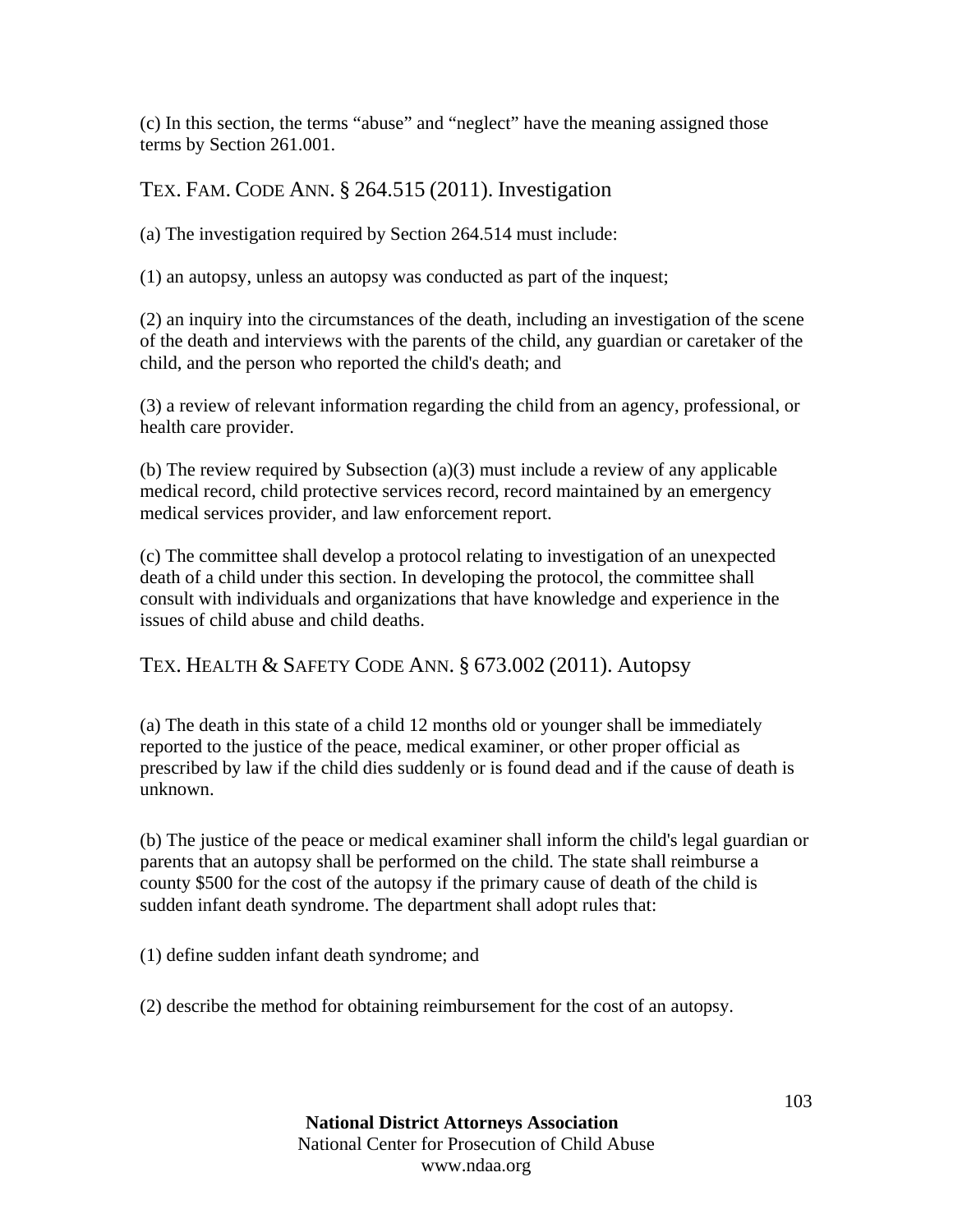(c) Reimbursement required by Subsection (b) of this section is subject to the availability of funds.

(d) After the autopsy is completed, the child's parents or legal guardian shall be notified of the autopsy results.

(e) This section does not affect the duties of the justice of the peace or medical examiner prescribed by other laws.

# UTAH

UTAH CODE ANN. § 26-4-7 (2011). Custody by medical examiner

Upon notification under [Section 26-4-8](https://web2.westlaw.com/find/default.wl?tc=-1&docname=UTSTS26-4-8&rp=%2ffind%2fdefault.wl&sv=Split&utid=%7b2E0FDB42-5D41-4729-9719-90980A00D476%7d&rs=WLW11.07&db=1000511&tf=-1&findtype=L&fn=_top&mt=WestlawGC&vr=2.0&pbc=BC4BC6EC&ordoc=9020853) or investigation by the medical examiner's office, the medical examiner shall assume custody of a deceased body if it appears that death was:

(1) by violence, gunshot, suicide, or accident unless the accident is a highway accident. If the death was from a highway accident, custody shall only be assumed if an autopsy is required or permitted under the provisions of [Section 26-4-13](https://web2.westlaw.com/find/default.wl?tc=-1&docname=UTSTS26-4-13&rp=%2ffind%2fdefault.wl&sv=Split&utid=%7b2E0FDB42-5D41-4729-9719-90980A00D476%7d&rs=WLW11.07&db=1000511&tf=-1&findtype=L&fn=_top&mt=WestlawGC&vr=2.0&pbc=BC4BC6EC&ordoc=9020853) or if requested by the law enforcement agency with jurisdiction over the highway accident;

(2) sudden death while in apparent good health;

(3) unattended deaths, except that an autopsy may only be performed in accordance with the provisions of Subsection 26-4-9 (3);

(4) under suspicious or unusual circumstances;

(5) resulting from poisoning or overdose of drugs;

(6) resulting from diseases that may constitute a threat to the public health;

(7) resulting from disease, injury, toxic effect, or unusual exertion incurred within the scope of the decedent's employment;

(8) due to sudden infant death syndrome;

(9) resulting while the decedent was in prison, jail, police custody, the state hospital, or in a detention or medical facility operated for the treatment of persons with a mental illness, persons who are emotionally disturbed, or delinquent persons;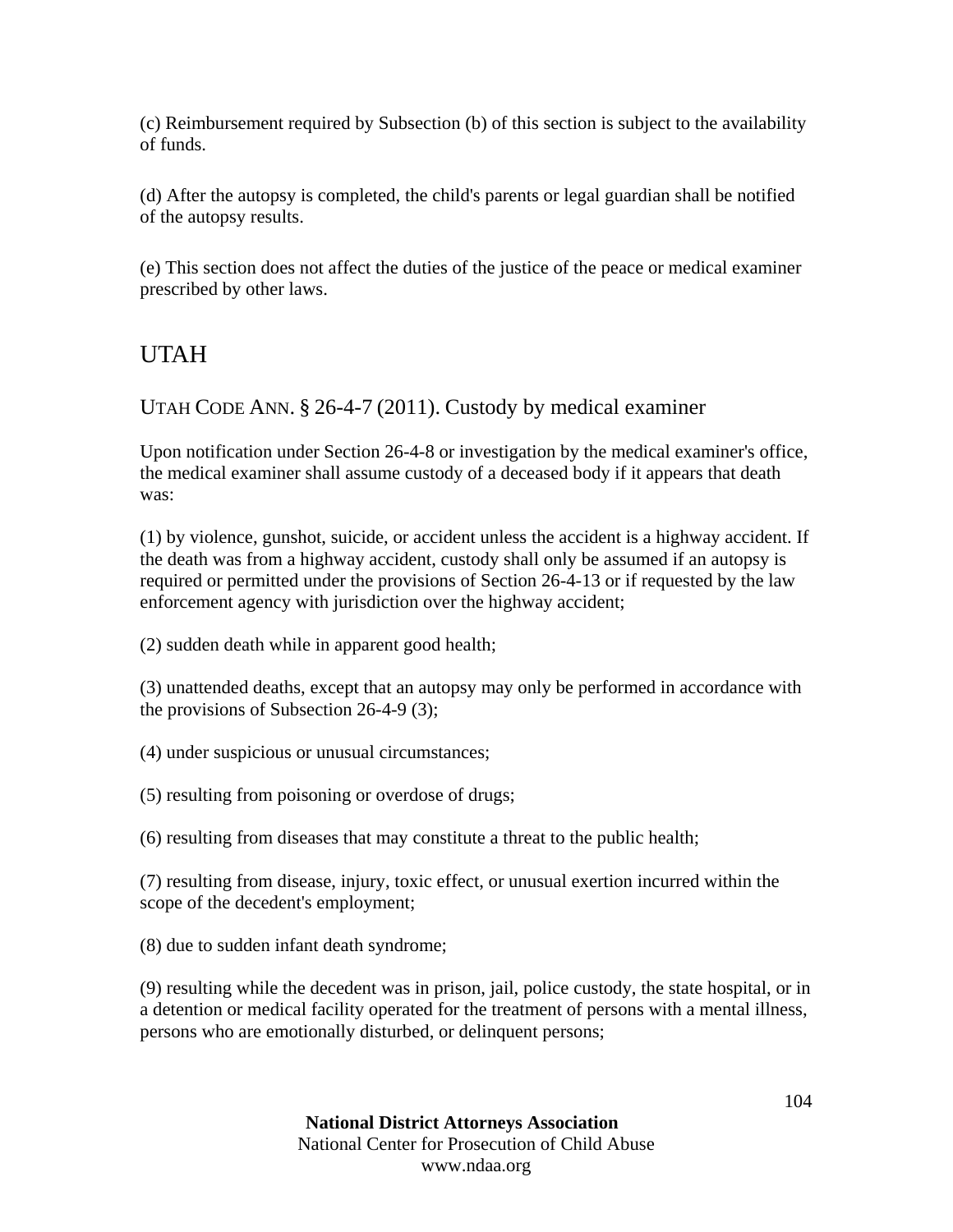(10) associated with diagnostic or therapeutic procedures; or

(11) described in this section when request is made to assume custody by a county or district attorney or law enforcement agency in connection with a potential homicide investigation or prosecution.

### VERMONT

Lacks specific provisions for automatic autopsy of children fatalities.

*For general autopsy or death reporting requirements, see Vermont Stat. Ann. 18 § 5218 (2011).* 

## VIRGINIA

#### VA. CODE ANN. § 32.1-285 (2011). Autopsies

A. If, in the opinion of the medical examiner investigating the death or of the Chief Medical Examiner, it is advisable and in the public interest that an autopsy be made or if an autopsy is requested by the attorney for the Commonwealth or by a judge of the circuit court of the county or city wherein such body is or where death occurred or wherein any injury contributing to or causing death was sustained, an autopsy shall be performed by the Chief Medical Examiner, an assistant chief medical examiner or a pathologist employed as provided in [§ 32.1-281](https://web2.westlaw.com/find/default.wl?tc=-1&docname=VASTS32.1-281&rp=%2ffind%2fdefault.wl&sv=Split&utid=%7b2E0FDB42-5D41-4729-9719-90980A00D476%7d&rs=WLW11.07&db=1000040&tf=-1&findtype=L&fn=_top&mt=WestlawGC&vr=2.0&pbc=79A52588&ordoc=9158527). Upon petition of a member of the immediate family or the spouse of the deceased in a case of death by injury, such circuit court may, for good cause shown, order an autopsy, after providing notice and an opportunity to be heard to the attorney for the Commonwealth for the jurisdiction wherein the injury contributing to or causing death was sustained or where death occurred. Further, in all cases of death suspected to be attributable to Sudden Infant Death Syndrome (SIDS), an autopsy shall be advisable and in the public interest and shall be performed as required by [§ 32.1-285.1](https://web2.westlaw.com/find/default.wl?tc=-1&docname=VASTS32.1-285.1&rp=%2ffind%2fdefault.wl&sv=Split&utid=%7b2E0FDB42-5D41-4729-9719-90980A00D476%7d&rs=WLW11.07&db=1000040&tf=-1&findtype=L&fn=_top&mt=WestlawGC&vr=2.0&pbc=79A52588&ordoc=9158527). A full record and report of the facts developed by the autopsy and findings of the person making such autopsy shall be promptly made and filed with the Chief Medical Examiner and a copy furnished the judge or attorney for the Commonwealth requesting such autopsy. In the discretion of the Chief Medical Examiner or the medical examiner, a copy of any autopsy report or findings may be furnished to any appropriate attorney for the Commonwealth and to the appropriate law-enforcement agency investigating the death.

B. In the case of a child death for which an autopsy is performed and the autopsy indicates child abuse or neglect contributed to the cause of the death, or the child suffered from abuse and neglect, the medical examiner conducting the autopsy shall report the case immediately to the child protective services unit of the local Department of Social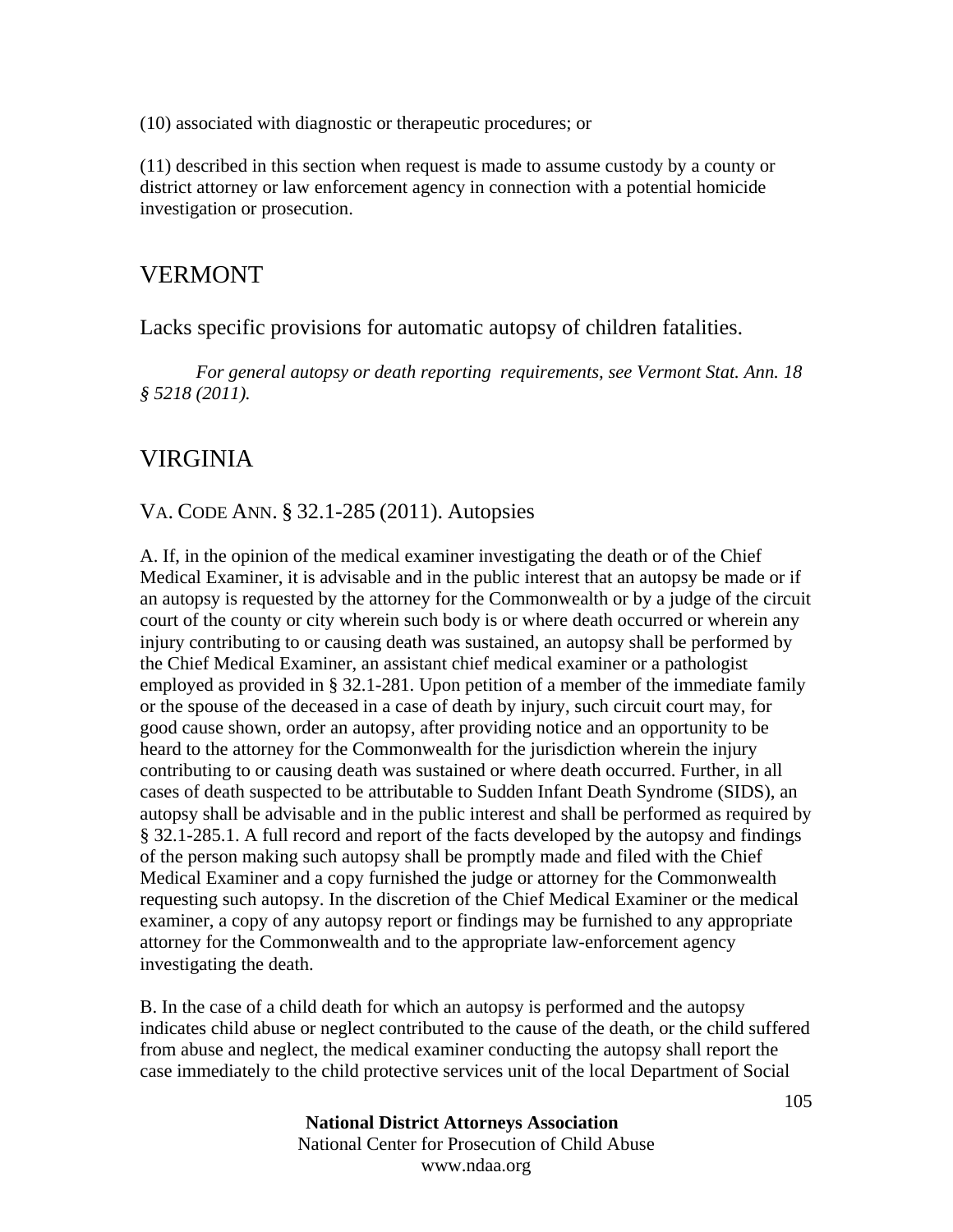Services.

### VA. CODE ANN. § 32.1-285.1 (2011). Death of infants under eighteen months of age; autopsies required; definition of Sudden Infant Death Syndrome

An autopsy shall be performed in the case of any infant death which is suspected to be attributable to Sudden Infant Death Syndrome (SIDS).

For the purposes of this section, "Sudden Infant Death Syndrome" (SIDS), a diagnosis of exclusion, means the sudden and unexpected death of an infant less than eighteen months of age whose death remains unexplained after a thorough postmortem examination which includes an autopsy.

## WASHINGTON

### WASH. REV. CODE ANN. § 43.103.100 (2011). Sudden infant death syndrome -- Training -- Protocols

(1) The council shall research and develop an appropriate training component on the subject of sudden, unexplained child death, including but not limited to sudden infant death syndrome. The training component shall include, at a minimum:

(a) Medical information on sudden, unexplained child death for first responders, including awareness and sensitivity in dealing with families and child care providers, and the importance of forensically competent death scene investigation;

(b) Information on community resources and support groups available to assist families who have lost a child to sudden, unexplained death, including sudden infant death syndrome; and

(c) The value of timely communication between the county coroner or medical examiner and the public health department, when a sudden, unexplained child death occurs, in order to achieve a better understanding of such deaths, and connecting families to various community and public health support systems to enhance recovery from grief.

(2) The council shall work with volunteer groups with expertise in the area of sudden, unexplained child death, including but not limited to the SIDS foundation of Washington and the Washington association of county officials.

(3) Basic training for death investigators offered by the Washington association of coroners and medical examiners and the criminal justice training commission shall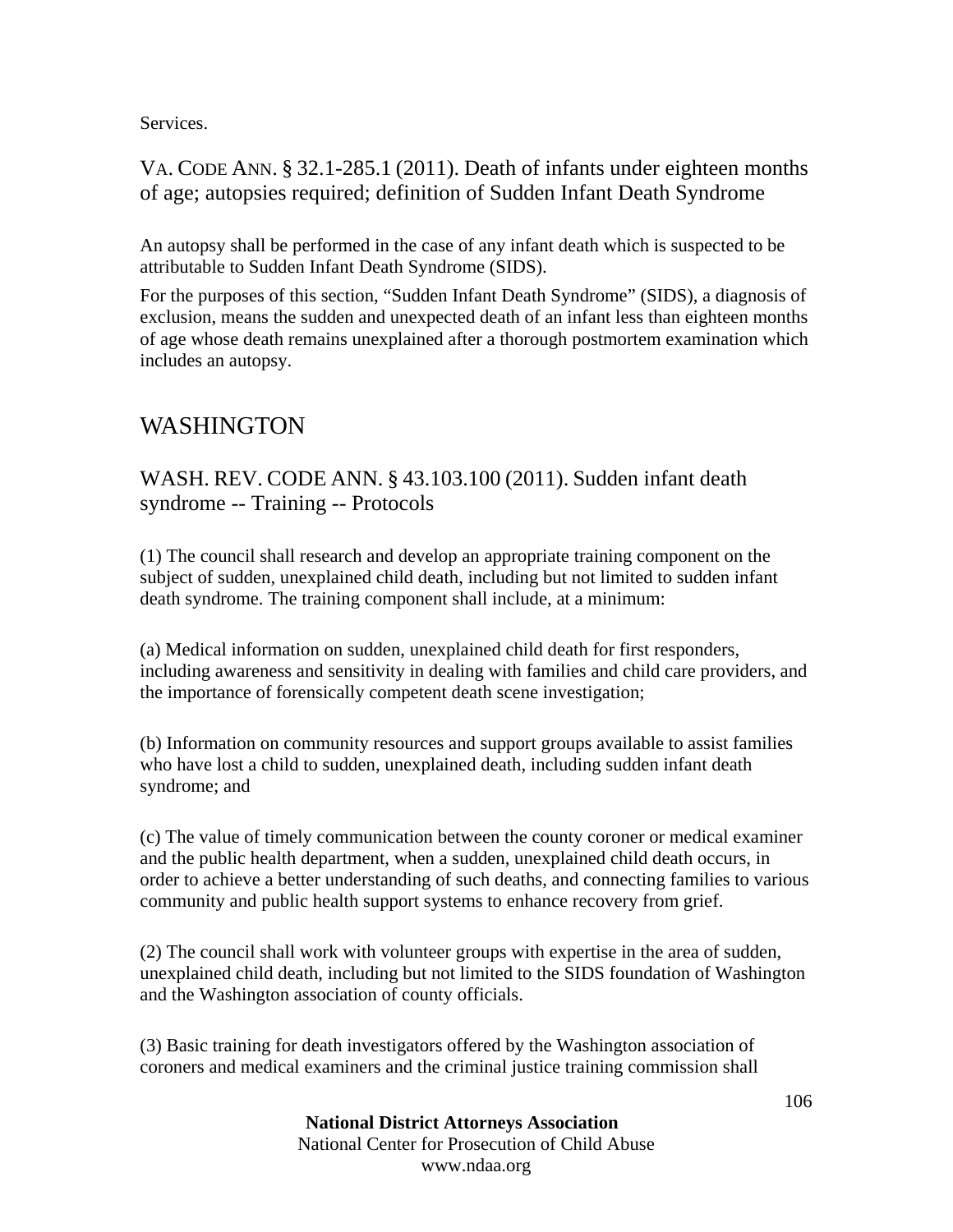include a module which specifically addresses the investigations of the sudden unexplained deaths of children under the age of three. The training module shall include a scene investigation protocol endorsed or developed by the council. A similar training curriculum shall be required for city and county law enforcement officers and emergency medical personnel certified by the department of health as part of their basic training through the criminal justice training commission or the department of health emergency medical training certification program.

(4) Each county shall use a protocol that has been endorsed or developed by the council for scene investigations of the sudden unexplained deaths of children under the age of three. The council may utilize guidelines from the center for disease control and other appropriate resources.

(5) The council shall develop a protocol for autopsies of children under the age of three whose deaths are sudden and unexplained. This protocol shall be used by pathologists who are not certified by the American board of pathology in forensic pathology, and who are providing autopsy services to coroners and medical examiners.

#### WASH. REV. CODE ANN. § 68.50.100 (2011). Dissection; when permitted – Autopsy of person under three years of age

(1) The right to dissect a dead body shall be limited to cases specially provided by statute or by the direction or will of the deceased; cases where a coroner is authorized to hold an inquest upon the body, and then only as he or she may authorize dissection; and cases where the spouse, state registered domestic partner, or next of kin charged by law with the duty of burial shall authorize dissection for the purpose of ascertaining the cause of death, and then only to the extent so authorized: PROVIDED, That the coroner, in his or her discretion, may make or cause to be made by a competent pathologist, toxicologist, or physician, an autopsy or postmortem in any case in which the coroner has jurisdiction of a body: PROVIDED, FURTHER, That the coroner may with the approval of the University of Washington and with the consent of a parent or guardian deliver any body of a deceased person under the age of three years over which he or she has jurisdiction to the University of Washington medical school for the purpose of having an autopsy made to determine the cause of death.

(2) Every person who shall make, cause, or procure to be made any dissection of a body, except as provided in this section, is guilty of a gross misdemeanor.

### WEST VIRGINIA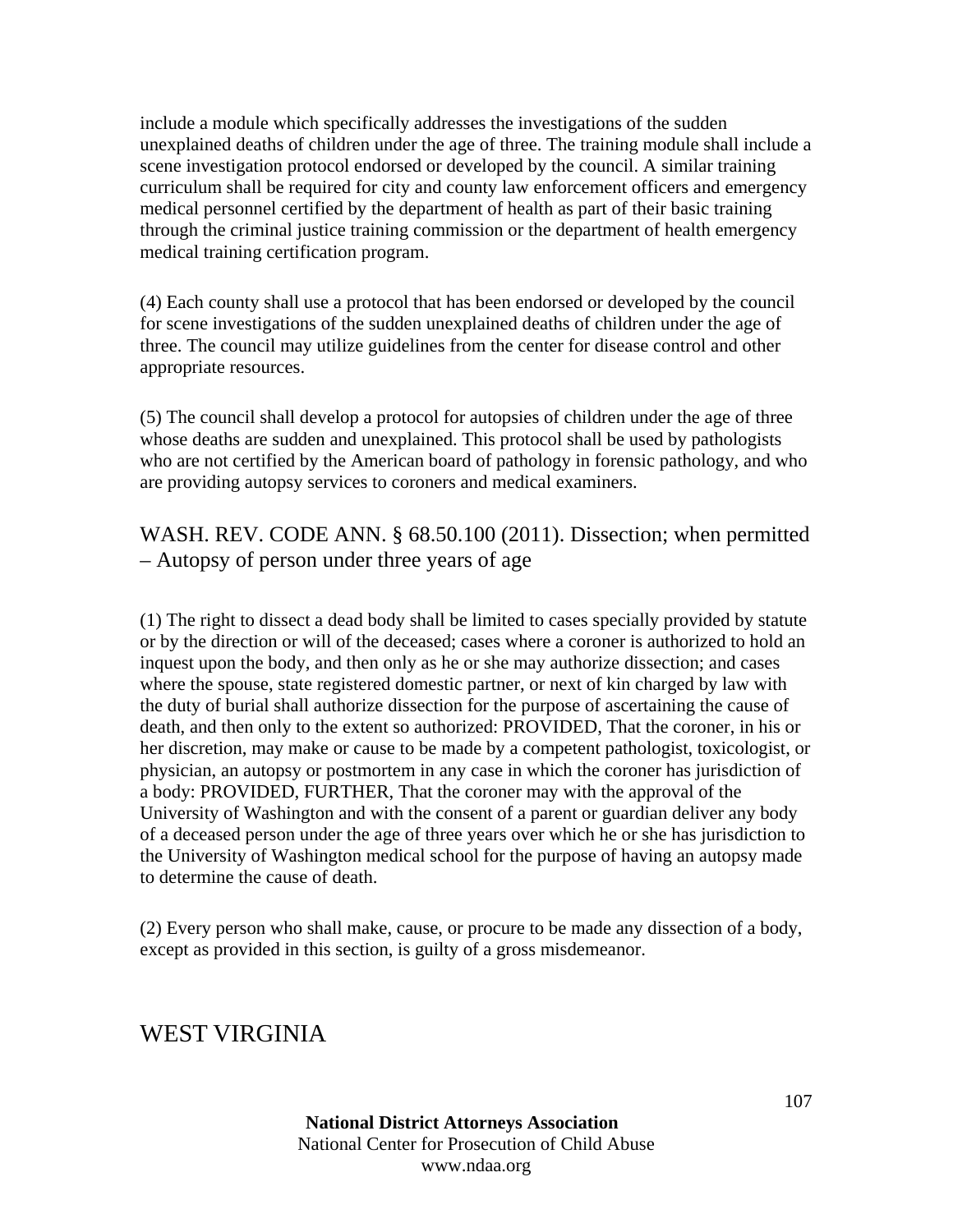### W. VA. CODE ANN. § 61-12-10 (2011). When autopsies made and by whom performed; reports; records of date investigated; copies of records and information

(a) If in the opinion of the chief medical examiner, or of the county medical examiner of the county in which the death in question occurred, it is advisable and in the public interest that an autopsy be made, or if an autopsy is requested by either the prosecuting attorney or the judge of the circuit court or other court of record having criminal jurisdiction in that county, an autopsy shall be conducted by the chief medical examiner or his or her designee, by a member of his staff, or by a competent pathologist designated and employed by the chief medical examiner under the provisions of this article. For this purpose, the chief medical examiner may employ any county medical examiner who is a pathologist who holds board certification or board eligibility in forensic pathology or has completed an American Board of Pathology fellowship in forensic pathology to make the autopsies, and the fees to be paid for autopsies under this section shall be in addition to the fee provided for investigations pursuant to section eight of this article. A full record and report of the findings developed by the autopsy shall be filed with the office of the chief medical examiner by the person making the autopsy.

(b) Within the discretion of the chief medical examiner, or of the person making the autopsy, or if requested by the prosecuting attorney of the county, or of the county where any injury contributing to or causing the death was sustained, a copy of the report of the autopsy shall be furnished to the prosecuting attorney.

(c) The office of the chief medical examiner shall keep full, complete and properly indexed records of all deaths investigated, containing all relevant information concerning the death and the autopsy report if such be made. Any prosecuting attorney or lawenforcement officer may secure copies of these records or information necessary for the performance of his or her official duties.

(d) Copies of these records or information shall be furnished, upon request, to any court of law, or to the parties therein to whom the cause of death is a material issue, except where the court determines that interests in a civil matter conflict with the interests in a criminal proceeding, in which case the interests in the criminal proceeding shall take precedence. The office of chief medical examiner shall be reimbursed a reasonable rate by the requesting party for costs incurred in the production of records under this subsection and subsection (c) of this section.

(e) The chief medical examiner is authorized to release investigation records and autopsy reports to the multidisciplinary team authorized by section three, article five-d, chapter forty-nine of this code. At the direction of the secretary of the department of health and human resources the chief medical examiner may release records and information to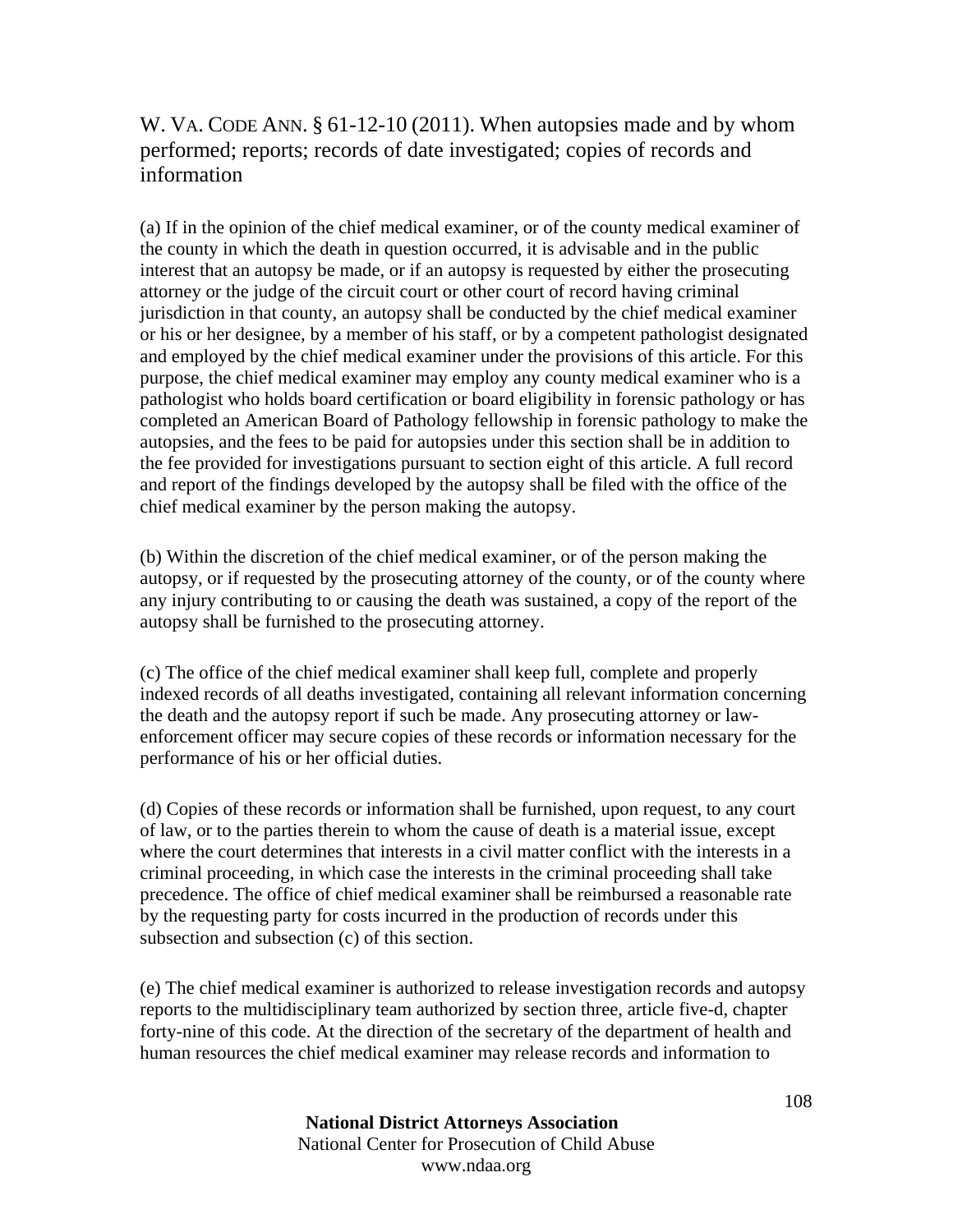other state agencies when considered to be in the public interest.

(f) Any person performing an autopsy under this section is empowered to keep and retain, for and on behalf of the chief medical examiner, any tissue from the body upon which the autopsy was performed which may be necessary for further study or consideration.

(g) In cases of the death of any infant in the state of West Virginia where sudden infant death syndrome is the suspected cause of death and the chief medical examiner or the medical examiner of the county in which the death in question occurred considers it advisable to perform an autopsy, it is the duty of the chief medical examiner or the medical examiner of the county in which the death occurred to notify the sudden infant death syndrome program within the division of maternal and child health and to inform the program of all information to be given to the infant's parents.

### WISCONSIN

WIS. STAT. ANN. § 979.03 (2011). Autopsy for sudden infant death syndrome

If a child under the age of 2 years dies suddenly and unexpectedly under circumstances indicating that the death may have been caused by sudden infant death syndrome, the coroner or medical examiner shall notify the child's parents or guardian that an autopsy will be performed, at no cost to the parents or guardian, unless the parents or guardian object to the autopsy. The coroner or medical examiner shall conduct or shall order the conducting of an autopsy at county expense, unless parent or guardian requests in writing that an autopsy not be performed. If the autopsy reveals that sudden infant death syndrome is the cause of death, that fact shall be so stated in the autopsy report. The parents or guardian of the child shall be promptly notified of the cause of death and of the availability of counseling services.

#### WYOMING

Lacks specific provisions for automatic autopsy of children fatalities.

*For general autopsy or death reporting requirements, see Wyo. Ann. Stat. § 5218 (2011).* 

#### FEDERAL LEGISLATION